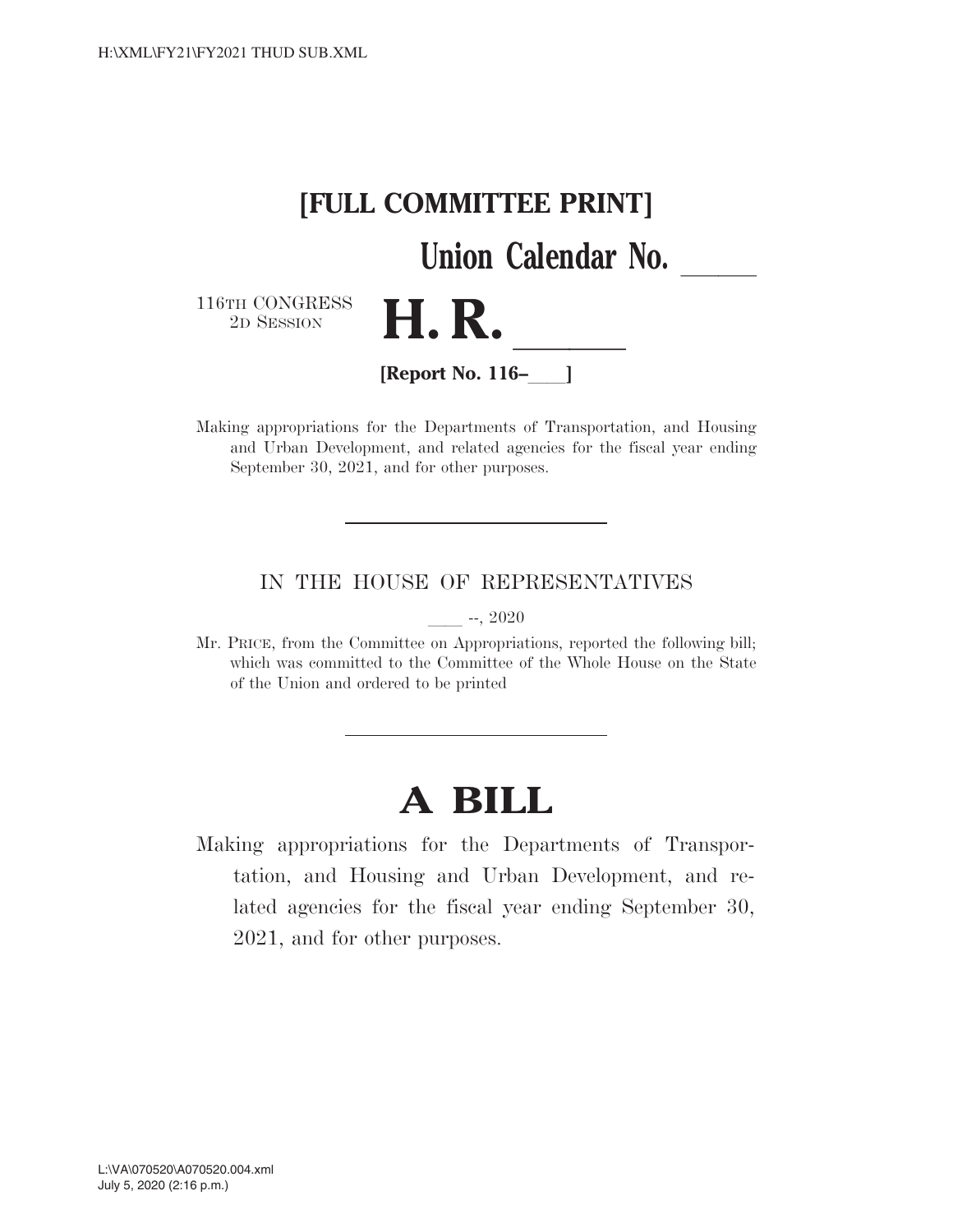*Be it enacted by the Senate and House of Representa- tives of the United States of America in Congress assembled,*  That the following sums are appropriated, out of any money in the Treasury not otherwise appropriated, for the Departments of Transportation, and Housing and Urban Development, and related agencies for the fiscal year end- ing September 30, 2021, and for other purposes, namely: TITLE I DEPARTMENT OF TRANSPORTATION 10 OFFICE OF THE SECRETARY SALARIES AND EXPENSES For necessary expenses of the Office of the Secretary, \$126,174,000, of which not to exceed \$3,360,000 shall be available for the immediate Office of the Secretary; not to exceed \$1,200,000 shall be available for the immediate Office of the Deputy Secretary; not to exceed \$22,210,000 shall be available for the Office of the General Counsel; not to exceed \$11,797,000 shall be available for the Office of the Under Secretary of Transportation for Policy; not to exceed \$16,394,000 shall be available for the Office of the Assistant Secretary for Budget and Programs; not to exceed \$3,010,000 shall be available for the Office of the Assistant Secretary for Governmental Affairs; not to ex- ceed \$32,239,000 shall be available for the Office of the Assistant Secretary for Administration; not to exceed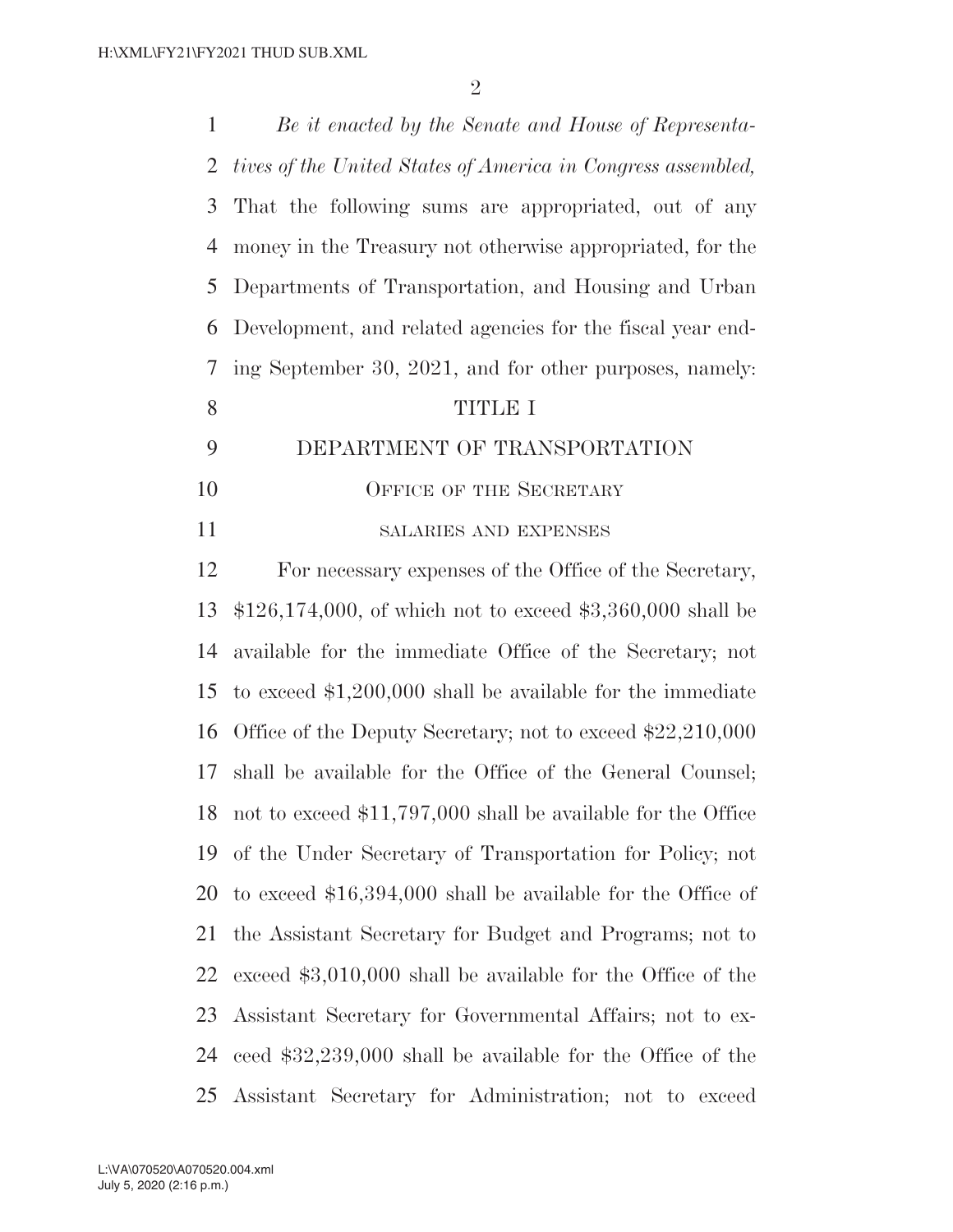ligation to any other program or recipient, until the final determination of any litigation concerning such funds.

 SEC. 194. None of the funds made available by this Act shall be available to consolidate governmental affairs activities across the Department of Transportation in the Office of Governmental Affairs in the Office of the Sec- retary or public affairs activities across the Department of Transportation in the Office of Public Affairs in the Office of the Secretary: *Provided*, That the operating ad- ministrations of the Department of Transportation shall not transfer personnel to the Office of Governmental Af- fairs in the Office of the Secretary or the Office of Public Affairs in the Office of the Secretary. This title may be cited as the ''Department of Trans- portation Appropriations Act, 2021''. TITLE II DEPARTMENT OF HOUSING AND URBAN DEVELOPMENT MANAGEMENT AND ADMINISTRATION 20 EXECUTIVE OFFICES For necessary salaries and expenses for Executive Of-fices, which shall be comprised of the offices of the Sec-

retary, Deputy Secretary, Adjudicatory Services, Congres-

sional and Intergovernmental Relations, Public Affairs,

Small and Disadvantaged Business Utilization, and the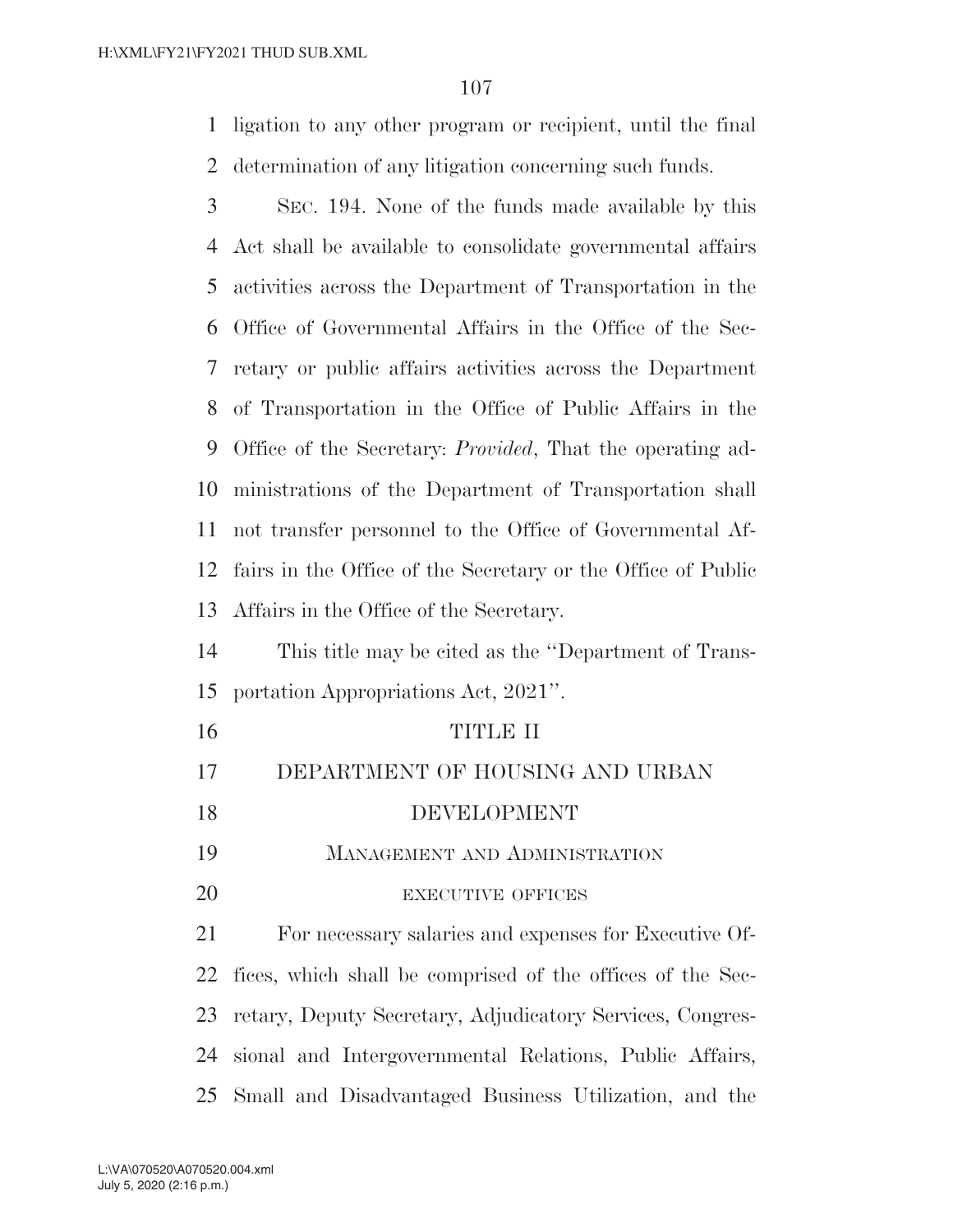Center for Faith-Based and Neighborhood Partnerships, \$15,000,000, to remain available until September 30, 2022: *Provided*, That not to exceed \$20,000 of the amount made available under this heading shall be available to the Secretary for official reception and representation ex- penses as the Secretary of Housing and Urban Develop- ment (in this title ''the Secretary'') may determine: *Pro- vided further,* That the Secretary shall issue the report re- quired by House Report 114-129 not later than 30 days after the date of enactment of this Act: *Provided further,*  that such report shall include (1) the Department's strat- egy for continuing to ensure that lesbian, gay, bisexual, and transgender individuals have access to Department of Housing and Urban Development (in this title the ''De- partment'' or ''HUD'') programs for which they are eligi- ble, to be provided by the Office of Fair Housing and Equal Opportunity; and (2) the plan for disseminating this information to public housing agencies, to be provided by the Office of Public and Indian Housing: *Provided fur- ther,* That the amount made available under this heading for the ''Office of the Secretary'' shall be reduced by \$10,000 for each day after the date that is 30 days after enactment of this Act that such report has not been sub-mitted to the Congress.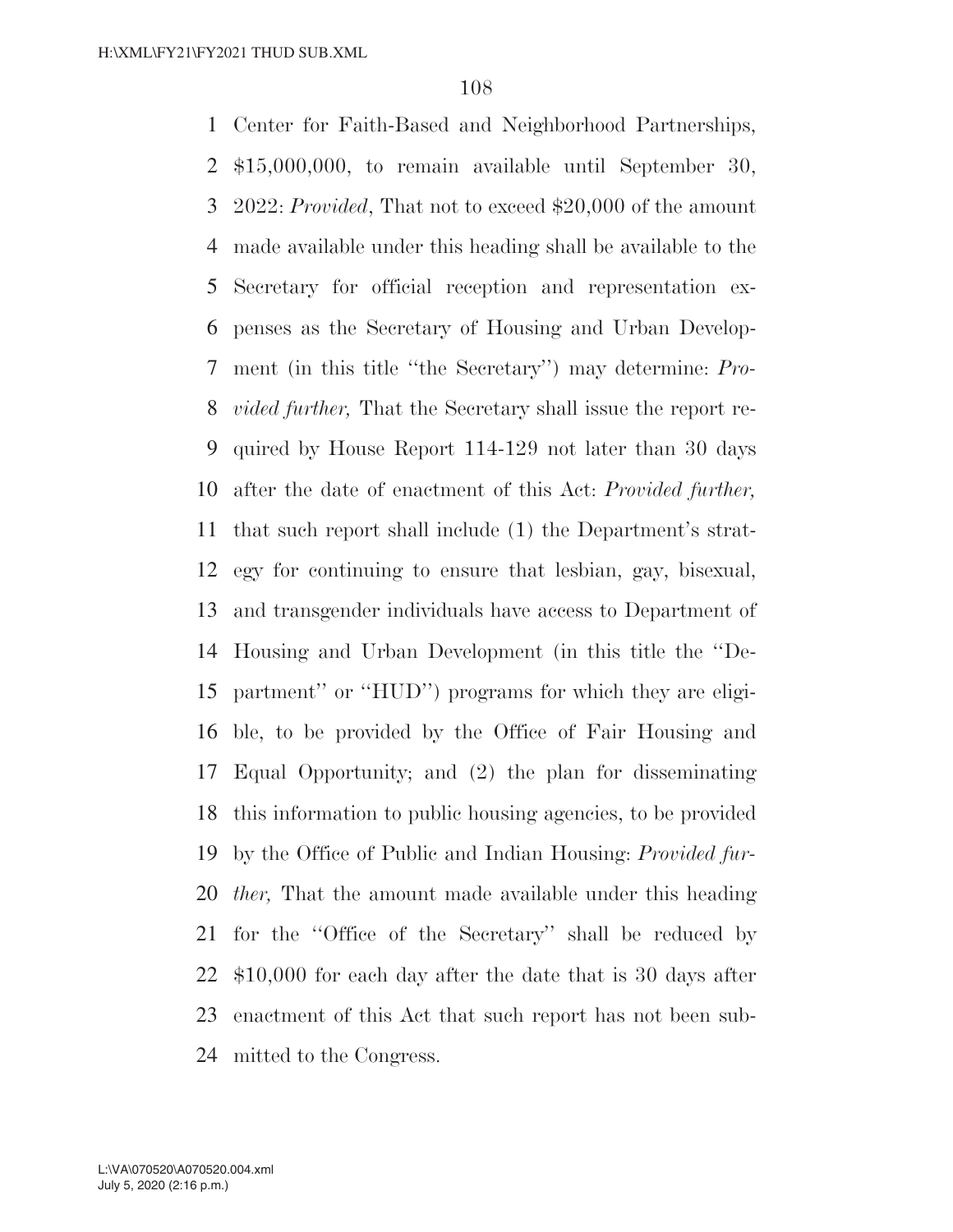| $\mathbf{1}$   | ADMINISTRATIVE SUPPORT OFFICES                                  |
|----------------|-----------------------------------------------------------------|
| $\overline{2}$ | For necessary salaries and expenses for Administra-             |
| 3              | tive Support Offices, \$600,000,000, to remain available        |
| 4              | until September 30, 2022: <i>Provided</i> , That of the amounts |
| 5              | made available under this heading—                              |
| 6              | $(1)$ not to exceed \$71,576,000 shall be available             |
| 7              | for the Office of the Chief Financial Officer;                  |
| 8              | $(2)$ not to exceed \$109,044,000 shall be avail-               |
| 9              | able for the Office of the General Counsel, of which            |
| 10             | not less than $$18,700,000$ shall be for the Depart-            |
| 11             | mental Enforcement Center;                                      |
| 12             | $(3)$ not to exceed \$286,258,000 shall be avail-               |
| 13             | able for the Office of the Assistant Secretary for Ad-          |
| 14             | ministration, of which not less than $$20,000,000$              |
| 15             | shall be for modernizing the Weaver Building and                |
| 16             | space consolidation, to remain available until Sep-             |
| 17             | tember 30, 2023;                                                |
| 18             | $(4)$ not to exceed \$65,200,000 shall be available             |
| 19             | for the Office of Field Policy and Management;                  |
| 20             | $(5)$ not to exceed \$4,535,000 shall be available              |
| 21             | for the Office of Departmental Equal Employment                 |
| 22             | Opportunity; and                                                |
| 23             | $(6)$ not less than \$63,387,000 shall be available             |
| 24             | for the Office of the Chief Information Officer:                |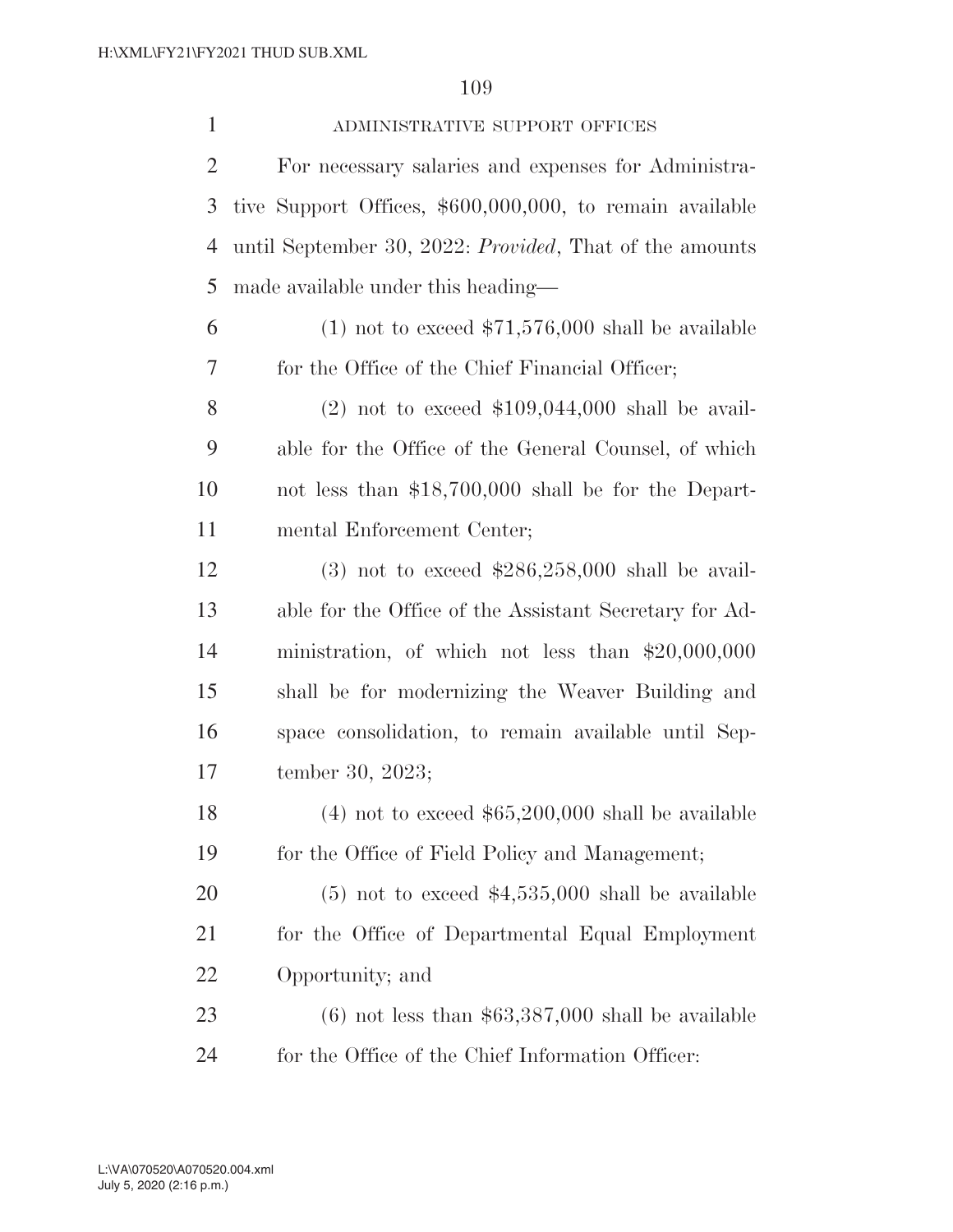*Provided further*, That funds made available under this heading may be used for necessary administrative and non-administrative expenses of the Department, not other- wise provided for, including purchase of uniforms, or al- lowances therefor, as authorized by sections 5901 and 5902 of title 5, United States Code; hire of passenger motor vehicles; and services as authorized by section 3109 of title 5, United States Code: *Provided further*, That not- withstanding any other provision of law, funds appro- priated under this heading may be used for advertising and promotional activities that directly support program activities funded in this title: *Provided further*, That the Secretary shall provide the House and Senate Committees on Appropriations quarterly written notification regarding the status of pending congressional reports: *Provided fur- ther*, That the Secretary shall provide in electronic form all signed reports required by Congress: *Provided further*, That none of the funds made available under this heading for the Office of the Chief Financial Officer for the finan- cial transformation initiative shall be available for obliga- tion until after the Secretary publishes the necessary ad- ministrative requirements for amounts made available to provide enhanced or improved electrical power systems under the heading ''Department of Housing and Urban Development—Community Development Fund'' in Public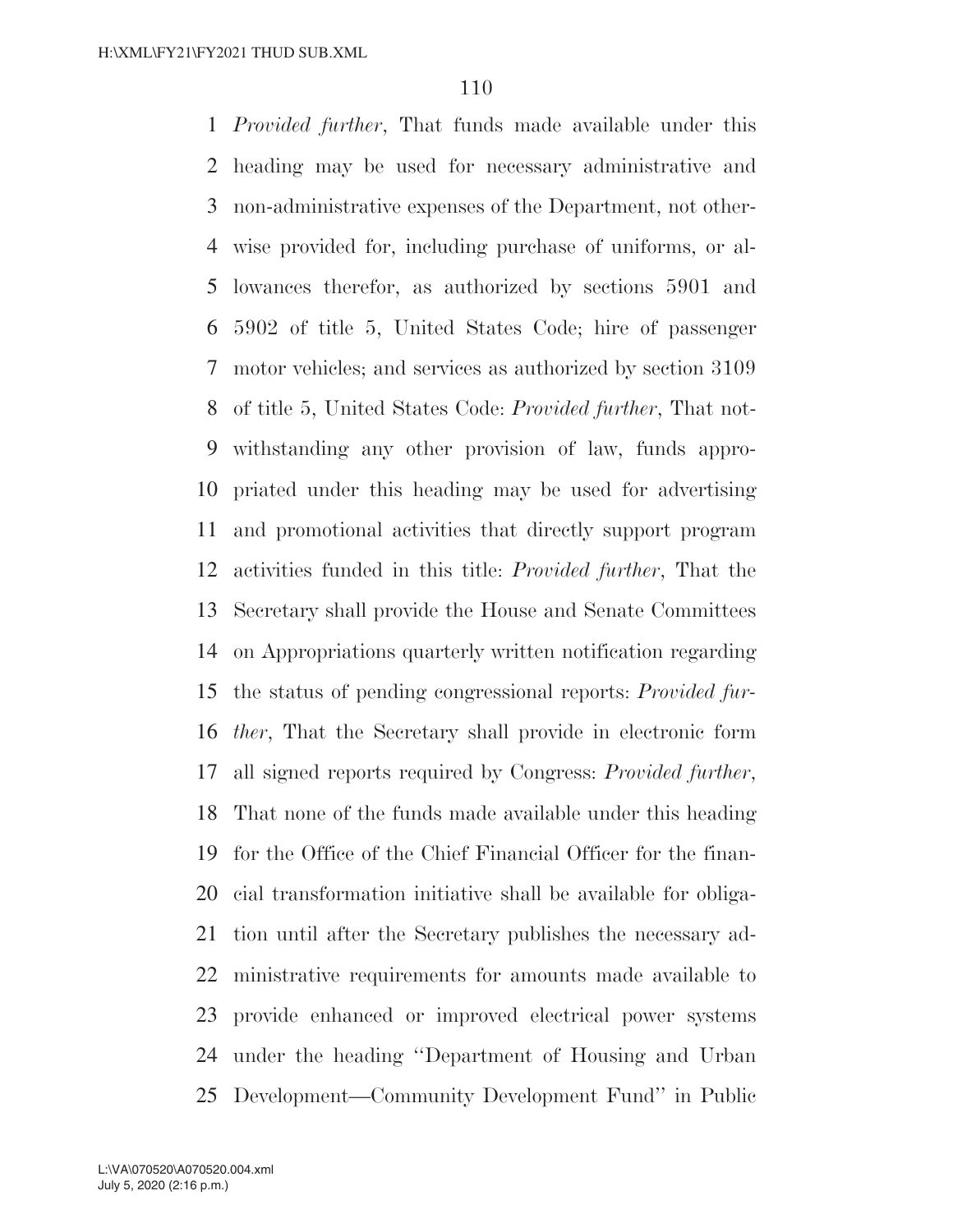Law 115-123: *Provided further*, That only after the terms and conditions of the preceding proviso have been met, not more than 10 percent of the funds made available under this heading for the Office of the Chief Financial Officer for the financial transformation initiative may be obligated until the Secretary submits to the House and Senate Committees on Appropriations, for approval, a plan for expenditure that includes the financial and inter- nal control capabilities to be delivered and the mission benefits to be realized, key milestones to be met, and the relationship between the proposed use of funds made avail- able under this heading and the projected total cost and scope of the initiative.

PROGRAM OFFICES

 For necessary salaries and expenses for Program Of- fices, \$909,595,000, to remain available until September 30, 2022: *Provided*, That of the amounts made available under this heading—

 (1) not to exceed \$245,000,000 shall be avail-able for the Office of Public and Indian Housing;

 (2) not to exceed \$138,290,000 shall be avail- able for the Office of Community Planning and De-velopment;

 (3) not to exceed \$400,000,000 shall be avail-able for the Office of Housing, of which not less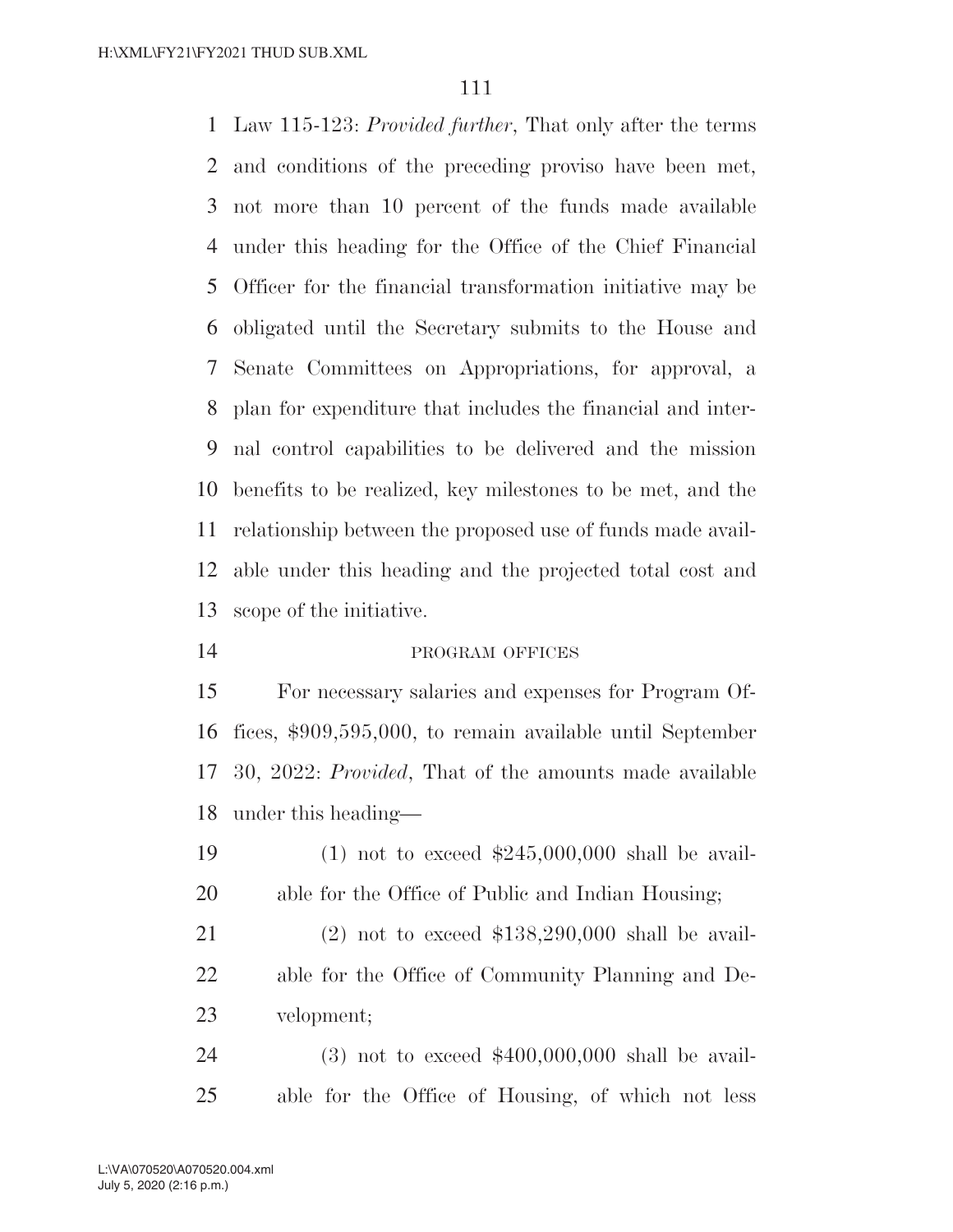| $\mathbf{1}$   | than $$12,300,000$ shall be for the Office of Recapi-             |
|----------------|-------------------------------------------------------------------|
| $\overline{2}$ | talization;                                                       |
| 3              | $(4)$ not to exceed \$35,443,000 shall be available               |
| $\overline{4}$ | for the Office of Policy Development and Research;                |
| 5              | $(5)$ not less than \$81,000,000 shall be available               |
| 6              | for the Office of Fair Housing and Equal Oppor-                   |
| 7              | tunity; and                                                       |
| $8\,$          | $(6)$ not less than \$9,862,000 shall be available                |
| 9              | for the Office of Lead Hazard Control and Healthy                 |
| 10             | Homes.                                                            |
| 11             | WORKING CAPITAL FUND                                              |
| 12             | (INCLUDING TRANSFER OF FUNDS)                                     |
| 13             | For the working capital fund for the Department                   |
| 14             | ("the Fund"), pursuant, in part, to section $7(f)$ of the De-     |
| 15             | partment of Housing and Urban Development Act (42                 |
| 16             | U.S.C. $3535(f)$ , amounts transferred to the Fund under          |
| 17             | this heading, including reimbursements pursuant to sec-           |
|                | 18 tion $7(f)$ , shall be available only for Federal shared serv- |
| 19             | ices used by offices and agencies of the Department, and          |
| 20             | for any such portion of any office or agency's information        |
| 21             | technology customer devices and support; talent manage-           |
| 22             | ment; printing; records management; space renovation;             |
| 23             | furniture; or supply services the Secretary has determined        |
| 24             | shall be provided through the Fund, and for the oper-             |
| 25             | ational expenses of the Fund: <i>Provided</i> , That amounts      |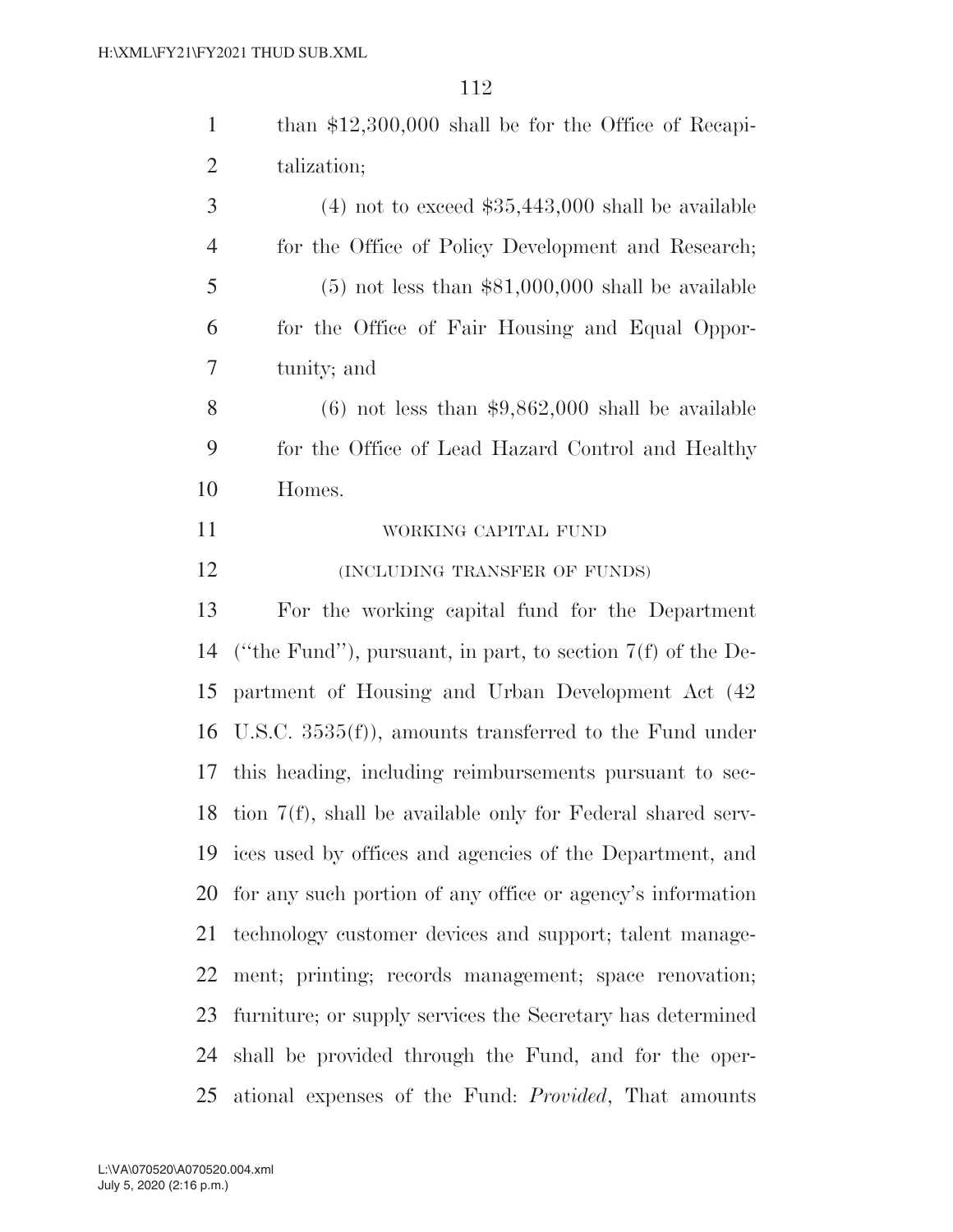from the Fund shall not be available to provide services not specifically authorized under this heading: *Provided further*, That upon a determination by the Secretary that any other service (or portion thereof) authorized under this heading shall be provided through the Fund, amounts made available under this title for salaries and expenses under the headings ''Executive Offices'', ''Administrative Support Offices'', ''Program Offices'', and ''Government National Mortgage Association'', for such services shall be transferred to the Fund, to remain available until ex- pended: *Provided further*, That the Secretary shall notify the House and Senate Committees on Appropriations of its plans for executing such transfers at least 15 days in advance of such transfers: *Provided further*, That the Sec- retary may transfer not to exceed an additional \$10,000,000, in aggregate, from all such appropriations, to be merged with the Fund and to remain available until expended for any purpose under this heading.

- PUBLIC AND INDIAN HOUSING
- TENANT-BASED RENTAL ASSISTANCE

 For activities and assistance for the provision of ten- ant-based rental assistance authorized under the United States Housing Act of 1937, as amended (42 U.S.C. 1437 et seq.) (in this title ''the Act''), not otherwise provided for, \$25,739,312,000, to remain available until expended,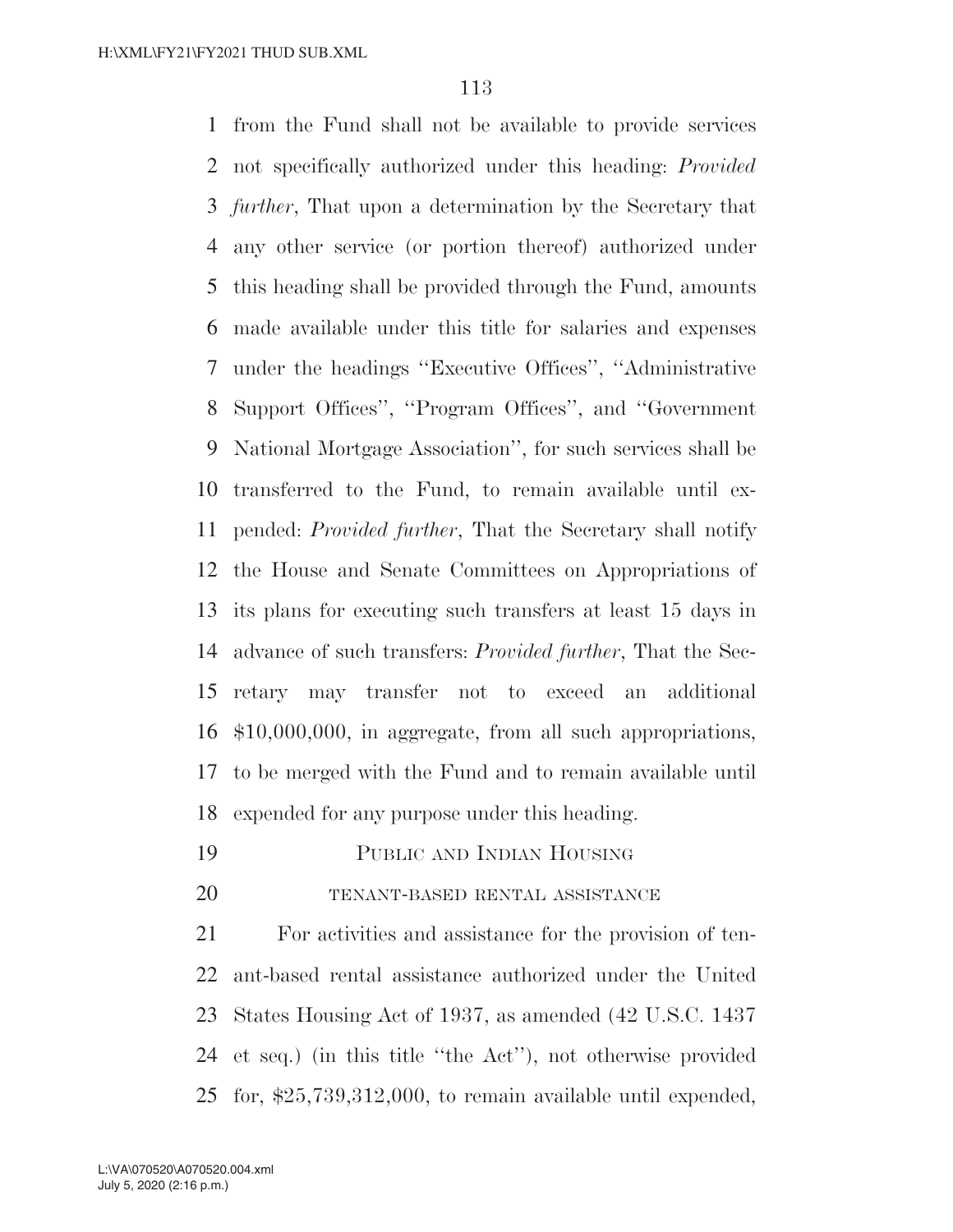which shall be available on October 1, 2020 (in addition to the \$4,000,000,000 previously appropriated under this heading that shall be available on October 1, 2020), and \$4,000,000,000, to remain available until expended, which shall be available on October 1, 2021: *Provided*, That the amounts made available under this heading are provided as follows:

 (1) \$22,852,000,000 shall be for renewals of expiring section 8 tenant-based annual contributions contracts (including renewals of enhanced vouchers under any provision of law authorizing such assist- ance under section 8(t) of the Act and as authorized under 613(b) of the Cranston-Gonzales National Af- fordable Housing Act (12 U.S.C. 4125(b))) and in- cluding renewal of other special purpose incremental vouchers: *Provided*, That notwithstanding any other provision of law, from amounts provided under this paragraph and any carryover, the Secretary shall for the calendar year 2021 funding cycle, provide re- newal funding for each public housing agency based on validated voucher management system (VMS) leasing and cost data for the prior calendar year and by applying an inflation factor as established by the Secretary, by notice published in the Federal Reg-ister, and by making any necessary adjustments for

July 5, 2020 (2:16 p.m.) L:\VA\070520\A070520.004.xml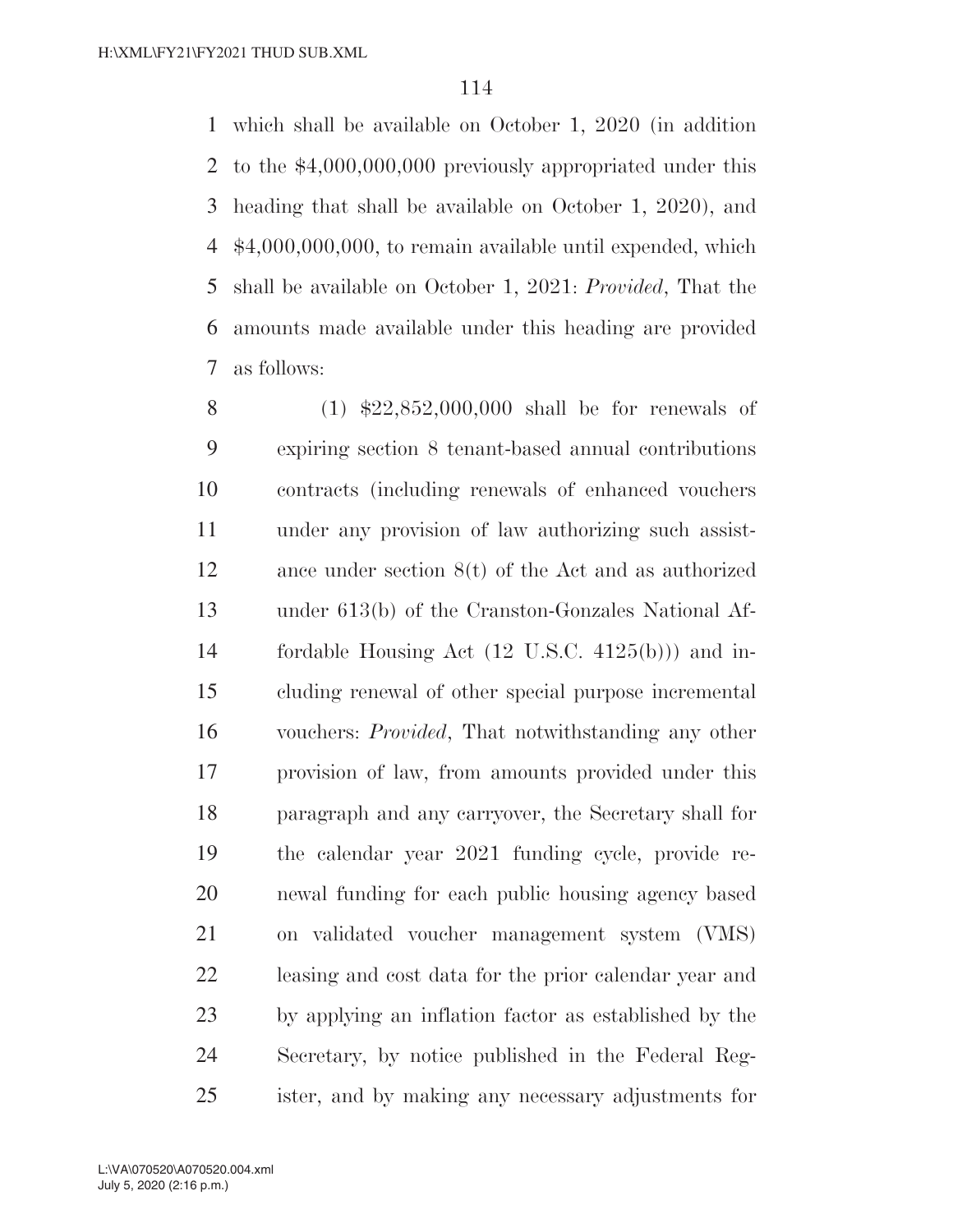the costs associated with the first-time renewal of vouchers under this paragraph including tenant pro- tection and Choice Neighborhoods vouchers: *Pro- vided further*, That none of the funds provided under this paragraph may be used to fund a total number of unit months under lease that exceeds a public housing agency's authorized level of units under con- tract, except for public housing agencies partici- pating in the Moving to Work (in this title ''MTW'') demonstration, which shall instead be governed by the terms and conditions of their MTW agreements: *Provided further*, That the Secretary shall, to the ex- tent necessary not to exceed the amount specified under this paragraph (except as otherwise modified under this paragraph), prorate each public housing agency's allocation otherwise established pursuant to this paragraph: *Provided further*, That except as provided in the succeeding provisos, the entire amount specified under this paragraph (except as otherwise modified under this paragraph) shall be obligated to the public housing agencies based on the allocation and pro rata method described above, and the Secretary shall notify public housing agencies of their annual budgets by the latter of 60 days after enactment of this Act or March 1, 2021: *Provided*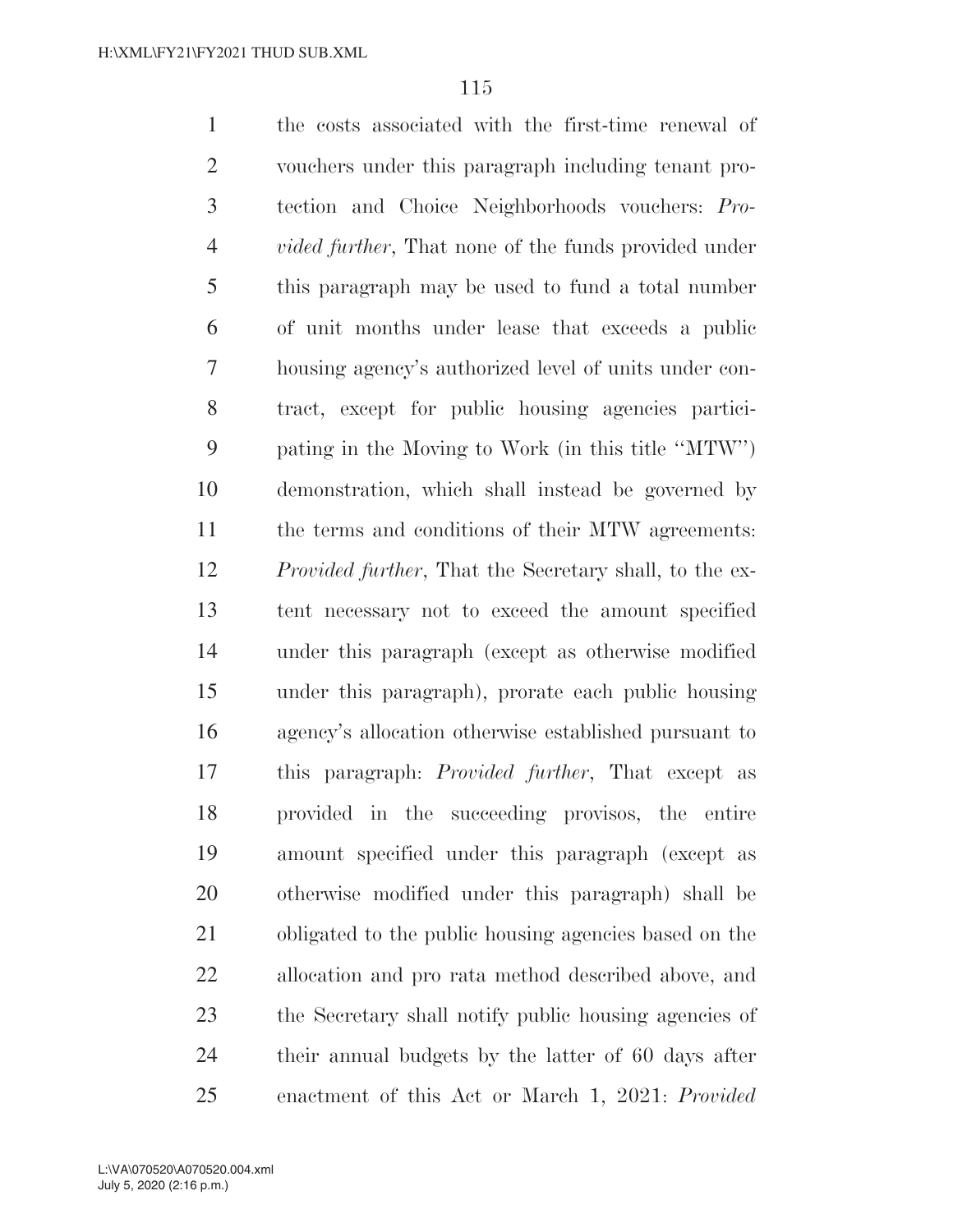*further*, That the Secretary may extend the notifica- tion period under the preceding proviso with the prior written approval of the House and Senate Committees on Appropriations: *Provided further*, That public housing agencies participating in the MTW demonstration shall be funded pursuant to their MTW agreements and shall be subject to the same pro rata adjustments under the preceding pro- visos: *Provided further*, That the Secretary may off- set public housing agencies' calendar year 2021 allo- cations based on the excess amounts of public hous- ing agencies' net restricted assets accounts, includ- ing HUD-held programmatic reserves (in accordance with VMS data in calendar year 2020 that is verifiable and complete), as determined by the Sec- retary: *Provided further*, That public housing agen- cies participating in the MTW demonstration shall also be subject to the offset, as determined by the Secretary, excluding amounts subject to the single fund budget authority provisions of their MTW agreements, from the agencies' calendar year 2021 MTW funding allocation: *Provided further*, That the Secretary shall use any offset referred to in the pre- ceding two provisos throughout the calendar year to prevent the termination of rental assistance for fam-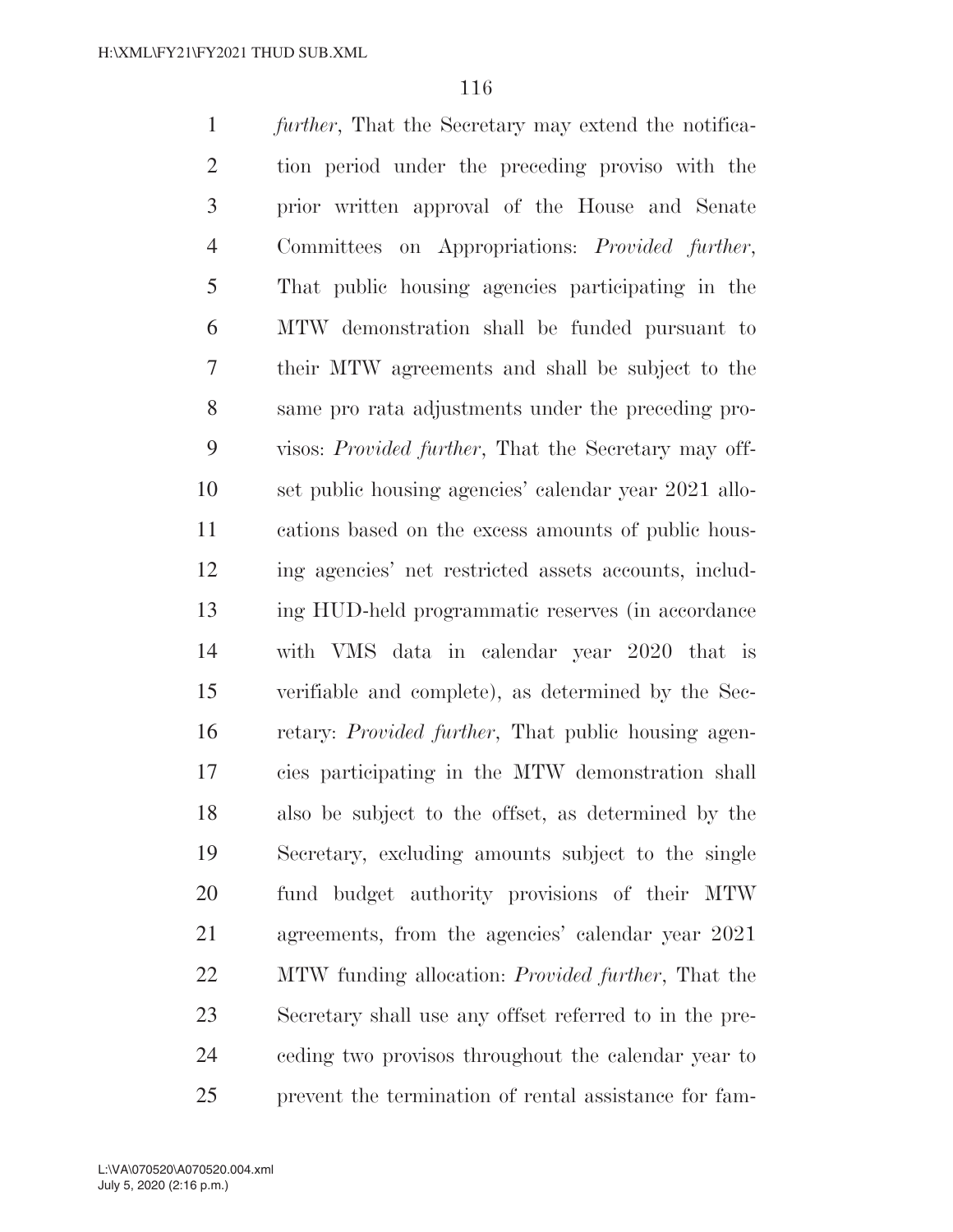1 ilies as the result of insufficient funding, as deter- mined by the Secretary, and to avoid or reduce the proration of renewal funding allocations: *Provided further*, That up to \$100,000,000 shall be available only: (A) for adjustments in the allocations for pub- lic housing agencies, after application for an adjust- ment by a public housing agency that experienced a significant increase, as determined by the Secretary, in renewal costs of vouchers resulting from unfore- seen circumstances or from portability under section 8(r) of the Act; (B) for vouchers that were not in use during the previous 12-month period in order to be available to meet a commitment pursuant to sec- tion 8(o)(13) of the Act; (C) for adjustments for costs associated with HUD-Veterans Affairs Sup- portive Housing (HUD-VASH) vouchers under sec-17 tion  $8(0)(19)$  of the Act; (D) for public housing agencies that despite taking reasonable cost savings measures, as determined by the Secretary, would otherwise be required to terminate rental assistance for families as a result of insufficient funding; (E) for adjustments in the allocations for public housing agencies that (i) are leasing a lower-than-average percentage of their authorized vouchers, (ii) have low amounts of budget authority in their net restricted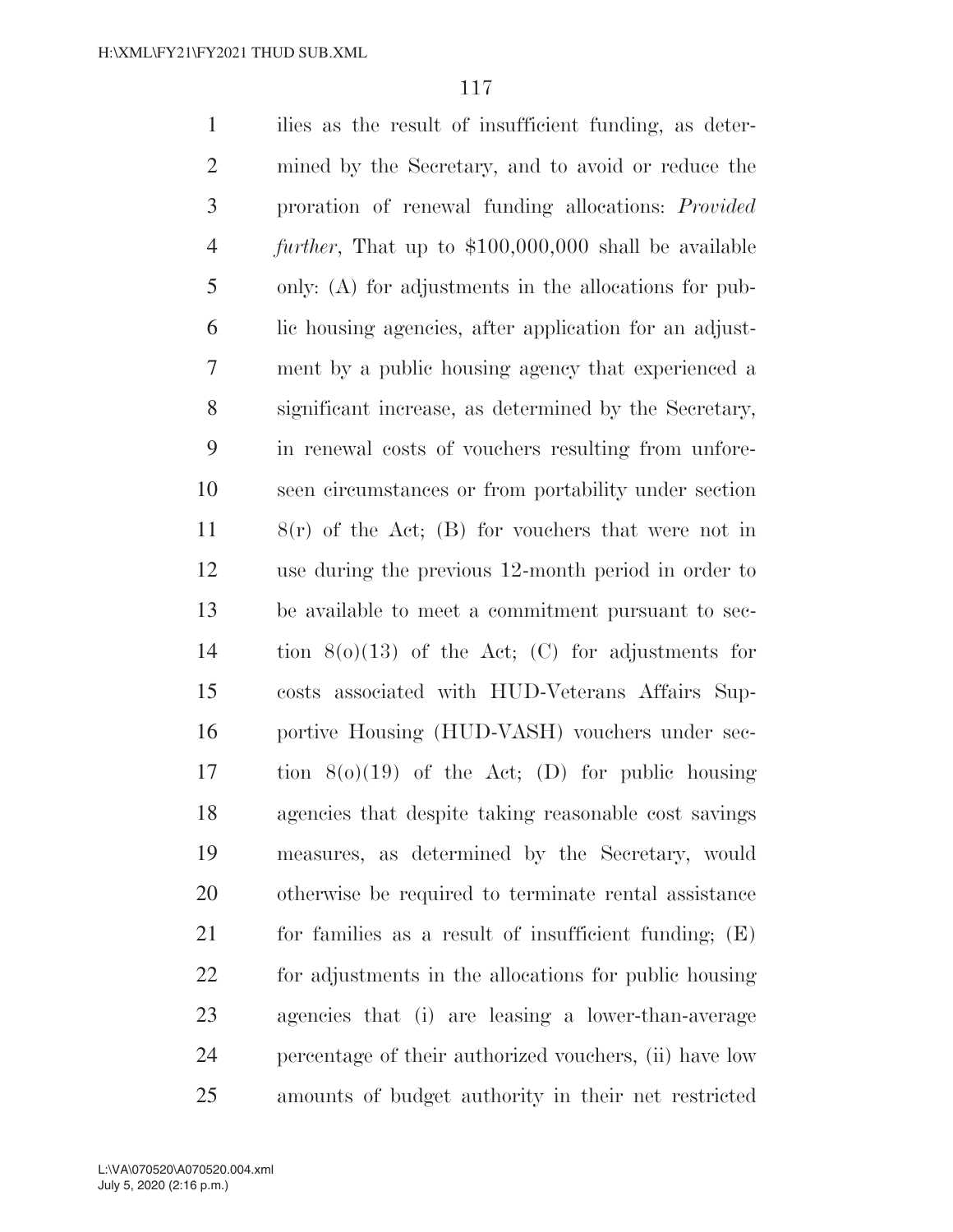assets accounts and HUD-held programmatic re- serves, relative to other agencies, and (iii) are not participating in the Moving to Work demonstration, to enable such agencies to lease more vouchers; and (F) for public housing agencies that have experi- enced increased costs or loss of units in an area for which the President declared a disaster under title IV of the Robert T. Stafford Disaster Relief and Emergency Assistance Act (42 U.S.C. 5170 et seq.): *Provided further*, That the Secretary shall allocate amounts under the preceding proviso based on need, as determined by the Secretary;

 (2) \$125,000,000 shall be for section 8 rental assistance for relocation and replacement of housing units that are demolished or disposed of pursuant to section 18 of the Act, conversion of section 23 projects to assistance under section 8, the family unification program under section 8(x) of the Act, relocation of witnesses in connection with efforts to combat crime in public and assisted housing pursu- ant to a request from a law enforcement or prosecu- tion agency, enhanced vouchers under any provision of law authorizing such assistance under section 8(t) of the Act, Choice Neighborhood vouchers, manda-tory and voluntary conversions, and tenant protec-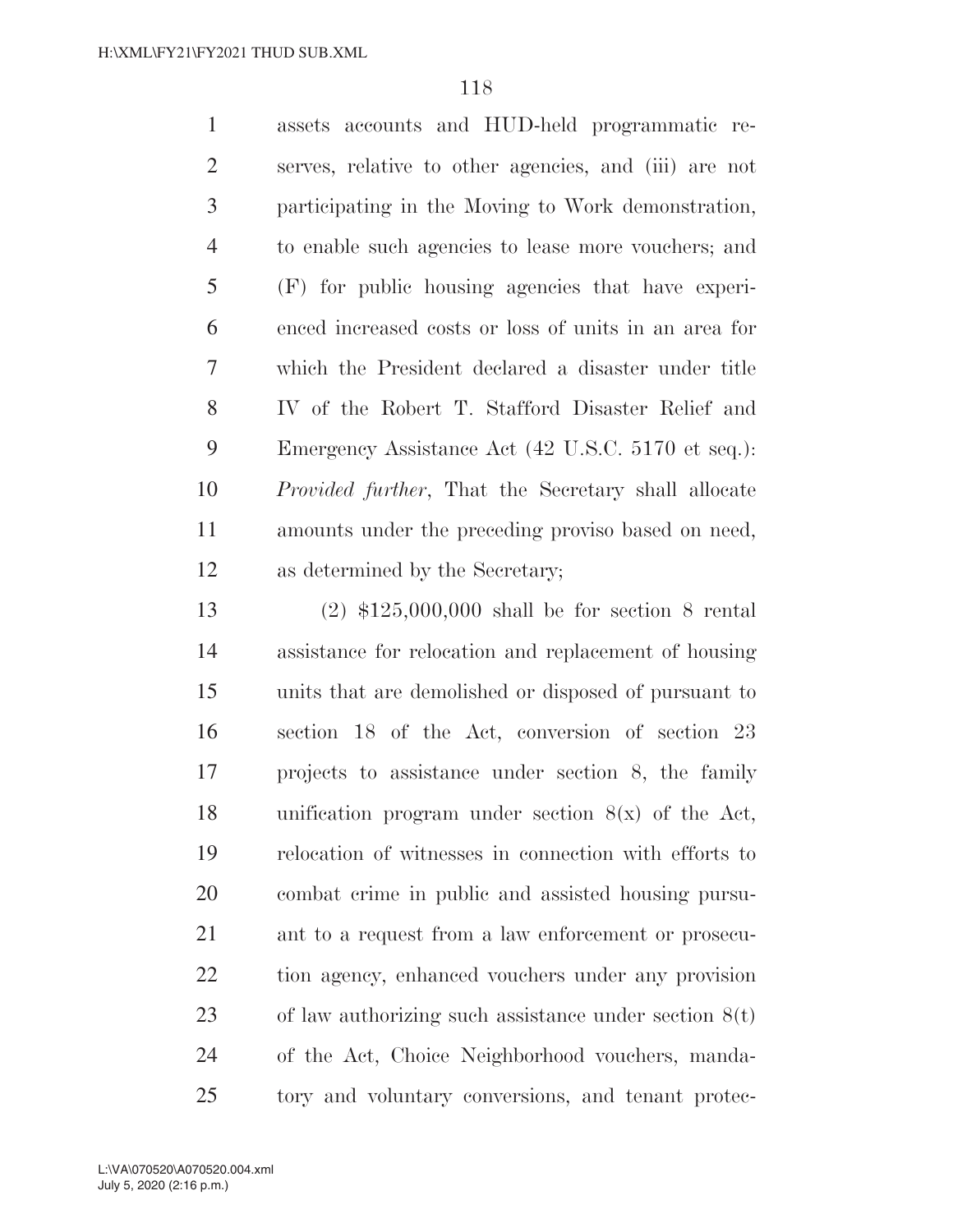tion assistance including replacement and relocation assistance or for project-based assistance to prevent the displacement of unassisted elderly tenants cur- rently residing in properties financed under section 202 of the Housing Act of 1959 (12 U.S.C. 1701q) between 1959 and 1974 that are refinanced pursu- ant to Public Law 106-569 or under the authority as provided under this Act: *Provided*, That when a public housing development is submitted for demoli- tion or disposition under section 18 of the Act, the Secretary may provide section 8 rental assistance when the units pose an imminent health and safety risk to residents: *Provided further*, That the Sec- retary may only provide replacement vouchers for units that were occupied within the previous 24 months that cease to be available as assisted hous- ing, subject only to the availability of funds: *Pro- vided further*, That of the amounts provided in this paragraph, at least \$5,000,000 may be available to provide tenant protection assistance, not otherwise provided under this paragraph, to residents residing in low vacancy areas and who may have to pay rents greater than 30 percent of household income, as the result of: (A) the maturity of a HUD-insured, HUD-held, or section 202 loan that requires the permis-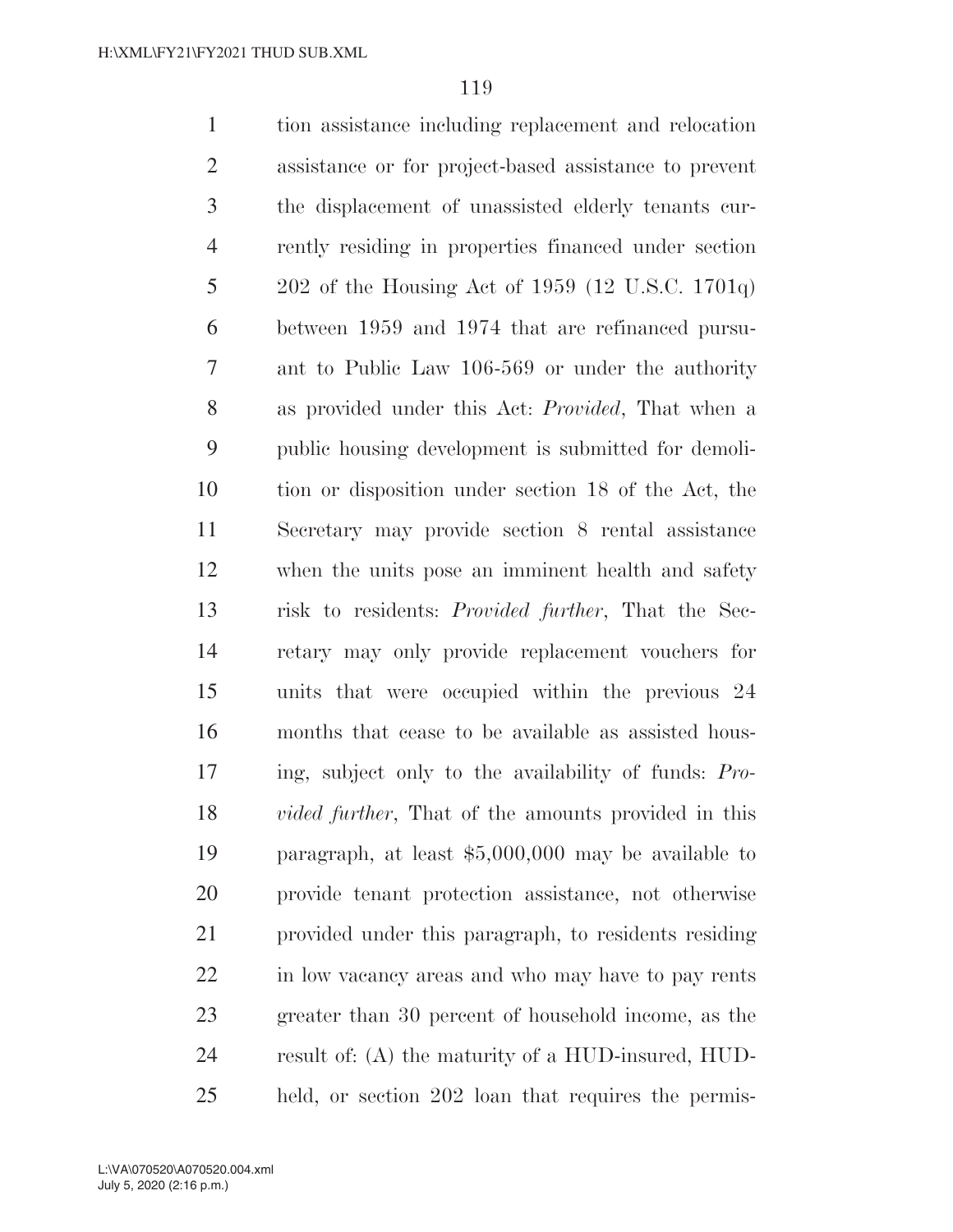sion of the Secretary prior to loan prepayment; (B) the expiration of a rental assistance contract for which the tenants are not eligible for enhanced voucher or tenant protection assistance under exist- ing law; or (C) the expiration of affordability restric- tions accompanying a mortgage or preservation pro- gram administered by the Secretary: *Provided fur- ther*, That such tenant protection assistance made available under the preceding proviso may be pro- vided under the authority of section 8(t) or section 8(o)(13) of the United States Housing Act of 1937 (42 U.S.C. 1437f(t), (o)(13)): *Provided further*, That the Secretary shall issue guidance to implement the preceding provisos, including requirements for defin- ing eligible at-risk households within 60 days of the enactment of this Act: *Provided further*, That any tenant protection voucher made available from amounts provided in this paragraph shall not be re- issued by any public housing agency, except the re- placement vouchers as defined by the Secretary by notice, when the initial family that received any such voucher no longer receives such voucher, and the au- thority for any public housing agency to issue any such voucher shall terminate: *Provided further*, That the Secretary may provide section 8 rental assist-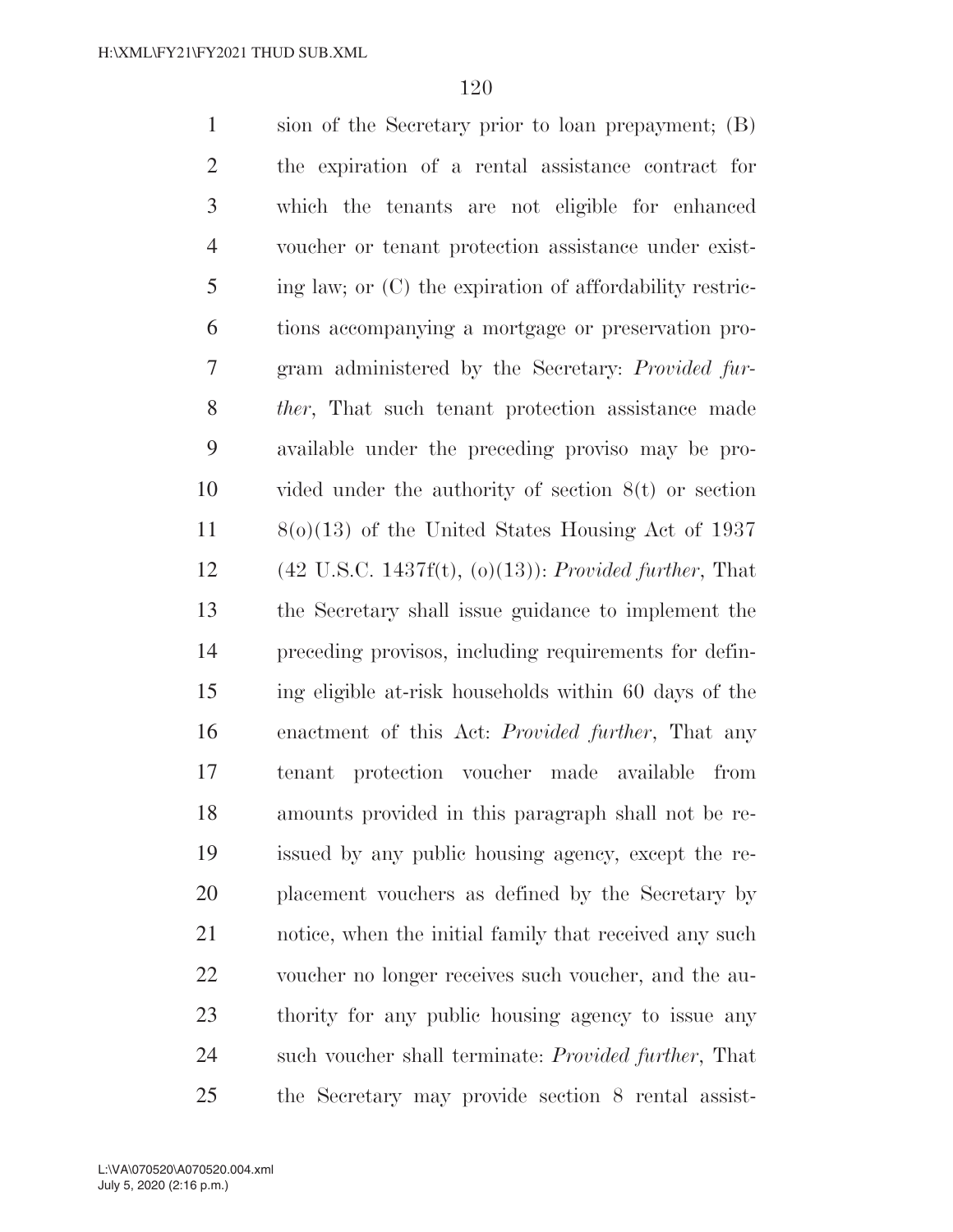ance from amounts provided in this paragraph for units assisted under a project-based subsidy contract funded under the ''Project-Based Rental Assistance'' heading under this title if the owner has received a Notice of Default and the units pose an imminent health and safety risk to residents: *Provided further*, That to the extent that the Secretary determines that such units are not feasible for continued rental assistance payments or transfer of the subsidy con- tract associated with such units to another project or projects and owner or owners, any remaining amounts associated with such units under such con- tract shall be recaptured and used to reimburse amounts used under this paragraph for rental assist-ance under the preceding proviso;

 (3) \$2,154,812,000 shall be for administrative and other expenses of public housing agencies in ad- ministering the section 8 tenant-based rental assist- ance program, of which up to \$30,000,000 shall be available to the Secretary to allocate to public hous- ing agencies that need additional funds to admin- ister their section 8 programs, including fees associ- ated with section 8 tenant protection rental assist- ance, the administration of disaster related vouchers, HUD-VASH vouchers, and other special purpose in-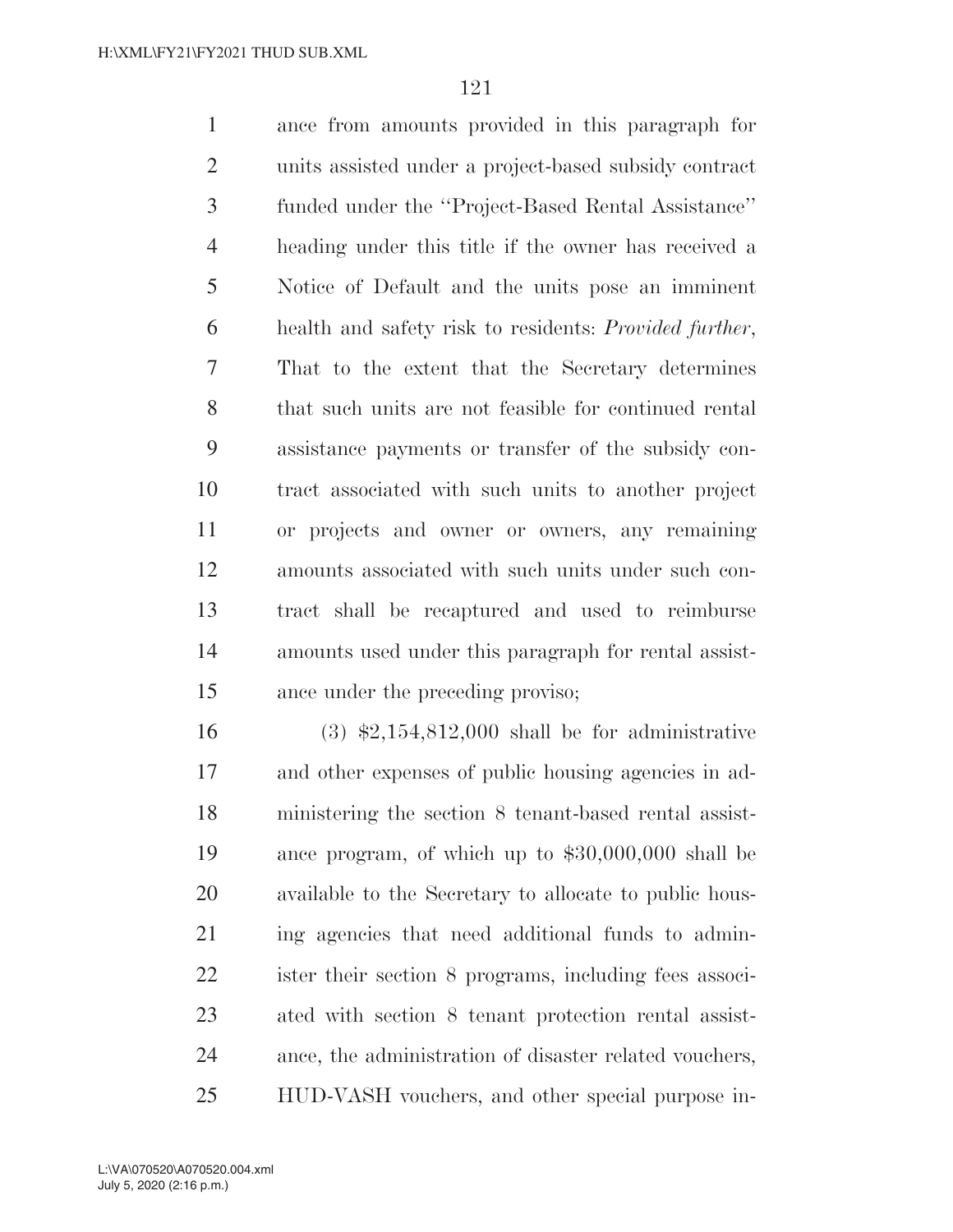cremental vouchers: *Provided*, That not less than 2 \$2,124,812,000 of the amount provided in this para- graph shall be allocated to public housing agencies for the calendar year 2021 funding cycle based on section 8(q) of the Act (and related appropriation Act provisions) as in effect immediately before the enactment of the Quality Housing and Work Re- sponsibility Act of 1998 (Public Law 105-276): *Pro- vided further*, That if the amounts provided in this paragraph are insufficient to pay the amounts deter- mined under the preceding proviso, the Secretary may decrease the amounts allocated to agencies by a uniform percentage applicable to all agencies re- ceiving funding under this paragraph or may, to the extent necessary to provide full payment of amounts determined under the preceding proviso, utilize un- obligated balances, including recaptures and carryovers, remaining from funds appropriated to the Department of Housing and Urban Development under this heading from prior fiscal years, excluding special purpose vouchers, notwithstanding the pur- poses for which such amounts were appropriated: *Provided further*, That all public housing agencies participating in the MTW demonstration shall be funded pursuant to their MTW agreements, and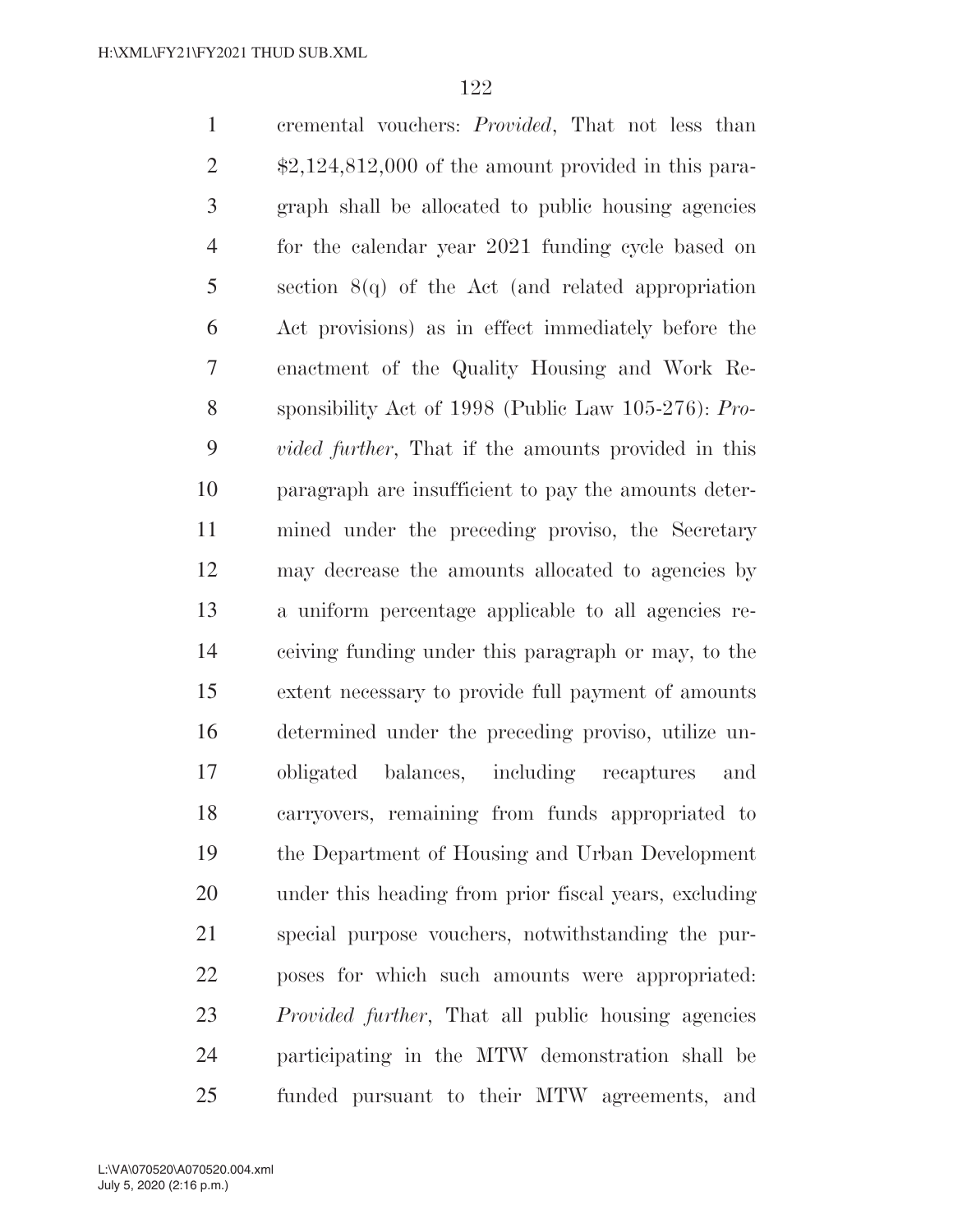shall be subject to the same uniform percentage de- crease as under the preceding proviso: *Provided fur- ther*, That amounts provided in this paragraph shall be only for activities related to the provision of ten- ant-based rental assistance authorized under section 8, including related development activities;

 (4) \$310,000,000 shall be for the renewal of tenant-based assistance contracts under section 811 of the Cranston-Gonzalez National Affordable Hous- ing Act (42 U.S.C. 8013), including necessary ad- ministrative expenses: *Provided*, That administrative and other expenses of public housing agencies in ad- ministering the special purpose vouchers under this paragraph shall be funded under the same terms and be subject to the same pro rata reduction as the percent decrease for administrative and other ex- penses to public housing agencies under paragraph (3) of this heading: *Provided further*, That up to \$10,000,000 shall be available only (A) for adjust- ments in the allocations for public housing agencies, after applications for such an adjustment by a public housing agency that experienced a significant in- crease, as determined by the Secretary, in Main- stream renewal costs resulting from unforeseen cir-cumstances, and (B) for public housing agencies

July 5, 2020 (2:16 p.m.) L:\VA\070520\A070520.004.xml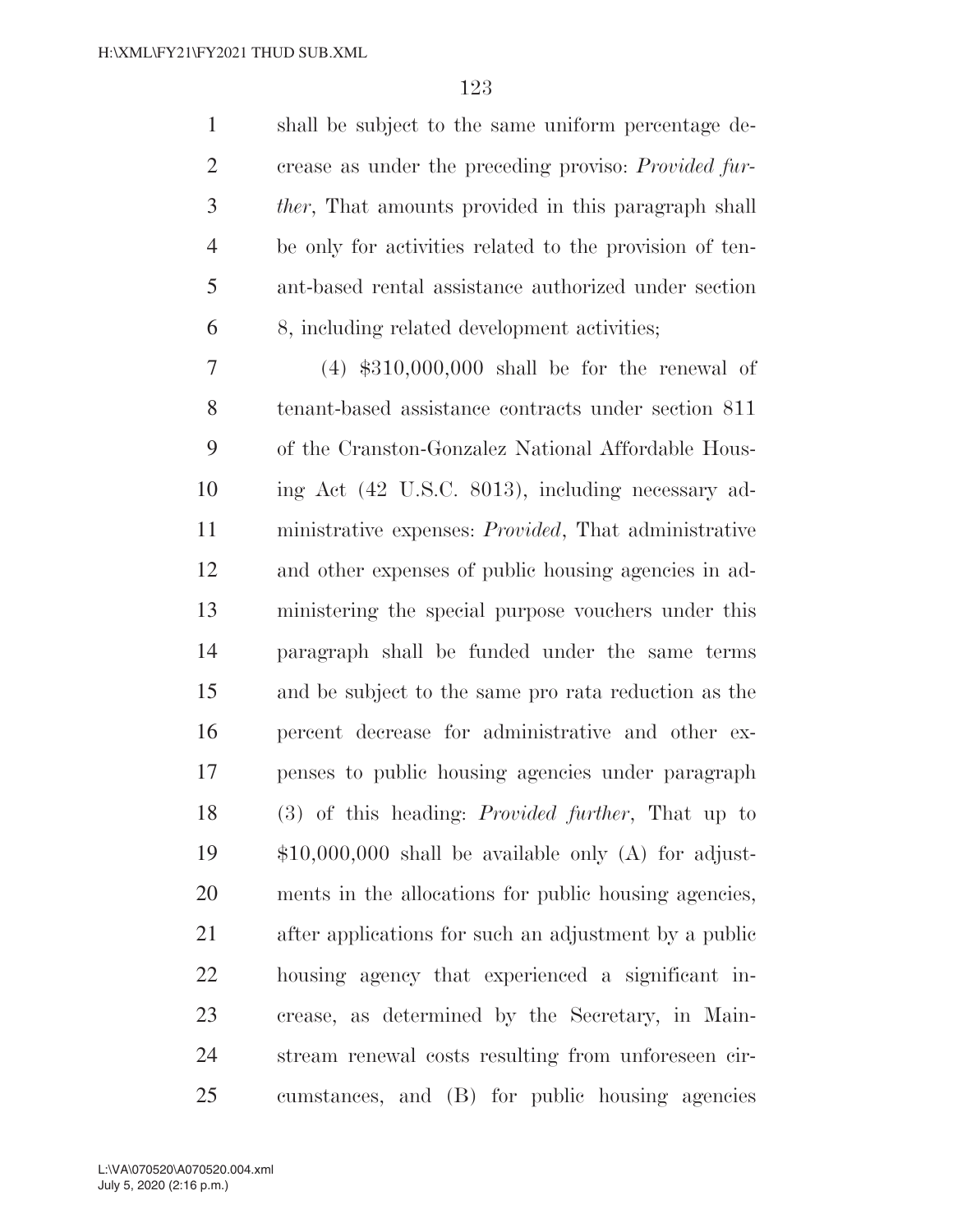| $\mathbf{1}$   | that despite taking reasonable cost saving measures,         |
|----------------|--------------------------------------------------------------|
| $\overline{2}$ | as determined by the Secretary, would otherwise be           |
| 3              | required to terminate the rental assistance for Main-        |
| $\overline{4}$ | stream families as a result of insufficient funding:         |
| 5              | <i>Provided further</i> , That the Secretary shall allocate  |
| 6              | amounts under the preceding proviso based on need,           |
| 7              | as determined by the Secretary: Provided further,            |
| 8              | That upon turnover, section 811 special purpose              |
| 9              | vouchers funded under this heading in this or prior          |
| 10             | Acts, or under any other heading in prior Acts, shall        |
| 11             | be available for non-elderly persons with disabilities;      |
| 12             | $(5)$ \$2,500,000 shall be for rental assistance             |
| 13             | and associated administrative fees for the Tribal            |
| 14             | HUD-VASH program to serve Native American vet-               |
| 15             | erans that are homeless or at-risk of homelessness           |
| 16             | living on or near a reservation or other Indian areas.       |
| 17             | <i>Provided</i> , That amounts provided in this paragraph    |
| 18             | shall be made available for renewal grants to recipi-        |
| 19             | ents that received assistance under prior Acts under         |
| 20             | the Tribal HUD-VASH program: Provided further,               |
| 21             | That the Secretary may specify criteria for renewal          |
| 22             | grants, including data on the utilization of assist-         |
| 23             | ance reported by grant recipients: <i>Provided further</i> , |
| 24             | That such assistance shall be administered in ac-            |
| 25             | cordance with program requirements under the Na-             |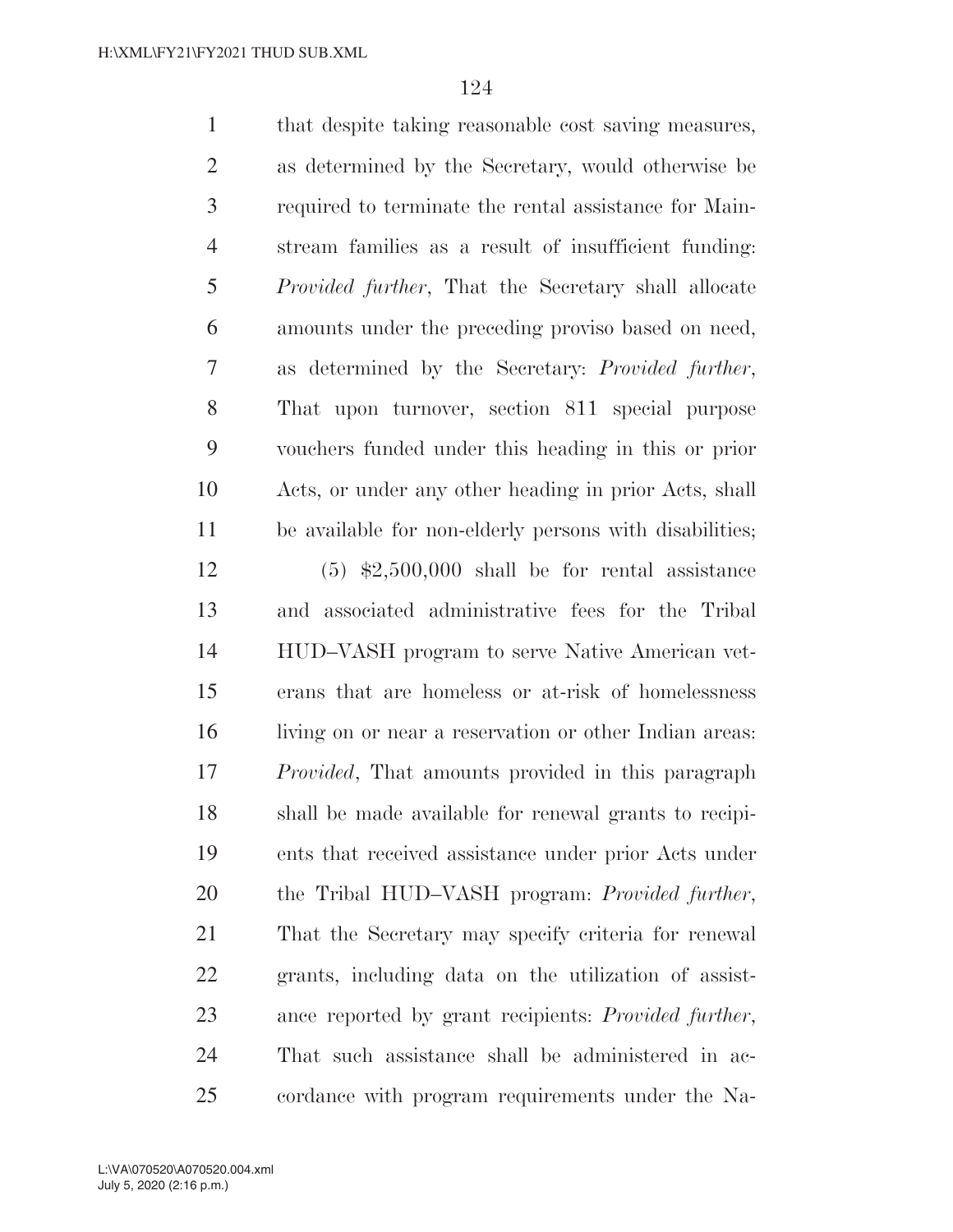tive American Housing Assistance and Self-Deter- mination Act of 1996 (25 U.S.C. 4101 et seq.) and modeled after the HUD–VASH program: *Provided further*, That the Secretary may waive, or specify al- ternative requirements for, any provision of any stat- ute or regulation that the Secretary administers in connection with the use of amounts provided in this paragraph (except for requirements related to fair housing, nondiscrimination, labor standards, and the environment), upon a finding by the Secretary that any such waivers or alternative requirements are necessary for the effective delivery and administra- tion of such assistance: *Provided further*, That grant recipients shall report to the Secretary on utilization of such rental assistance and other program data, as prescribed by the Secretary: *Provided further*, That the Secretary may reallocate, as determined by the Secretary, amounts returned or recaptured from awards under the Tribal HUD-VASH program under prior Acts to existing recipients under the Tribal HUD-VASH program;

 (6) \$20,000,000 shall be for incremental rental voucher assistance for use through a supported housing program administered in conjunction with the Department of Veterans Affairs as authorized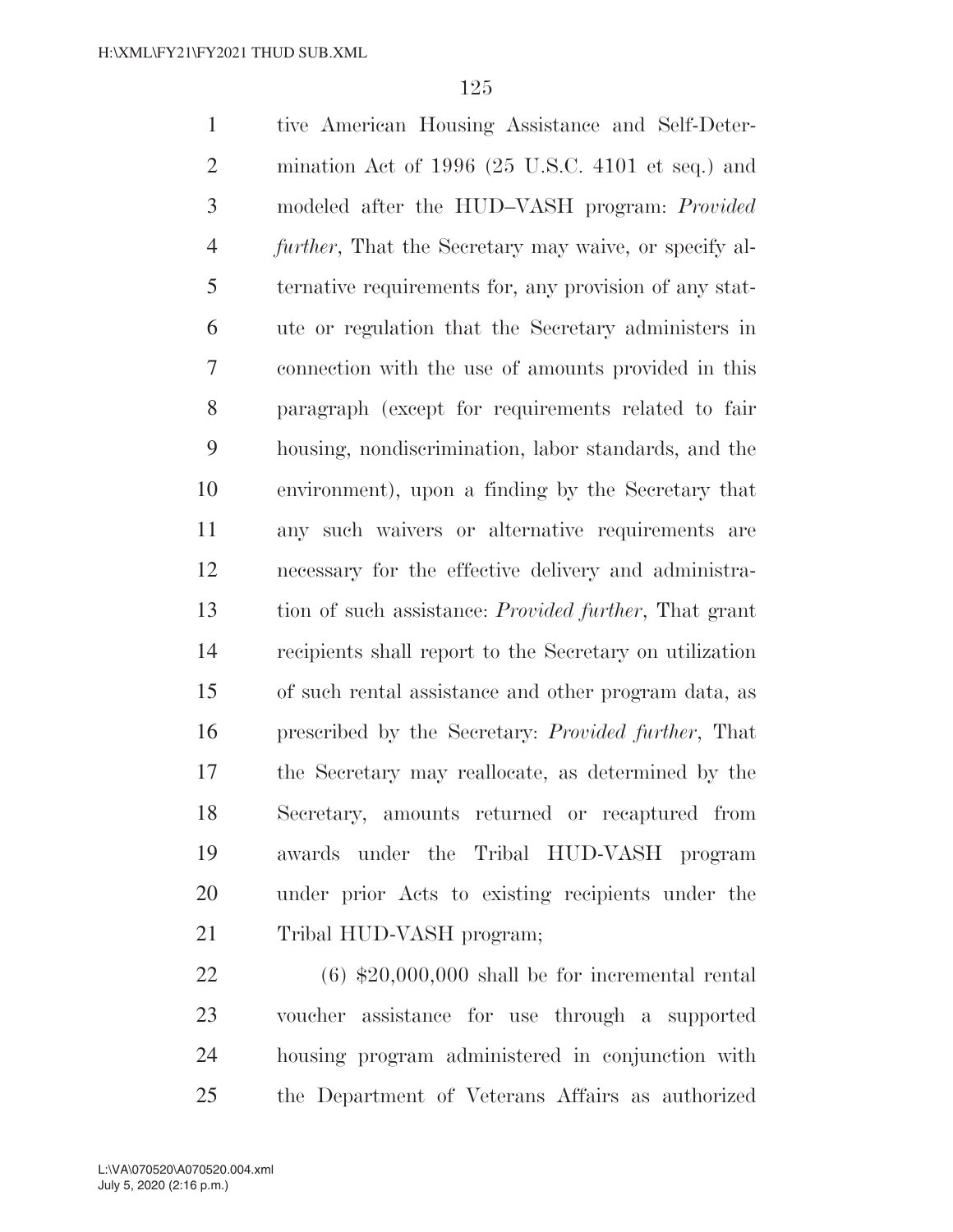under section 8(o)(19) of the United States Housing Act of 1937: *Provided*, That the Secretary shall make such funding available, notwithstanding sec- tion 203 of this title (competition provision), to pub- lic housing agencies that partner with eligible VA Medical Centers or other entities as designated by the Secretary of the Department of Veterans Affairs, based on geographical need for such assistance as identified by the Secretary of Veterans Affairs, pub- lic housing agency administrative performance, and other factors as specified by the Secretary of Hous- ing and Urban Development in consultation with the Secretary of Veterans Affairs: *Provided further*, That the Secretary of Housing and Urban Development may waive, or specify alternative requirements for (in consultation with the Secretary of Veterans Af- fairs), any provision of any statute or regulation that the Secretary of Housing and Urban Develop- ment administers in connection with the use of funds provided in this paragraph (except for require- ments related to fair housing, nondiscrimination, labor standards, and the environment), upon a find- ing by the Secretary that any such waivers or alter- native requirements are necessary for the effective delivery and administration of such voucher assist-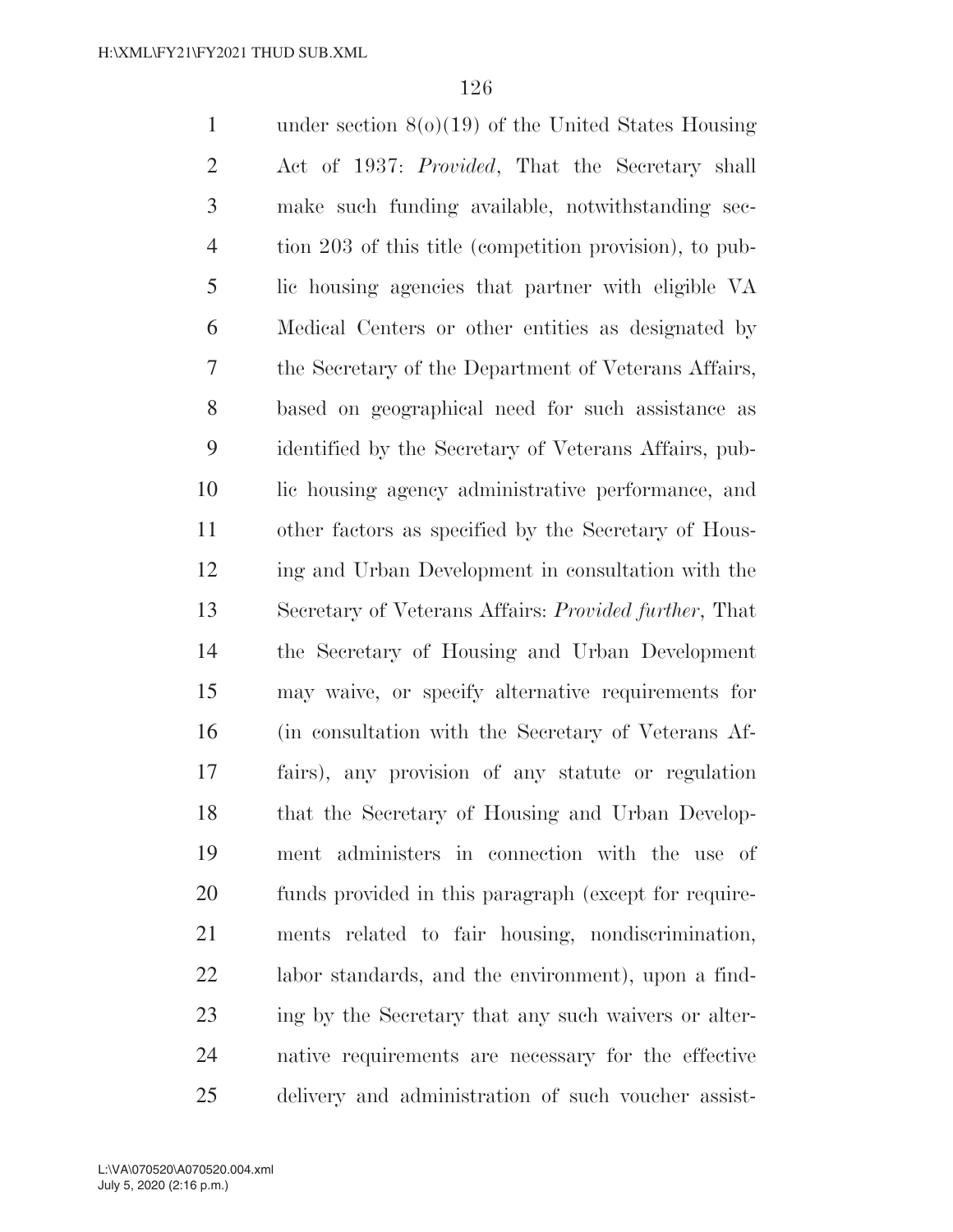| $\mathbf{1}$   | ance: <i>Provided further</i> , That assistance made avail- |
|----------------|-------------------------------------------------------------|
| $\overline{2}$ | able under this paragraph shall continue to remain          |
| 3              | available for homeless veterans upon turnover;              |
| $\overline{4}$ | $(7)$ \$25,000,000 shall be for the family unifica-         |
| 5              | tion program authorized under section $8(x)$ of the         |
| 6              | Act: <i>Provided</i> , That the amounts provided in this    |
| $\overline{7}$ | paragraph shall be provided as follows:                     |
| 8              | $(A)$ \$5,000,000 shall be for new incre-                   |
| 9              | mental voucher assistance: <i>Provided</i> , That the       |
| 10             | assistance made available under this subpara-               |
| 11             | graph shall continue to remain available for                |
| 12             | family unification upon turnover; and                       |
| 13             | $(B)$ \$20,000,000 shall be for new incre-                  |
| 14             | mental voucher assistance to assist eligible                |
| 15             | youths as defined by such section $8(x)(2)(B)$ :            |
| 16             | <i>Provided</i> , That assistance made available under      |
| 17             | this subparagraph shall continue to remain                  |
| 18             | available for such eligible youths upon turnover:           |
| 19             | <i>Provided further</i> , That of the total amount          |
| 20             | made available under this subparagraph, up to               |
| 21             | $$10,000,000$ shall be available on a noncompeti-           |
| 22             | tive basis to public housing agencies that part-            |
| 23             | ner with public child welfare agencies to iden-             |
| 24             | tify such eligible youths, that request such as-            |
| 25             | sistance to timely assist such eligible youths,             |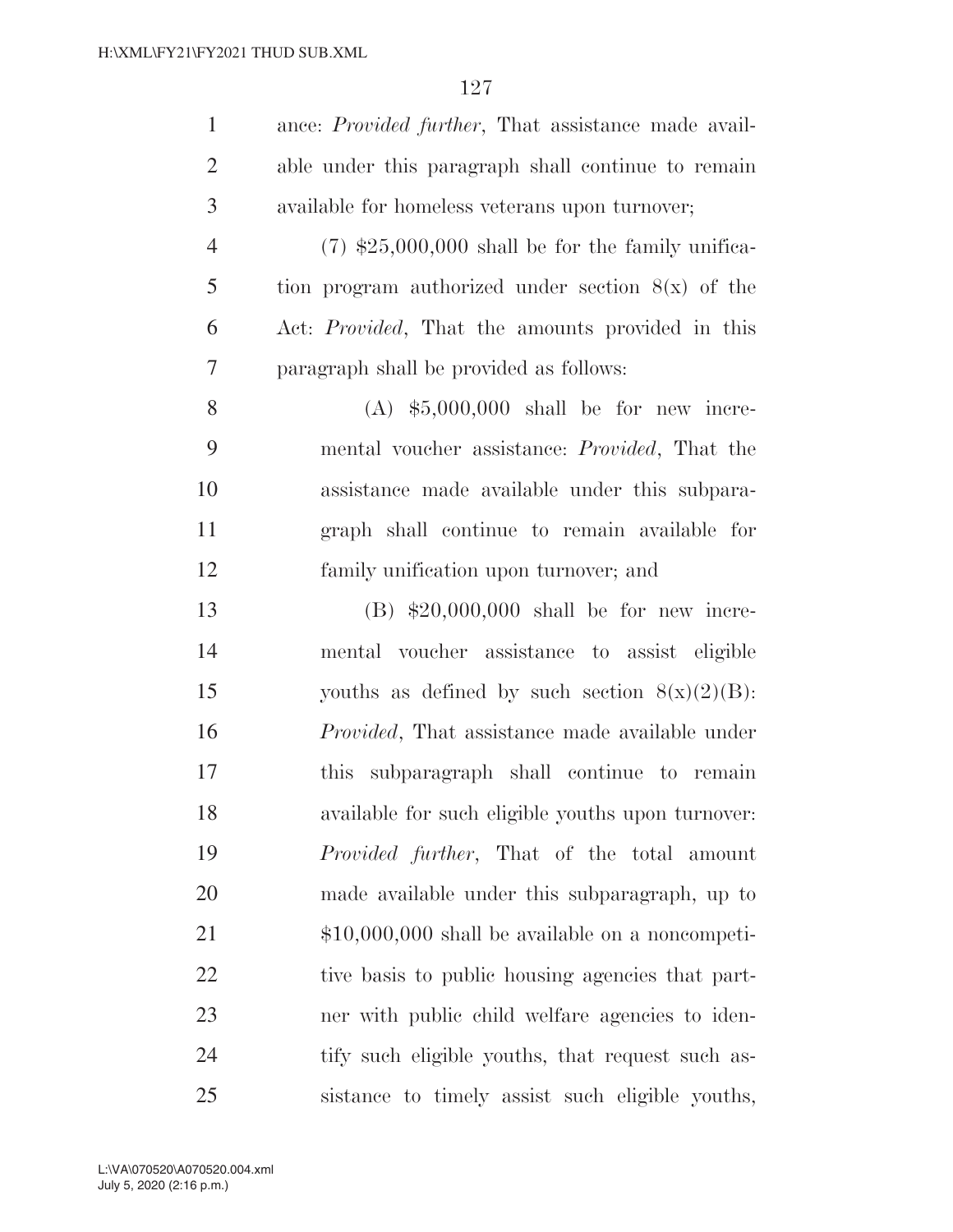and that meet any other criteria as specified by the Secretary: *Provided further*, That the Sec- retary shall review utilization of the assistance made available under the preceding proviso, at an interval to be determined by the Secretary, and unutilized voucher assistance that is no longer needed shall be recaptured by the Sec- retary and reallocated pursuant to the pre- ceding proviso: *Provided further*, That for any public housing agency administering voucher assistance appropriated in a prior Act under the family unification program, or made available and competitively selected under this para- graph, that determines that it no longer has an identified need for such assistance upon turn- over, such agency shall notify the Secretary, and the Secretary shall recapture such assist- ance from the agency and reallocate it to any other public housing agency or agencies based on need for voucher assistance in connection with such specified program or eligible youths, as applicable; and (8) \$250,000,000 shall be for incremental rent-

 al voucher assistance under section 8(o) of the United States Housing Act of 1937 for use by indi-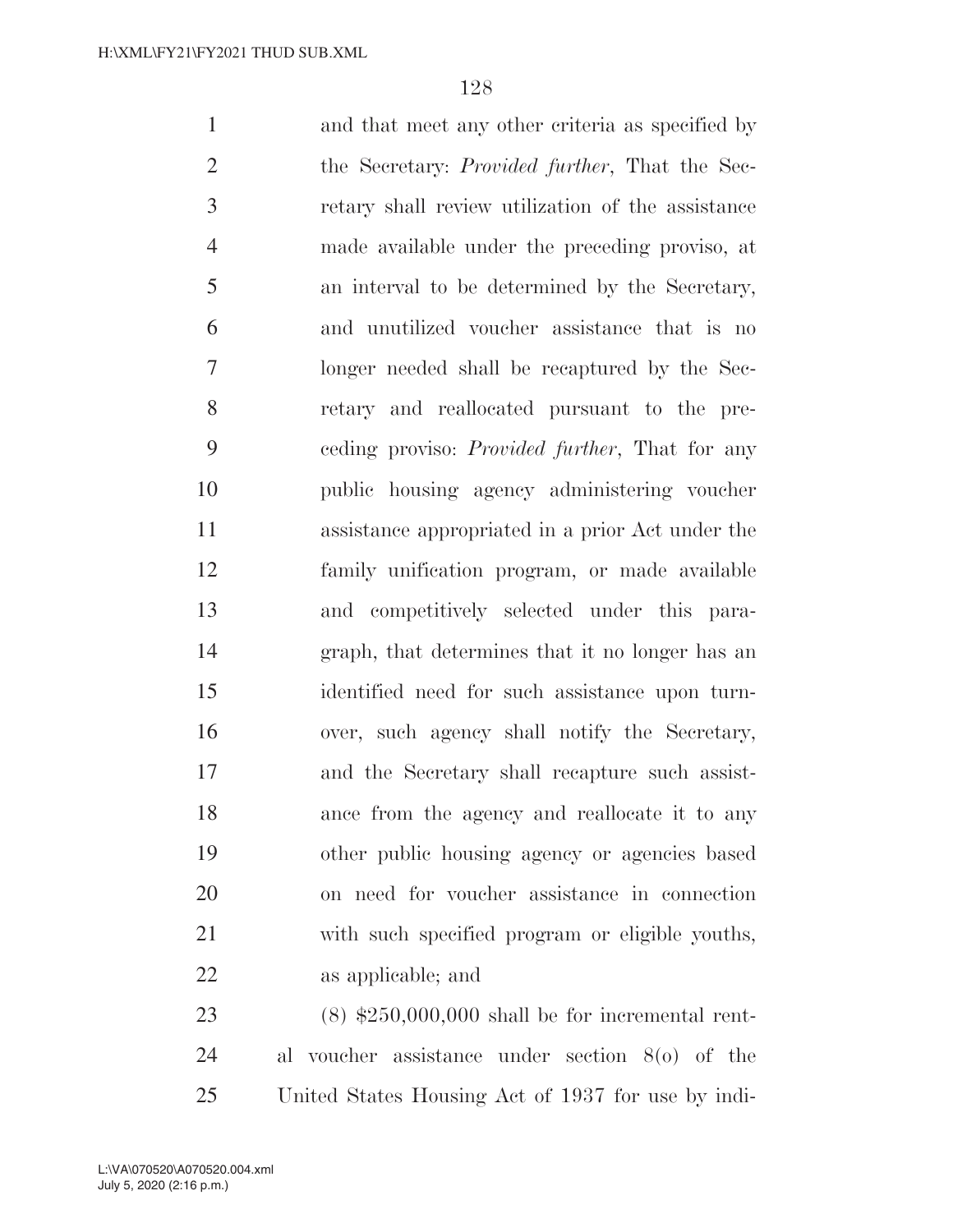viduals and families who are homeless, as defined in section 103(a) of the McKinney-Vento Homeless As- $\beta$  sistance Act (42 U.S.C. 11302(a)), at risk of home- lessness, as defined in section 401(1) of the McKin- ney-Vento Homeless Assistance Act (42 U.S.C.  $6 \qquad 11360(1)$ , or fleeing, or attempting to flee, domestic violence, dating violence, sexual assault, or stalking or for veterans and families that include a veteran family member: *Provided*, That of such amount not less than \$40,000,000 shall be available for individ- uals and families who are fleeing, or attempting to flee, domestic violence, dating violence, sexual as- sault, or stalking, and not less than \$40,000,000 shall be available for veterans and families that in- clude a veteran family member: *Provided further*, That the Secretary shall make such funding avail- able, notwithstanding section 203 of this title (com- petition provision) to public housing agencies that partner with eligible Continuums of Care or other entities as designated by the Secretary, based on geographical need of such assistance, public housing agency administrative performance, and other fac- tors as specified by the Secretary: *Provided further,*  That, the Secretary shall give preference to appli-cants that demonstrate a strategy to coordinate as-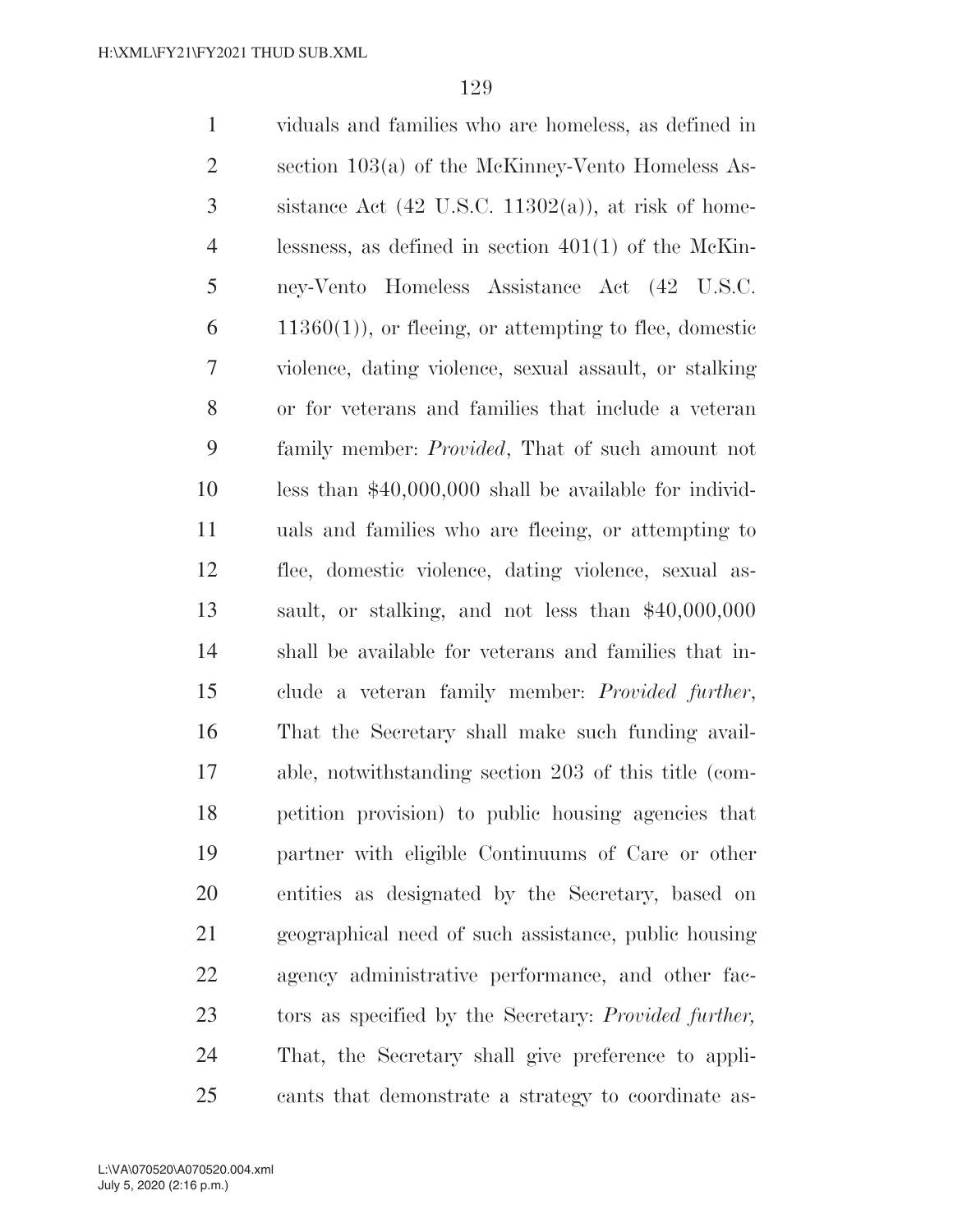sistance with services available in the community: *Provided further*, That the Secretary may waive, or specify alternative requirements for, any provision or statute or regulation that the Secretary administers in connection with the use of funds made available under this paragraph (except for requirements re- lated to fair housing, nondiscrimination, labor stand- ards, and the environment) upon a finding by the Secretary that any such waivers or alternative re- quirements are necessary for the effective delivery and administration of such voucher assistance: *Pro- vided further*, That none of the funds provided in this paragraph may be used to require people experi- encing homelessness to receive treatment or perform any other prerequisite activities as a condition for receiving shelter, housing or other services: *Provided further*, That the Secretary shall issue guidance to implement the preceding proviso.

 The Secretary shall separately track all special purpose vouchers funded under this heading.

- **HOUSING CERTIFICATE FUND**
- **INCLUDING RESCISSIONS**

 Unobligated balances, including recaptures and car- ryover, remaining from funds appropriated to the Depart-ment of Housing and Urban Development under this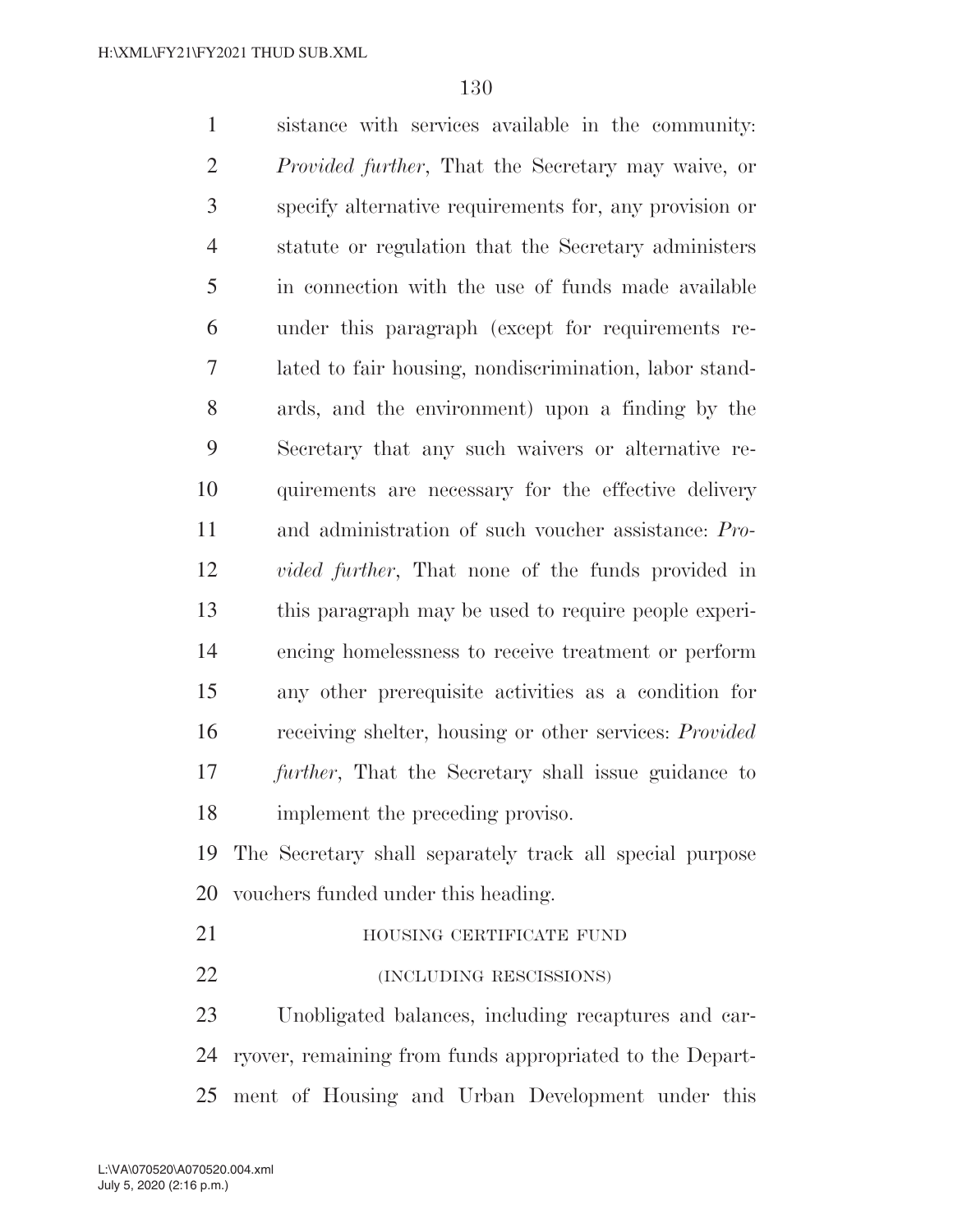heading, the heading ''Annual Contributions for Assisted Housing'' and the heading ''Project-Based Rental Assist- ance'', for fiscal year 2021 and prior years may be used for renewal of or amendments to section 8 project-based contracts and for performance-based contract administra- tors, notwithstanding the purposes for which such funds were appropriated: *Provided*, That any obligated balances of contract authority from fiscal year 1974 and prior fiscal years that have been terminated shall be rescinded: *Pro- vided further*, That amounts heretofore recaptured, or re- captured during the current fiscal year, from section 8 project-based contracts from source years fiscal year 1975 through fiscal year 1987 are hereby rescinded, and an amount of additional new budget authority, equivalent to the amount rescinded is hereby appropriated, to remain available until expended, for the purposes set forth under this heading, in addition to amounts otherwise available.

PUBLIC HOUSING CAPITAL FUND

 For the Public Housing Capital Fund Program to carry out capital and management activities for public housing agencies, as authorized under section 9 of the Act (42 U.S.C. 1437g) \$3,180,000,000, to remain available until September 30, 2024: *Provided*, That notwithstanding any other provision of law or regulation, during fiscal year 2021, the Secretary may not delegate to any Department

July 5, 2020 (2:16 p.m.) L:\VA\070520\A070520.004.xml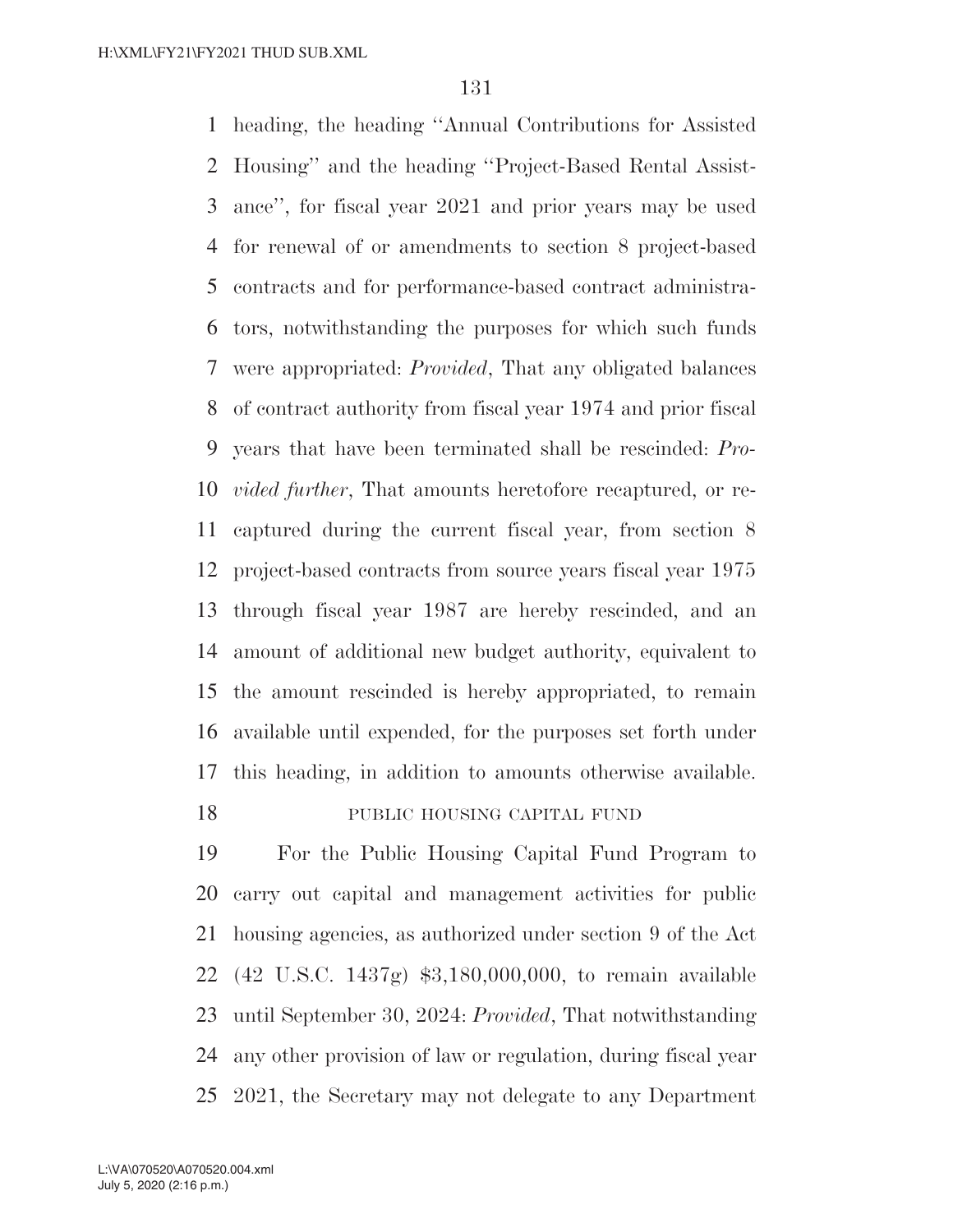official other than the Deputy Secretary and the Assistant Secretary for Public and Indian Housing any authority under paragraph (2) of section 9(j) regarding the exten- sion of the time periods under such section: *Provided fur- ther*, That for purposes of such section 9(j), the term ''ob- ligate'' means, with respect to amounts, that the amounts are subject to a binding agreement that will result in out- lays, immediately or in the future: *Provided further*, That of the total amount made available under this heading, up to \$23,000,000 shall be to support ongoing public housing financial and physical assessment activities: *Pro- vided further*, That of the total amount made available under this heading, up to \$1,000,000 shall be to support the costs of administrative and judicial receiverships: *Pro- vided further*, That of the total amount provided under this heading, not to exceed \$74,650,000 shall be available for the Secretary to make grants, notwithstanding section 203 of this Act, to public housing agencies for emergency capital needs including safety and security measures nec- essary to address crime and drug-related activity and needs resulting from unforeseen or unpreventable emer- gencies and natural disasters excluding Presidentially de- clared emergencies and natural disasters under the Robert T. Stafford Disaster Relief and Emergency Act (42 U.S.C. 5121 et seq.) occurring in fiscal year 2021, of which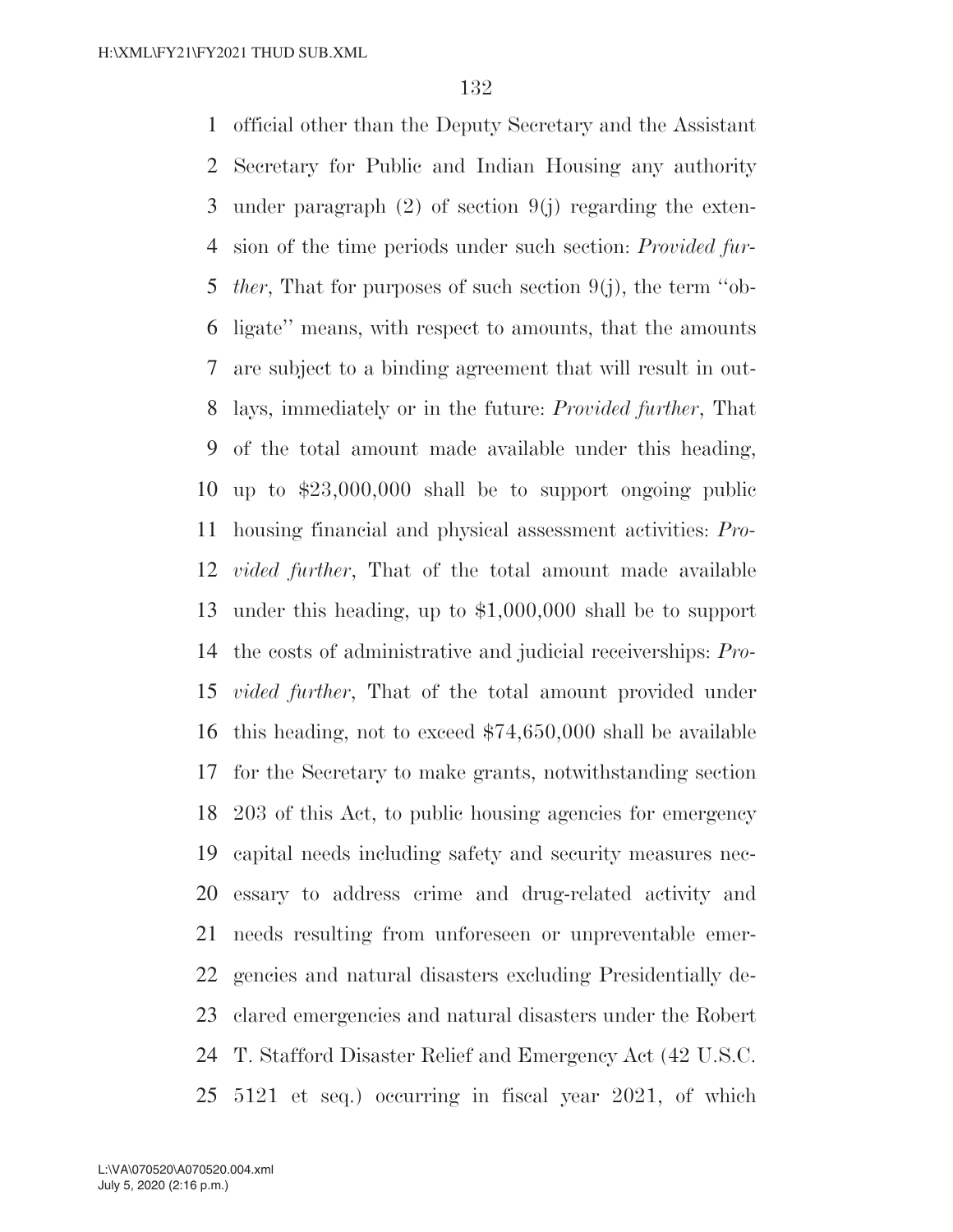\$34,650,000 shall be available for public housing agencies under administrative and judicial receiverships or under the control of a Federal monitor: *Provided further*, That of the amount made available under the preceding proviso, not less than \$20,000,000 shall be for safety and security measures: *Provided further*, That in addition to the amount in the preceding proviso for such safety and secu- rity measures, any amounts that remain available, after all applications received on or before September 30, 2022, for emergency capital needs have been processed, shall be allocated to public housing agencies for such safety and security measures: *Provided further*, That with respect to amounts made available under this heading, the limitation 14 in section  $9(g)(1)$  of the Act shall be applied by sub- stituting 25 percent for the percentage specified in such section: *Provided further*, That the Secretary may waive the limitation in the preceding proviso to allow public housing agencies to fund activities authorized under sec- tion 9(e)(1)(C) of the Act: *Provided further*, That the Sec- retary shall notify public housing agencies requesting waivers under the preceding proviso if the request is ap- proved or denied within 14 days of submitting the request: *Provided further*, That from the funds made available under this heading, the Secretary shall provide bonus awards in fiscal year 2021 to public housing agencies that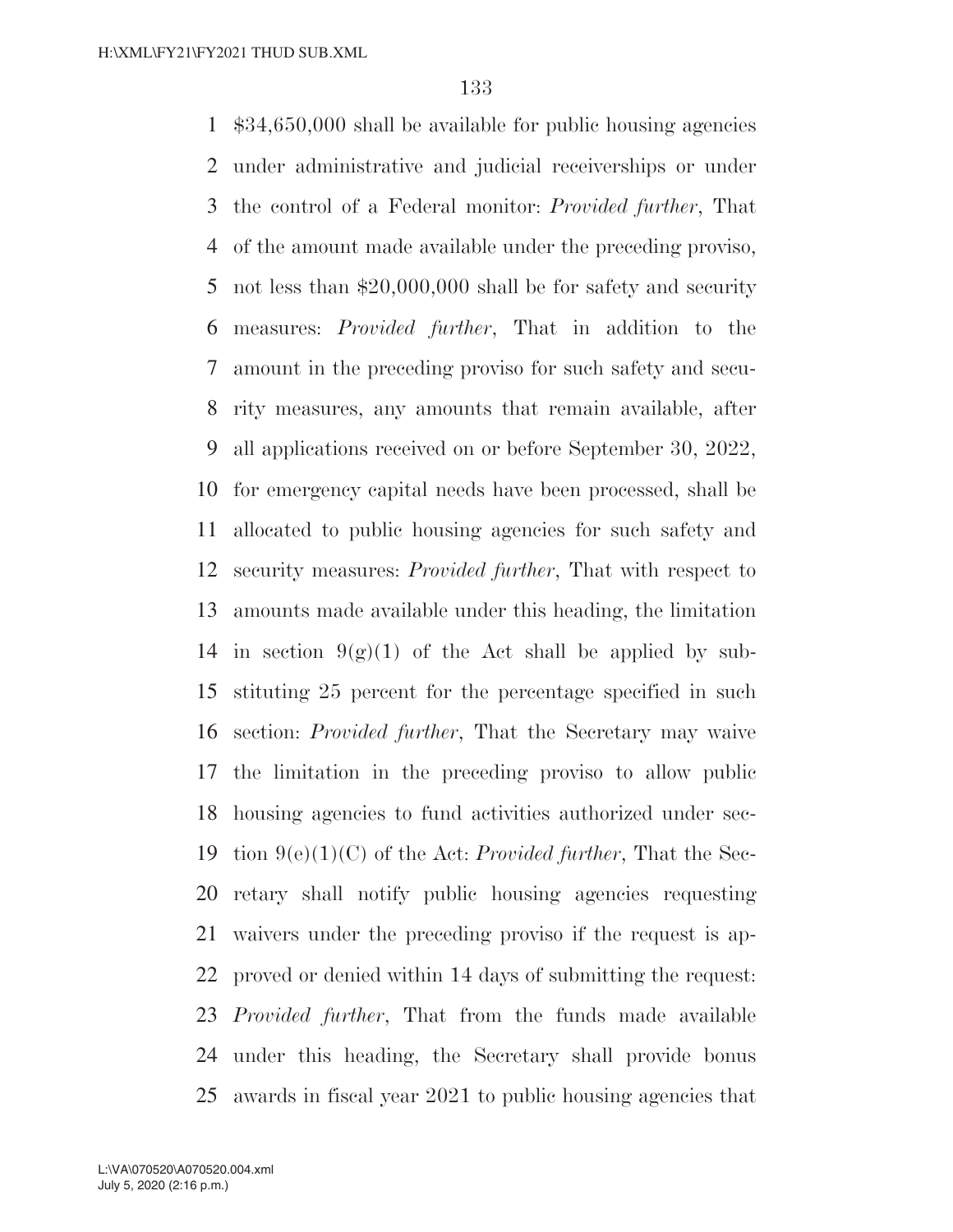are designated high performers: *Provided further*, That the Department shall notify public housing agencies of their formula allocation within 60 days of enactment of this Act: *Provided further*, That of the total amount provided under this heading, \$125,000,000 shall be for competitive grants to public housing agencies to evaluate and reduce lead- based paint hazards and other housing-related hazards in- cluding carbon monoxide (including for activities sup- porting the installation and replacement of carbon mon- oxide alarms or of combination smoke detector-carbon monoxide alarm devices) and mold in public housing: *Pro- vided further*, That of the amounts available under the pre- ceding proviso, not less than \$25,000,000 shall be for competitive grants to public housing agencies to evaluate and reduce lead-based paint hazards in public housing by carrying out the activities of risk assessments, abatement, and interim controls (as those terms are defined in section 1004 of the Residential Lead-Based Paint Hazard Reduc- tion Act of 1992 (42 U.S.C. 4851b)): *Provided further*, That of the total amount made available under this head- ing, up to \$30,000,000 shall be available until September 30, 2023 for competitive grants to public housing agencies (in this title ''PHAs''), including agencies participating in the MTW demonstration, for full lead service line replace-ment, with eligibility limited to PHAs where the relevant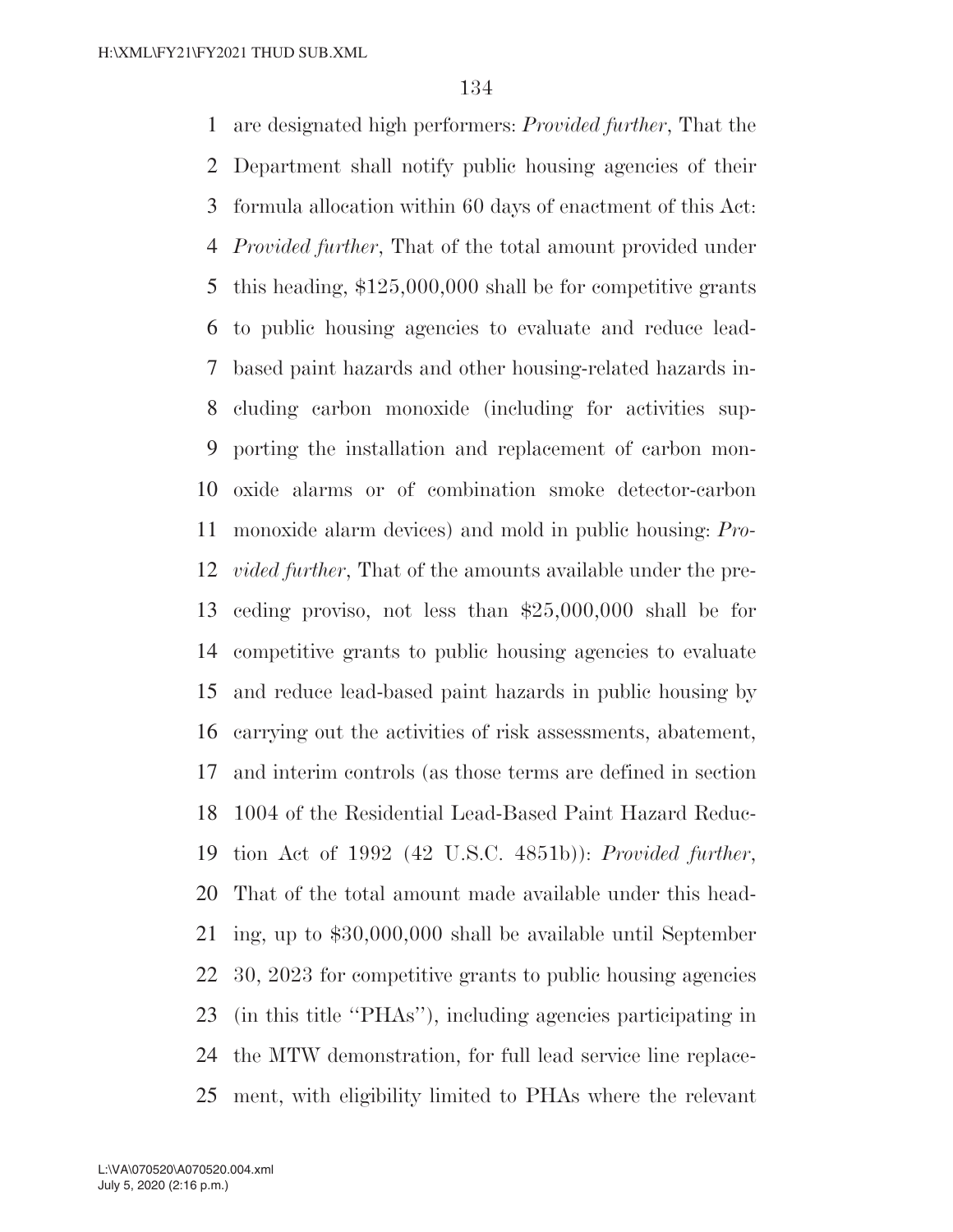public water system will undergo or has recently under- taken a comprehensive water main replacement program: *Provided further*, That for purposes of environmental re- view, a grant under the preceding three provisos shall be considered funds for projects or activities under title I of the United States Housing Act of 1937 (42 U.S.C. 1437 et seq.) for purposes of section 26 of such Act (42 U.S.C. 1437x) and shall be subject to the regulations imple- menting such section: *Provided further*, That for funds made available under the preceding four provisos, the Sec- retary shall allow a PHA to apply for up to 20 percent of the funds made available under the first two of such provisos and prioritize need when awarding grants: *Pro- vided further*, That \$5,000,000 of the amounts made avail- able under this heading shall be for a radon testing and mitigation resident safety demonstration program (the radon demonstration) in public housing: *Provided further*, That the testing method, mitigation method, or action level used under the radon demonstration shall be as speci- fied by applicable State or local law, if such law is more protective of human health or the environment than the method or level specified by the Secretary: *Provided fur- ther*, That \$25,000,000 of the amounts made available under this heading shall be for competitive grants to pub-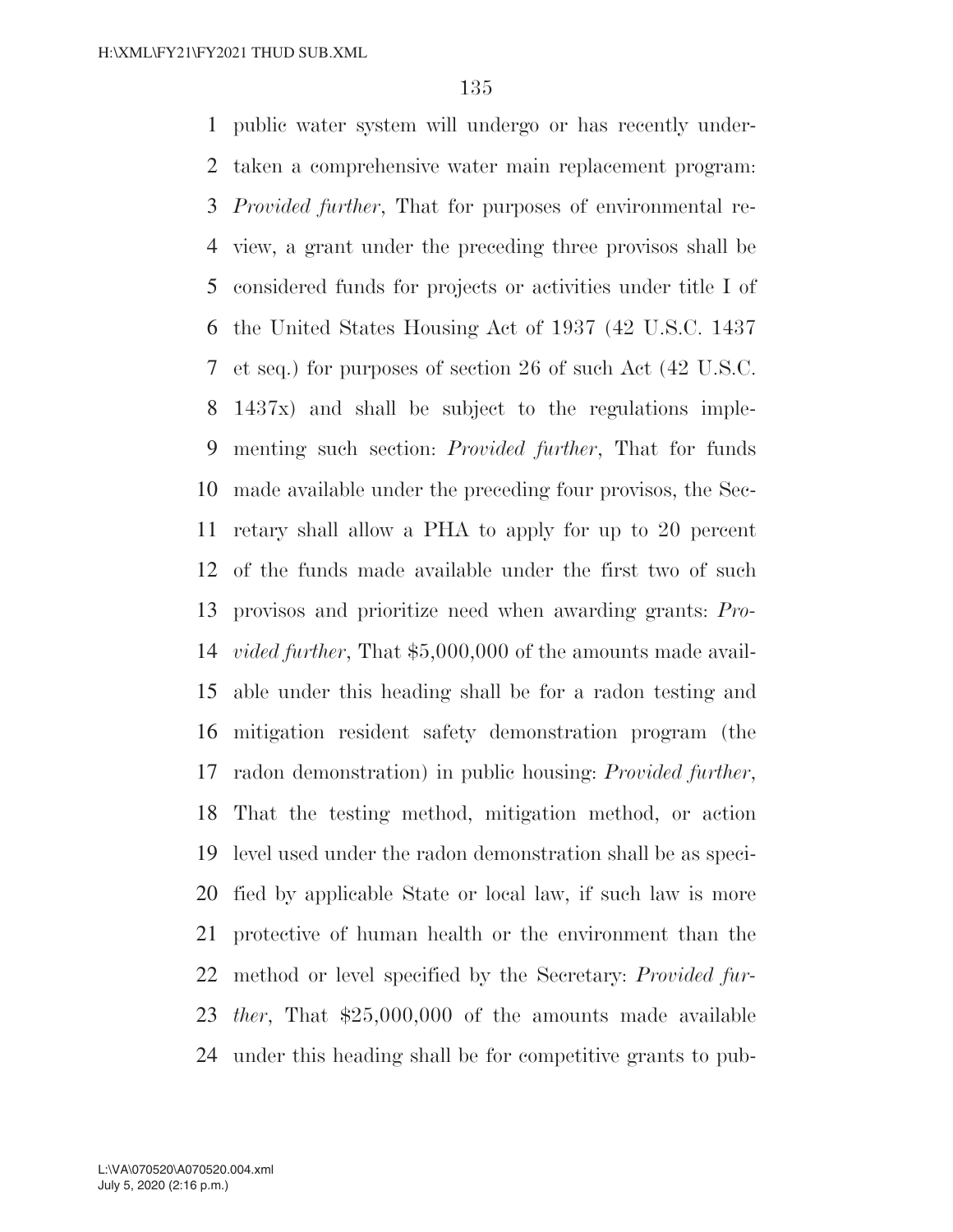lic housing agencies for the installation of automatic sprin-kler systems.

## PUBLIC HOUSING OPERATING FUND

 For 2021 payments to public housing agencies for the operation and management of public housing, as author- ized by section 9(e) of the United States Housing Act of 1937 (42 U.S.C. 1437g(e)), \$4,649,000,000, to remain available until September 30, 2022: *Provided*, That of the total amount made available under this heading, \$25,000,000 shall be available to the Secretary to allocate pursuant to a need-based application process notwith- standing section 203 of this title and not subject to the Operating Fund formula under part 990 of title 24, Code of Federal Regulations to public housing agencies that ex- perience financial insolvency, as determined by the Sec- retary: *Provided further*, That after all such insolvency needs are met, the Secretary may distribute any remaining funds to all public housing agencies on a pro-rata basis pursuant to the Operating Fund formula under part 990 of title 24, Code of Federal Regulations.

CHOICE NEIGHBORHOODS INITIATIVE

 For competitive grants under the Choice Neighbor- hoods Initiative (subject to section 24 of the United States Housing Act of 1937 (42 U.S.C. 1437v) unless otherwise specified under this heading), for transformation, rehabili-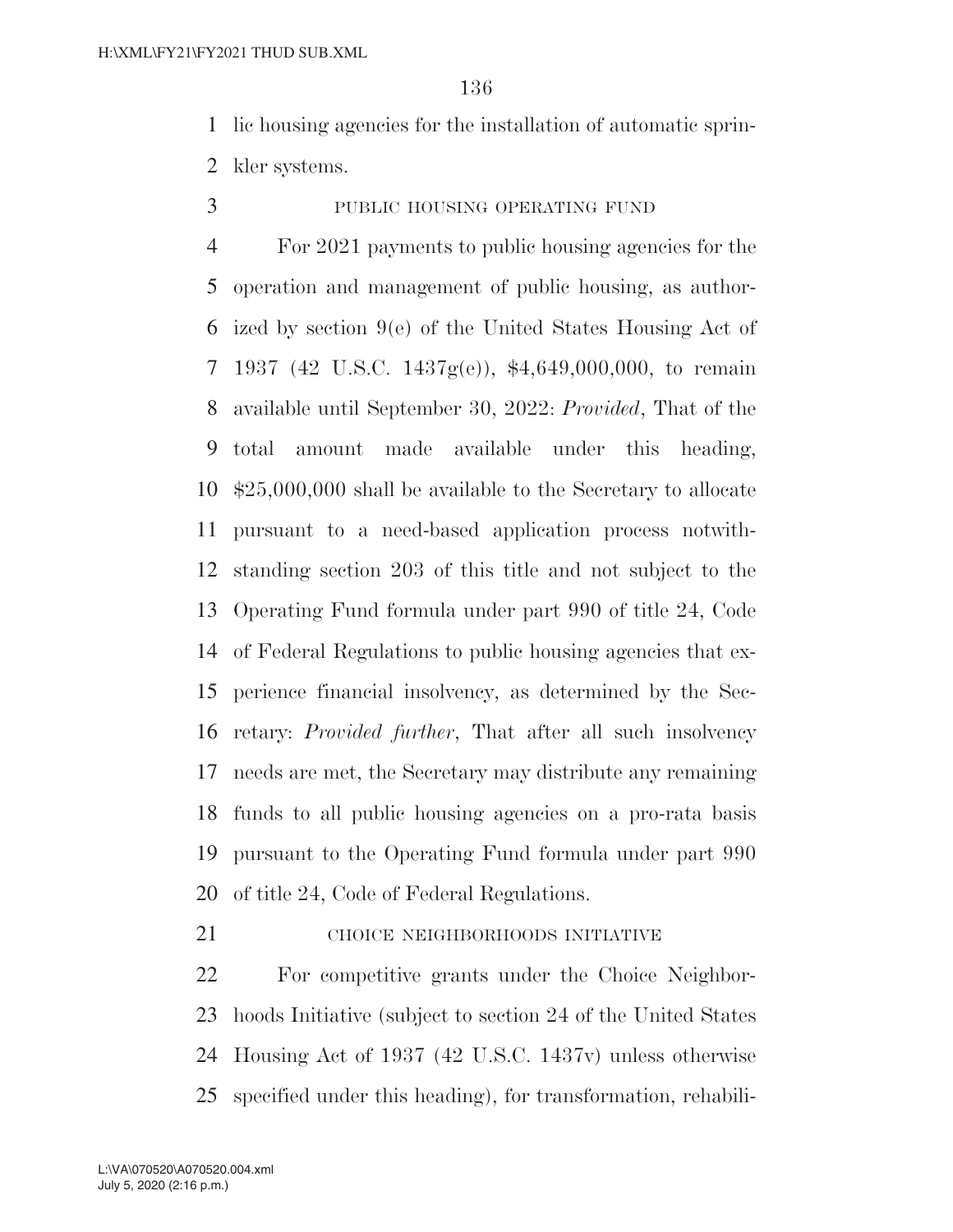tation, and replacement housing needs of both public and HUD-assisted housing and to transform neighborhoods of poverty into functioning, sustainable mixed income neigh- borhoods with appropriate services, schools, public assets, transportation and access to jobs, \$250,000,000, to re- main available until September 30, 2023: *Provided*, That grant funds may be used for resident and community serv- ices, community development, and affordable housing needs in the community, and for conversion of vacant or foreclosed properties to affordable housing: *Provided fur- ther*, That the use of funds made available under this heading shall not be deemed to be for public housing not- withstanding section 3(b)(1) of such Act: *Provided further*, That grantees shall commit to an additional period of af- fordability determined by the Secretary of not fewer than 20 years: *Provided further*, That grantees shall provide a match in State, local, other Federal or private funds: *Pro- vided further*, That grantees may include local govern- ments, tribal entities, public housing agencies, and non- profit organizations: *Provided further*, That for-profit de- velopers may apply jointly with a public entity: *Provided further*, That for purposes of environmental review, a grantee shall be treated as a public housing agency under section 26 of the United States Housing Act of 1937 (42 U.S.C. 1437x), and grants made with amounts available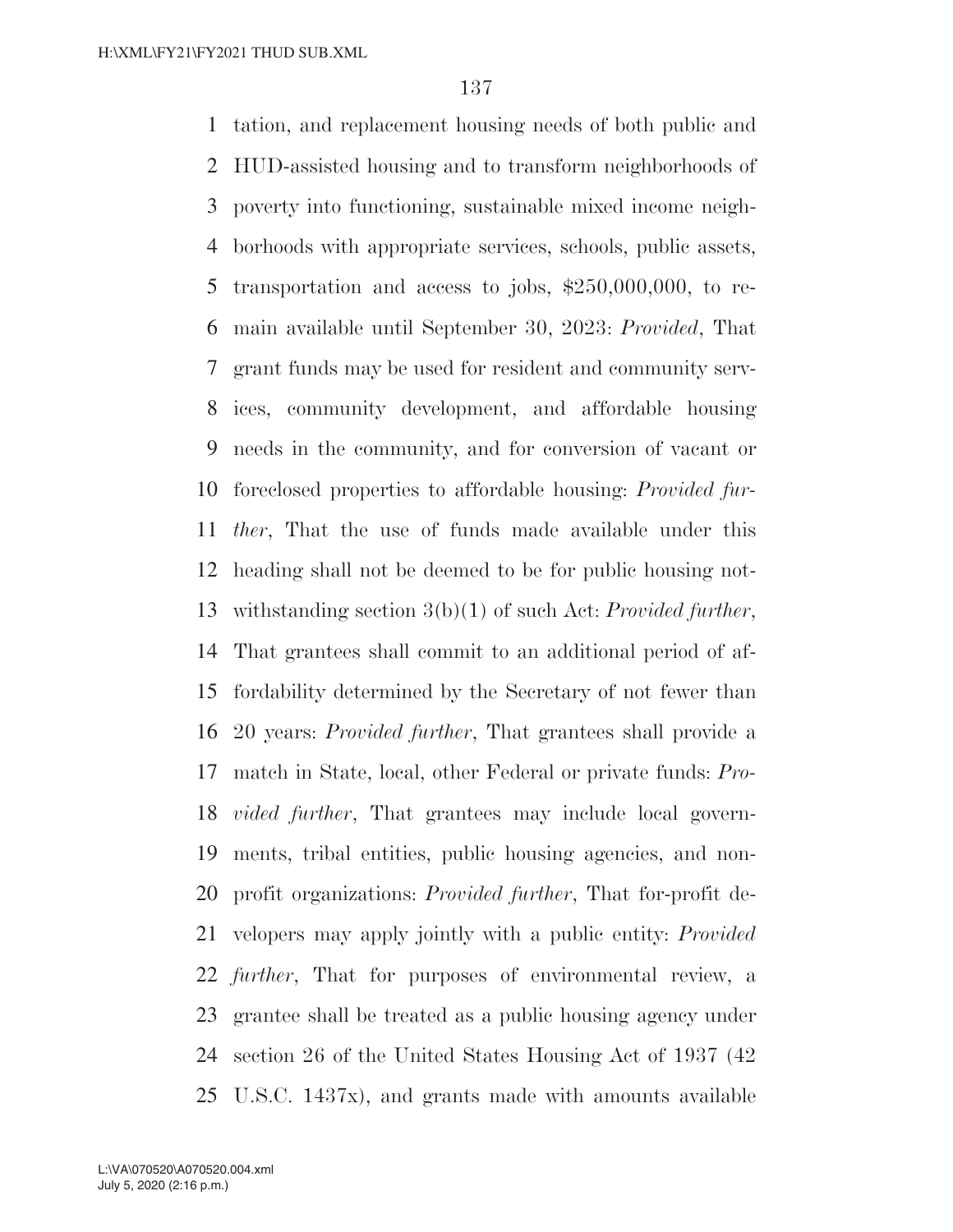under this heading shall be subject to the regulations issued by the Secretary to implement such section: *Pro- vided further*, That of the amount provided under this heading, not less than \$125,000,000 shall be awarded to public housing agencies: *Provided further*, That such grantees shall create partnerships with other local organi- zations, including assisted housing owners, service agen- cies, and resident organizations: *Provided further*, That the Secretary shall consult with the Secretaries of Edu- cation, Labor, Transportation, Health and Human Serv- ices, Agriculture, and Commerce, the Attorney General, and the Administrator of the Environmental Protection Agency to coordinate and leverage other appropriate Fed- eral resources: *Provided further*, That not more than \$5,000,000 of funds made available under this heading may be provided as grants to undertake comprehensive local planning with input from residents and the commu- nity: *Provided further*, That unobligated balances, includ- ing recaptures, remaining from funds appropriated under the heading ''Revitalization of Severely Distressed Public Housing (HOPE VI)'' in fiscal year 2011 and prior fiscal years may be used for purposes under this heading, not- withstanding the purposes for which such amounts were appropriated: *Provided further*, That the Secretary shall issue the Notice of Funding Availability for funds made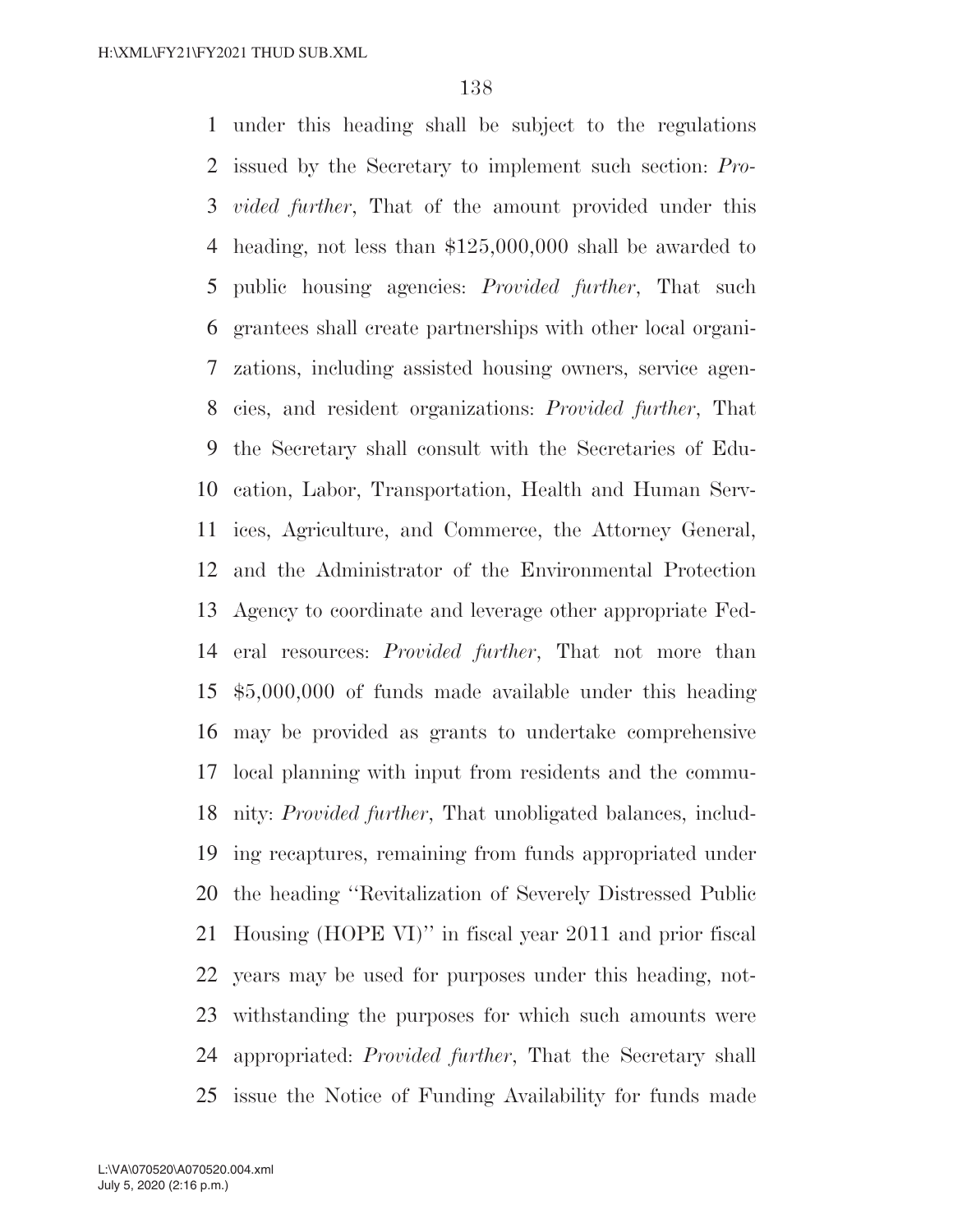available under this heading not later than 90 days after enactment of this Act: *Provided further*, That the Sec- retary shall make grant awards not later than one year after the date of enactment of this Act in such amounts that the Secretary determines: *Provided further*, That not- withstanding section 24(o) of the United States Housing Act of 1937 (42 U.S.C. 1437v(o)), the Secretary may, until September 30, 2024, obligate any available unobli- gated balances made available under this heading in this or any prior Act.

## 11 SELF-SUFFICIENCY PROGRAMS

 For activities and assistance related to Self-Suffi- ciency Programs, to remain available until September 30, 2024, \$155,000,000: *Provided*, That the amounts made available under this heading are provided as follows:

 (1) \$105,000,000 shall be for the Family Self- Sufficiency program to support family self-suffi- ciency coordinators under section 23 of the United States Housing Act of 1937 (42 U.S.C. 1437u), to promote the development of local strategies to co- ordinate the use of assistance under sections 8 and 22 9 of such Act with public and private resources, and to enable eligible families to achieve economic inde- pendence and self-sufficiency: *Provided*, That the Secretary may, by Federal Register notice, waive or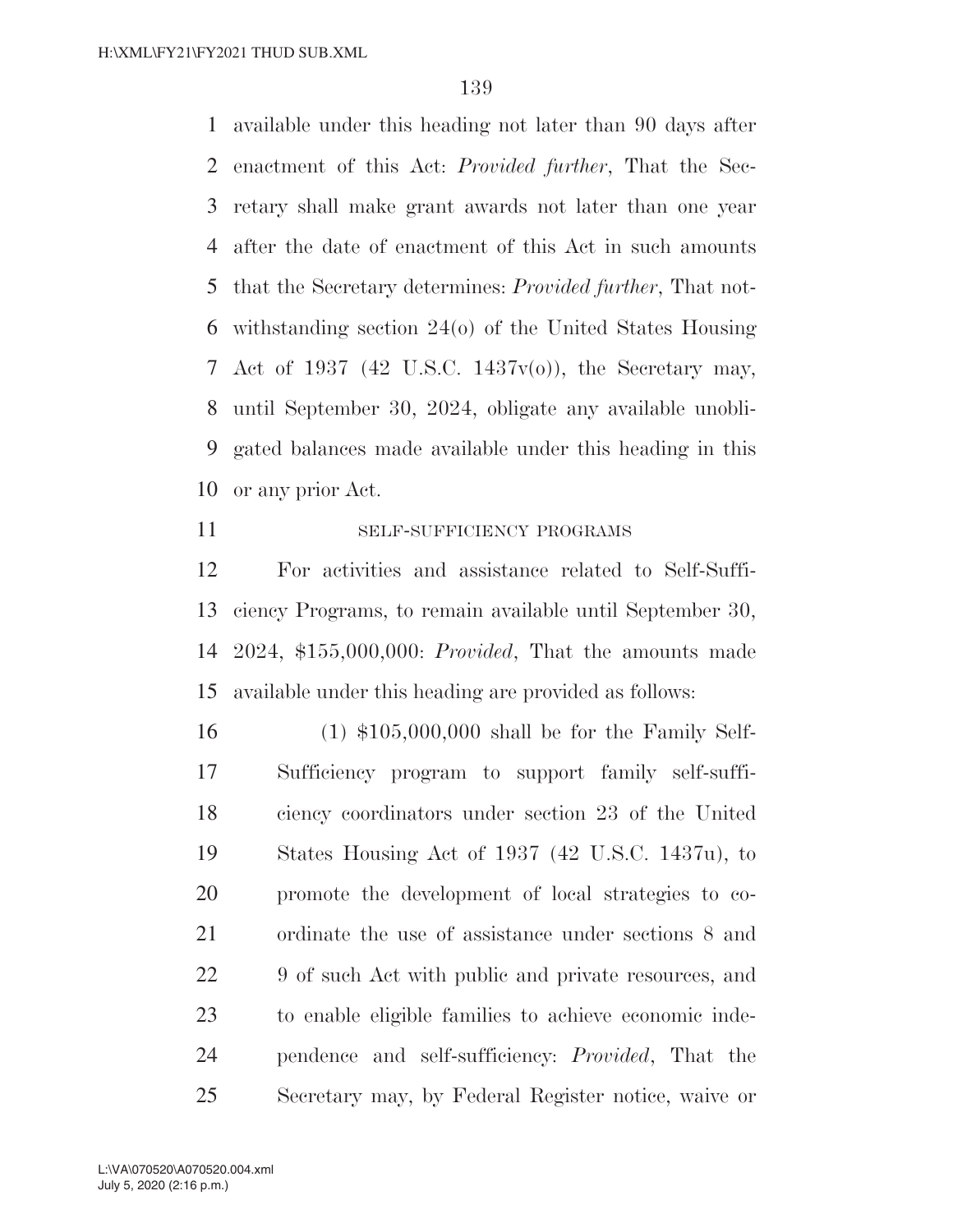specify alternative requirements for, the require-2 ments under subsections  $(b)(3)$ ,  $(b)(4)$ ,  $(b)(5)$ , or  $3 \quad (e)(1)$  of section 23 of such Act in order to facilitate the operation of a unified self-sufficiency program for individuals receiving assistance under different provisions of the Act, as determined by the Sec- retary: *Provided further*, That an owner or sponsor of a multifamily property receiving project-based rental assistance under section 8 shall be eligible to receive awards from the Secretary under this para- graph to support family self-sufficiency coordinators: *Provided further*, That owners or sponsors of a mul- tifamily property receiving project-based rental as- sistance under section 8 may voluntarily make a Family Self-Sufficiency program available to the as- sisted tenants of such property in accordance with procedures established by the Secretary: *Provided further*, That such procedures established pursuant to the preceding proviso shall permit participating tenants to accrue escrow funds in accordance with 21 section  $23(d)(2)$  and shall allow owners to use fund- ing from residual receipt accounts to hire coordina- tors for their own Family Self-Sufficiency program; (2) \$35,000,000 shall be for the Resident Op-portunity and Self-Sufficiency program to provide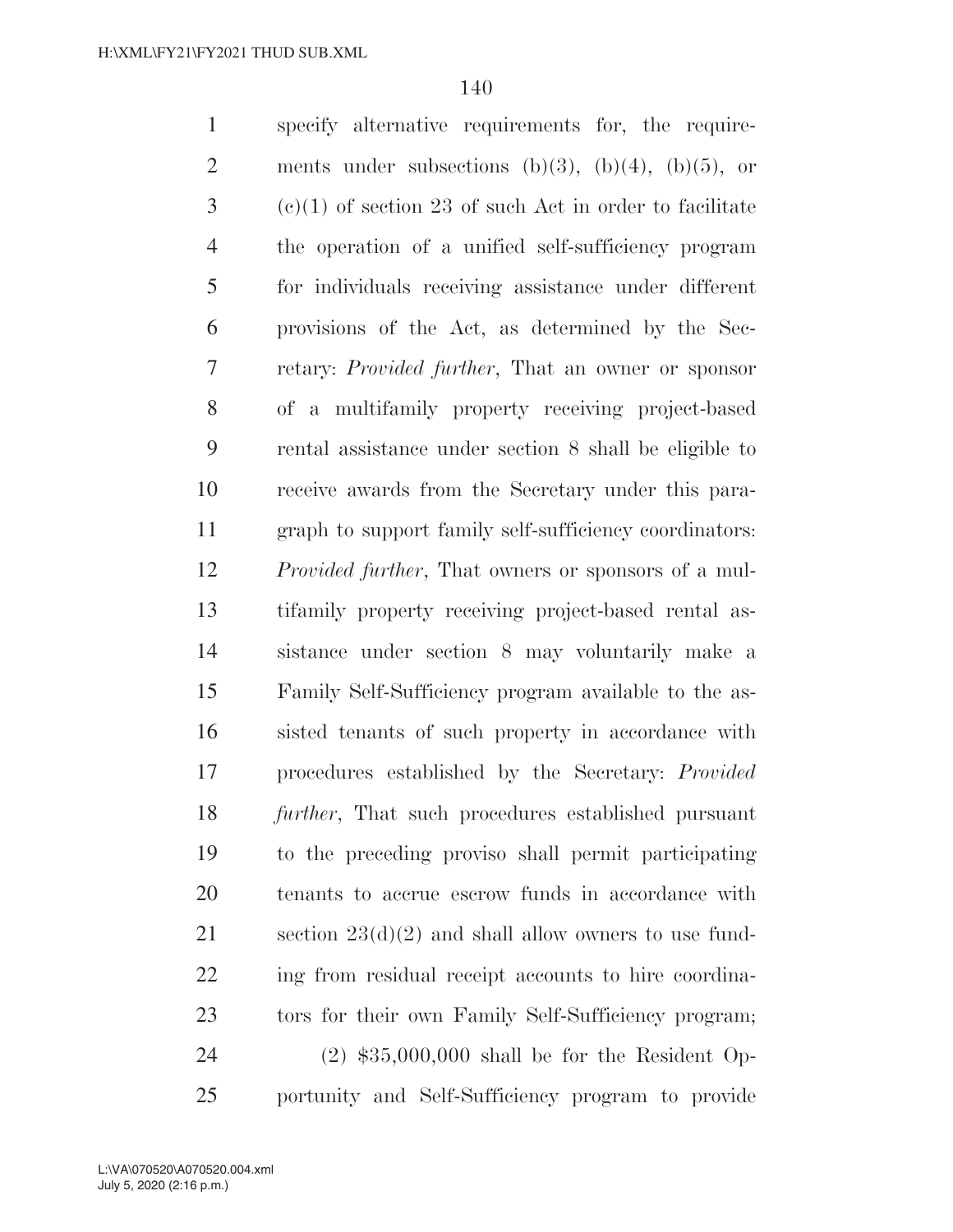for supportive services, service coordinators, and congregate services as authorized by section 34 of the United States Housing Act of 1937 (42 U.S.C. 1437z–6) and the Native American Housing Assist- ance and Self-Determination Act of 1996 (25 U.S.C. 4101 et seq.); and

 (3) \$15,000,000 shall be for a Jobs-Plus initia- tive, modeled after the Jobs-Plus demonstration: *Provided*, That funding provided in this paragraph shall be available for competitive grants to partner- ships between public housing agencies, local work- force investment boards established under section 107 of the Workforce Innovation and Opportunity Act of 2014 (29 U.S.C. 3122), and other agencies and organizations that provide support to help pub- lic housing residents obtain employment and in- crease earnings: *Provided further*, That applicants shall demonstrate the ability to provide services to residents, partner with workforce investment boards, and leverage service dollars: *Provided further*, That the Secretary may allow public housing agencies to request exemptions from rent and income limitation requirements under sections 3 and 6 of the United States Housing Act of 1937 (42 U.S.C. 1437a, 1437d), as necessary to implement the Jobs-Plus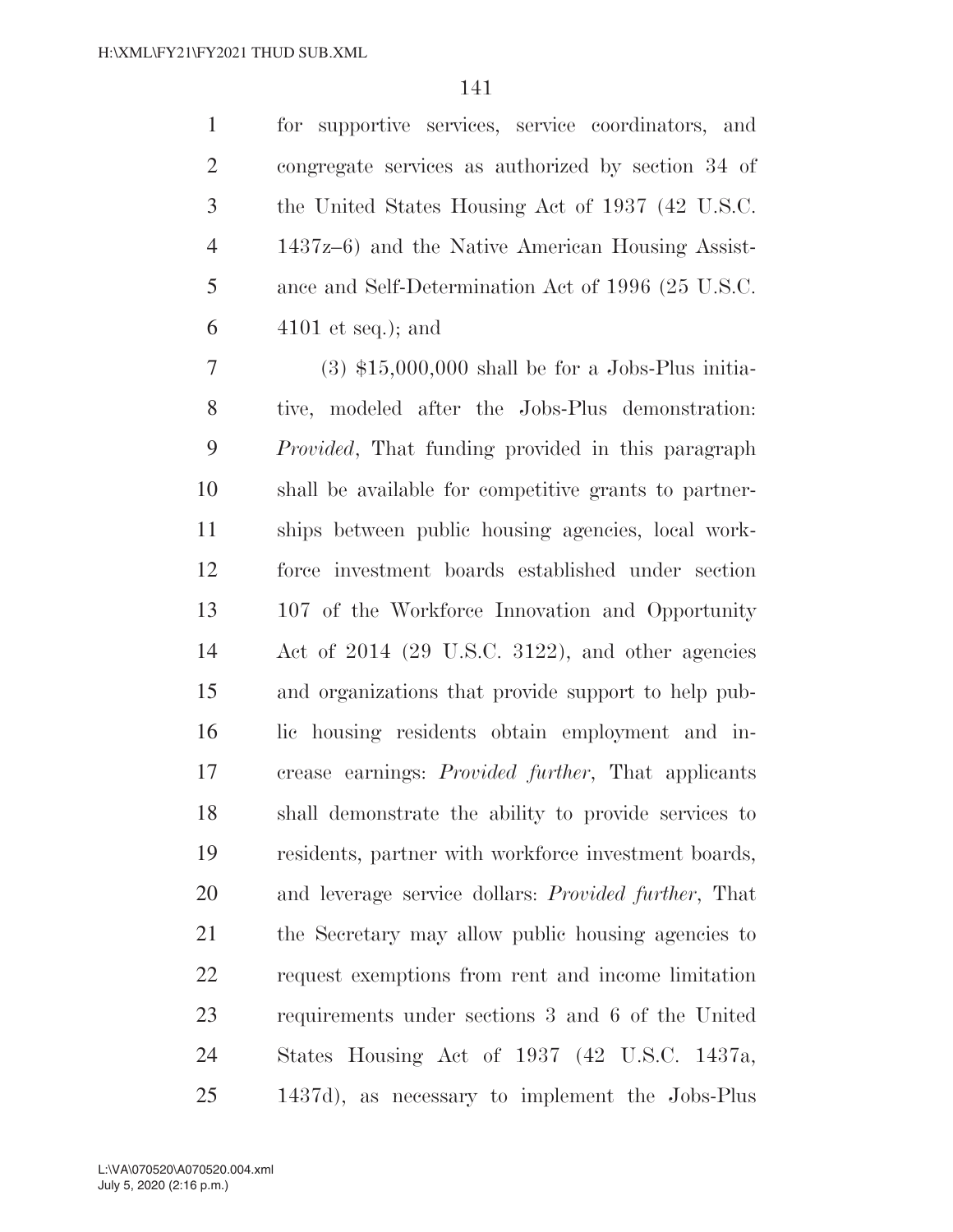program, on such terms and conditions as the Sec- retary may approve upon a finding by the Secretary that any such waivers or alternative requirements are necessary for the effective implementation of the Jobs-Plus initiative as a voluntary program for resi- dents: *Provided further*, That the Secretary shall publish by notice in the Federal Register any waiv- ers or alternative requirements pursuant to the pre- ceding proviso not later than 10 days before the ef- fective date of such notice: *Provided further*, That amounts made available for the Jobs-Plus initiative in prior acts under the heading ''Public Housing Capital Fund'' that remain available or are subse- quently recaptured shall be transferred to this ac- count and shall be available for the purposes of this paragraph.

- 17 NATIVE AMERICAN PROGRAMS
- 18 (INCLUDING TRANSFER OF FUNDS)

 For activities and assistance authorized under title I of the Native American Housing Assistance and Self- Determination Act of 1996 (''NAHASDA'') (25 U.S.C. 4111 et seq.), title I of the Housing and Community De- velopment Act of 1974 (42 U.S.C. 5301 et seq.) with re- spect to Indian tribes, and related training and technical assistance, \$835,000,000, to remain available until Sep-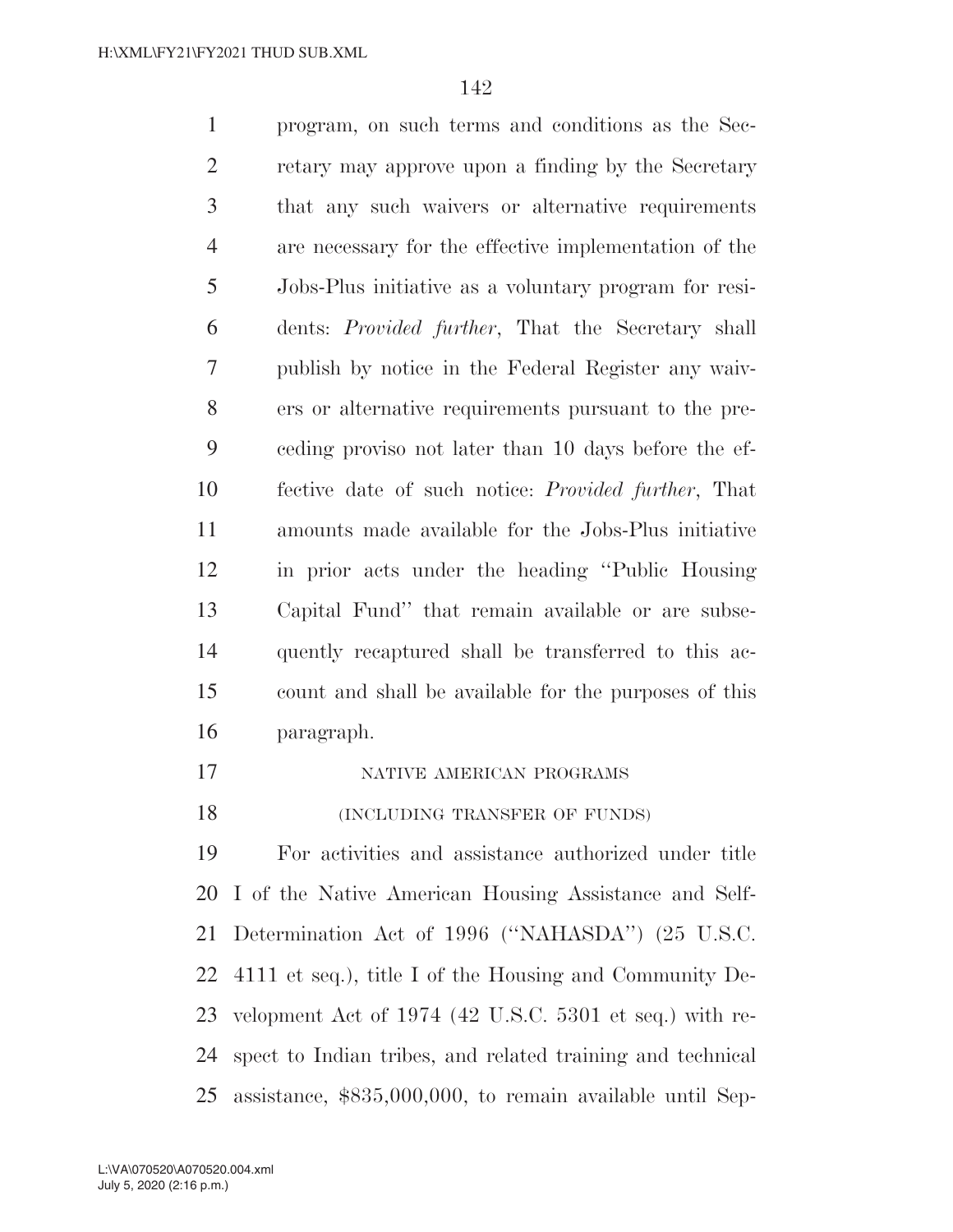tember 30, 2025, unless otherwise specified: *Provided*, That the amounts made available under this heading are provided as follows:

 (1) \$646,000,000 shall be for the Native Amer- ican Housing Block Grants program, as authorized under title I of NAHASDA: *Provided*, That, not- withstanding NAHASDA, to determine the amount of the allocation under title I of such Act for each Indian tribe, the Secretary shall apply the formula under section 302 of such Act with the need compo- nent based on single-race census data and with the need component based on multi-race census data, and the amount of the allocation for each Indian tribe shall be the greater of the two resulting alloca- tion amounts: *Provided further*, That the Secretary shall notify grantees of their formula allocation not later 60 days after the date of enactment of this Act;

 (2) \$2,000,000 shall be for the cost of guaran- teed notes and other obligations, as authorized by title VI of NAHASDA: *Provided,* That such costs, including the costs of modifying such notes and other obligations, shall be as defined in section 502 of the Congressional Budget Act of 1974 (2 U.S.C. 661a): *Provided further,* That for fiscal year 2021,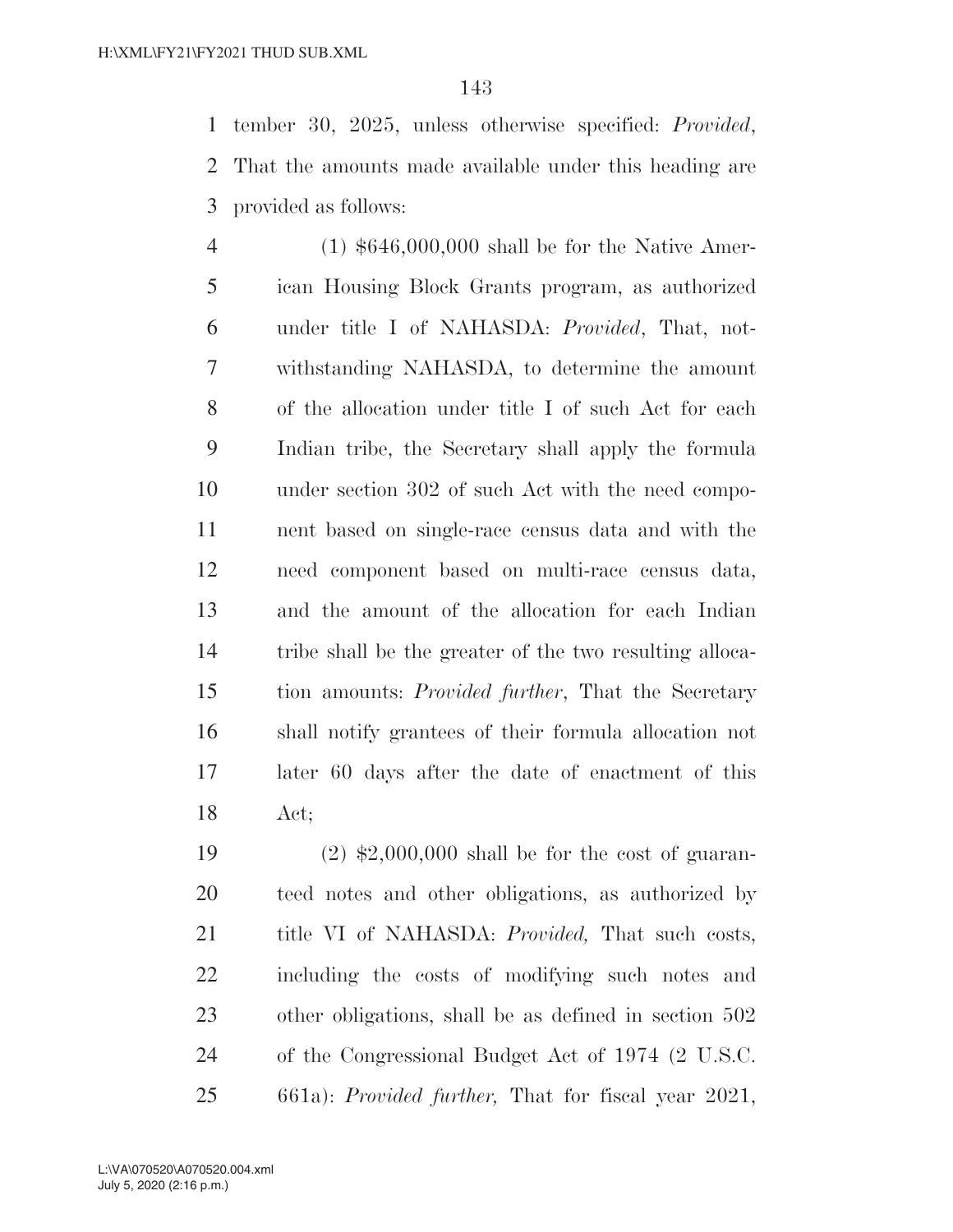the Secretary may subsidize the total principal amount of any notes and other obligations, any part of which is to be guaranteed, not to exceed \$61,298,904: *Provided further,* That any unobligated balances, including recaptures and carryover, re- maining from amounts appropriated for this purpose under this heading or under the heading ''Native American Housing Block Grants'' in prior Acts may be used for costs of such guaranteed notes and other obligations, subject to the limitation under the pre- ceding proviso on the total principal amount of such notes and obligations that may be guaranteed;

 (3) \$110,000,000 shall be for competitive grants under the Native American Housing Block Grants program, as authorized under title I of NAHASDA: *Provided*, That the Secretary shall obli- gate this additional amount for competitive grants to eligible recipients authorized under NAHASDA that apply for funds: *Provided further*, That in awarding this additional amount, the Secretary shall consider need and administrative capacity and shall give pri- ority to projects that will spur construction and re- habilitation: *Provided further*, That a grant funded pursuant to this paragraph shall be in an amount not less than \$500,000 and not greater than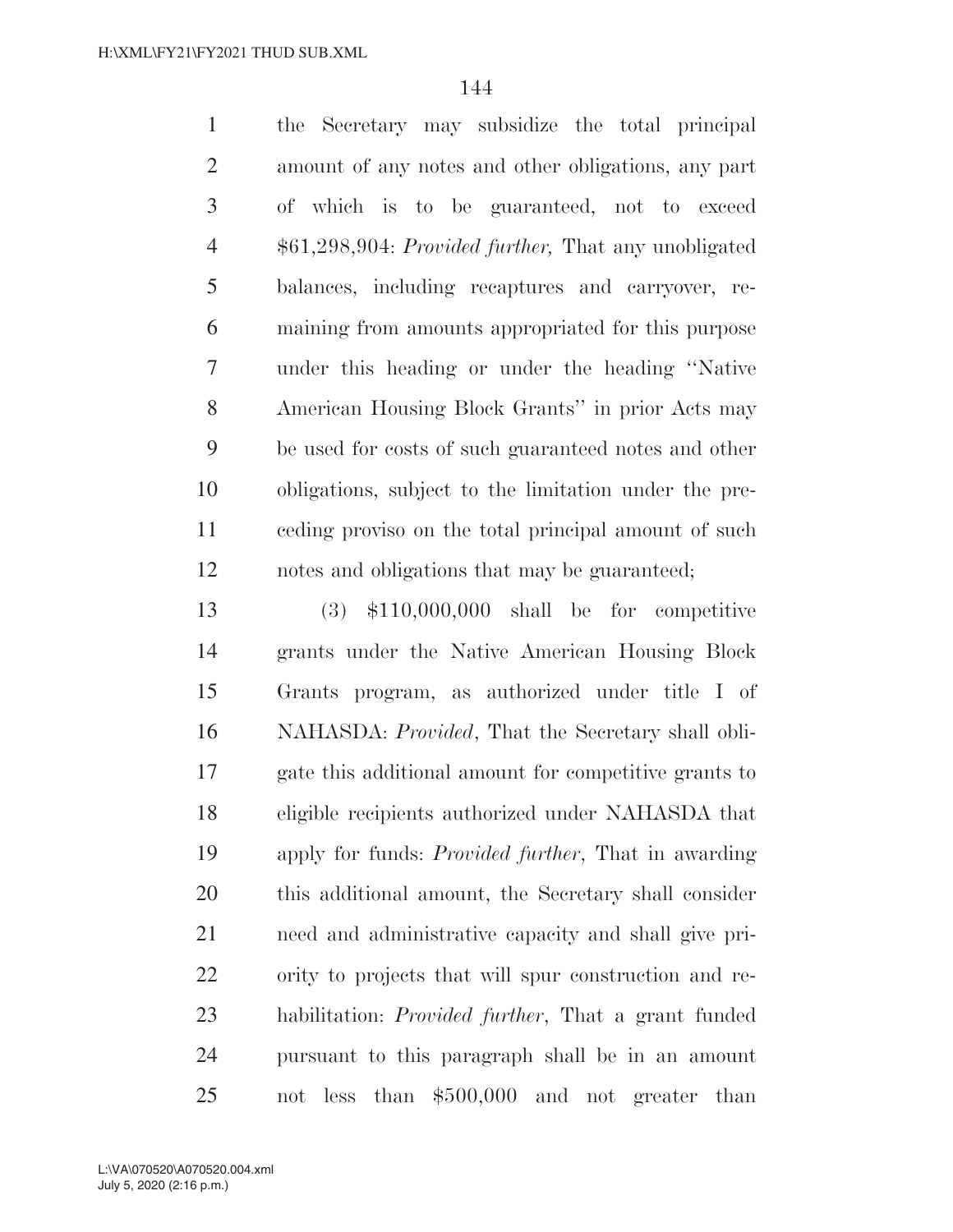\$10,000,000: *Provided further*, That up to 1 percent of the amounts made available in this paragraph may be transferred, in aggregate, to ''Program Of- fices—Public and Indian Housing'' for necessary costs of administering and overseeing the obligation and expenditure of this additional amount and of ad- ditional amounts made available in prior fiscal years, to remain available until September 30, 2026: *Pro- vided further*, That any amounts transferred pursu- ant to the preceding proviso in prior Acts may also be used for the purposes described in the preceding proviso;

 (4) \$70,000,000 shall be for grants to Indian tribes for carrying out the Indian Community Devel- opment Block Grant program under title I of the Housing and Community Development Act of 1974, notwithstanding section 106(a)(1) of such Act, of which, notwithstanding any other provision of law (including section 203 of this Act), up to \$4,000,000 may be used for emergencies that constitute immi- nent threats to health and safety: *Provided*, That not to exceed 20 percent of any grant made with amounts made available in this paragraph shall be expended for planning and management development and administration: *Provided further*, That amounts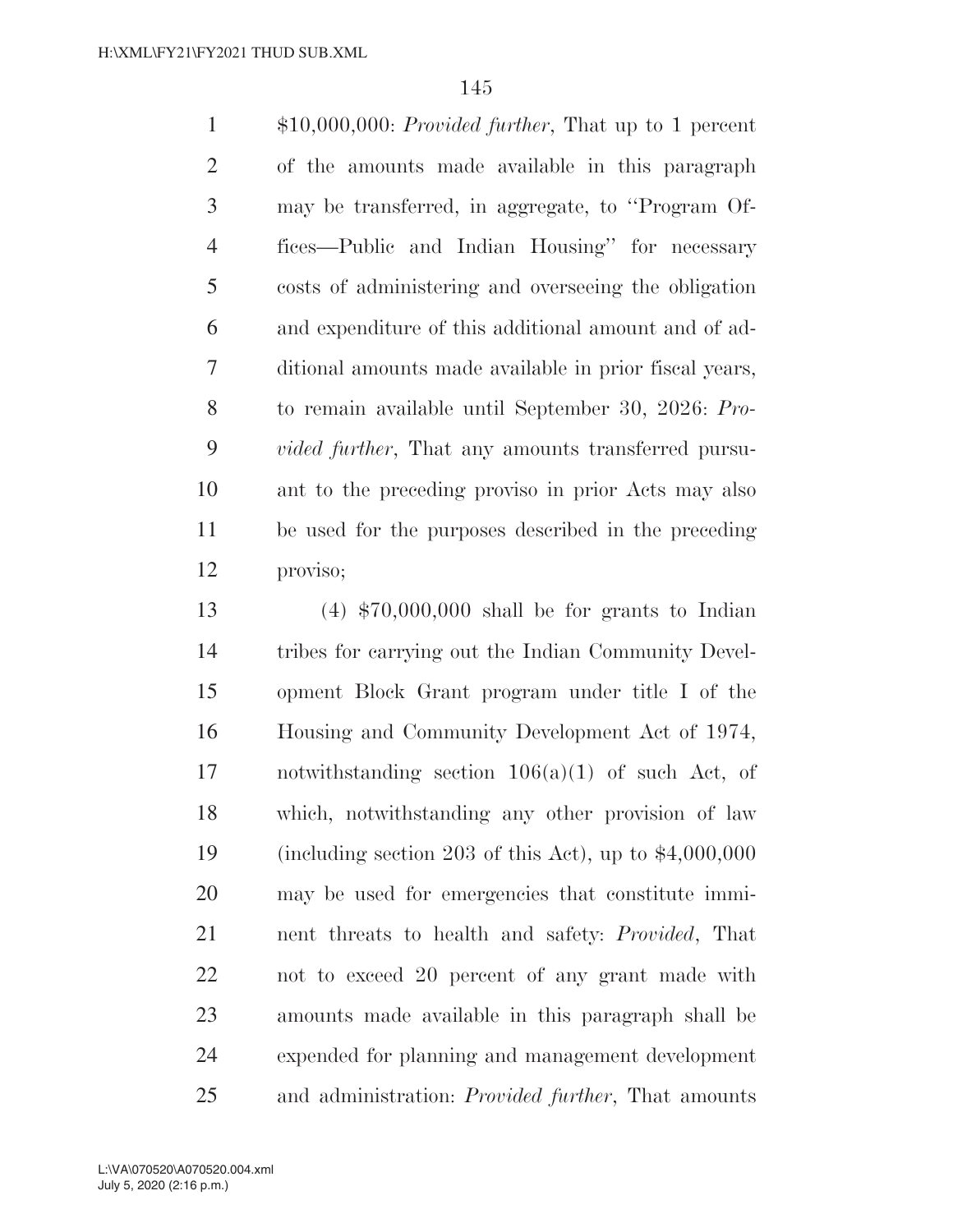made available in this paragraph shall remain avail-able until September 30, 2023; and

 (5) \$7,000,000 shall be for providing training and technical assistance to Indian tribes, Indian housing authorities, and tribally designated housing entities to support the inspection of Indian housing units, for contract expertise, and for training and technical assistance related to amounts made avail- able under this heading and other headings in this Act for the needs of Native American families and Indian country: *Provided*, That of the amounts made available in this paragraph, not less than \$2,000,000 shall be for a national organization as authorized under section 703 of NAHASDA (25 U.S.C. 4212): *Provided further*, That amounts made available in this paragraph may be used, contracted, or com- peted as determined by the Secretary: *Provided fur- ther*, That notwithstanding chapter 63 of title 31, United States Code (commonly known as the Fed- eral Grant and Cooperative Agreements Act of 1977), the amounts made available in this para- graph may be used by the Secretary to enter into co- operative agreements with public and private organi- zations, agencies, institutions, and other technical assistance providers to support the administration of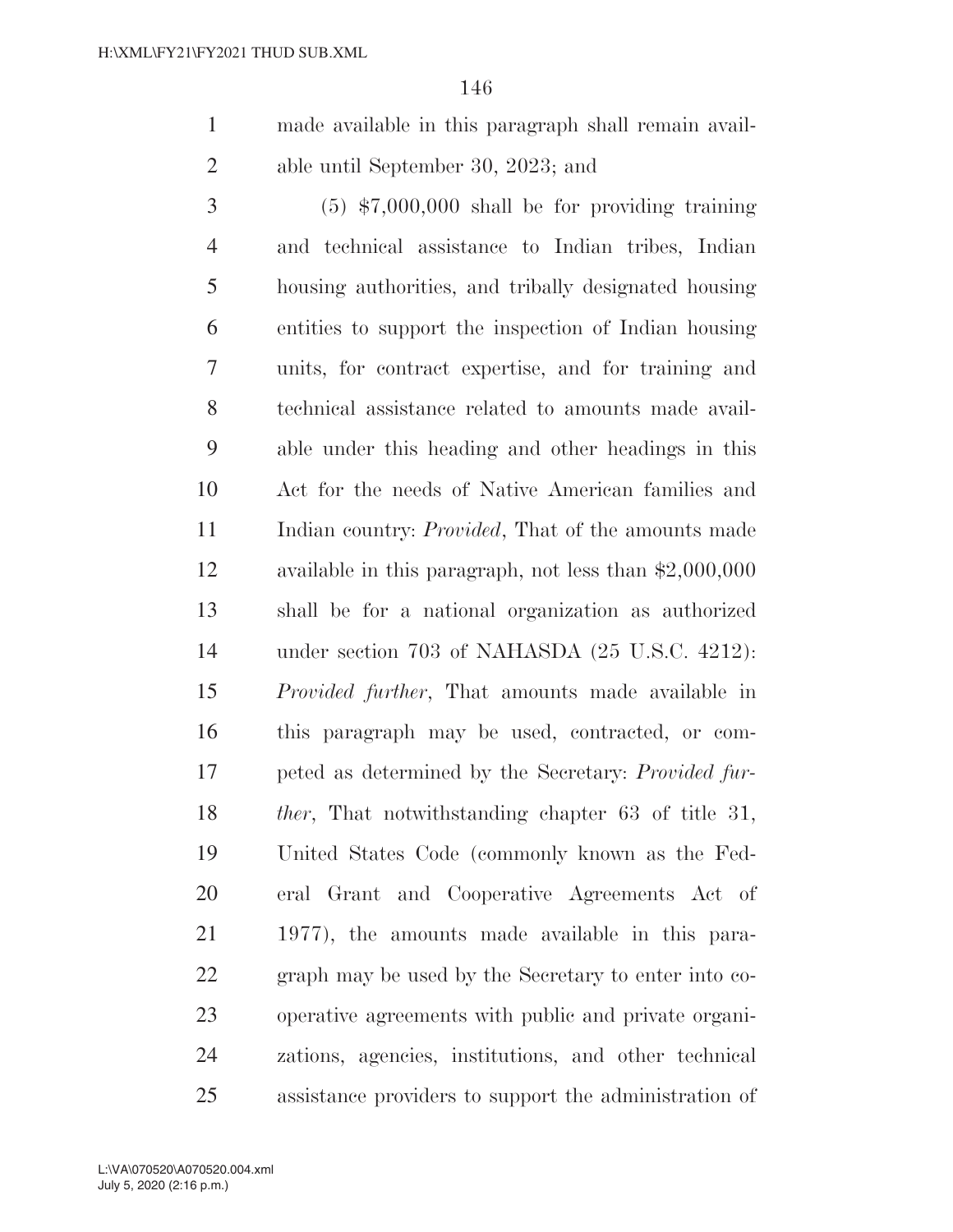negotiated rulemaking under section 106 of NAHASDA (25 U.S.C. 4116), the administration of the allocation formula under section 302 of NAHASDA (25 U.S.C. 4152), and the administra- tion of performance tracking and reporting under section 407 of NAHASDA (25 U.S.C. 4167). INDIAN HOUSING LOAN GUARANTEE FUND PROGRAM ACCOUNT

 For the cost of guaranteed loans, as authorized by section 184 of the Housing and Community Development Act of 1992 (12 U.S.C. 1715z–13a), \$1,100,000, to re- main available until expended: *Provided,* That such costs, including the costs of modifying such loans, shall be as defined in section 502 of the Congressional Budget Act of 1974 (2 U.S.C. 661a): *Provided further,* That an addi- tional \$500,000, to remain available until expended, shall be for administrative contract expenses, including manage- ment processes to carry out the loan guarantee program: *Provided further,* That for fiscal year 2021, the Secretary may subsidize total loan principal, any part of which is to be guaranteed, up to \$1,000,000,000: *Provided further,*  That any unobligated balances, including recaptures and carryover, remaining from amounts made available under this heading in prior Acts may be used for costs of such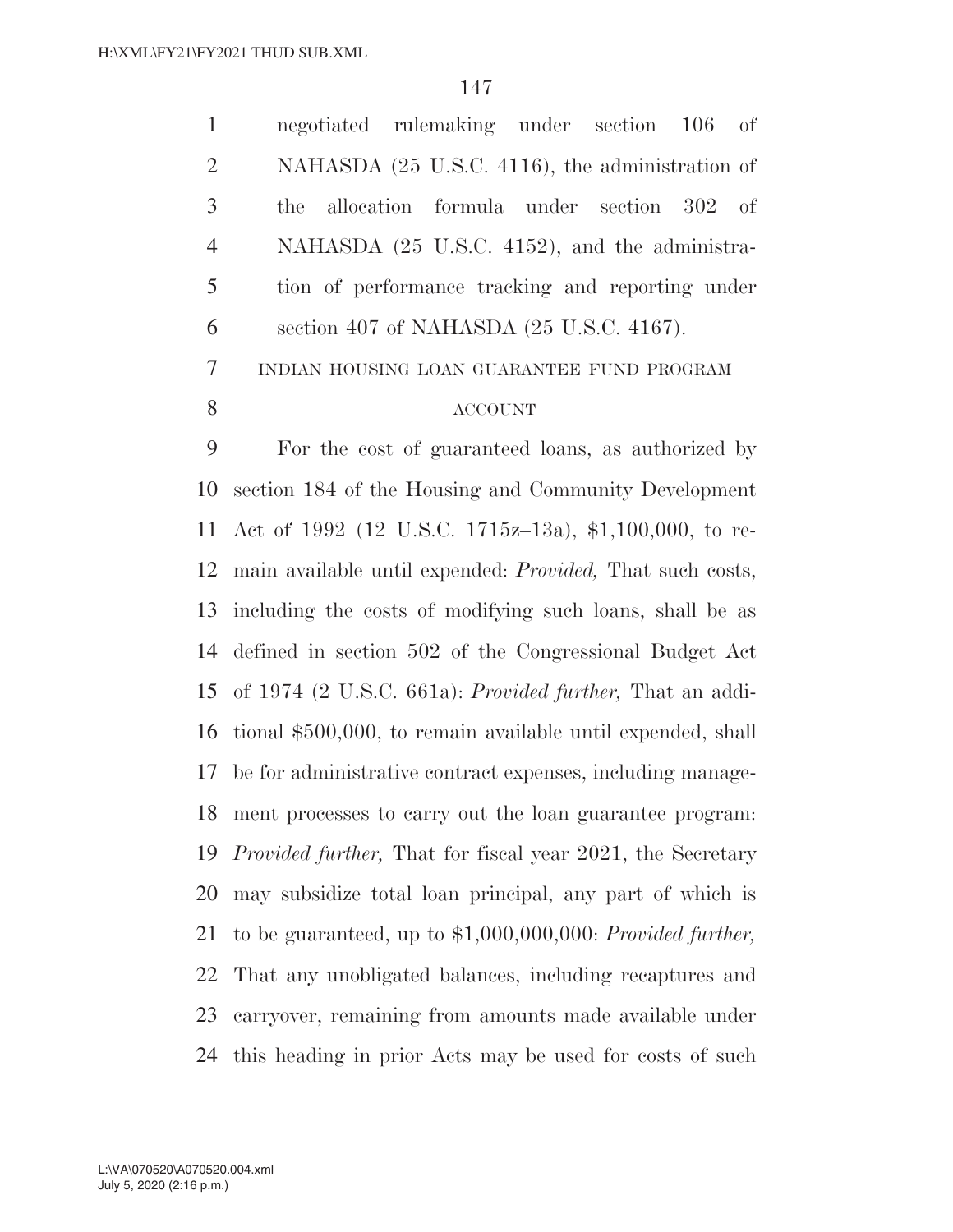guaranteed loans, subject to the total loan principal guar-antee limitation under the preceding proviso.

NATIVE HAWAIIAN HOUSING BLOCK GRANT

 For the Native Hawaiian Housing Block Grant pro- gram, as authorized under title VIII of the Native Amer- ican Housing Assistance and Self-Determination Act of 1996 (25 U.S.C. 4221 et seq.), \$4,000,000, to remain available until September 30, 2025: *Provided*, That not- withstanding section 812(b) of such Act, the Department of Hawaiian Home Lands may not invest grant amounts made available under this heading in investment securities and other obligations: *Provided further*, That amounts made available under this heading in this and prior fiscal years may be used to provide rental assistance to eligible Native Hawaiian families both on and off the Hawaiian Home Lands, notwithstanding any other provision of law.

COMMUNITY PLANNING AND DEVELOPMENT

HOUSING OPPORTUNITIES FOR PERSONS WITH AIDS

 For carrying out the Housing Opportunities for Per- sons with AIDS program, as authorized by the AIDS Housing Opportunity Act (42 U.S.C. 12901 et seq.), \$430,000,000, to remain available until September 30, 2022, except that amounts allocated pursuant to section 854(c)(5) of such Act shall remain available until Sep-tember 30, 2023: *Provided*, That the Secretary shall renew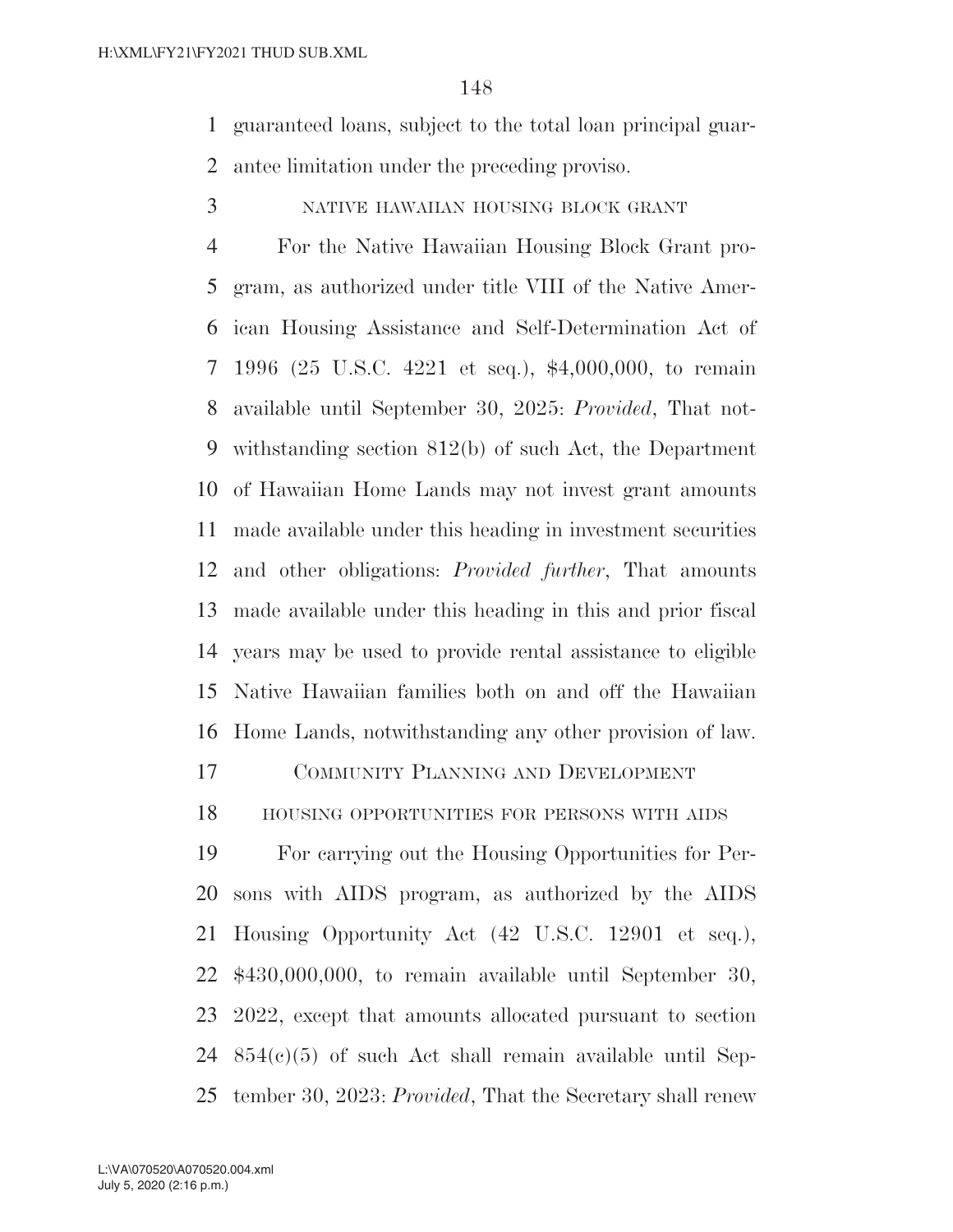all expiring contracts for permanent supportive housing 2 that initially were funded under section  $854(c)(5)$  of such Act from funds made available under this heading in fiscal year 2010 and prior fiscal years that meet all program requirements before awarding funds for new contracts under such section: *Provided further*, That the Depart- ment shall notify grantees of their formula allocation with-in 60 days of enactment of this Act.

## COMMUNITY DEVELOPMENT FUND

 For carrying out the community development block grant program under title I of the Housing and Commu- nity Development Act of 1974, as amended (42 U.S.C. 5301 et seq.)(in this heading ''the Act''), \$3,525,000,000, to remain available until September 30, 2023, unless oth- erwise specified: *Provided*, That unless explicitly provided for under this heading, not to exceed 20 percent of any grant made with funds made available under this heading shall be expended for planning and management develop- ment and administration: *Provided further*, That a metro- politan city, urban county, unit of general local govern- ment, or insular area that directly or indirectly receives funds under this heading may not sell, trade, or otherwise transfer all or any portion of such funds to another such entity in exchange for any other funds, credits, or non-Federal considerations, but shall use such funds for activi-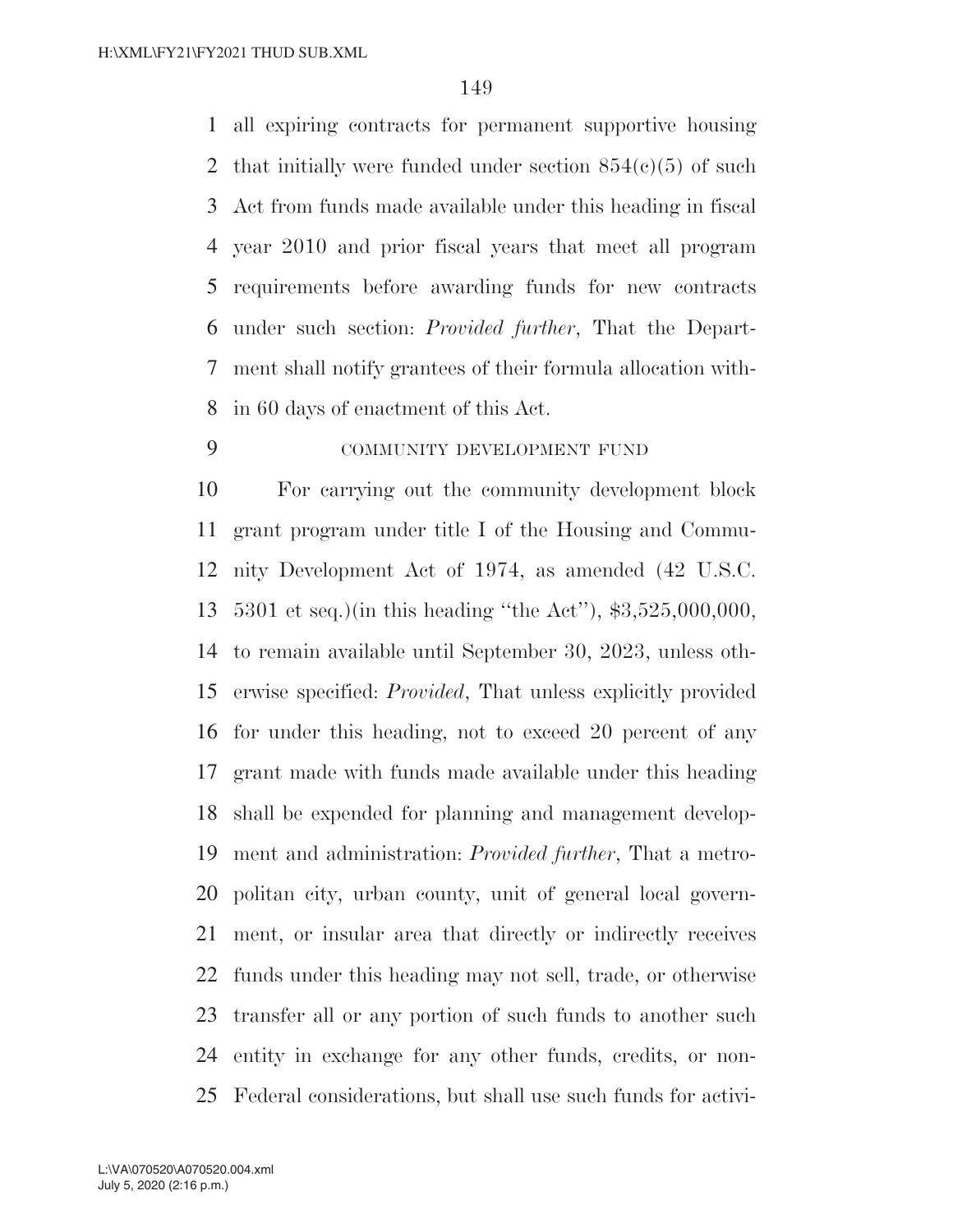ties eligible under title I of the Act: *Provided further*, That notwithstanding section 105(e)(1) of the Act, no funds made available under this heading may be provided to a for-profit entity for an economic development project under section 105(a)(17) unless such project has been evaluated and selected in accordance with guidelines re- quired under subsection (e)(2) of section 105: *Provided further*, That of the total amount provided under this heading, \$25,000,000 shall be for activities authorized under section 8071 of the SUPPORT for Patients and Communities Act (Public Law 115-271): *Provided further*, That the funds allocated pursuant to the preceding proviso shall not adversely affect the amount of any formula as- sistance received by a State under this heading: *Provided further*, That the Secretary shall allocate the funds for such activities based on the percentages shown in Table 1 of the Notice establishing the funding formula published in Volume 84 of the Federal Register, on page 16027 (April 17, 2019): *Provided further*, That the Department of Housing and Urban Development shall notify grantees of their formula allocation within 60 days of enactment of this Act: *Provided further*, That the Office of the Chief Financial Officer of the Department of Housing and Urban Development and the Office of Management and Budget shall submit reports and accompanying briefings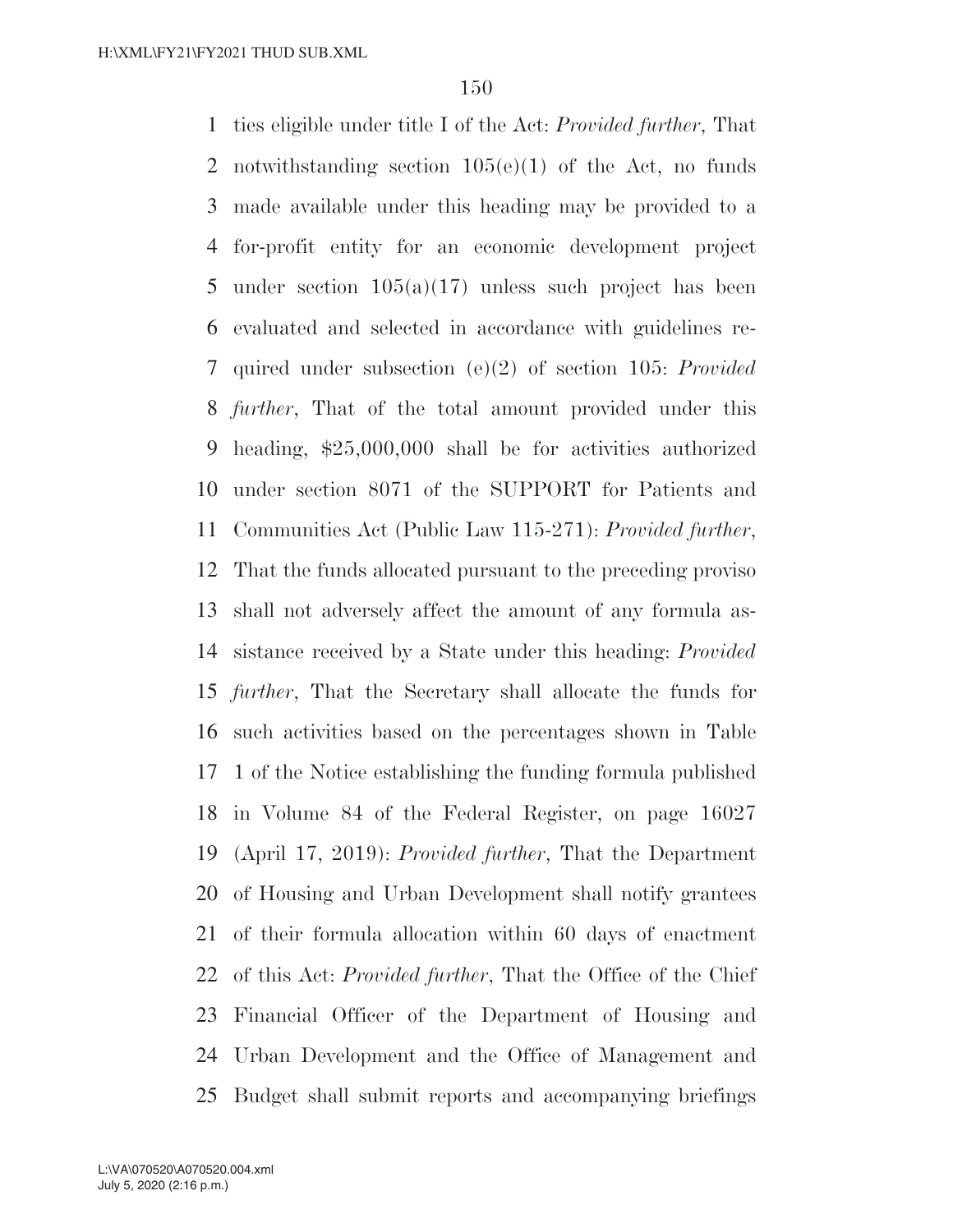no less frequently than monthly, on the status of funds appropriated under this heading in Public Law 115-123, to include the information specified in the report accom- panying this Act: *Provided further*, That, notwithstanding any other provision of law, amounts made available under this heading in Public Law 115-123 shall hereafter be ex- empt from apportionment under chapter 15 of title 31, United States Code: *Provided further*, That amounts repurposed pursuant to the preceding proviso that were previously designated by the Congress as an emergency requirement pursuant to the Balanced Budget and Emer- gency Deficit Control Act of 1985 are designated by the Congress as an emergency requirement pursuant to sec-14 tion  $251(b)(2)(A)(i)$  of the Balanced Budget and Emer-gency Deficit Control Act of 1985.

COMMUNITY DEVELOPMENT LOAN GUARANTEES

## 17 PROGRAM ACCOUNT

 Subject to section 502 of the Congressional Budget Act of 1974 (2 U.S.C. 661a), during fiscal year 2021, commitments to guarantee loans under section 108 of the Housing and Community Development Act of 1974 (42 U.S.C. 5308), any part of which is guaranteed, shall not exceed a total principal amount of \$300,000,000, notwith- standing any aggregate limitation on outstanding obliga-tions guaranteed in subsection (k) of such section 108: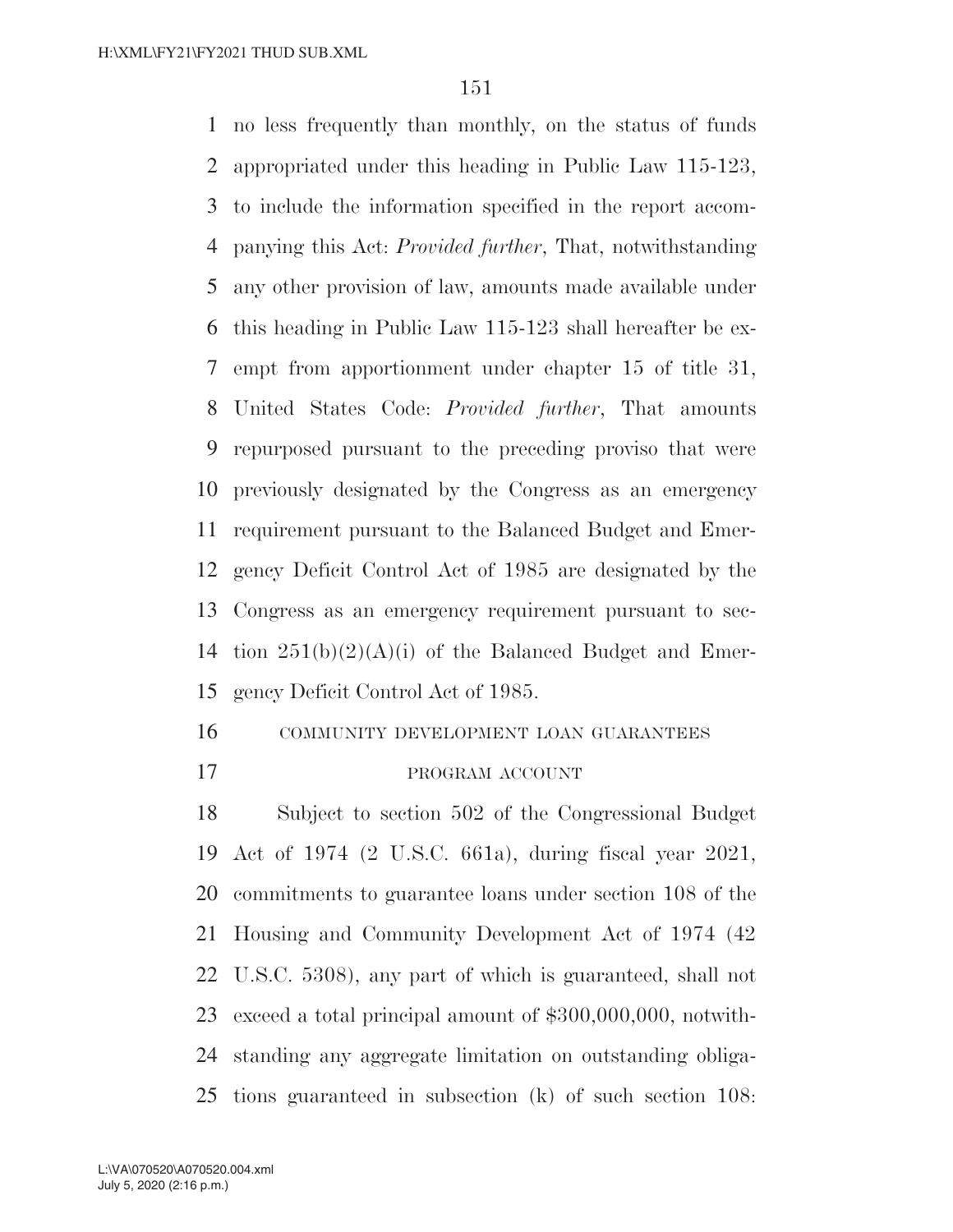*Provided*, That the Secretary shall collect fees from bor- rowers, notwithstanding subsection (m) of such section 108, to result in a credit subsidy cost of zero for guaran- teeing such loans, and any such fees shall be collected in accordance with section 502(7) of the Congressional Budget Act of 1974: *Provided further*, That such commit- ment authority funded by fees may be used to guarantee, or make commitments to guarantee, notes or other obliga- tions issued by any State on behalf of non-entitlement communities in the State in accordance with the require- ments of such section 108: *Provided further*, That any State receiving such a guarantee or commitment under the preceding proviso shall distribute all funds subject to such guarantee to the units of general local government in non-entitlement areas that received the commitment.

HOME INVESTMENT PARTNERSHIPS PROGRAM

 For the HOME Investment Partnerships program, as authorized under title II of the Cranston-Gonzalez Na- tional Affordable Housing Act, as amended (42 U.S.C. 12721 et seq.), \$1,700,000,000, to remain available until September 30, 2024: *Provided*, That notwithstanding the amount made available under this heading, the threshold reduction requirements in sections 216(10) and 217(b)(4) of such Act shall not apply to allocations of such amount: *Provided further*, That the Department shall notify grant-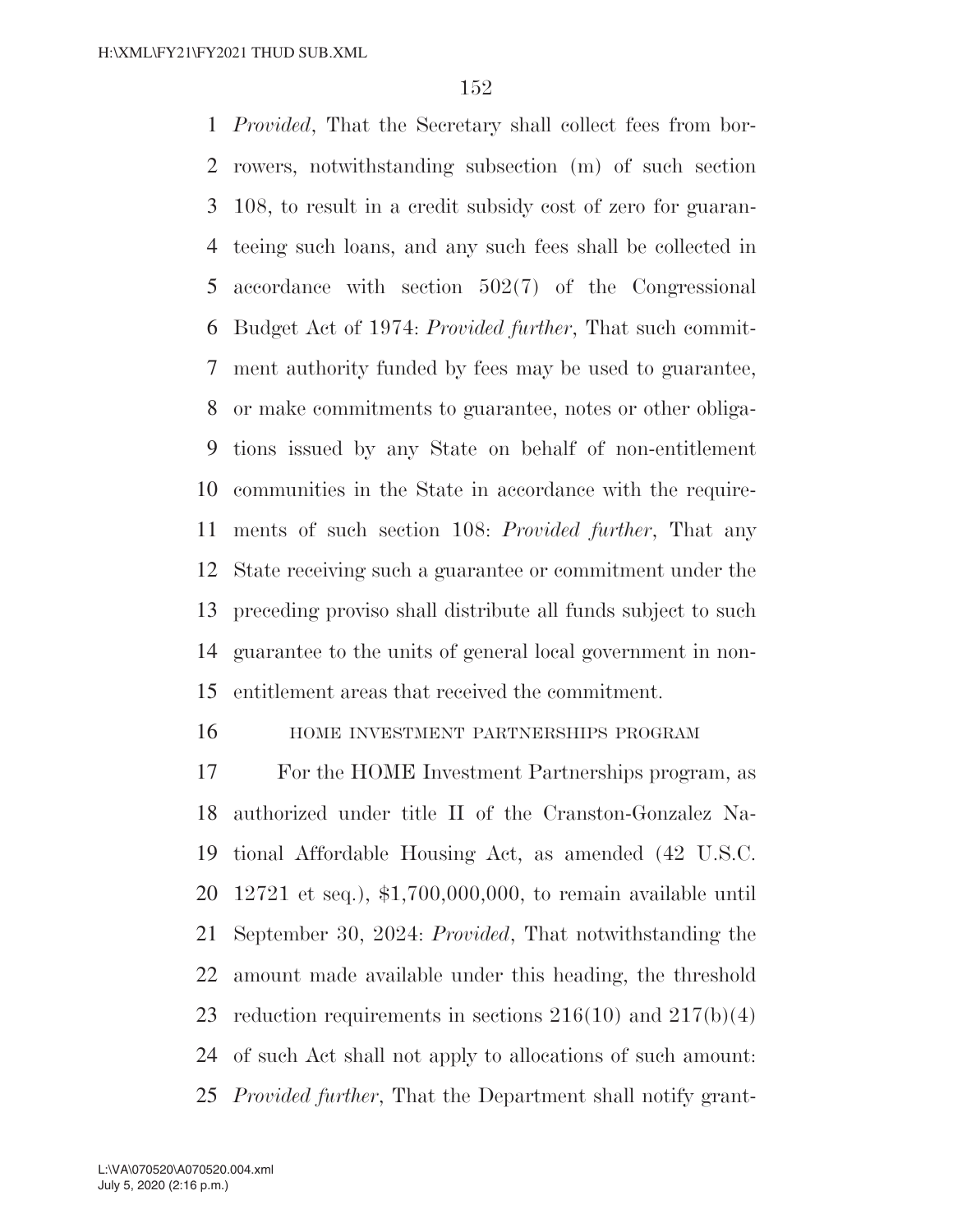ees of their formula allocations within 60 days after enact- ment of this Act: *Provided further*, That section 218(g) 3 of such Act  $(42 \text{ U.S.C. } 12748(g))$  shall not apply with re- spect to the right of a jurisdiction to draw funds from its HOME Investment Trust Fund that otherwise expired or would expire in 2016, 2017, 2018, 2019, 2020, 2021, 2022, or 2023 under that section: *Provided further*, That 8 section  $231(b)$  of such Act  $(42 \text{ U.S.C. } 12771(b))$  shall not apply to any uninvested funds that otherwise were de- ducted or would be deducted from the line of credit in the participating jurisdiction's HOME Investment Trust Fund in 2018, 2019, 2020, 2021, 2022, or 2023 under that section.

## SELF-HELP AND ASSISTED HOMEOWNERSHIP

## OPPORTUNITY PROGRAM

 For the Self-Help and Assisted Homeownership Op- portunity Program, as authorized under section 11 of the Housing Opportunity Program Extension Act of 1996 (42 U.S.C. 12805 note), \$60,000,000, to remain available until September 30, 2023: *Provided*, That of the total amount made available under this heading, \$10,000,000 shall be for the Self-Help Homeownership Opportunity Program as authorized under such section 11: *Provided further*, That of the total amount made available under this heading, \$45,000,000 shall be for the second, third,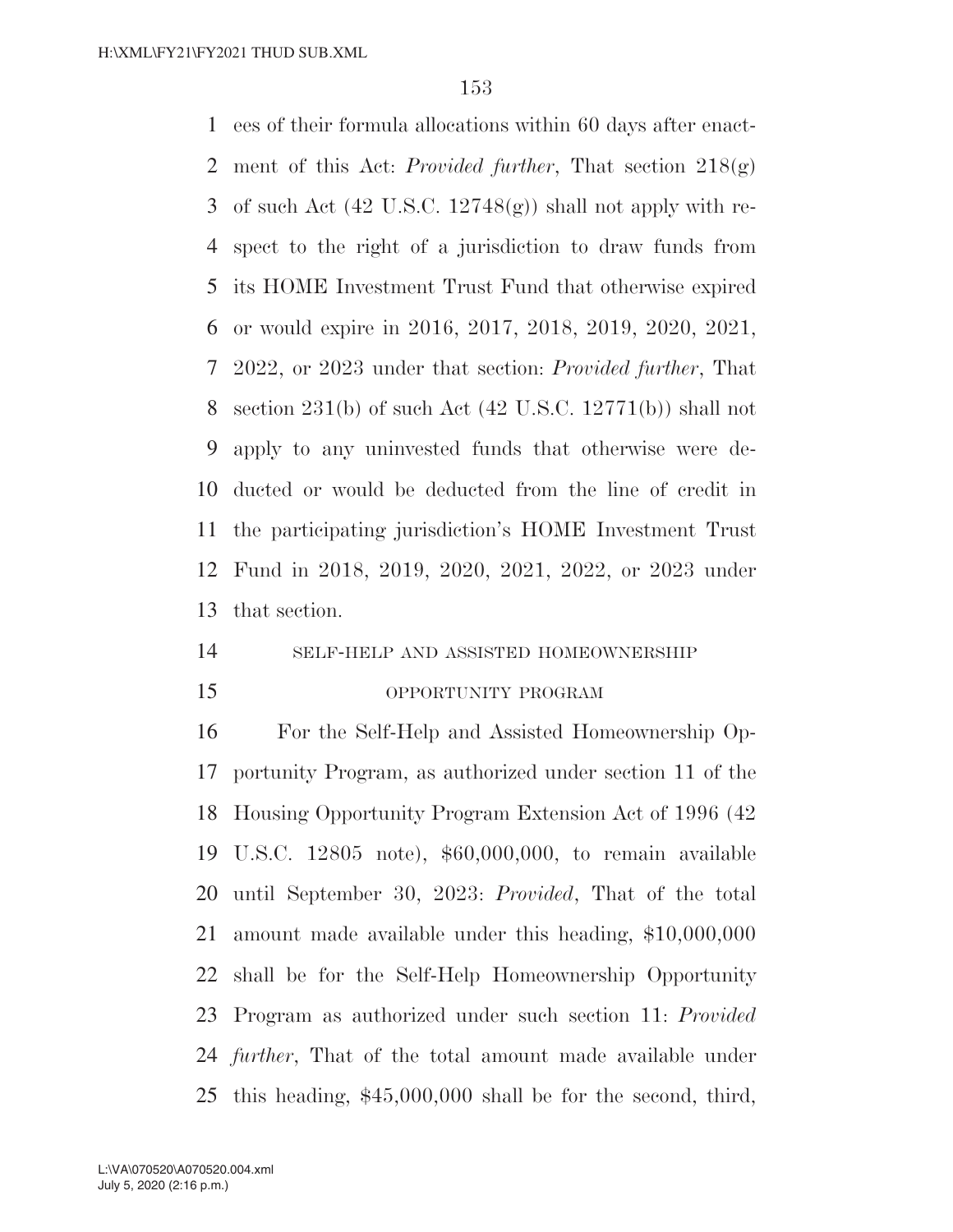and fourth capacity building entities specified in section 4(a) of the HUD Demonstration Act of 1993 (42 U.S.C. 9816 note), of which not less than \$5,000,000 shall be for rural capacity building activities: *Provided further*, That of the total amount made available under this head- ing, \$5,000,000 shall be for capacity building by national rural housing organizations having experience assessing national rural conditions and providing financing, train- ing, technical assistance, information, and research to local nonprofit organizations, local governments, and In-dian Tribes serving high need rural communities.

#### **HOMELESS ASSISTANCE GRANTS**

 For assistance under title IV of the McKinney-Vento Homeless Assistance Act (42 U.S.C. 11360 et seq.), \$3,415,000,000, to remain available until September 30, 2023: *Provided*, That of the amounts made available under this heading—

 (1) not less than \$290,000,000 shall be for the Emergency Solutions Grants program authorized under subtitle B of such title IV (42 U.S.C. 11371 et seq.): *Provided further*, That the Department shall notify grantees of their formula allocation from amounts allocated (which may represent initial or final amounts allocated) for the Emergency Solu-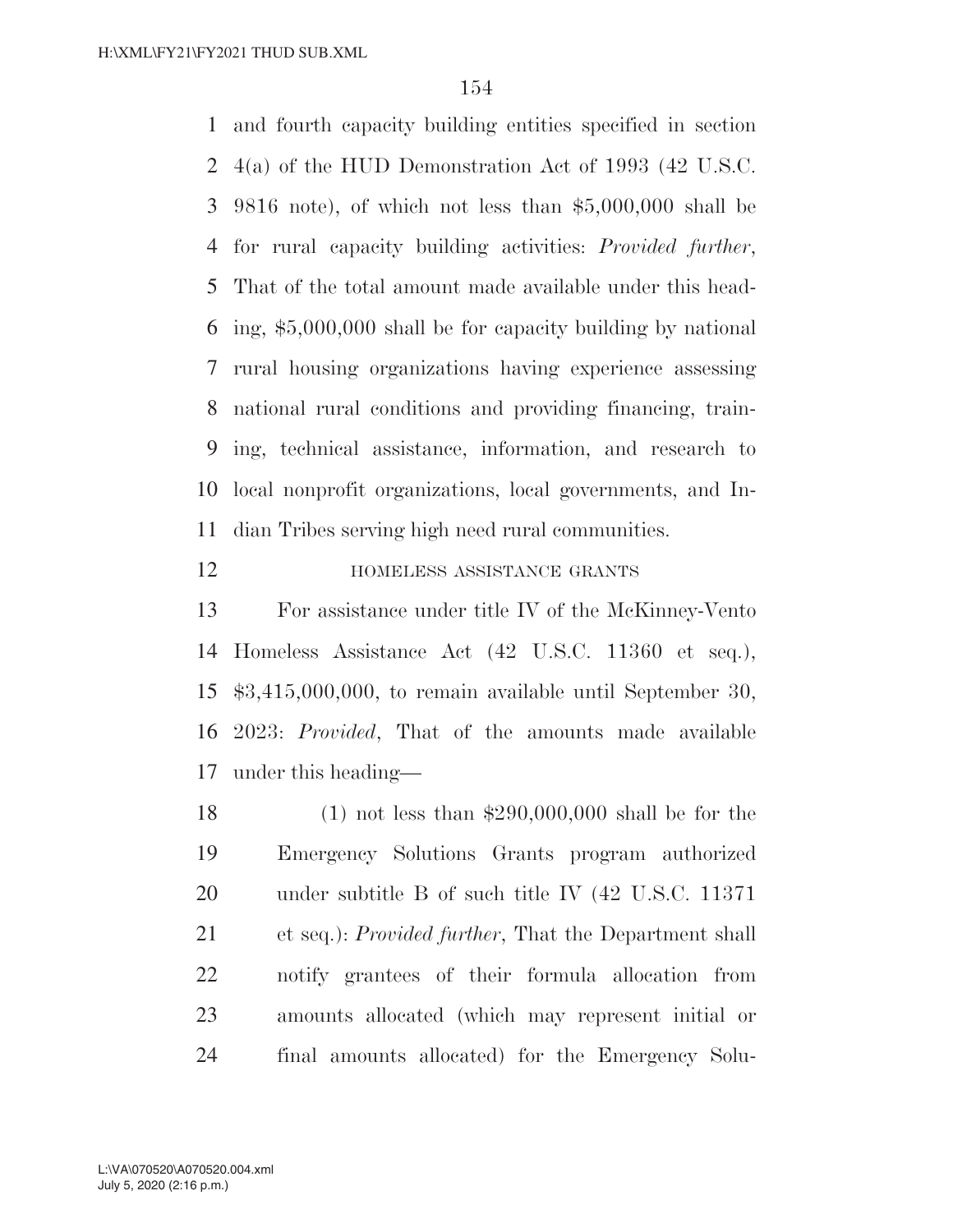tions Grant program not later than 60 days after enactment of this Act;

 (2) not less than \$2,586,000,000 shall be for the Continuum of Care program authorized under subtitle C of such title IV (42 U.S.C. 11381 et seq.) and the Rural Housing Stability Assistance pro- grams authorized under subtitle D of such title IV (42 U.S.C. 11408): *Provided further*, That the Sec- retary shall prioritize funding under the Continuum of Care program to continuums of care that have demonstrated a capacity to reallocate funding from lower performing projects to higher performing projects: *Provided further*, That the Secretary shall provide incentives to create projects that coordinate with housing providers and healthcare organizations to provide permanent supportive housing and rapid re-housing services: *Provided further*, That amounts made available for the Continuum of Care program under this heading in this and prior Acts may be used to competitively or non-competitively renew or replace grants for youth homeless demonstration projects under the Continuum of Care program, not- withstanding any conflict with the requirements of the Continuum of Care program;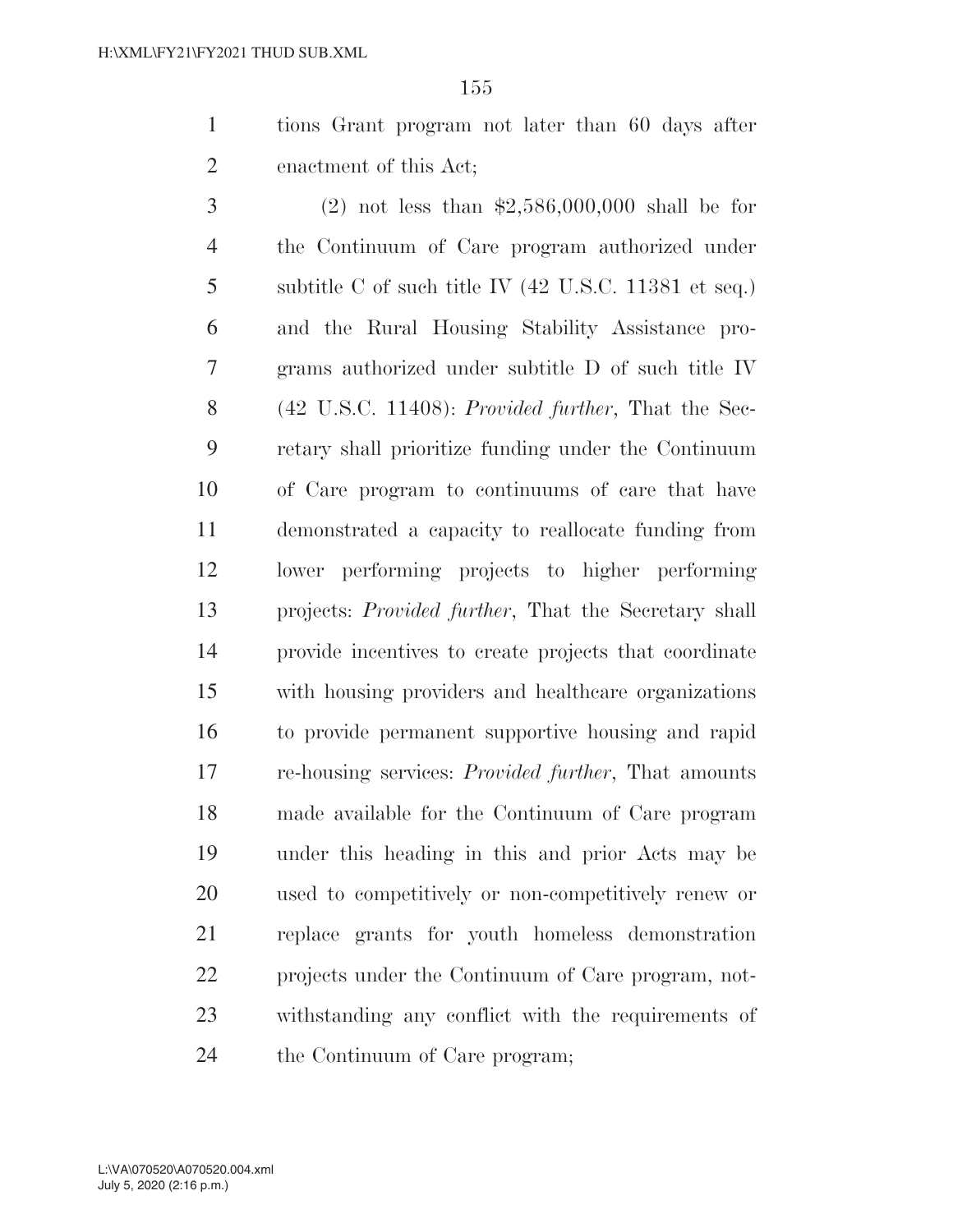(3) up to \$75,000,000 shall be for grants for rapid re-housing projects and supportive service projects providing coordinated entry, and for eligible activities the Secretary determines to be critical in order to assist survivors of domestic violence, dating violence, sexual assault, or stalking, except that the Secretary may make additional grants for such projects and purposes from amounts made available for such Continuum of Care program: *Provided fur- ther*, That such projects shall be eligible for renewal under the Continuum of Care program subject to the same terms and conditions as other renewal ap-plicants;

 (4) up to \$7,000,000 shall be for the national homeless data analysis project;

 (5) up to \$82,000,000 shall be for grants for projects awarded to communities for the purpose of providing housing and services to unaccompanied youth who are homeless, as defined in section  $20 \qquad 103(a)(6)$  of the McKinney-Vento Homeless Assist-21 ance Act  $(42 \text{ U.S.C. } 11302(a)(6))$  or any other Fed- eral statute, except that the Secretary may make ad- ditional grants for such projects and purposes from amounts made available for such Continuum of Care program;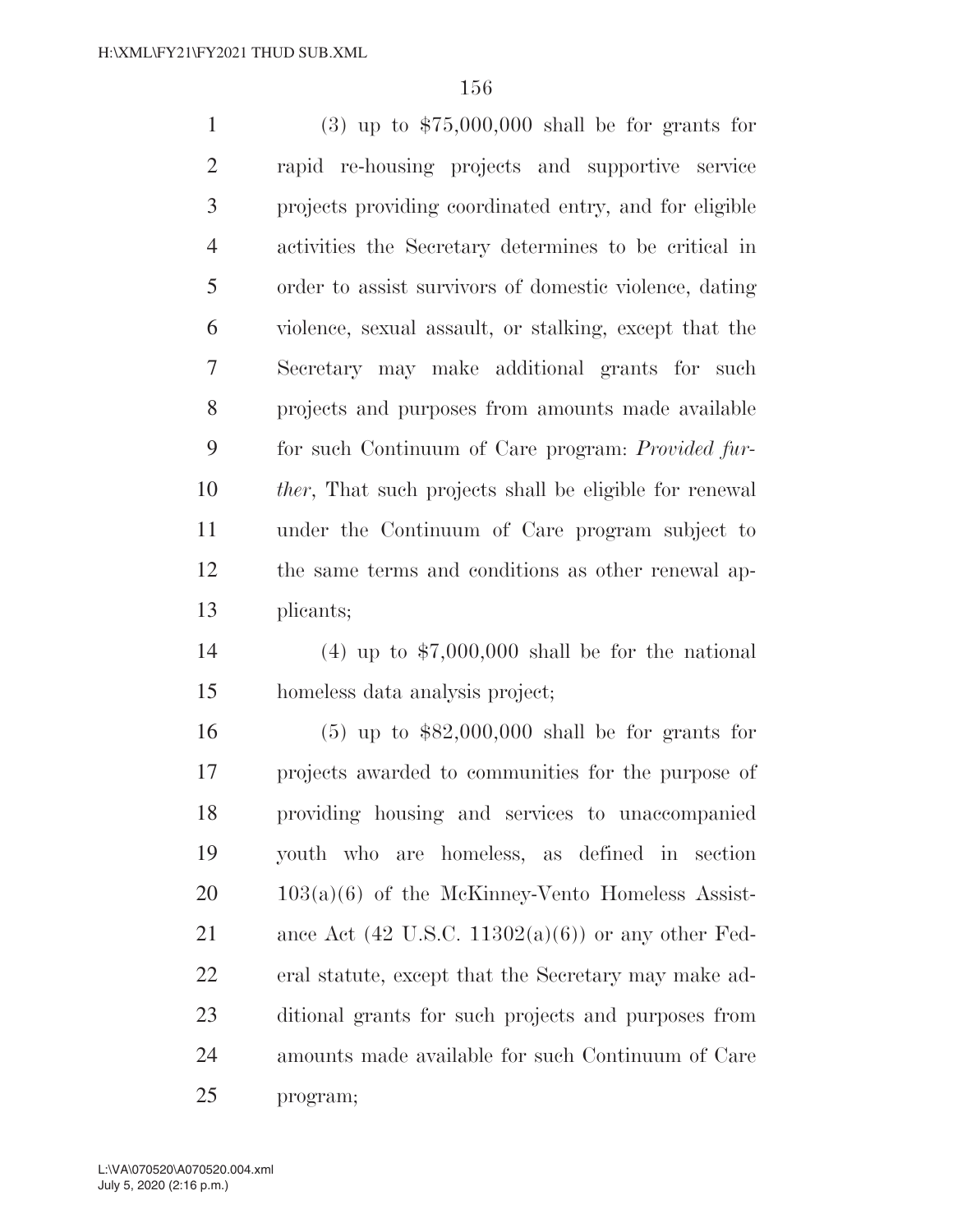(6) up to \$70,000,000 shall be for Youth Homelessness Systems Planning Grants to support Continuum of Care communities in modernizing youth homelessness responses through systems change and capacity building:

 (7) up to \$10,000,000 shall be for providing technical assistance on improving system responses to youth homelessness and collection, analysis, use, and reporting of data and performance measures under the comprehensive approaches to serve home- less youth, in addition to and in coordination with other technical assistance funds provided under this title;

 (8) \$250,000,000 shall be for projects to reduce unsheltered homelessness: *Provided further*, That in making awards with the amounts provided in this paragraph, the Secretary shall give priority to projects located in areas with high numbers or rates of unsheltered homeless or high rates of increase in the number of unsheltered homeless: *Provided fur- ther*, That the Secretary shall provide incentives to establish projects that coordinate with housing pro- viders, healthcare organizations and social service providers to reduce unsheltered homelessness: *Pro-vided further*, That none of the funds provided in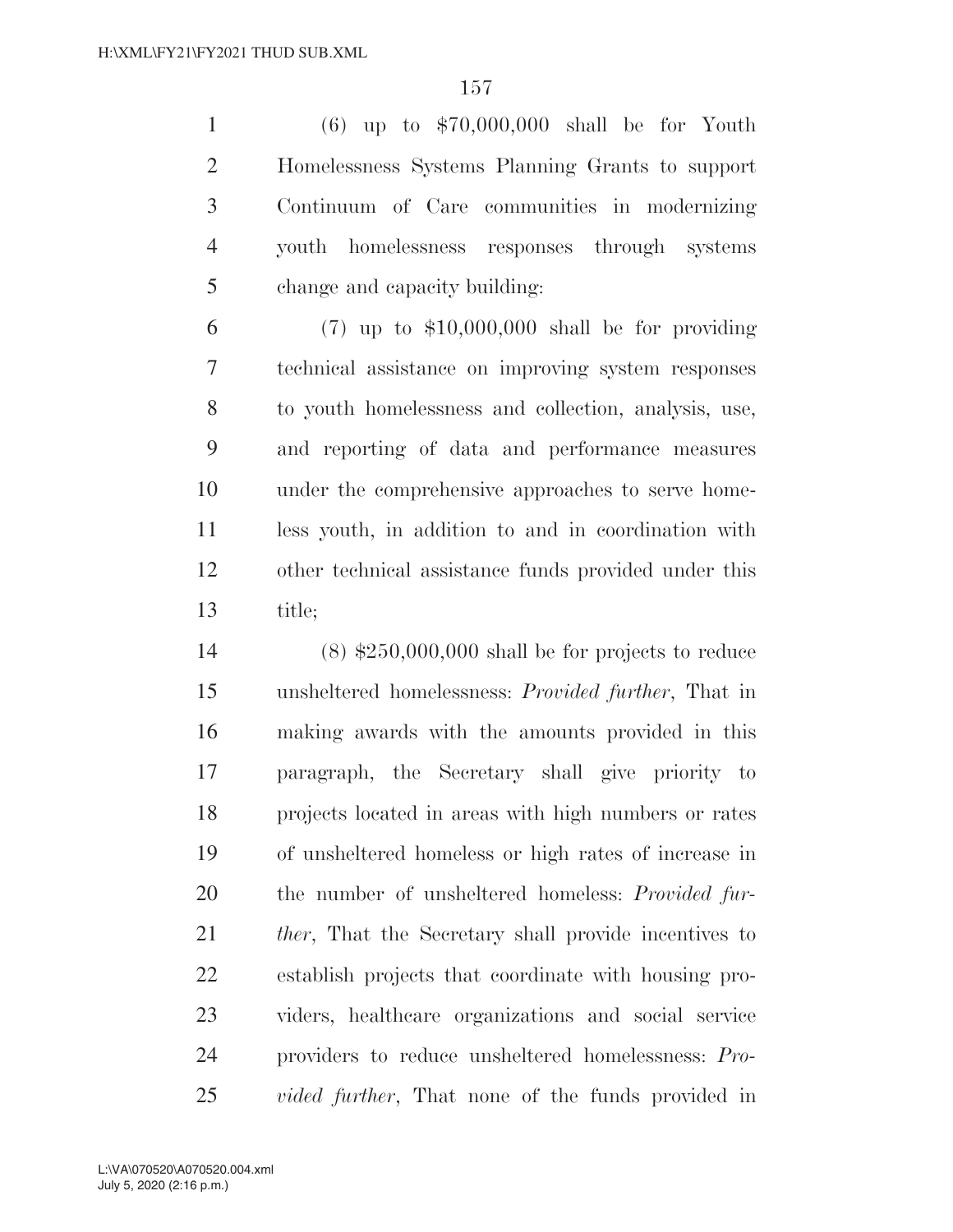this paragraph may be used to require people experi- encing homelessness to receive treatment or perform any other prerequisite activities as a condition for receiving shelter, housing or other services;

 (9) \$25,000,000 shall be for competitive grants to nonprofit or governmental entities to provide legal assistance (including assistance related to pretrial activities, trial activities, post-trial activities and al- ternative dispute resolution) at no cost to eligible low-income tenants at risk of or subject to eviction: *Provided further*, That in awarding grants under the preceding proviso, the Secretary shall give preference to applicants that will use funds to provide services for residents of census tracts with high rates of evic- tion, have experience providing no-cost legal assist- ance to low-income individuals, including those with limited English proficiency or disabilities, and have sufficient capacity to administer such assistance: *Provided further*, That the Secretary shall ensure, to the extent practicable, that the proportion of eligible tenants living in rural areas who will receive legal assistance with grants funds made available under this section is not less than the overall proportion of eligible tenants who live in rural areas; and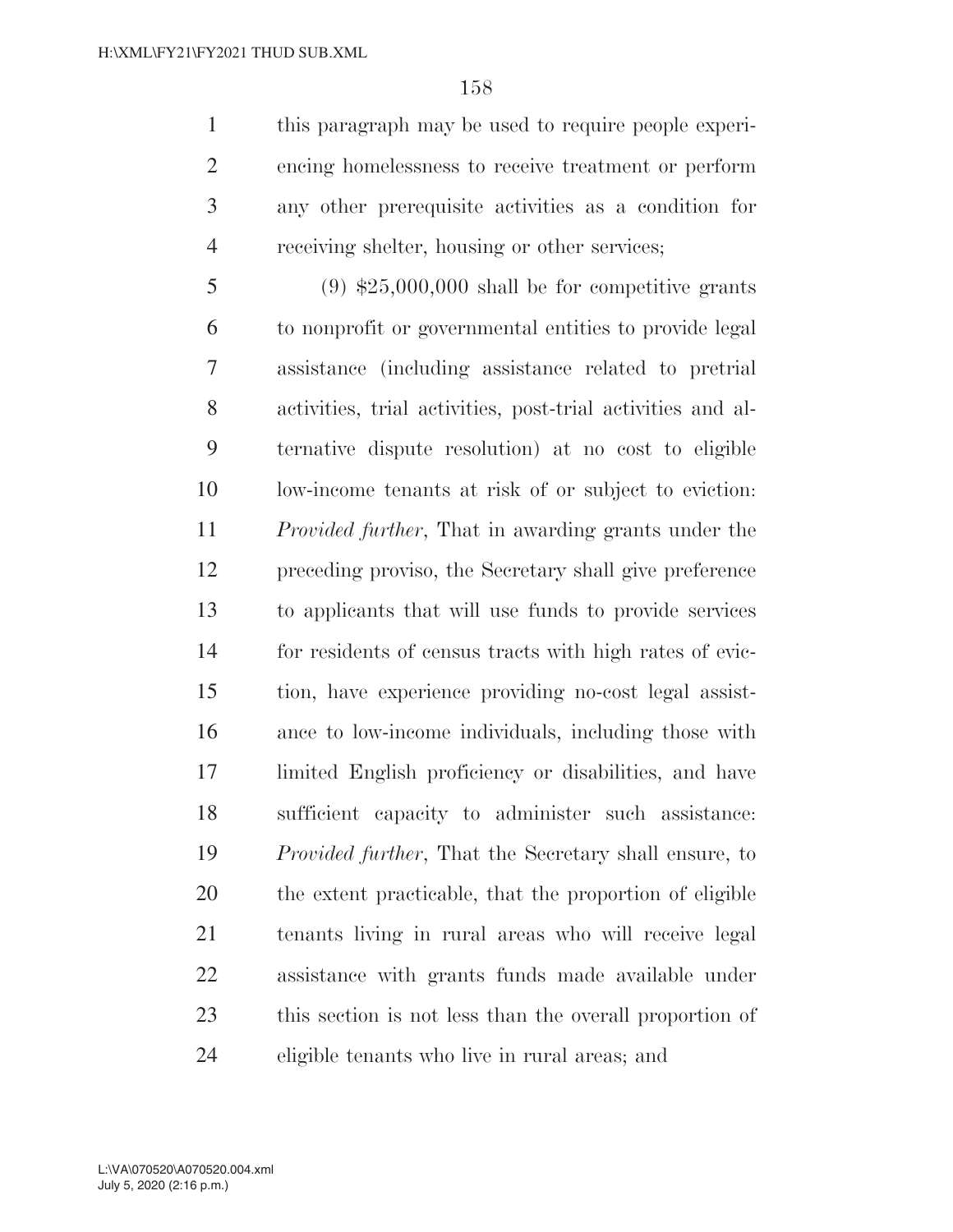(10) \$20,000,000 shall be for providing tech- nical assistance as authorized under section 405 of the McKinney-Vento Homeless Assistance Act (42 U.S.C. 11361b):

 *Provided further*, That youth aged 24 and under seeking assistance under this heading shall not be required to pro- vide third party documentation to establish their eligibility under subsection (a) or (b) of section 103 of the McKin- ney-Vento Homeless Assistance Act (42 U.S.C. 11302) to receive services: *Provided further*, That unaccompanied youth aged 24 and under or families headed by youth aged 24 and under who are living in unsafe situations may be served by youth-serving providers funded under this head- ing: *Provided further*, That for all matching funds require- ments applicable to funds made available under this head- ing for this fiscal year and prior fiscal years, a grantee may use (or could have used) as a source of match funds other funds administered by the Secretary and other Fed- eral agencies unless there is (or was) a specific statutory prohibition on any such use of any such funds: *Provided further*, That none of the funds made available under this heading shall be available to provide funding for new projects, except for projects created through reallocation, unless the Secretary determines that the Continuum of Care has demonstrated that projects are evaluated and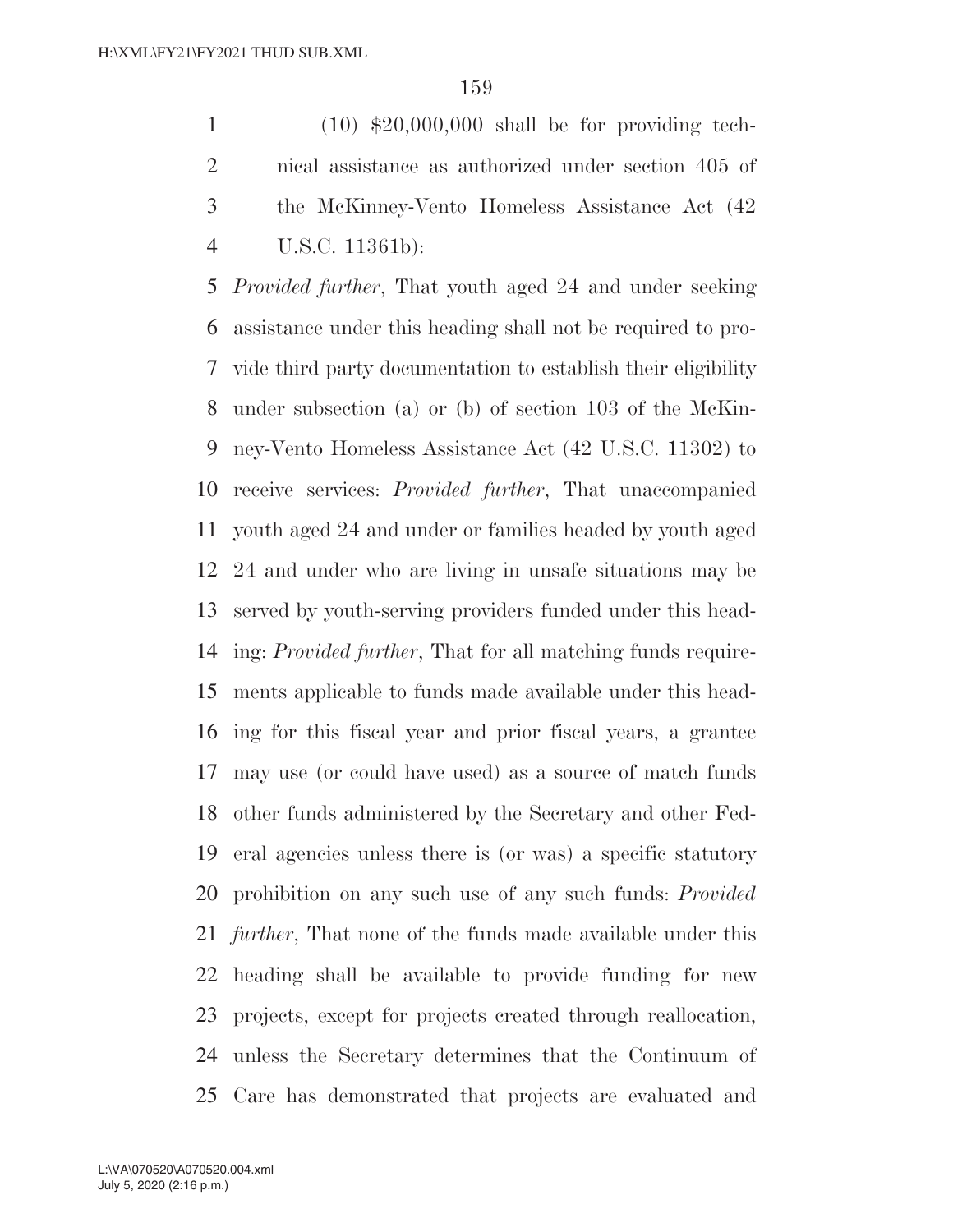ranked based on the degree to which they improve the Continuum of Care's system performance: *Provided fur- ther*, That any unobligated amounts remaining from funds made available under this heading in fiscal year 2012 and prior years for project-based rental assistance for rehabili- tation projects with 10-year grant terms may be used for purposes under this heading, notwithstanding the pur- poses for which such funds were appropriated: *Provided further*, That all balances for Shelter Plus Care renewals previously funded from the Shelter Plus Care Renewal ac- count and transferred to this account shall be available, if recaptured, for Continuum of Care renewals in fiscal year 2021: *Provided further*, That when awarding funds under the Continuum of Care program, the Secretary shall not deviate from the Fiscal Year 2018 Notice of Funding Availability with respect to the tier 2 funding process, the Continuum of Care application scoring, and, for new projects, the project quality threshold requirements, ex- cept as otherwise provided under this Act or as necessary to award all available funds or consider the most recent data from each Continuum of Care: *Provided further,* That unobligated balances, including recaptures and carryover, remaining from funds transferred to or appropriated under this heading shall be available for the current pur-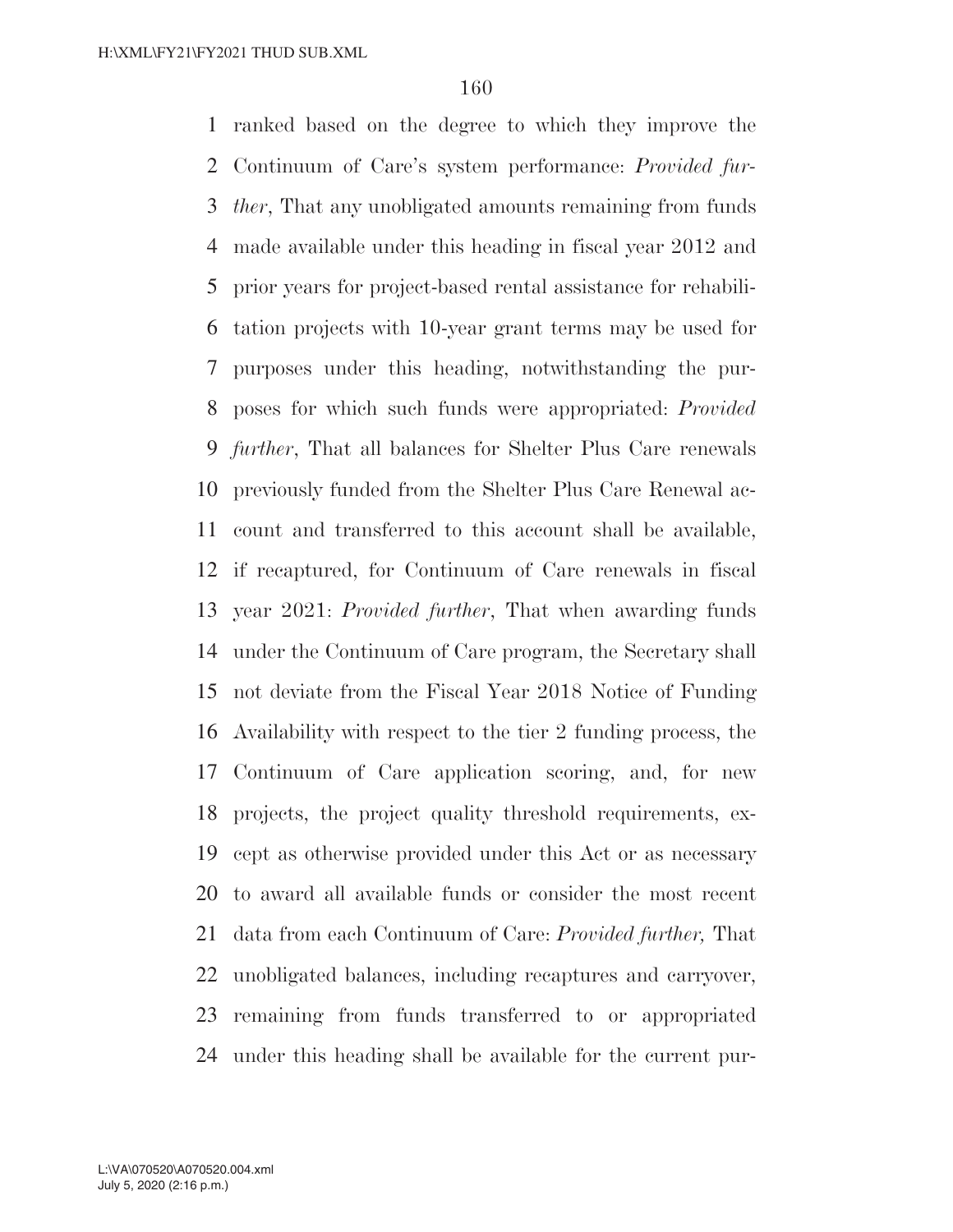poses authorized under this heading in addition to the pur-poses for which such funds originally were appropriated.

- HOUSING PROGRAMS
- 

#### PROJECT-BASED RENTAL ASSISTANCE

 For activities and assistance for the provision of project-based subsidy contracts under the United States Housing Act of 1937 (42 U.S.C. 1437 et seq.) (in this heading ''the Act''), not otherwise provided for, \$13,051,000,000, to remain available until expended, which shall be available on October 1, 2020 (in addition to the \$400,000,000 previously appropriated under this heading that became available October 1, 2020), and \$400,000,000, to remain available until expended, which shall be available on October 1, 2021: *Provided*, That the amounts made available under this heading shall be for expiring or terminating section 8 project-based subsidy contracts (including section 8 moderate rehabilitation con- tracts), for amendments to section 8 project-based subsidy contracts (including section 8 moderate rehabilitation con- tracts), for contracts entered into pursuant to section 441 of the McKinney-Vento Homeless Assistance Act (42 U.S.C. 11401), for renewal of section 8 contracts for units in projects that are subject to approved plans of action under the Emergency Low Income Housing Preservation Act of 1987 or the Low-Income Housing Preservation and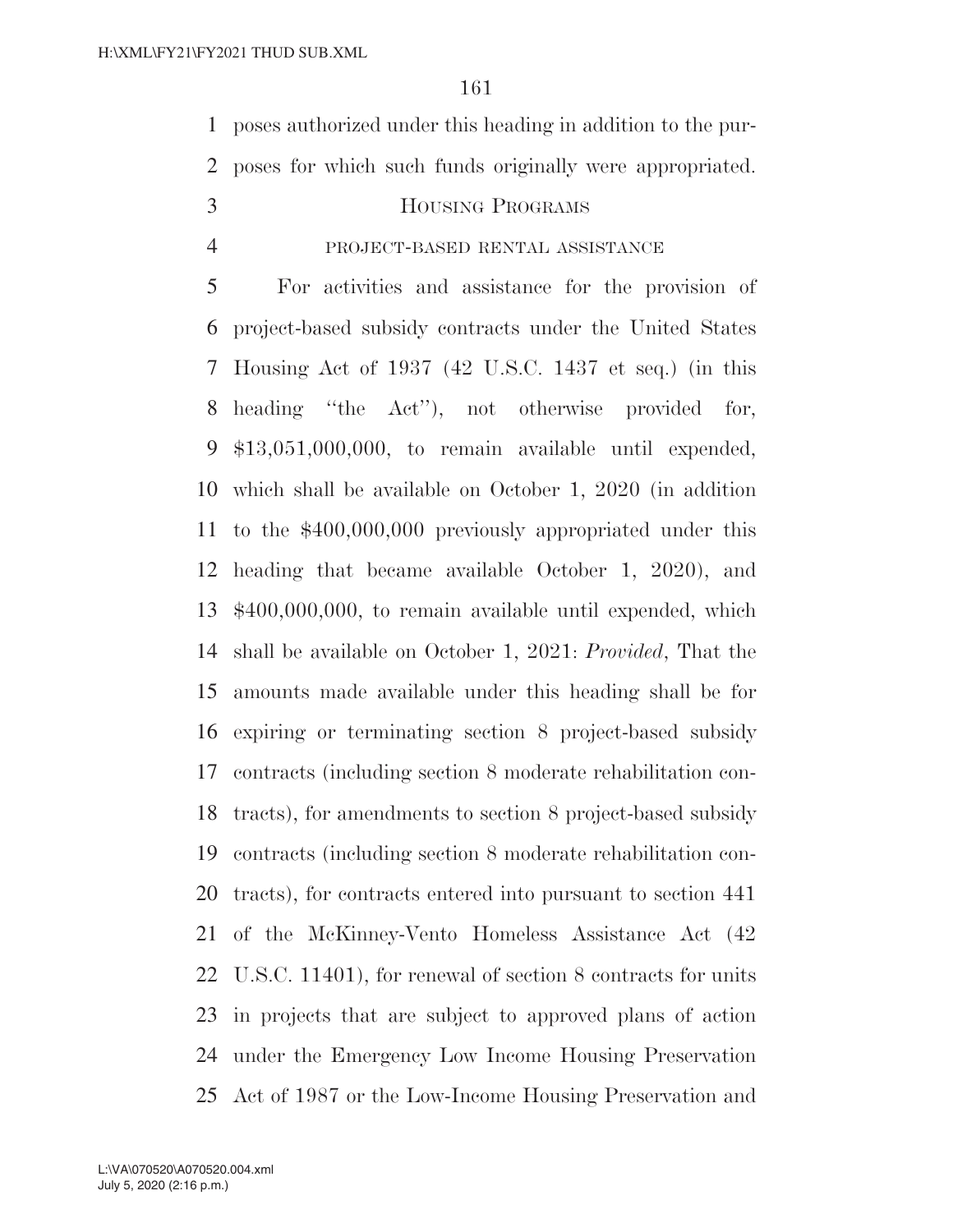Resident Homeownership Act of 1990, and for administra- tive and other expenses associated with project-based ac- tivities and assistance funded under this heading: *Provided further*, That of the total amounts made available under this heading, not to exceed \$350,000,000 shall be for per- formance-based contract administrators or contractors for section 8 project-based assistance, as such term is defined in subsection (f) of such section: *Provided further*, That the Secretary may also use such amounts provided in the preceding proviso for performance-based contract adminis- trators or contractors for the administration of: (1) inter- est reduction payments pursuant to section 236(a) of the National Housing Act (12 U.S.C. 1715z–1(a)); (2) rent supplement payments pursuant to section 101 of the Housing and Urban Development Act of 1965 (12 U.S.C. 1701s); (3) rental assistance payments under section 236(f)(2) of the National Housing Act (12 U.S.C. 1715z– 18 1(f)(2)); (4) project rental assistance contracts for hous-19 ing for the elderly under section  $202(c)(2)$  of the Housing 20 Act of 1959 (12 U.S.C. 1701(c)(2)); (5) project rental as- sistance contracts for supportive housing for persons with disabilities under section 811(d)(2) of the Cranston-Gon- zalez National Affordable Housing Act (42 U.S.C.  $8013(d)(2)$ ; (6) project assistance contracts pursuant to section 202(h) of the Housing Act of 1959 (12 U.S.C.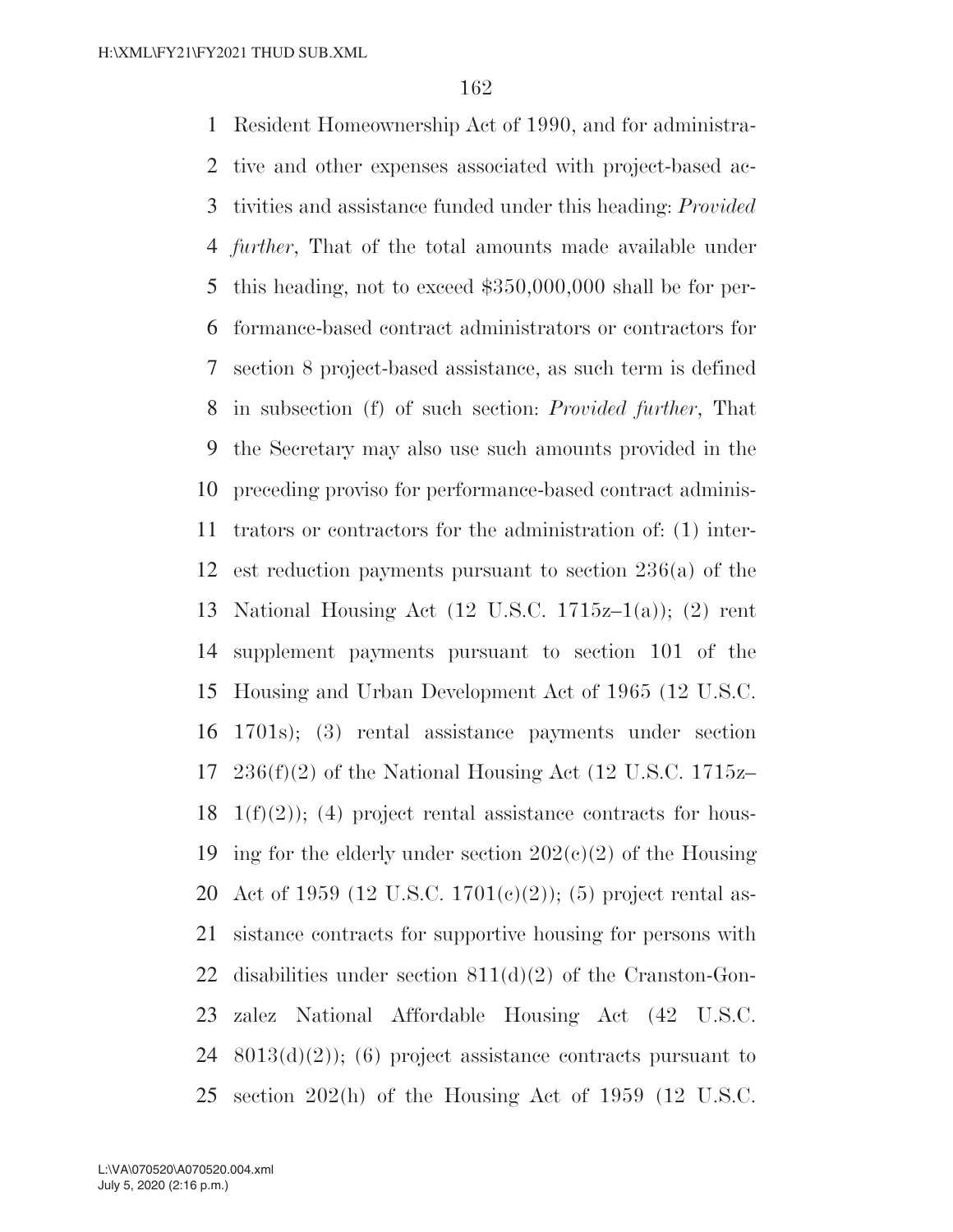1 1701 $q(h)$ ; and (7) loans under section 202 of the Housing Act of 1959 (12 U.S.C. 1701q): *Provided further*, That amounts recaptured under this heading, the heading ''An- nual Contributions for Assisted Housing'', or the heading ''Housing Certificate Fund'', may be used for renewals of or amendments to section 8 project-based assistance con- tracts or for performance-based contract administrators or contractors, notwithstanding the purposes for which such amounts were appropriated: *Provided further*, That, not- withstanding any other provision of law, upon the request of the Secretary, project funds that are held in residual receipts accounts for any project subject to a section 8 project-based Housing Assistance Payments contract that authorizes the Department or a housing finance agency to require that surplus project funds be deposited in an interest-bearing residual receipts account and that are in excess of an amount to be determined by the Secretary, shall be recaptured for use under this heading and shall be available until expended.

**HOUSING FOR THE ELDERLY** 

 For capital advances, including amendments to cap- ital advance contracts, for housing for the elderly, as au- thorized by section 202 of the Housing Act of 1959 (12 U.S.C. 1701q), for project rental assistance for the elderly 25 under section  $202(c)(2)$  of such Act, including amend-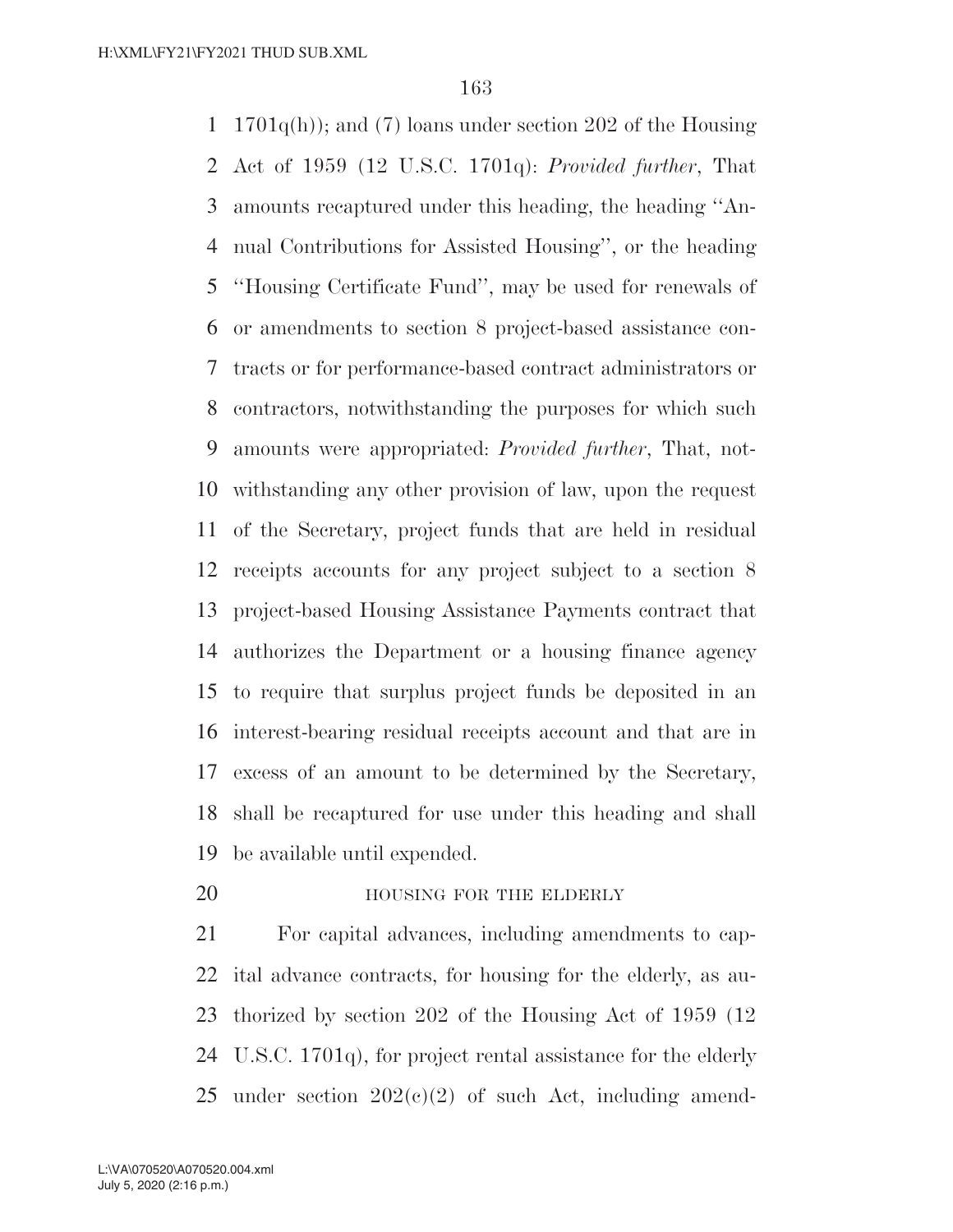ments to contracts for such assistance and renewal of ex- piring contracts for such assistance for up to a 1-year term, for senior preservation rental assistance contracts, including renewals, as authorized by section 811(e) of the American Homeownership and Economic Opportunity Act of 2000 (12 U.S.C. 1701q note), and for supportive serv- ices associated with the housing, \$893,000,000 to remain available until September 30, 2024: *Provided*, That of the amount made available under this heading, up to \$110,000,000 shall be for service coordinators and the continuation of existing congregate service grants for resi- dents of assisted housing projects: *Provided further*, That amounts made available under this heading shall be avail- able for Real Estate Assessment Center inspections and inspection-related activities associated with section 202 projects: *Provided further*, That the Secretary may waive the provisions of section 202 governing the terms and con- ditions of project rental assistance, except that the initial contract term for such assistance shall not exceed 5 years in duration: *Provided further*, That upon request of the Secretary, project funds that are held in residual receipts accounts for any project subject to a section 202 project rental assistance contract, and that upon termination of such contract are in excess of an amount to be determined by the Secretary, shall be recaptured for use for the pur-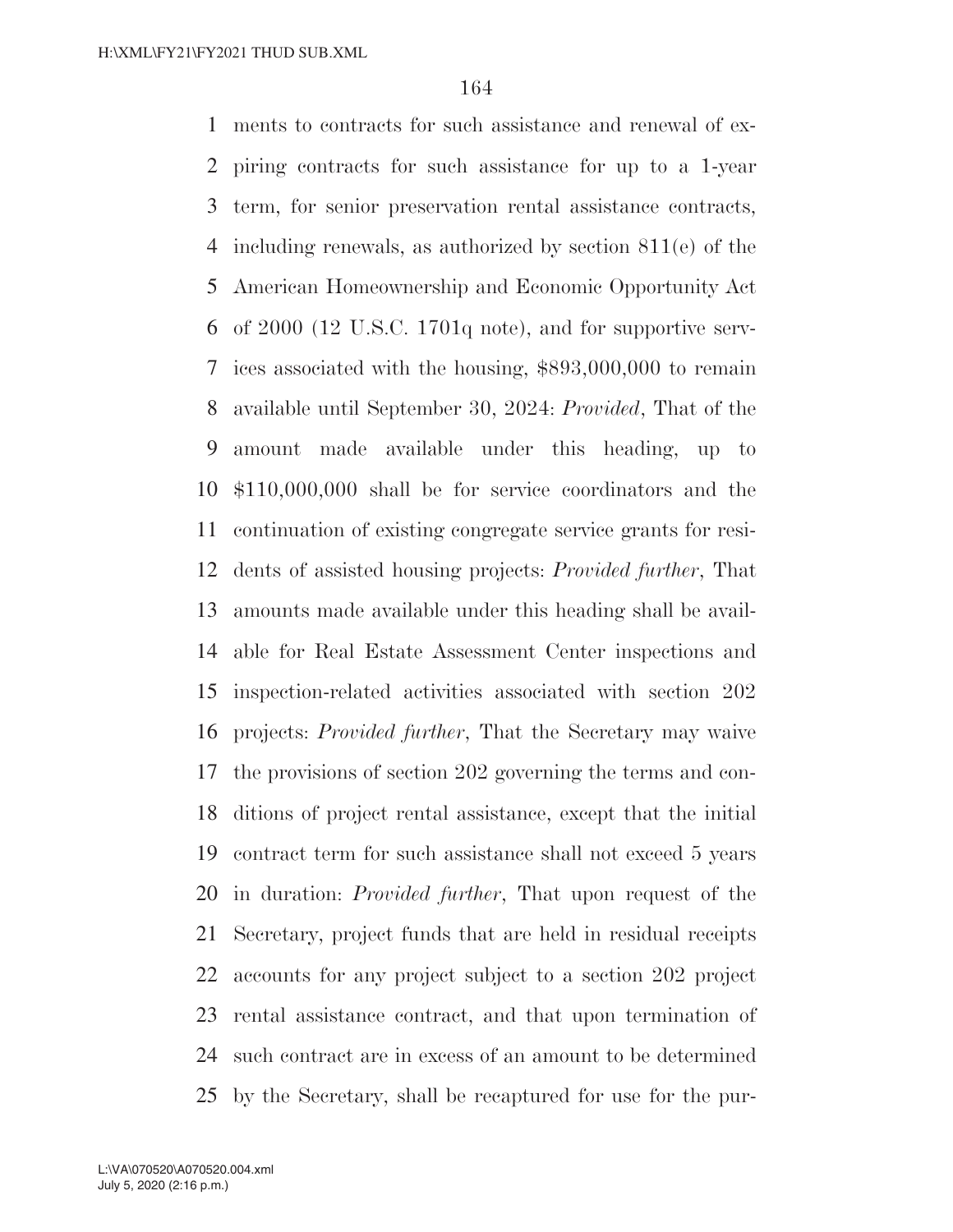poses authorized under this heading and shall remain available until September 30, 2024: *Provided further*, That unobligated balances, including recaptures and carryover, remaining from funds transferred to or made available under this heading shall be available for the purposes au- thorized under this heading in addition to the purposes for which such funds originally were appropriated: *Pro- vided further*, That of the total amount made available under this heading, up to \$14,000,000 shall be used by the Secretary to continue demonstration programs to test housing with services models for the elderly that dem- onstrate the potential to delay or avoid the need for nurs- ing home care: *Provided further*, That of the total amount made available under this heading, up to \$10,000,000 shall be used to expand the supply of intergenerational dwelling units (as such term is defined in section 202 of the Legacy Act of 2003 (12 U.S.C. 1701q note)) for elder-ly caregivers raising children.

## HOUSING FOR PERSONS WITH DISABILITIES

 For capital advances, including amendments to cap- ital advance contracts, for supportive housing for persons with disabilities, as authorized by section 811 of the Cran- ston-Gonzalez National Affordable Housing Act (42 U.S.C. 8013), for project rental assistance for supportive housing for persons with disabilities under section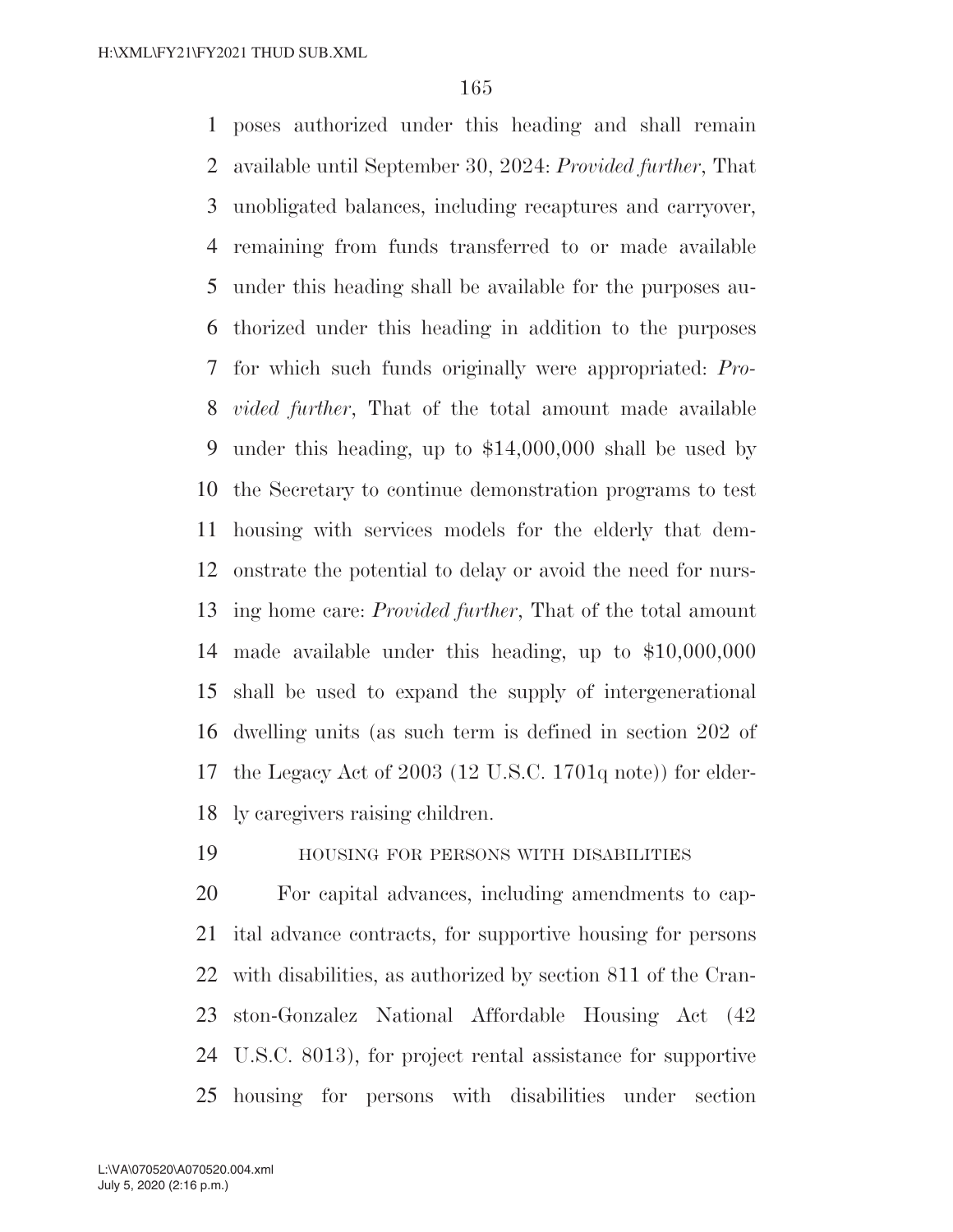811(d)(2) of such Act, for project assistance contracts pursuant to subsection (h) of section 202 of the Housing Act of 1959, as added by section 205(a) of the Housing and Community Development Amendments of 1978 (Pub- lic Law 95-557: 92 Stat. 2090), including amendments to contracts for such assistance and renewal of expiring con- tracts for such assistance for up to a 1-year term, for project rental assistance to State housing finance agencies and other appropriate entities as authorized under section 811(b)(3) of the Cranston-Gonzalez National Affordable Housing Act, and for supportive services associated with the housing for persons with disabilities as authorized by section 811(b)(1) of such Act, \$227,000,000, to remain available until September 30, 2024: *Provided*, That amounts made available under this heading shall be avail- able for Real Estate Assessment Center inspections and inspection-related activities associated with section 811 projects: *Provided further*, That, upon the request of the Secretary, project funds that are held in residual receipts accounts for any project subject to a section 811 project rental assistance contract, and that upon termination of such contract are in excess of an amount to be determined by the Secretary, shall be recaptured for use for the pur- poses authorized under this heading and shall remain available until September 30, 2024: *Provided further*, That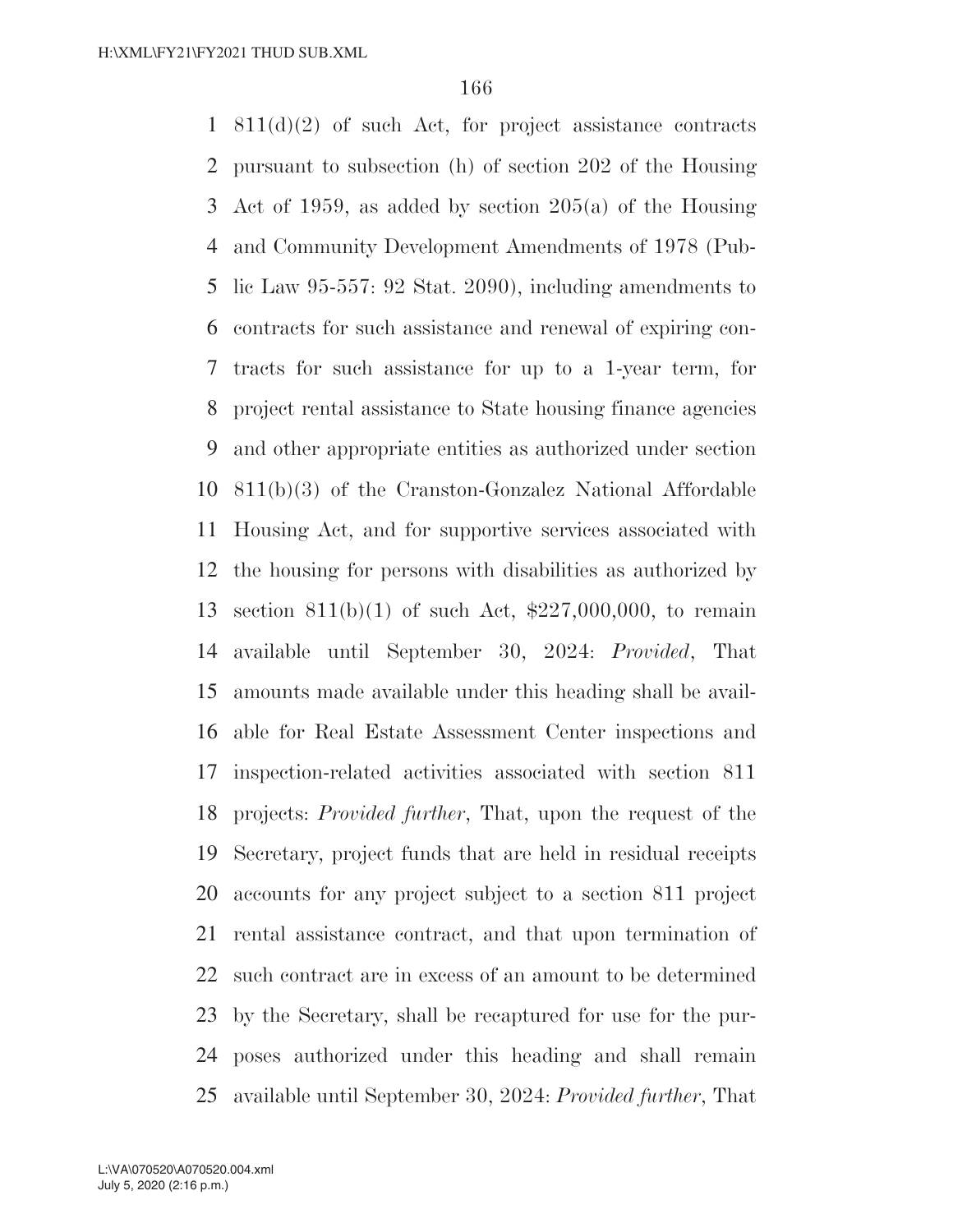unobligated balances, including recaptures and carryover, remaining from funds transferred to or appropriated under this heading shall be used for the purposes author- ized under this heading in addition to the purposes for which such funds originally were appropriated.

## **HOUSING COUNSELING ASSISTANCE**

 For contracts, grants, and other assistance, excluding loans, as authorized under section 106 of the Housing and Urban Development Act of 1968 (12 U.S.C. 1701x), \$75,000,000, to remain available until September 30, 2022, of which up to \$4,500,000 shall be for administra- tive contract services: *Provided*, That grants using amounts made available under this heading shall be awarded within 180 days of enactment of this Act: *Pro- vided further*, That funds shall be used for providing coun- seling and advice to tenants and homeowners, current and prospective, with respect to property maintenance, finan- cial management and literacy, foreclosure and eviction mitigation, and such other matters as may be appropriate to assist them in improving their housing conditions, meet- ing their financial needs, and fulfilling the responsibilities of tenancy or homeownership; for program administration; and for housing counselor training: *Provided further*, That amounts made available under this heading may be used to purchase equipment and technology to deliver services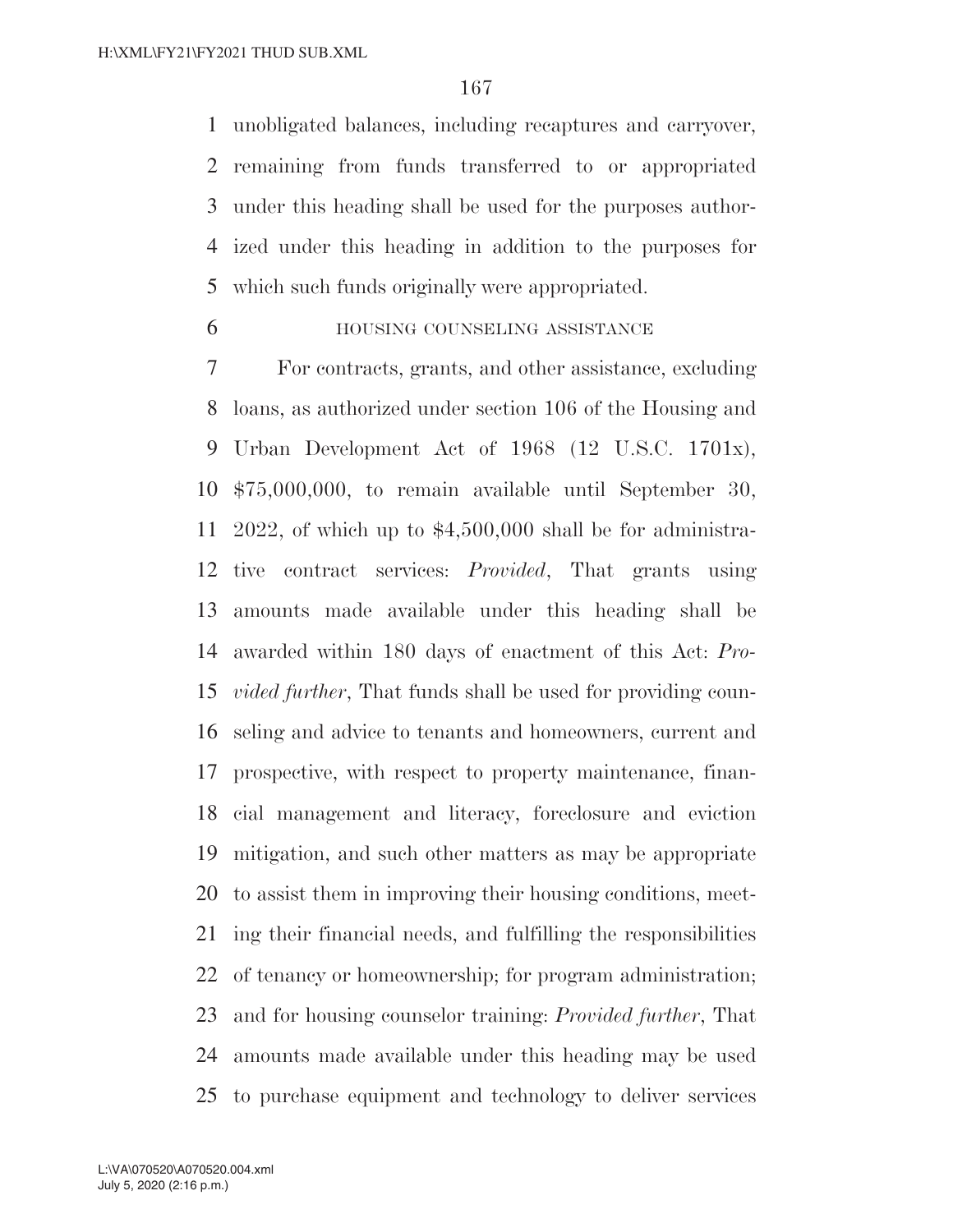through use of the Internet or other electronic or virtual means in response to the public health emergency related to the Coronavirus Disease 2019 (COVID-19) pandemic: *Provided further*, That for purposes of providing such grants from amounts made available under this heading, the Secretary may enter into multiyear agreements, as ap- propriate, subject to the availability of annual appropria-tions.

# PAYMENT TO MANUFACTURED HOUSING FEES TRUST

## FUND

 For necessary expenses as authorized by the National Manufactured Housing Construction and Safety Stand- ards Act of 1974 (42 U.S.C. 5401 et seq.), up to \$13,000,000, to remain available until expended, of which \$13,000,000 shall be derived from the Manufactured Housing Fees Trust Fund (established under section 620(e) of such Act (42 U.S.C. 5419(e)): *Provided*, That not to exceed the total amount appropriated under this heading shall be available from the general fund of the Treasury to the extent necessary to incur obligations and make expenditures pending the receipt of collections to the Fund pursuant to section 620 of such Act: *Provided fur- ther*, That the amount made available under this heading from the general fund shall be reduced as such collections are received during fiscal year 2021 so as to result in a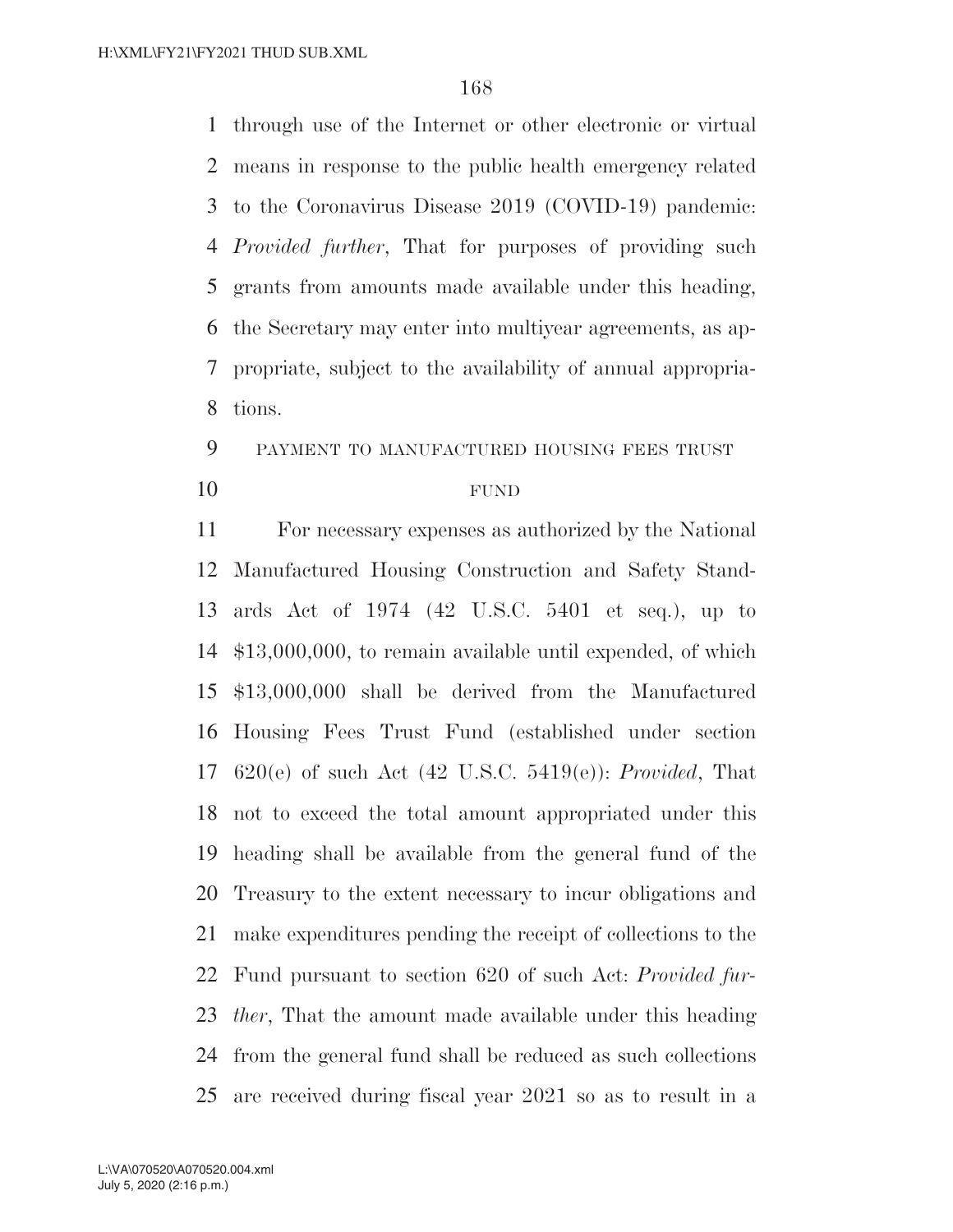final fiscal year 2021 appropriation from the general fund estimated at zero, and fees pursuant to such section 620 shall be modified as necessary to ensure such a final fiscal year 2021 appropriation: *Provided further*, That the Sec- retary shall issue a final rule to complete rulemaking initi- ated by the proposed rule entitled ''Manufactured Housing Program: Minimum Payments to the States'' published in the Federal Register on December 16, 2016 (81 Fed. Reg. 91083): *Provided further*, That for the dispute resolution and installation programs, the Secretary may assess and collect fees from any program participant: *Provided fur- ther*, That such collections shall be deposited into the Trust Fund, and the Secretary, as provided herein, may use such collections, as well as fees collected under section 620 of such Act, for necessary expenses of such Act: *Pro- vided further*, That, notwithstanding the requirements of section 620 of such Act, the Secretary may carry out re- sponsibilities of the Secretary under such Act through the use of approved service providers that are paid directly by the recipients of their services.

FEDERAL HOUSING ADMINISTRATION

MUTUAL MORTGAGE INSURANCE PROGRAM ACCOUNT

 New commitments to guarantee single family loans insured under the Mutual Mortgage Insurance Fund (es-tablished under section 202(a) of the National Housing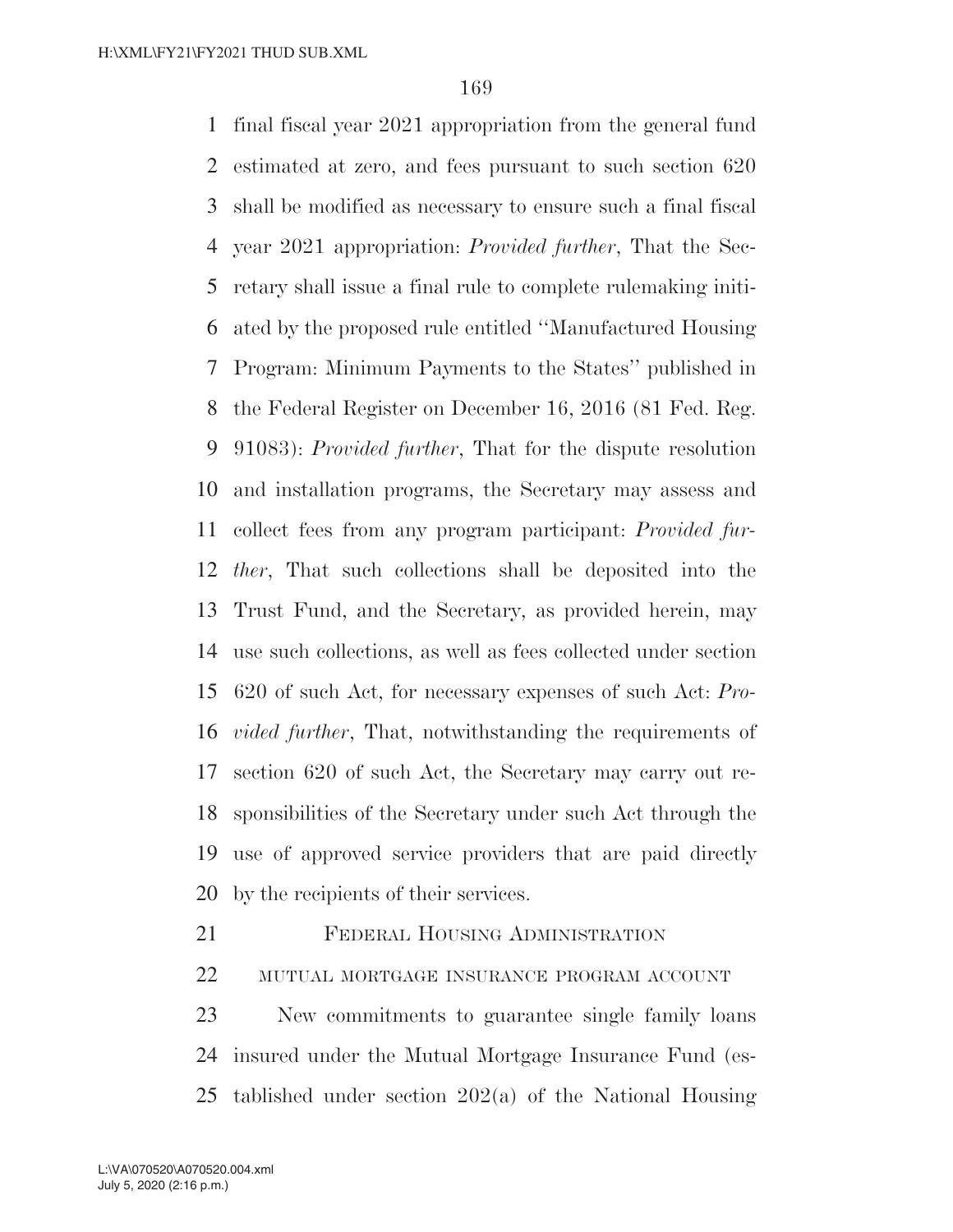Act (12 U.S.C. 1708(a)) shall not exceed \$400,000,000,000 in aggregate loan principal, to remain available until September 30, 2022: *Provided*, That during fiscal year 2021, obligations to make direct loans to carry out the purposes of section 204(g) of the National Hous-6 ing Act (12 U.S.C. 1710(g)) shall not exceed  $$1,000,000$ : *Provided further*, That the amount in the preceding pro- viso shall be for loans to nonprofit and governmental enti- ties in connection with sales of single family real prop- erties owned by the Secretary and formerly insured under the Mutual Mortgage Insurance Fund: *Provided further*, That for administrative contract expenses of the Federal Housing Administration, \$130,000,000, to remain avail- able until September 30, 2022: *Provided further*, That to the extent guaranteed loan commitments exceed \$200,000,000,000 on or before April 1, 2021, an addi- tional \$1,400 for administrative contract expenses shall be available for each \$1,000,000 in additional guaranteed loan commitments (including a pro rata amount for any amount below \$1,000,000), but in no case shall funds made available by this proviso exceed \$30,000,000: *Pro- vided further*, That notwithstanding the limitation in the 23 first sentence of section  $255(g)$  of the National Housing Act (12 U.S.C. 1715z–20(g)), during fiscal year 2021 the Secretary may insure and enter into new commitments to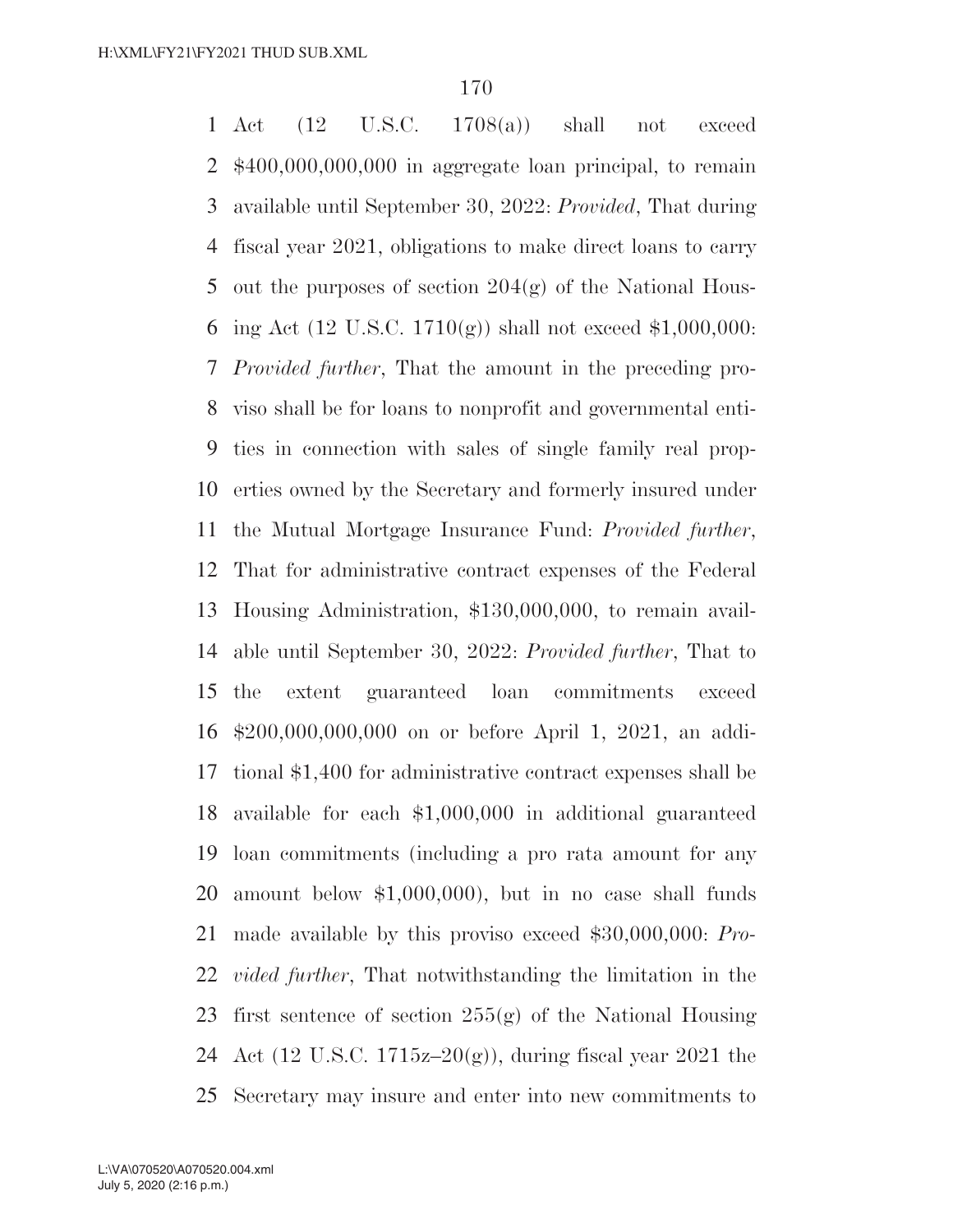insure mortgages under section 255 of such Act only to the extent that the net credit subsidy cost for such insur- ance does not exceed zero: *Provided further*, That for fiscal year 2021, the Secretary shall not take any action against a lender solely on the basis of compare ratios that have been adversely affected by defaults on mortgages secured by properties in areas where a major disaster was declared in 2017 or 2018 pursuant to the Robert T. Stafford Dis- aster Relief and Emergency Assistance Act (42 U.S.C. 5121 et seq.).

GENERAL AND SPECIAL RISK PROGRAM ACCOUNT

 New commitments to guarantee loans insured under the General and Special Risk Insurance Funds, as author- ized by sections 238 and 519 of the National Housing Act (12 U.S.C. 1715z–3 and 1735c), shall not exceed \$30,000,000,000 in aggregate loan principal, any part of which is to be guaranteed, to remain available until Sep- tember 30, 2022: *Provided*, That during fiscal year 2021, gross obligations for the principal amount of direct loans, 20 as authorized by sections  $204(g)$ ,  $207(l)$ , 238, and  $519(a)$  of the National Housing Act, shall not exceed \$1,000,000, which shall be for loans to nonprofit and governmental en- tities in connection with the sale of single family real prop- erties owned by the Secretary and formerly insured under such Act.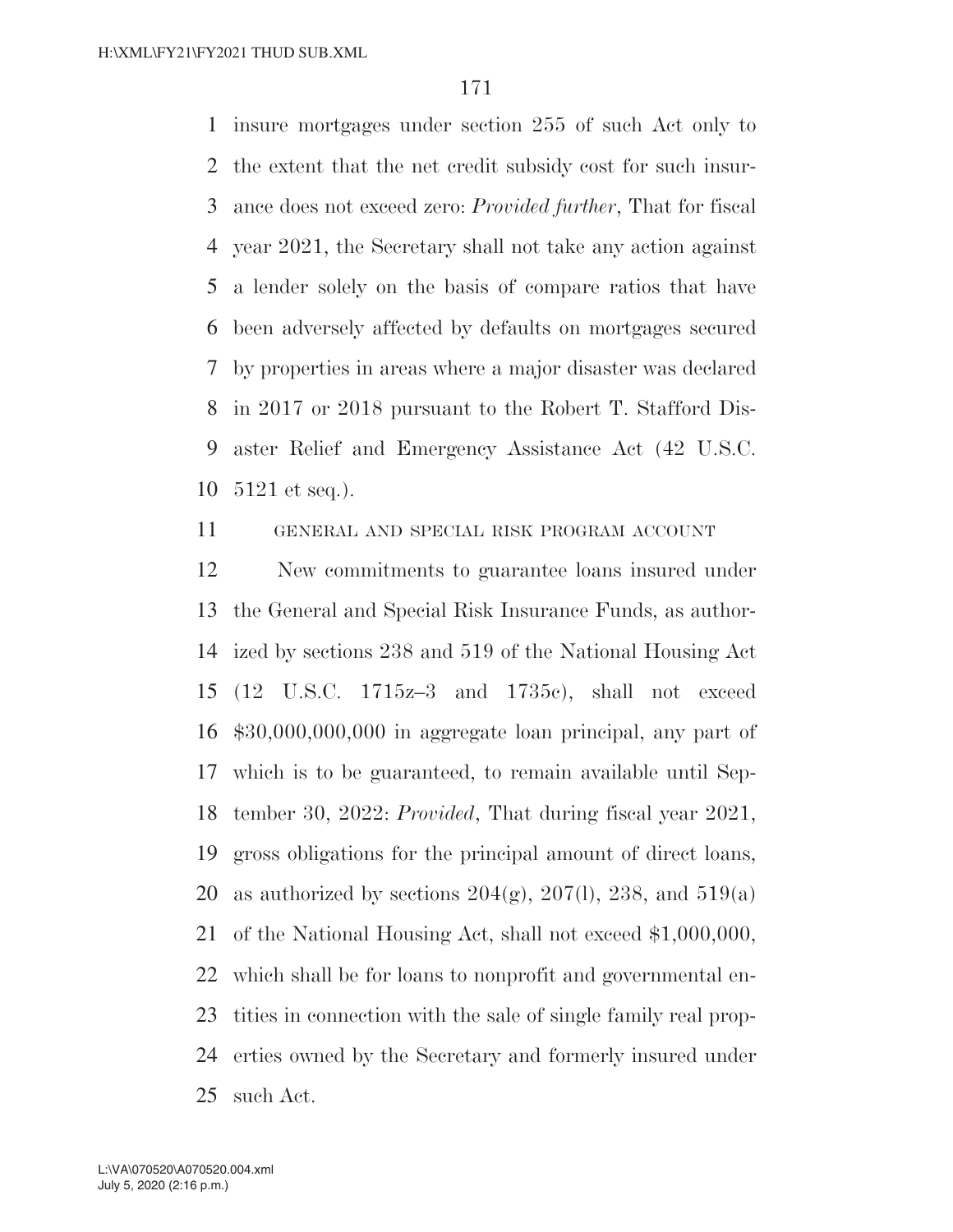GOVERNMENT NATIONAL MORTGAGE ASSOCIATION GUARANTEES OF MORTGAGE-BACKED SECURITIES LOAN GUARANTEE PROGRAM ACCOUNT

 New commitments to issue guarantees to carry out the purposes of section 306(g) of the National Housing 6 Act, as amended  $(12 \text{ U.S.C. } 1721(g))$ , shall not exceed \$1,500,000,000,000 in aggregate principal, to remain available until September 30, 2022: *Provided*, That \$55,500,000, to remain available until September 30, 2022, shall be for necessary salaries and expenses of the Office of Government National Mortgage Association: *Pro- vided further*, That to the extent that guaranteed loan commitments exceed \$155,000,000,000 on or before April 1, 2021, an additional \$100 for necessary salaries and ex- penses shall be available until expended for each \$1,000,000 in additional guaranteed loan commitments (including a pro rata amount for any amount below \$1,000,000), but in no case shall funds made available by this proviso exceed \$3,000,000: *Provided further*, That re- ceipts from Commitment and Multiclass fees collected pur- suant to title III of the National Housing Act (12 U.S.C. 1716 et seq.) shall be credited as offsetting collections to this account.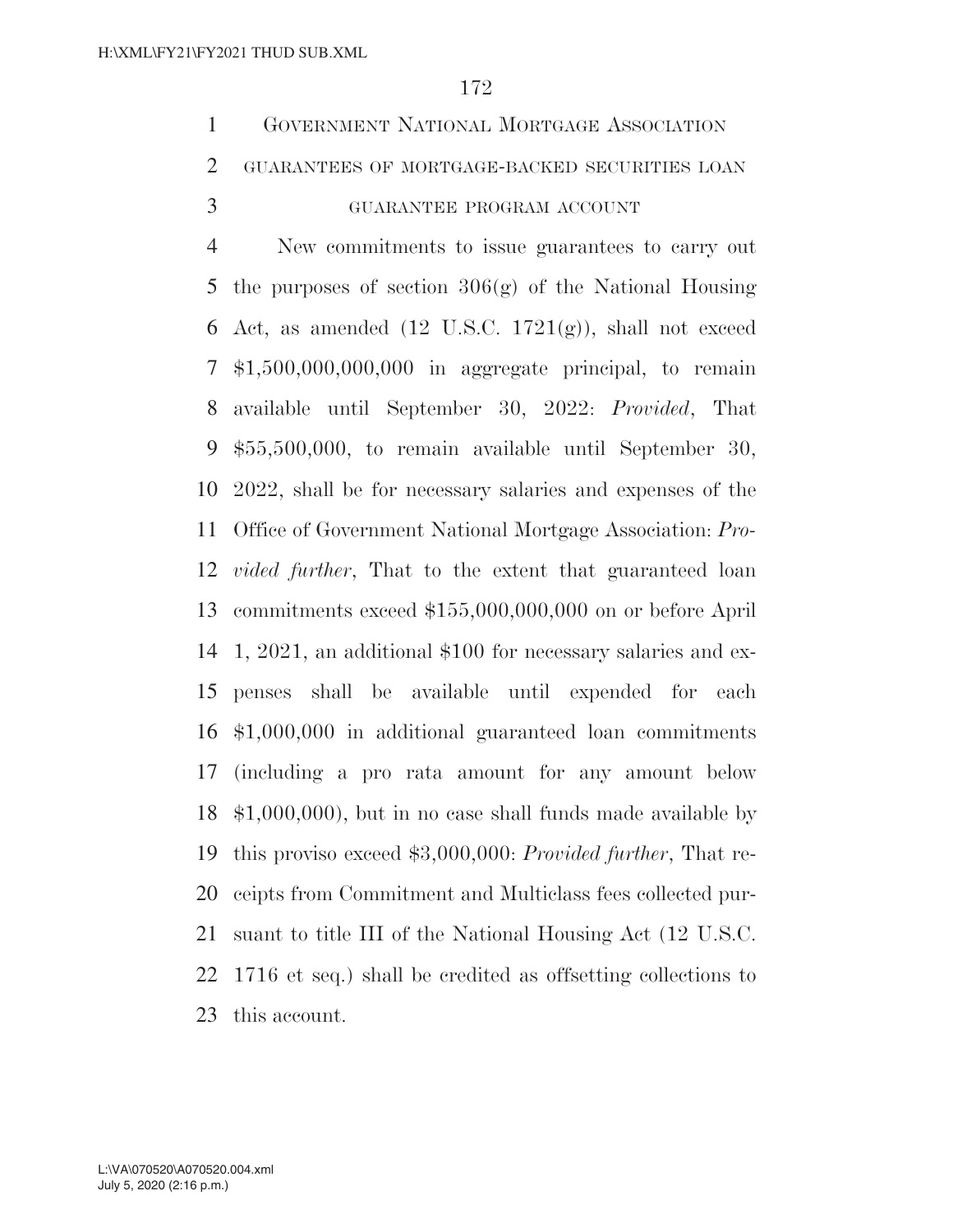# POLICY DEVELOPMENT AND RESEARCH

## 2 RESEARCH AND TECHNOLOGY

 For contracts, grants, and necessary expenses of pro- grams of research and studies relating to housing and urban problems, not otherwise provided for, as authorized by title V of the Housing and Urban Development Act of 1970 (12 U.S.C. 1701z-1 et seq.), including carrying out the functions of the Secretary of Housing and Urban 9 Development under section  $1(a)(1)(i)$  of Reorganization Plan No. 2 of 1968, and for technical assistance, \$118,000,000, to remain available until September 30, 2022: *Provided*, That with respect to amounts made avail- able under this heading, notwithstanding section 203 of this title, the Secretary may enter into cooperative agree- ments with philanthropic entities, other Federal agencies, State or local governments and their agencies, Indian tribes, tribally designated housing entities, or colleges or universities for research projects: *Provided further*, That with respect to the preceding proviso, such partners to the cooperative agreements shall contribute at least a 50 per- cent match toward the cost of the project: *Provided fur- ther*, That for non-competitive agreements entered into in accordance with the preceding two provisos, the Secretary shall comply with section 2(b) of the Federal Funding Ac-countability and Transparency Act of 2006 (Public Law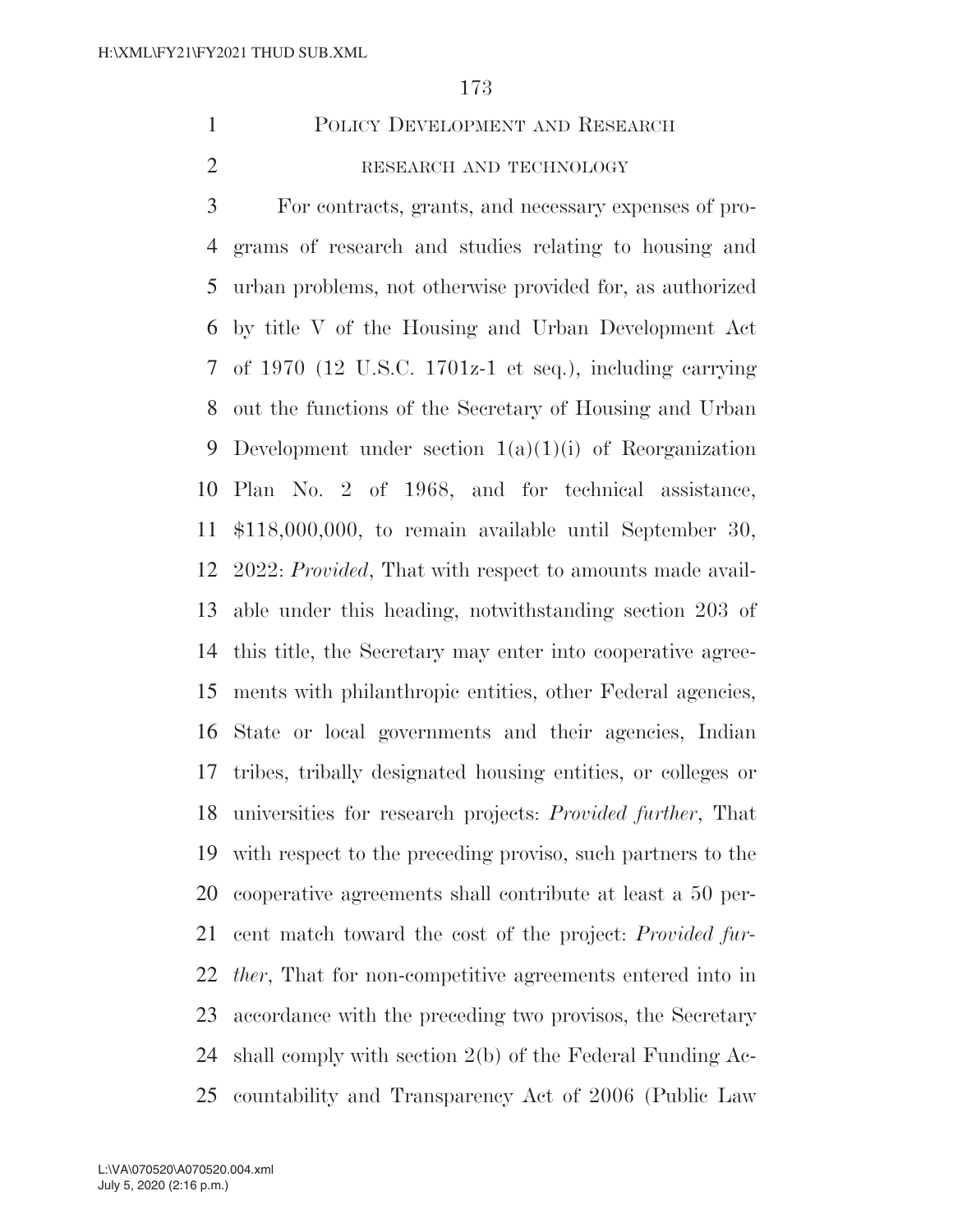109-282, 31 U.S.C. note) in lieu of compliance with sec-2 tion  $102(a)(4)(C)$  of the Department of Housing and Urban Development Reform Act of 1989 (42 U.S.C.  $3545(a)(4)(C)$  with respect to documentation of award decisions: *Provided further*, That prior to obligation of technical assistance funding, the Secretary shall submit a plan to the House and Senate Committees on Appropria- tions on how the Secretary will allocate funding for this activity at least 30 days prior to obligation: *Provided fur- ther*, That none of the funds provided under this heading may be available for the doctoral dissertation research grant program.

# FAIR HOUSING AND EQUAL OPPORTUNITY

## FAIR HOUSING ACTIVITIES

 For contracts, grants, and other assistance, not oth- erwise provided for, as authorized by title VIII of the Civil Rights Act of 1968 (42 U.S.C. 3601 et seq.), and section 561 of the Housing and Community Development Act of 1987 (42 U.S.C. 3616a), \$80,300,000, to remain available until September 30, 2022: *Provided*, That grants from amounts made available under this heading shall be awarded not later than 180 days after enactment of this Act: *Provided further*, That notwithstanding section 3302 of title 31, United States Code, the Secretary may assess and collect fees to cover the costs of the Fair Housing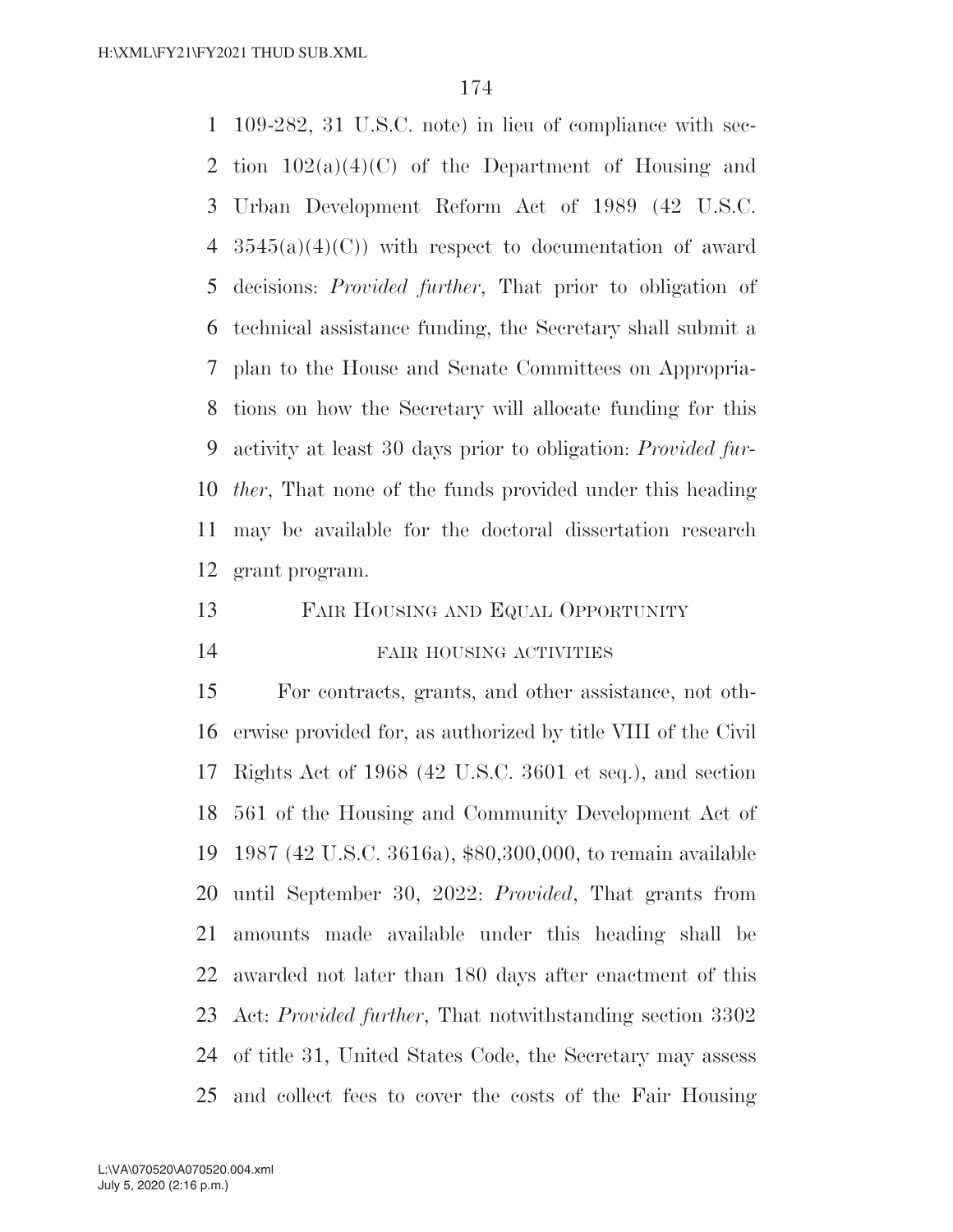Training Academy, and may use such funds to develop on- line courses and provide such training: *Provided further*, That none of the funds made available under this heading may be used to lobby the executive or legislative branches of the Federal Government in connection with a specific contract, grant, or loan: *Provided further*, That of the funds made available under this heading, \$350,000 shall be available to the Secretary for the creation and pro- motion of translated materials and other programs that support the assistance of persons with limited English pro- ficiency in utilizing the services provided by the Depart-ment of Housing and Urban Development.

OFFICE OF LEAD HAZARD CONTROL AND HEALTHY

### HOMES

- 15 LEAD HAZARD REDUCTION
- 16 (INCLUDING TRANSFER OF FUNDS)

 For the Lead Hazard Reduction Program, as author- ized by section 1011 of the Residential Lead-Based Paint Hazard Reduction Act of 1992 (42 U.S.C. 4852), \$340,000,000, to remain available until September 30, 2023, of which \$70,000,000 shall be for the Healthy Homes Initiative, pursuant to sections 501 and 502 of the Housing and Urban Development Act of 1970 (42 U.S.C. 1701z-1, 1701z-2), which shall include research, studies, testing, and demonstration efforts, including education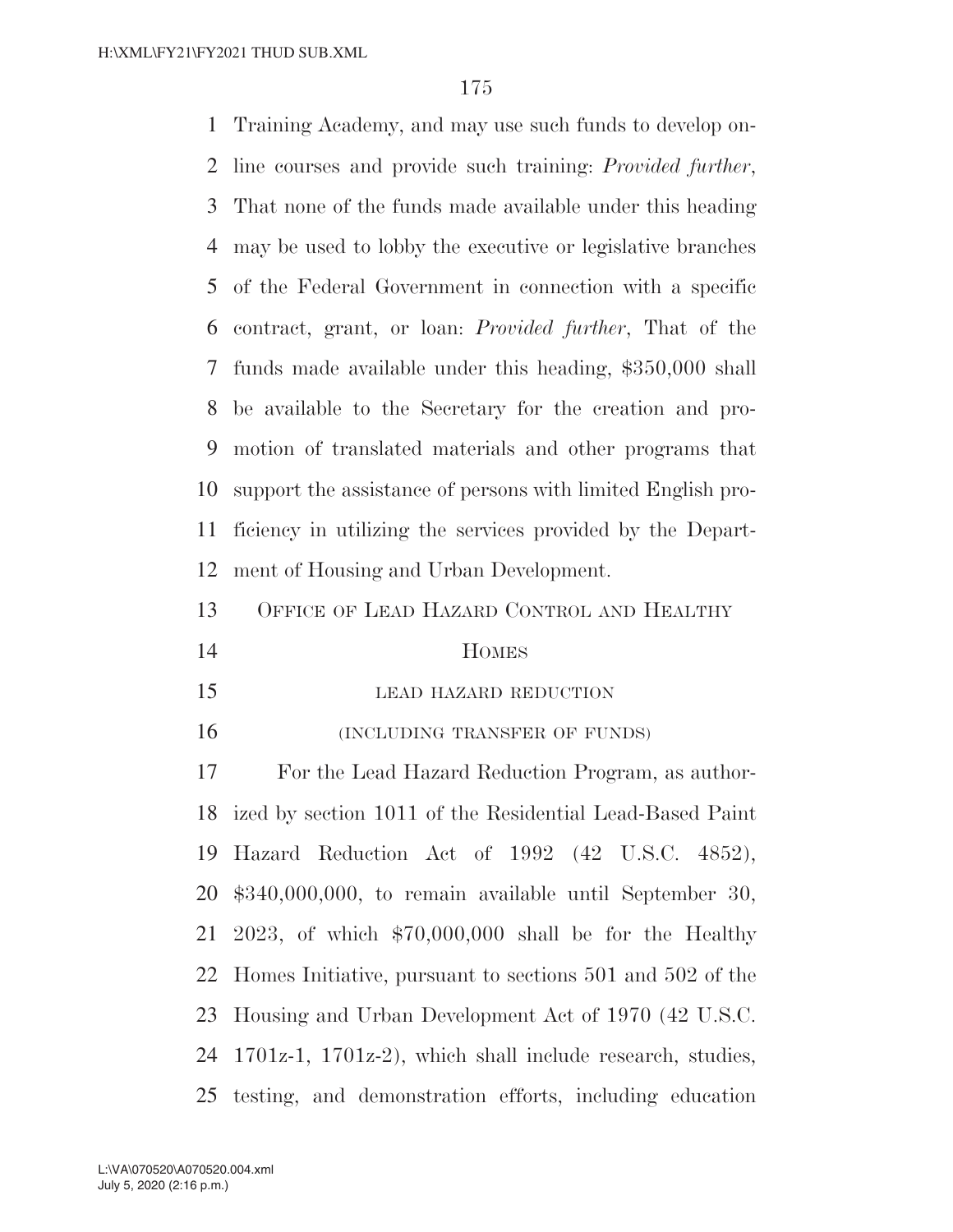and outreach concerning lead-based paint poisoning and other housing related diseases and hazards: *Provided*, That for purposes of environmental review, pursuant to the National Environmental Policy Act of 1969 (42 U.S.C. 4321 et seq.) and other provisions of law that further the purposes of such Act, a grant under the Healthy Homes Initiative, or the Lead Technical Studies program under this heading or under prior appropriations Acts for such purposes under this heading, shall be considered to be 10 funds for a special project for purposes of section  $305(c)$  of the Multifamily Housing Property Disposition Reform Act of 1994 (42 U.S.C. 3547(c)): *Provided further*, That not less than \$95,000,000 of the amounts made available under this heading for the award of grants pursuant to section 1011 of the Residential Lead-Based Paint Hazard Reduction Act of 1992 shall be provided to areas with the highest lead-based paint abatement needs: *Provided fur- ther*, That of the amounts made available for the Healthy Homes Initiative, \$5,000,000 shall be for the implementa- tion of projects in up to 5 communities that are served by both the Healthy Homes Initiative and the Department of Energy Weatherization Assistance Program to dem- onstrate whether the coordination of Healthy Homes re- mediation activities with weatherization activities achieves cost savings and better outcomes in improving the safety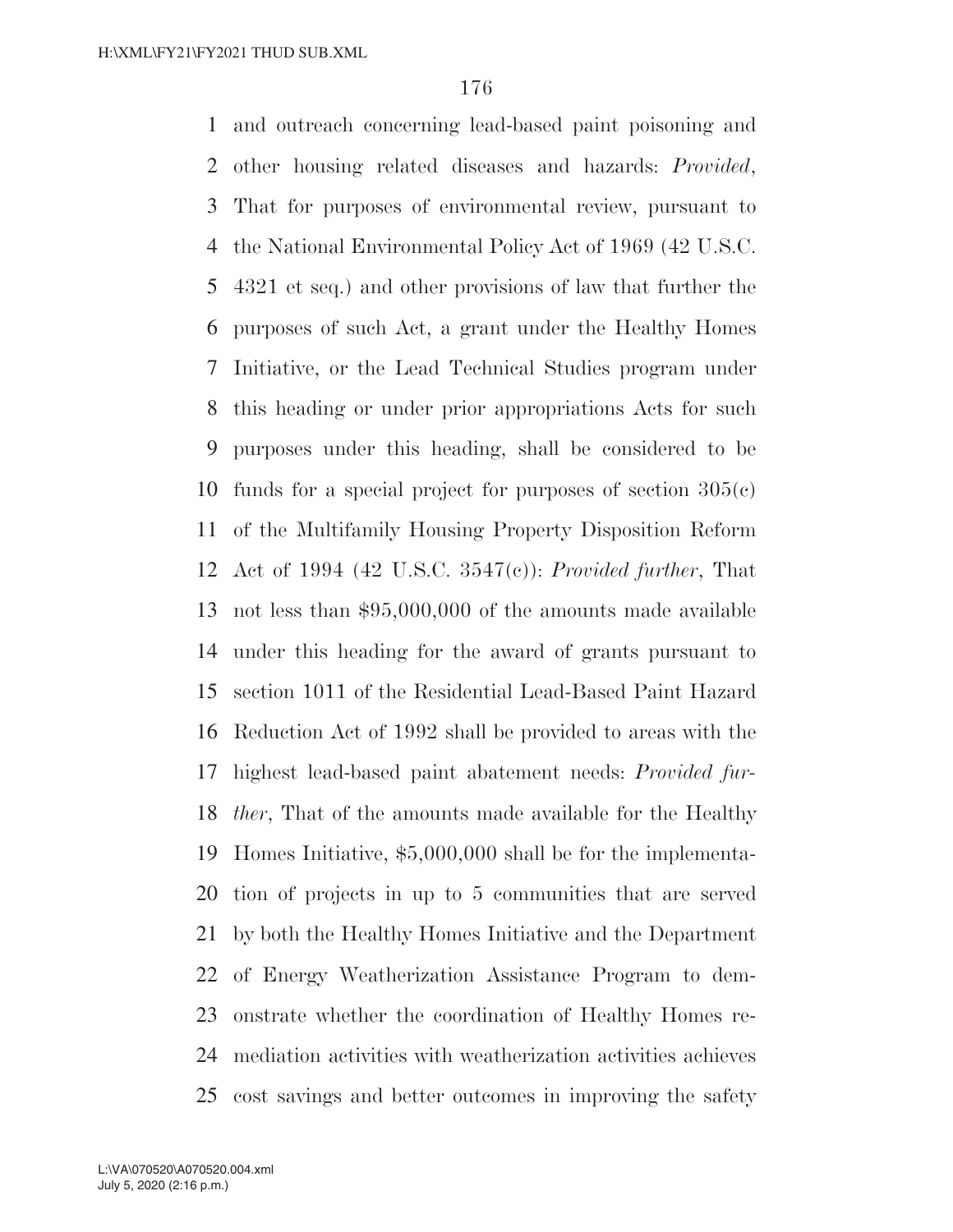and quality of homes: *Provided further*, That \$30,000,000 of the amounts made available under this heading shall be for a lead risk assessment demonstration for public housing agencies to conduct lead hazard screenings or lead risk assessments during housing quality standards inspec- tions of units in which a family receiving assistance under section 8(o) of the U.S. Housing Act of 1937 (42 U.S.C. 1437f(o)) resides or expects to reside, and has or expects to have a child under age 6 residing in the unit, while preserving rental housing availability and affordability: *Provided further*, That each applicant shall certify ade- quate capacity that is acceptable to the Secretary to carry out the proposed use of funds pursuant to a notice of funding availability: *Provided further*, That amounts made available under this heading in this or prior appropriations Acts, still remaining available, may be used for any pur- pose under this heading notwithstanding the purpose for which such amounts were appropriated if a program com- petition is undersubscribed and there are other program competitions under this heading that are oversubscribed: *Provided further*, That up to \$2,000,000 of the amounts made available under this heading may be transferred to the heading ''Policy Development and Research'' for the purposes of conducting research and studies and for use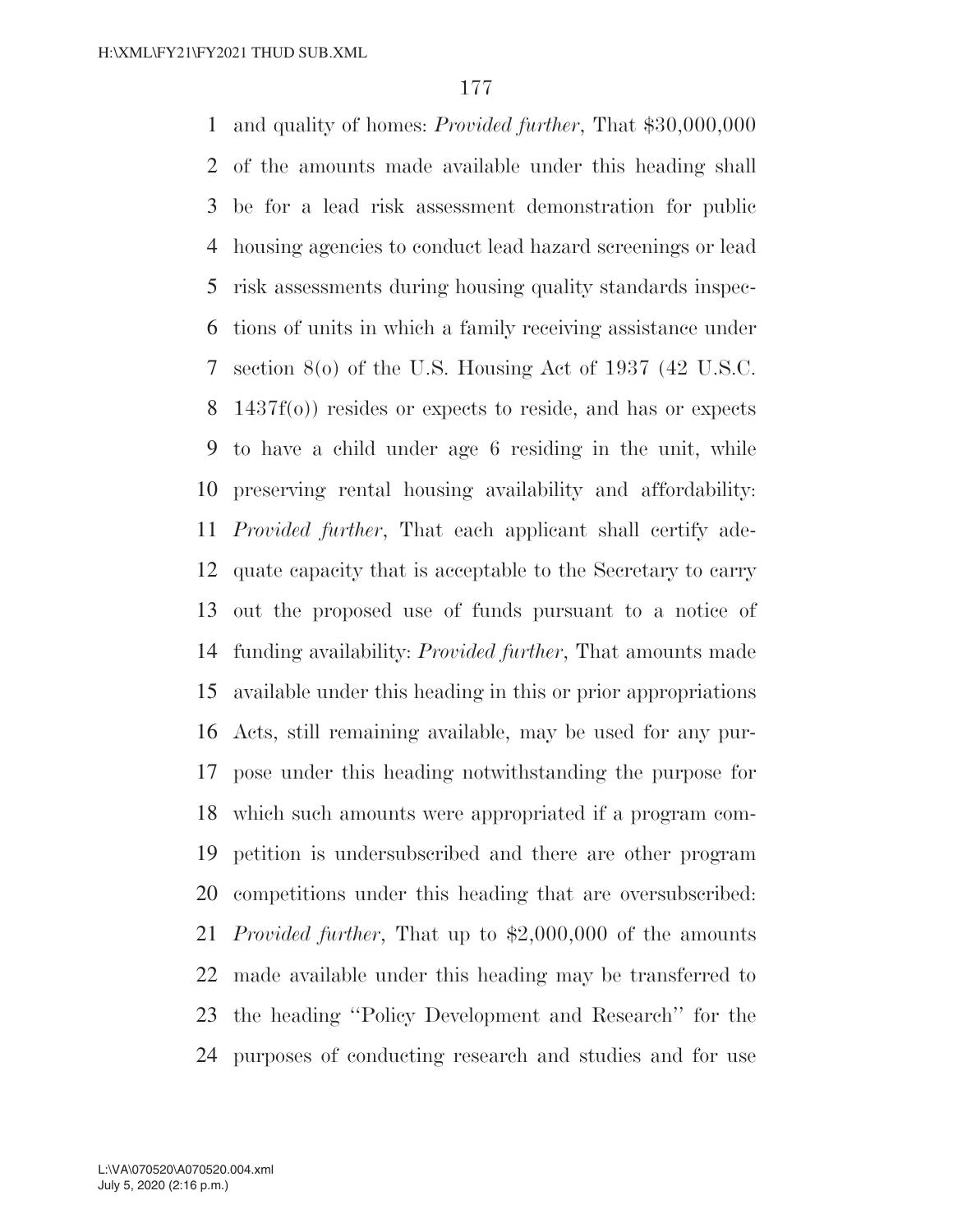in accordance with the provisos under that heading for non-competitive agreements.

# CYBERSECURITY AND INFORMATION TECHNOLOGY FUND

## (INCLUDING TRANSFER OF FUNDS)

 For the mitigation against the exploitation of infor- mation technology systems and personal identifiable infor- mation and for the development, modernization, and en- hancement of, modifications to, and infrastructure for De- partment-wide and program-specific information tech- nology systems, for the continuing operation and mainte- nance of both Department-wide and program-specific in- formation systems, and for program-related maintenance activities, \$293,000,000, of which \$269,800,000 shall re- main available until September 30, 2022, \$20,000,000 shall remain available until September 30, 2023, and \$3,200,000 shall remain available until September 30, 2024: *Provided*, That any amounts transferred to this Fund under this Act shall remain available until expended: *Provided further*, That any amounts transferred to this Fund from amounts appropriated by previously enacted appropriations Acts may be used for the purposes specified under this Fund, in addition to any other information technology purposes for which such amounts were appro- priated: *Provided further*, That not more than 10 percent of the funds made available under this heading for devel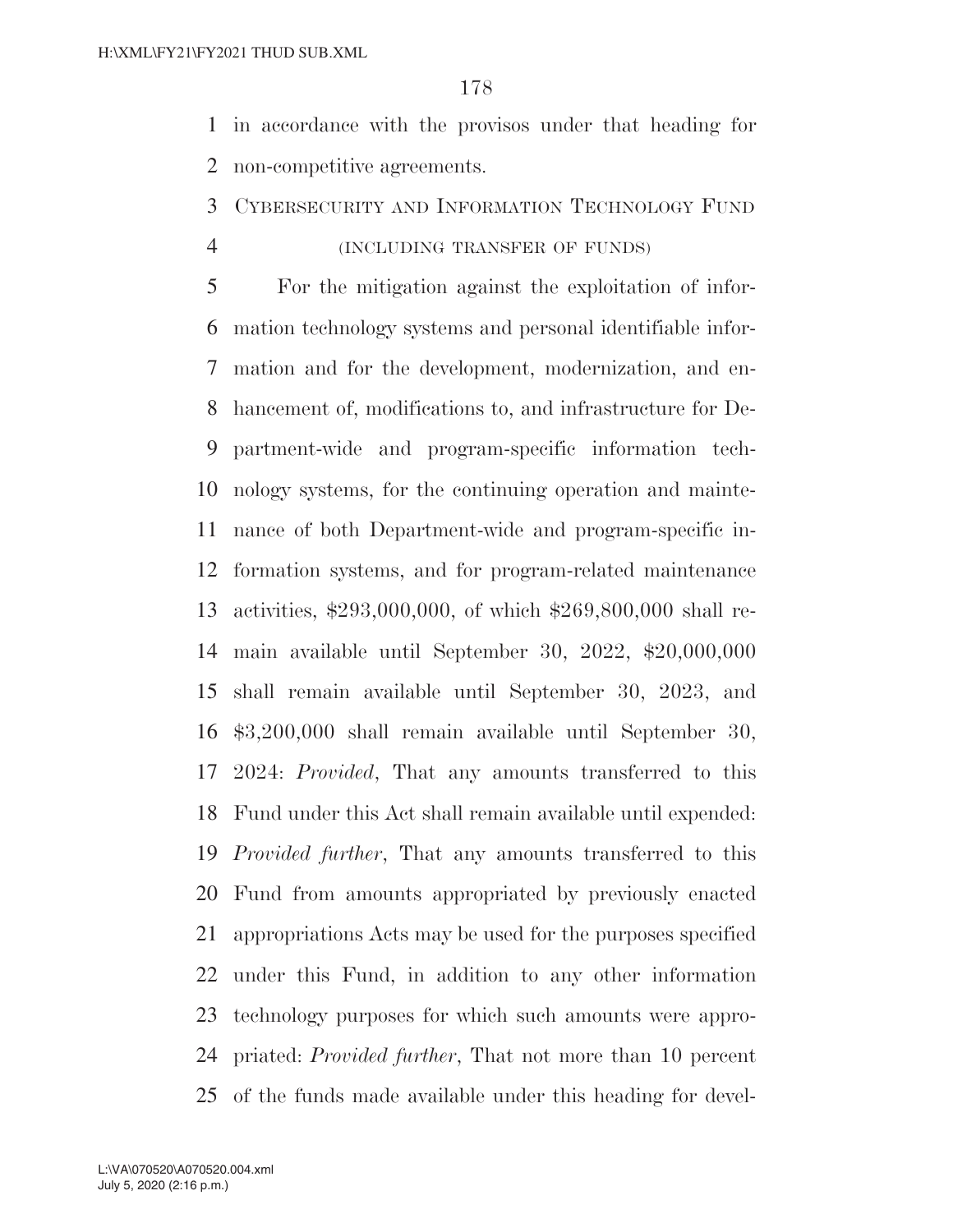opment, modernization and enhancement may be obligated until the Secretary submits a performance plan to the House and Senate Committees on Appropriations for ap-proval.

OFFICE OF INSPECTOR GENERAL

 For necessary salaries and expenses of the Office of Inspector General in carrying out the Inspector General Act of 1978, as amended, \$145,514,000: *Provided*, That the Inspector General shall have independent authority over all personnel issues within this office.

 GENERAL PROVISIONS—DEPARTMENT OF HOUSING AND URBAN DEVELOPMENT **(INCLUDING TRANSFER OF FUNDS)** 

(INCLUDING RESCISSIONS)

 SEC. 201. Fifty percent of the amounts of budget au- thority, or in lieu thereof 50 percent of the cash amounts associated with such budget authority, that are recaptured from projects described in section 1012(a) of the Stewart B. McKinney Homeless Assistance Amendments Act of 1988 (42 U.S.C. 1437f note) shall be rescinded or in the case of cash, shall be remitted to the Treasury, and such amounts of budget authority or cash recaptured and not rescinded or remitted to the Treasury shall be used by State housing finance agencies or local governments or local housing agencies with projects approved by the Sec-

July 5, 2020 (2:16 p.m.) L:\VA\070520\A070520.004.xml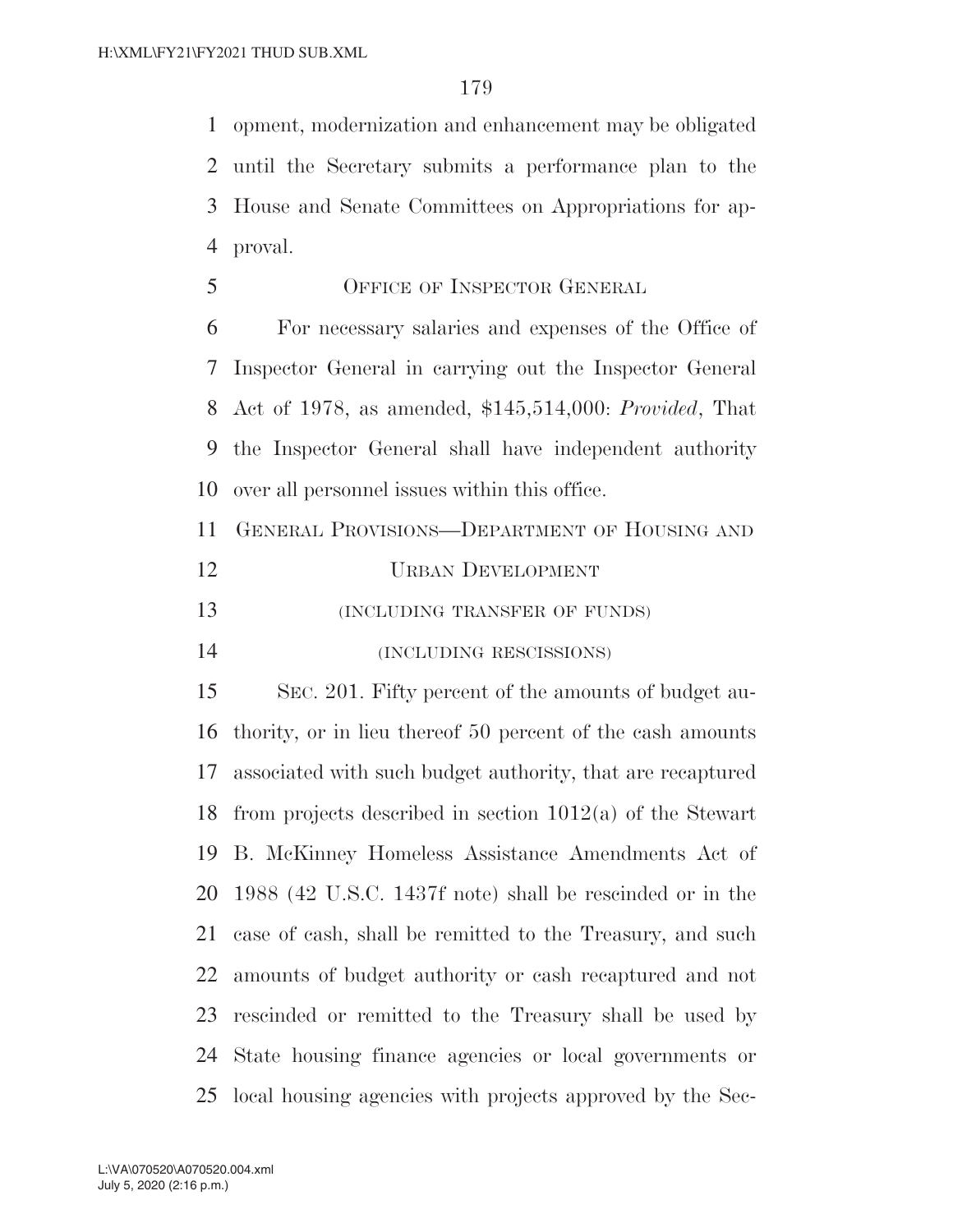retary of Housing and Urban Development for which set- tlement occurred after January 1, 1992, in accordance with such section. Notwithstanding the previous sentence, the Secretary may award up to 15 percent of the budget authority or cash recaptured and not rescinded or remitted to the Treasury to provide project owners with incentives to refinance their project at a lower interest rate.

 SEC. 202. None of the funds made available by this Act may be used during fiscal year 2021 to investigate or prosecute under the Fair Housing Act any otherwise lawful activity engaged in by one or more persons, includ- ing the filing or maintaining of a nonfrivolous legal action, that is engaged in solely for the purpose of achieving or preventing action by a Government official or entity, or a court of competent jurisdiction.

 SEC. 203. Except as explicitly provided in law, any grant, cooperative agreement or other assistance made pursuant to title II of this Act shall be made on a competi- tive basis and in accordance with section 102 of the De- partment of Housing and Urban Development Reform Act of 1989 (42 U.S.C. 3545).

 SEC. 204. Funds of the Department of Housing and Urban Development subject to chapter 91 of title 31, United States Code, commonly known as the Government Corporation Control Act, shall be available, without regard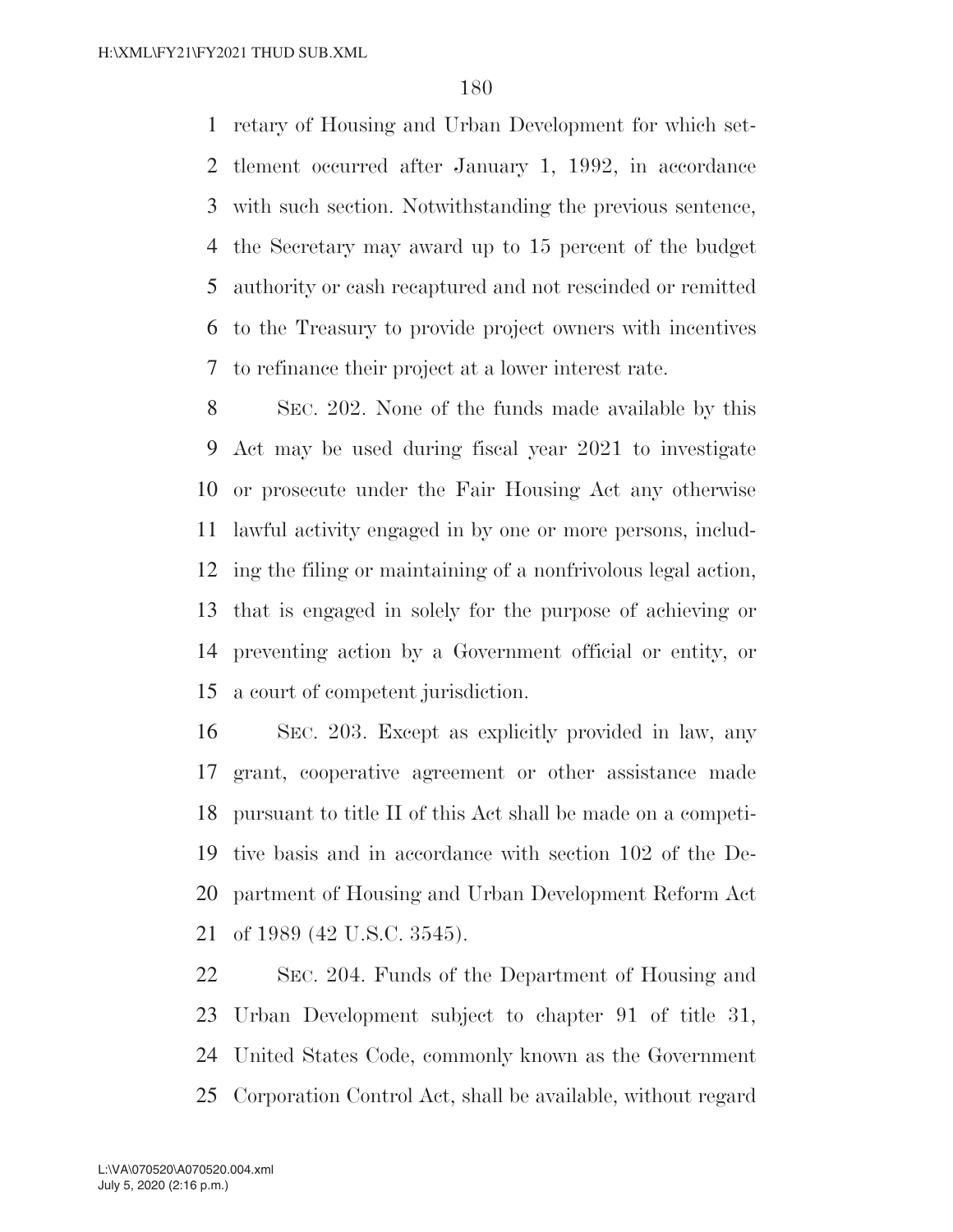to the limitations on administrative expenses, for legal services on a contract or fee basis, and for utilizing and making payment for services and facilities of the Federal National Mortgage Association, Government National Mortgage Association, Federal Home Loan Mortgage Cor- poration, Federal Financing Bank, Federal Reserve banks or any member thereof, Federal Home Loan banks, and any insured bank within the meaning of the Federal De-posit Insurance Act (12 U.S.C. 1811 et seq.).

 SEC. 205. Unless otherwise provided for in this Act or through a reprogramming of funds, no part of any ap- propriation for the Department of Housing and Urban Development shall be available for any program, project or activity in excess of amounts set forth in the budget estimates submitted to Congress.

 SEC. 206. Corporations and agencies of the Depart- ment of Housing and Urban Development that are subject to chapter 91 of title 31, United States Code, commonly known as the Government Corporation Control Act, are hereby authorized to make such expenditures, within the limits of funds and borrowing authority available to each such corporation or agency and in accordance with law, and to make such contracts and commitments without re- gard to fiscal year limitations as provided by section 9104 of title 31 as may be necessary in carrying out the pro-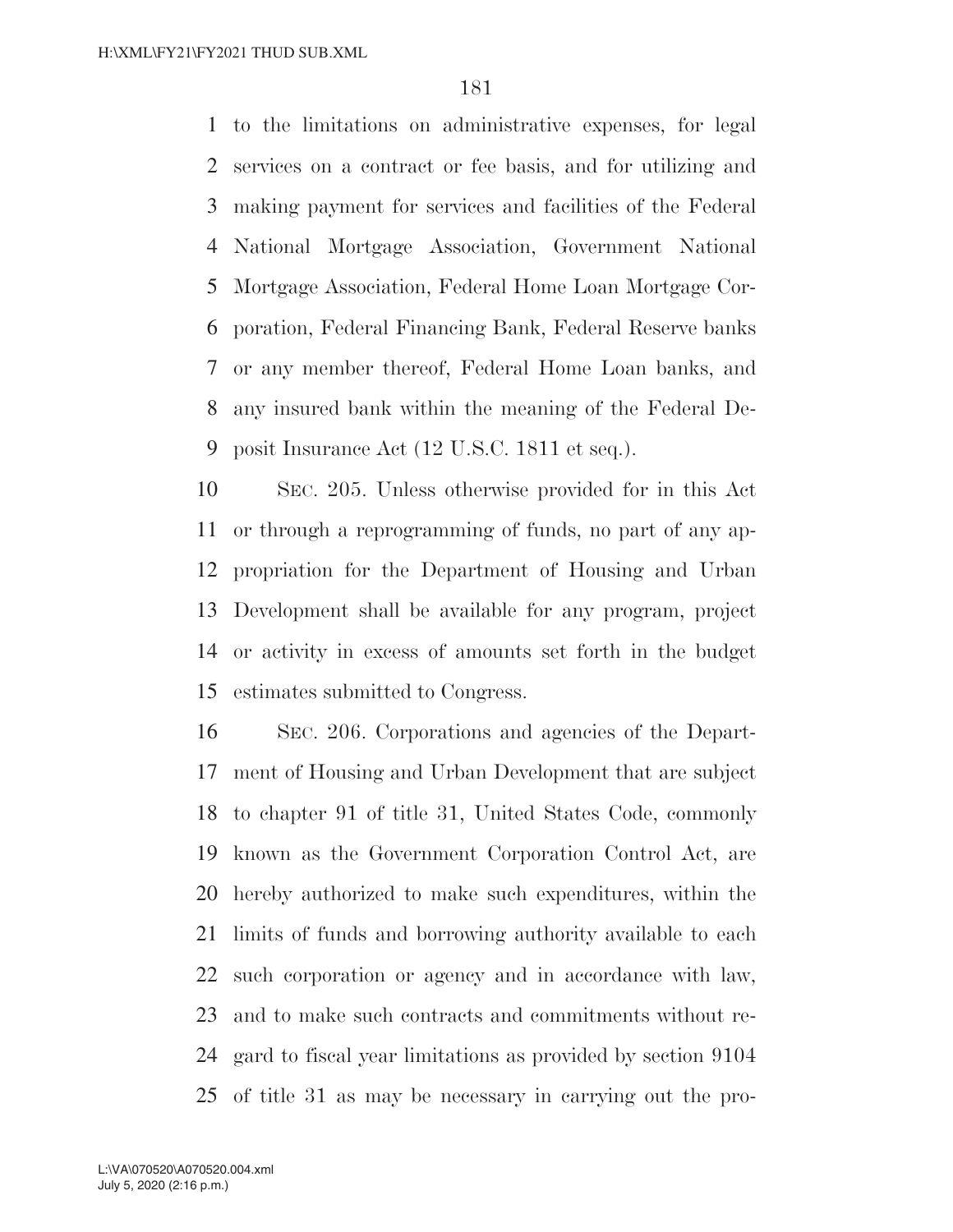grams set forth in the budget for 2021 for such corpora- tion or agency except as hereinafter provided: *Provided*, That collections of these corporations and agencies may be used for new loan or mortgage purchase commitments only to the extent expressly provided for in this Act (unless such loans are in support of other forms of assistance pro- vided for in this or prior appropriations Acts), except that this proviso shall not apply to the mortgage insurance or guaranty operations of such corporations, or to loans or mortgage purchases that are necessary to protect the fi-nancial interest of the United States Government.

 SEC. 207. The Secretary shall provide quarterly re- ports to the House and Senate Committees on Appropria- tions regarding all uncommitted, unobligated, recaptured and excess funds in each program and activity within the jurisdiction of the Department and shall submit addi- tional, updated budget information to these Committees upon request.

 SEC. 208. None of the funds made available by this title may be used for an audit of the Government National Mortgage Association that makes applicable requirements under the Federal Credit Reform Act of 1990 (2 U.S.C. 661 et seq.).

 SEC. 209. (a) Notwithstanding any other provision of law, subject to the conditions under this section, for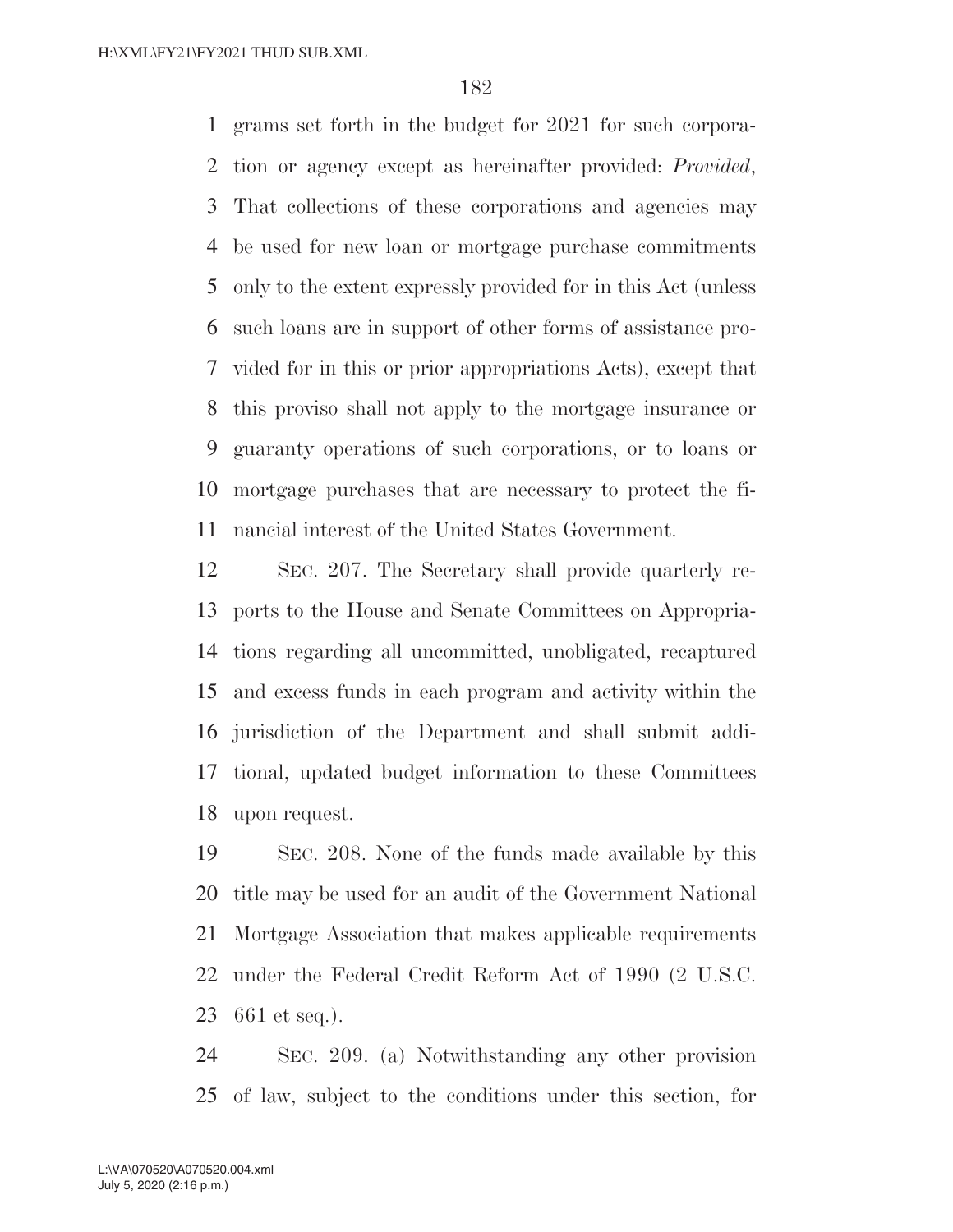fiscal years 2021 and 2022, the Secretary may authorize the transfer of some or all project-based assistance, debt held or insured by the Secretary and statutorily required low-income and very low-income use restrictions if any, as- sociated with one or more multifamily housing project or projects to another multifamily housing project or projects.

 (b) PHASED TRANSFERS.—Transfers of project- based assistance under this section may be done in phases to accommodate the financing and other requirements re- lated to rehabilitating or constructing the project or projects to which the assistance is transferred, to ensure that such project or projects meet the standards under subsection (c).

 (c) The transfer authorized in subsection (a) is sub-ject to the following conditions:

17 (1) NUMBER AND BEDROOM SIZE OF UNITS.—

 (A) For occupied units in the transferring project, the number of low-income and very low- income units and the configuration (i.e., bed- room size) provided by the transferring project shall be no less than when transferred to the re- ceiving project or projects and the net dollar amount of Federal assistance provided to the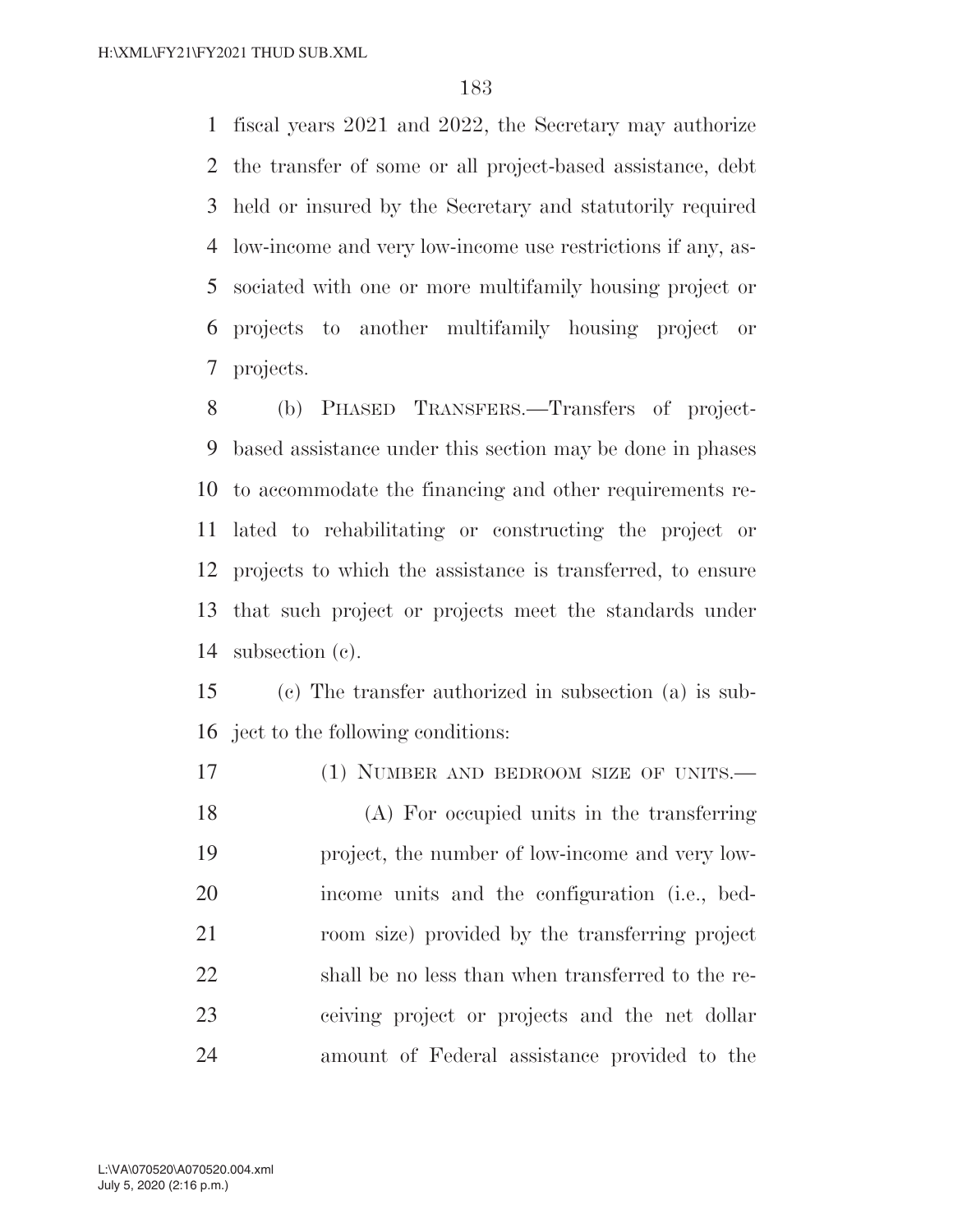transferring project shall remain the same in 2 the receiving project or projects.

 (B) For unoccupied units in the transfer- ring project, the Secretary may authorize a re- duction in the number of dwelling units in the receiving project or projects to allow for a re- configuration of bedroom sizes to meet current market demands, as determined by the Sec- retary and provided there is no increase in the project-based assistance budget authority.

 (2) The transferring project shall, as deter- mined by the Secretary, be either physically obsolete or economically nonviable.

 (3) The receiving project or projects shall meet or exceed applicable physical standards established by the Secretary.

 (4) The owner or mortgagor of the transferring project shall notify and consult with the tenants re- siding in the transferring project and provide a cer- tification of approval by all appropriate local govern-mental officials.

 (5) The tenants of the transferring project who remain eligible for assistance to be provided by the receiving project or projects shall not be required to vacate their units in the transferring project or

July 5, 2020 (2:16 p.m.) L:\VA\070520\A070520.004.xml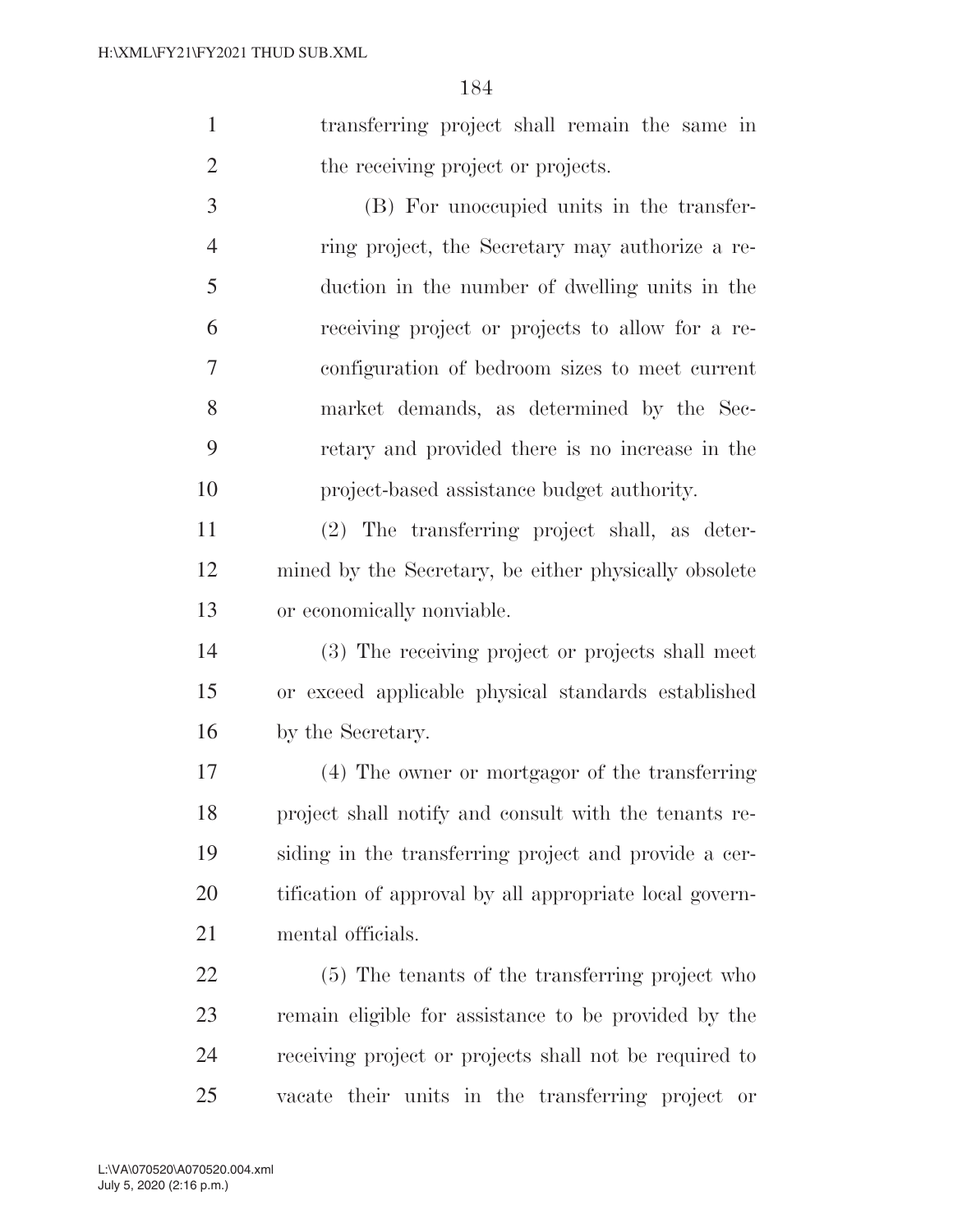projects until new units in the receiving project are available for occupancy.

 (6) The Secretary determines that the transfer is in the best interest of the tenants.

 (7) If either the transferring project or the re- ceiving project or projects meets the condition speci-7 fied in subsection  $(d)(2)(A)$ , any lien on the receiv- ing project resulting from additional financing ob- tained by the owner shall be subordinate to any FHA-insured mortgage lien transferred to, or placed on, such project by the Secretary, except that the Secretary may waive this requirement upon deter- mination that such a waiver is necessary to facilitate the financing of acquisition, construction, and/or re-habilitation of the receiving project or projects.

 (8) If the transferring project meets the re-17 quirements of subsection  $(d)(2)$ , the owner or mort- gagor of the receiving project or projects shall exe- cute and record either a continuation of the existing use agreement or a new use agreement for the project, in either case, any use restrictions in such agreement are of no lesser duration than the exist-ing use restrictions.

 (9) The transfer does not increase the cost (as defined in section 502 of the Congressional Budget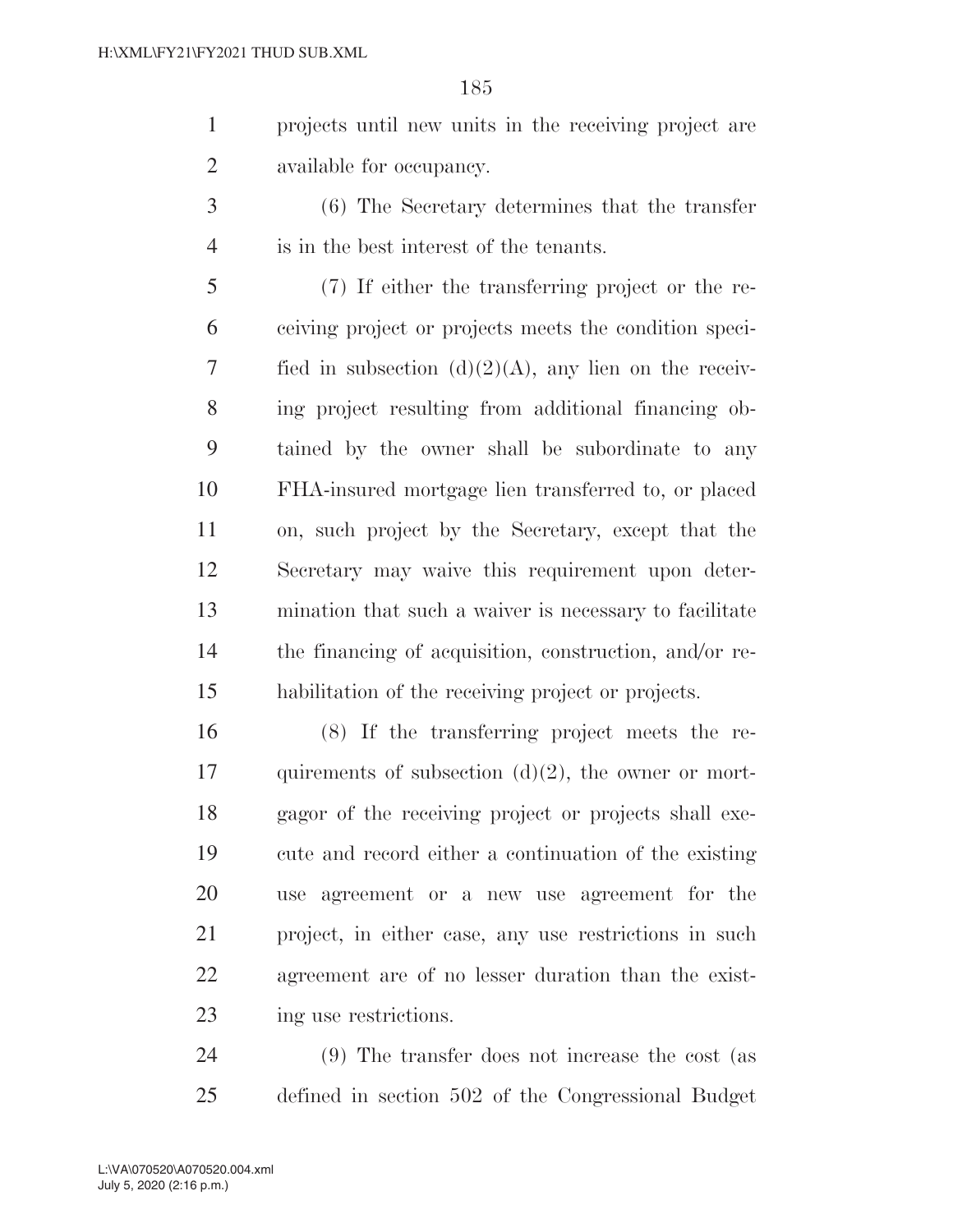| $\mathbf{1}$   | Act of $1974(2 \text{ U.S.C. } 661a)$ of any FHA-insured |
|----------------|----------------------------------------------------------|
| $\overline{2}$ | mortgage, except to the extent that appropriations       |
| 3              | are provided in advance for the amount of any such       |
| $\overline{4}$ | increased cost.                                          |
| 5              | (d) For purposes of this section—                        |
| 6              | $(1)$ the terms "low-income" and "very low-in-           |
| 7              | come" shall have the meanings provided by the stat-      |
| 8              | ute and/or regulations governing the program under       |
| 9              | which the project is insured or assisted;                |
| 10             | (2) the term "multifamily housing project"               |
| 11             | means-                                                   |
| 12             | (A) housing that is subject to a mortgage                |
| 13             | insured under the National Housing Act;                  |
| 14             | (B) housing that has project-based assist-               |
| 15             | attached to the structure including<br>ance              |
| 16             | projects undergoing mark to market debt re-              |
| 17             | structuring under the Multifamily Assisted               |
| 18             | Housing Reform and Affordability Housing Act;            |
| 19             | (C) housing that is assisted under section               |
| 20             | $202$ of the Housing Act of 1959 (12 U.S.C.              |
| 21             | $1701q$ ;                                                |
| 22             | (D) housing that is assisted under section               |
| 23             | $202$ of the Housing Act of 1959 (12 U.S.C.              |
| 24             | $1701q$ , as such section existed before the en-         |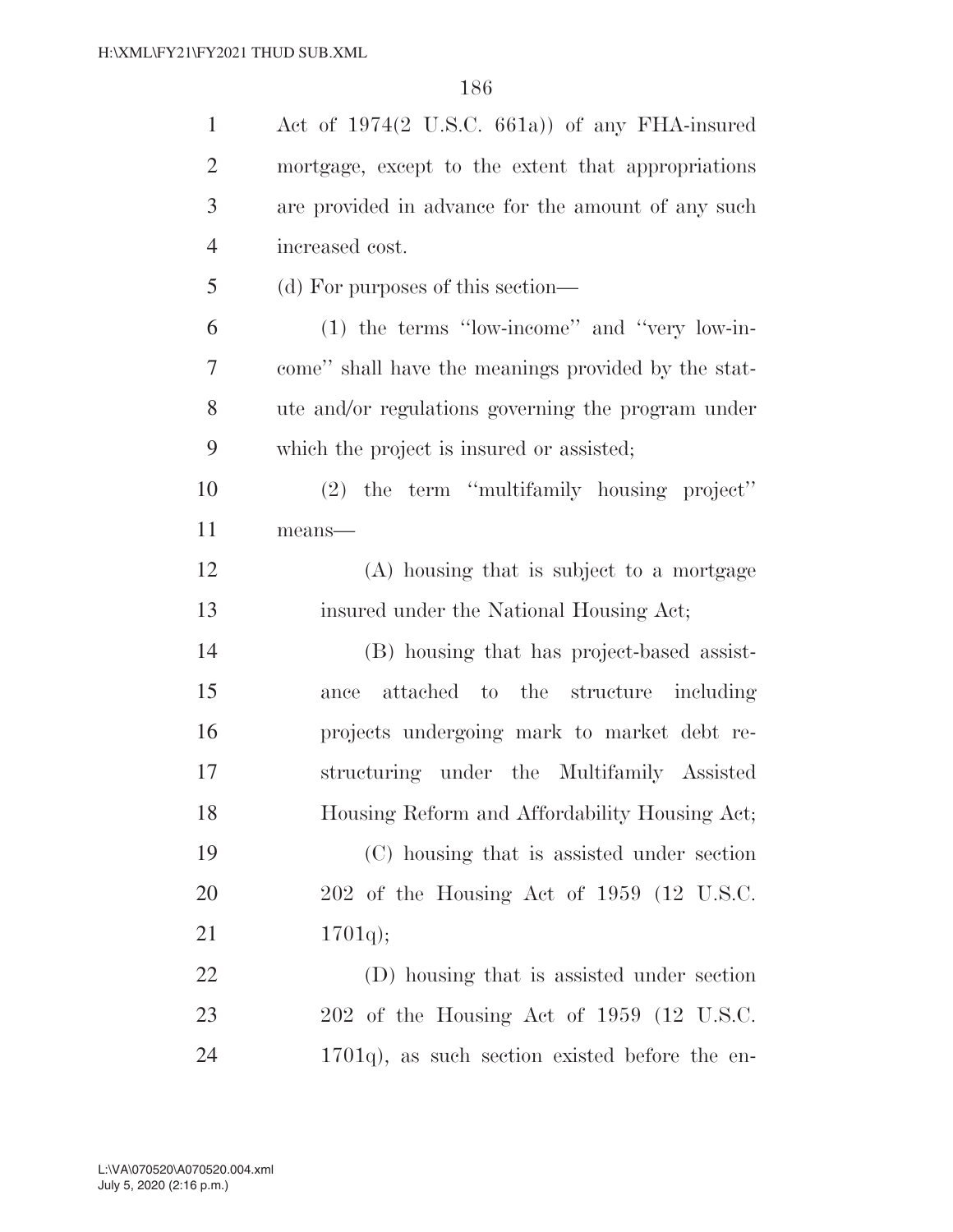| $\mathbf{1}$   | actment of the Cranston-Gonzales National Af-     |
|----------------|---------------------------------------------------|
| $\overline{2}$ | fordable Housing Act;                             |
| 3              | (E) housing that is assisted under section        |
| $\overline{4}$ | 811 of the Cranston-Gonzales National Afford-     |
| 5              | able Housing Act $(42 \text{ U.S.C. } 8013)$ ; or |
| 6              | (F) housing or vacant land that is subject        |
| 7              | to a use agreement;                               |
| 8              | the term "project-based assistance"<br>(3)        |
| 9              | means-                                            |
| 10             | $(A)$ assistance provided under section $8(b)$    |
| 11             | of the United States Housing Act of 1937 (42)     |
| 12             | U.S.C. $1437f(b)$ ;                               |
| 13             | (B) assistance for housing constructed or         |
| 14             | substantially rehabilitated pursuant to assist-   |
| 15             | ance provided under section $8(b)(2)$ of such Act |
| 16             | (as such section existed immediately before Oc-   |
| 17             | tober 1, 1983);                                   |
| 18             | (C) rent supplement payments under sec-           |
| 19             | tion 101 of the Housing and Urban Develop-        |
| 20             | ment Act of 1965 (12 U.S.C. 1701s);               |
| 21             | (D) interest reduction payments under sec-        |
| 22             | tion 236 and/or additional assistance payments    |
| 23             | under section $236(f)(2)$ of the National Hous-   |
| 24             | ing Act $(12 \text{ U.S.C. } 1715z-(f)(2));$      |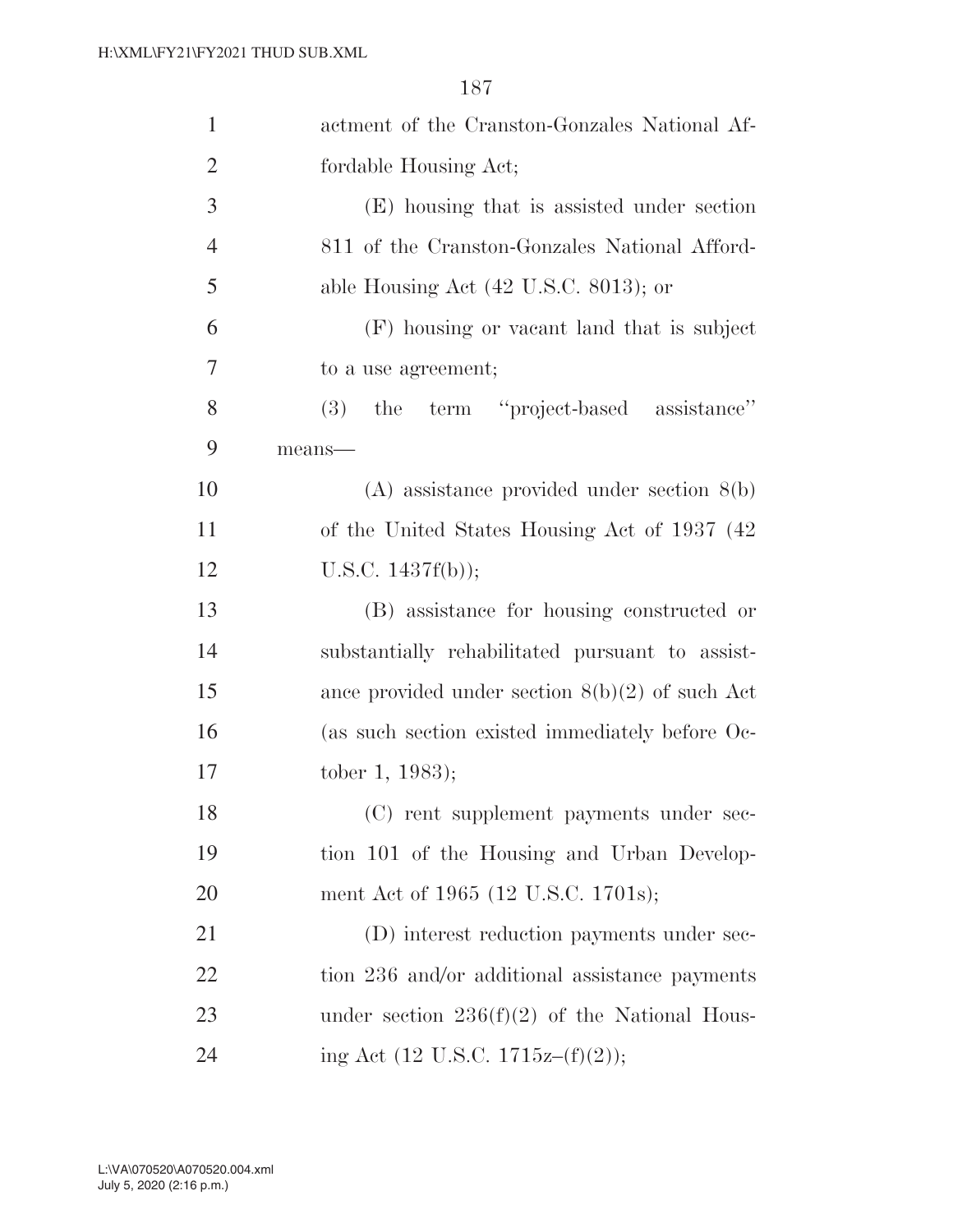| $\mathbf{1}$   | (E) assistance payments made under sec-                      |
|----------------|--------------------------------------------------------------|
| $\mathbf{2}$   | tion $202(c)(2)$ of the Housing Act of 1959 (12)             |
| 3              | U.S.C. $1701q(e)(2)$ ; and                                   |
| $\overline{4}$ | (F) assistance payments made under sec-                      |
| 5              | tion $811(d)(2)$ of the Cranston-Gonzalez Na-                |
| 6              | tional Affordable Housing Act (42 U.S.C.                     |
| 7              | 8013(d)(2));                                                 |
| 8              | (4) the term "receiving project or projects"                 |
| 9              | means the multifamily housing project or projects to         |
| 10             | which some or all of the project-based assistance,           |
| 11             | debt, and statutorily required low-income and very           |
| 12             | low-income use restrictions are to be transferred;           |
| 13             | (5) the term "transferring project" means the                |
| 14             | multifamily housing project which is transferring            |
| 15             | some or all of the project-based assistance, debt, and       |
| 16             | the statutorily required low-income and very low-in-         |
| 17             | come use restrictions to the receiving project or            |
| 18             | projects; and                                                |
| 19             | $(6)$ the term "Secretary" means the Secretary               |
| 20             | of Housing and Urban Development.                            |
| 21             | (e) RESEARCH REPORT.—The Secretary shall con-                |
| 22             | duct an evaluation of the transfer authority under this sec- |
| 23             | tion, including the effect of such transfers on the oper-    |
| 24             | ational efficiency, contract rents, physical and financial   |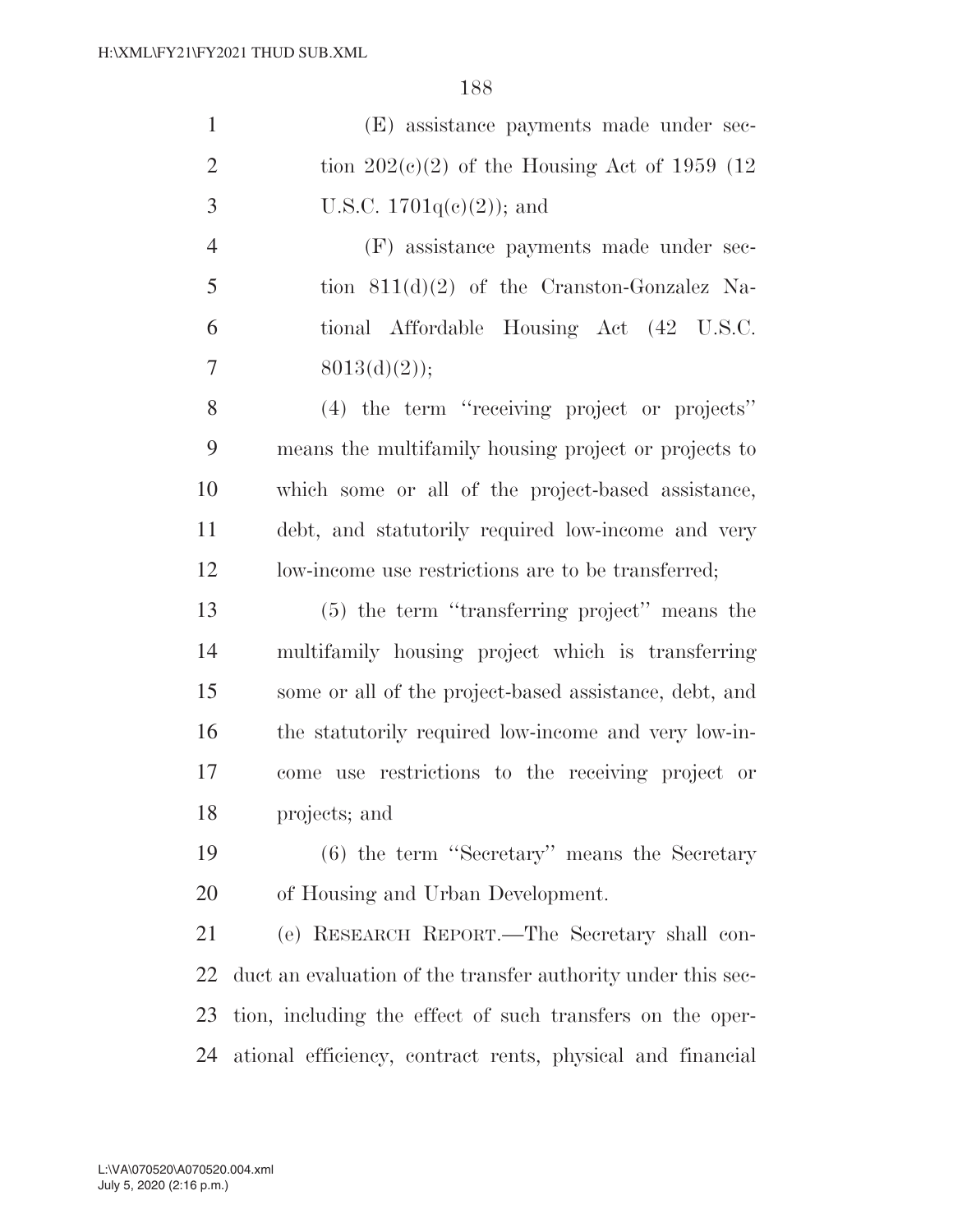conditions, and long-term preservation of the affected properties.

 SEC. 210. (a) No assistance shall be provided under section 8 of the United States Housing Act of 1937 (42 U.S.C. 1437f) to any individual who—

 (1) is enrolled as a student at an institution of higher education (as defined under section 102 of the Higher Education Act of 1965 (20 U.S.C. 9 );

(2) is under 24 years of age;

(3) is not a veteran;

(4) is unmarried;

(5) does not have a dependent child;

 (6) is not a person with disabilities, as such 15 term is defined in section  $3(b)(3)(E)$  of the United States Housing Act of 1937 (42 U.S.C.  $17 \qquad 1437a(b)(3)(E)$  and was not receiving assistance under such section 8 as of November 30, 2005;

 (7) is not a youth who left foster care at age 14 or older and is at risk of becoming homeless; and (8) is not otherwise individually eligible, or has

 parents who, individually or jointly, are not eligible, to receive assistance under section 8 of the United States Housing Act of 1937 (42 U.S.C. 1437f).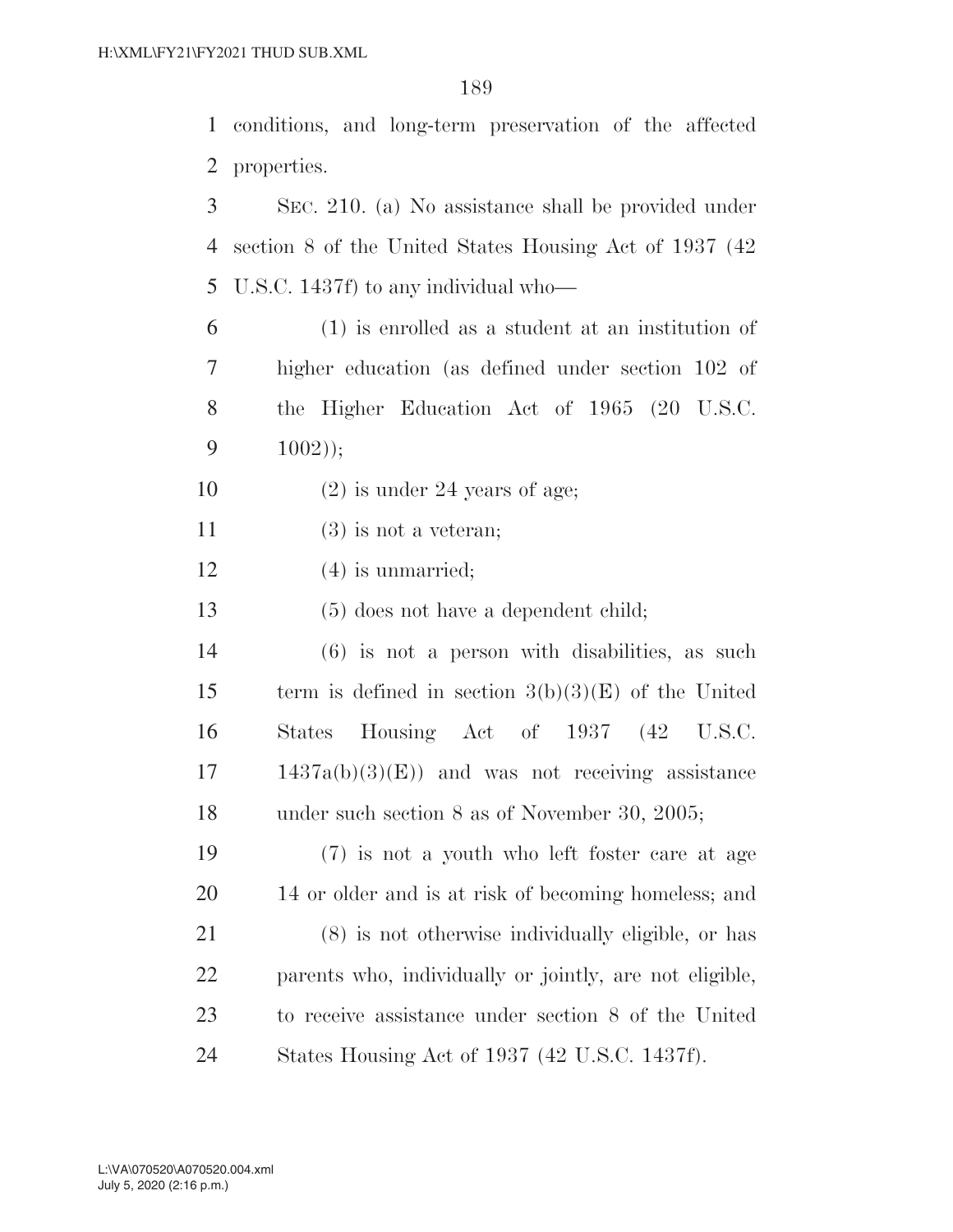(b) For purposes of determining the eligibility of a person to receive assistance under section 8 of the United States Housing Act of 1937 (42 U.S.C. 1437f), any finan- cial assistance (in excess of amounts received for tuition and any other required fees and charges) that an indi- vidual receives under the Higher Education Act of 1965 (20 U.S.C. 1001 et seq.), from private sources, or from an institution of higher education (as defined under sec- tion 102 of the Higher Education Act of 1965 (20 U.S.C. 1002)), shall be considered income to that individual, ex- cept for a person over the age of 23 with dependent chil-dren.

 SEC. 211. The funds made available for Native Alas- kans under paragraph (1) under the heading ''Native American Programs'' in title II of this Act shall be allo- cated to the same Native Alaskan housing block grant re- cipients that received funds in fiscal year 2005, and only such recipients shall be eligible to apply for funds made available under paragraph (3) of such heading.

 SEC. 212. Notwithstanding any other provision of law, in fiscal year 2021, in managing and disposing of any multifamily property that is owned or has a mortgage held by the Secretary of Housing and Urban Development, and during the process of foreclosure on any property with a contract for rental assistance payments under section 8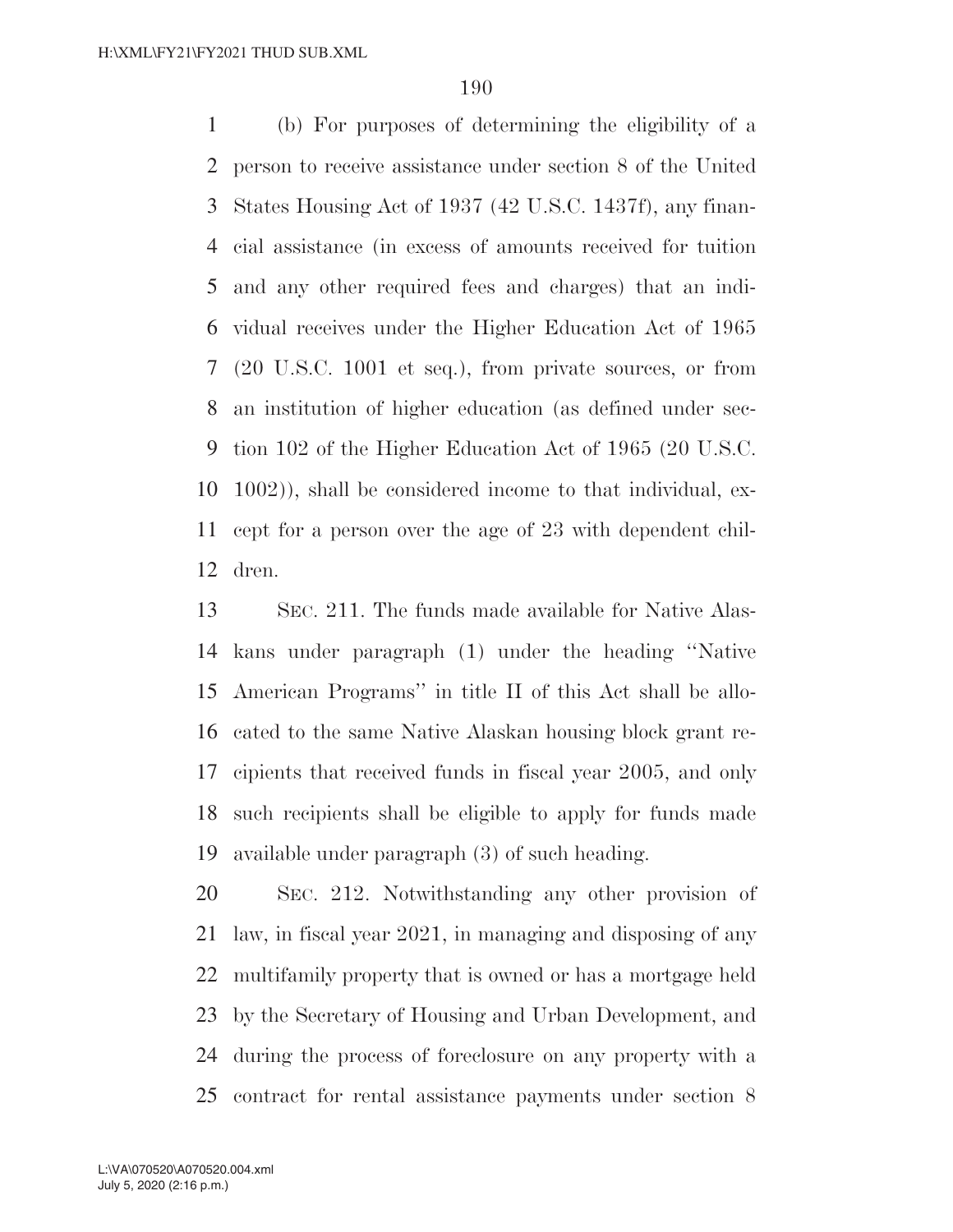of the United States Housing Act of 1937 (42 U.S.C. 1437f) or any other Federal programs, the Secretary shall maintain any rental assistance payments under section 8 of the United States Housing Act of 1937 and other pro- grams that are attached to any dwelling units in the prop- erty. To the extent the Secretary determines, in consulta- tion with the tenants and the local government that such a multifamily property owned or having a mortgage held by the Secretary is not feasible for continued rental assist- ance payments under such section 8 or other programs, based on consideration of (1) the costs of rehabilitating and operating the property and all available Federal, State, and local resources, including rent adjustments under section 524 of the Multifamily Assisted Housing Reform and Affordability Act of 1997 (''MAHRAA'') (42 U.S.C. 1437f note), and (2) environmental conditions that cannot be remedied in a cost-effective fashion, the Sec- retary may, in consultation with the tenants of that prop- erty, contract for project-based rental assistance payments with an owner or owners of other existing housing prop- erties, or provide other rental assistance. The Secretary shall also take appropriate steps to ensure that project- based contracts remain in effect prior to foreclosure, sub- ject to the exercise of contractual abatement remedies to assist relocation of tenants for imminent major threats to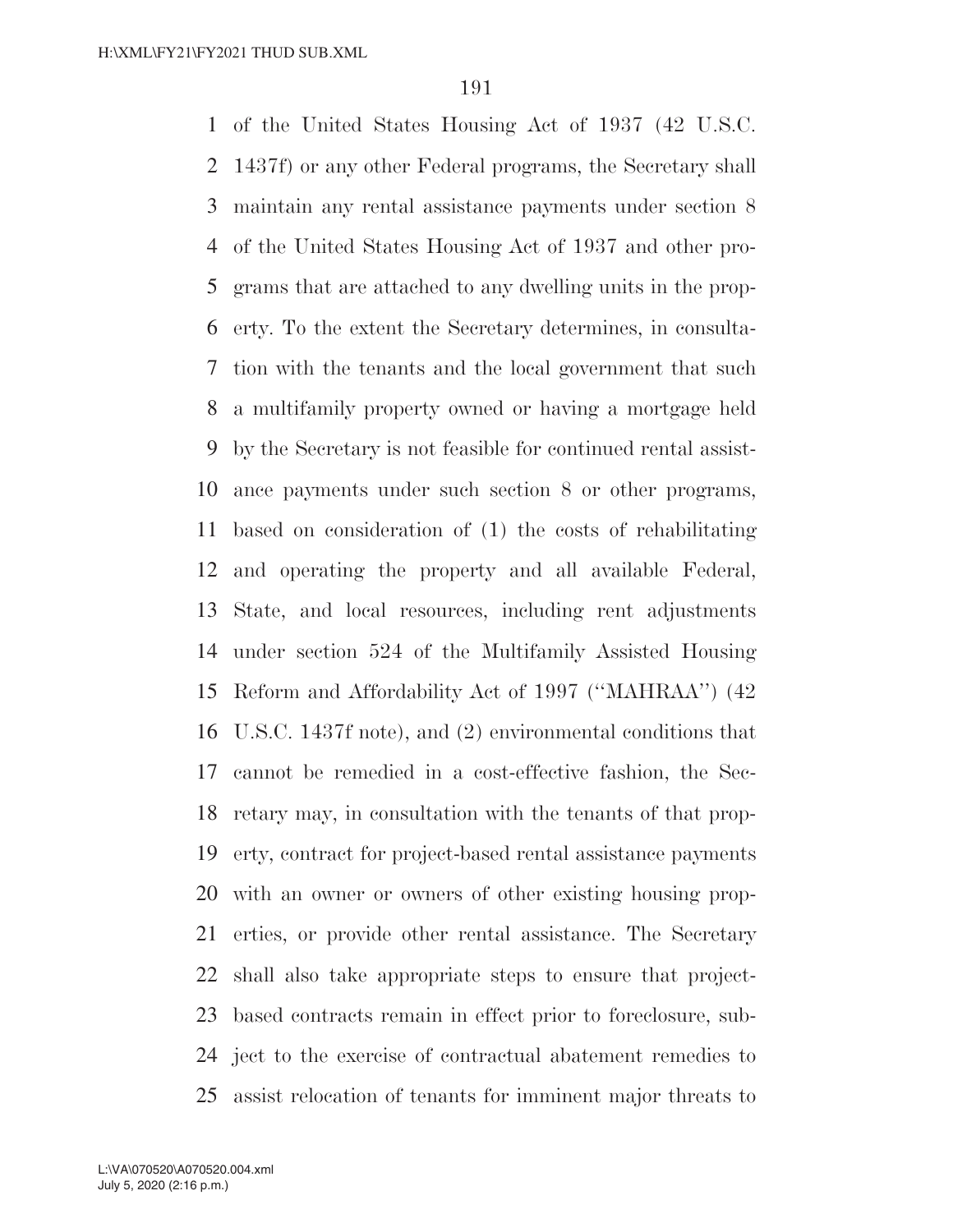health and safety after written notice to and informed con- sent of the affected tenants and use of other available rem- edies, such as partial abatements or receivership. After disposition of any multifamily property described in this section, the contract and allowable rent levels on such properties shall be subject to the requirements under sec-tion 524 of MAHRAA.

 SEC. 213. Public housing agencies that own and oper- ate 400 or fewer public housing units may elect to be ex- empt from any asset management requirement imposed by the Secretary in connection with the operating fund rule: *Provided*, That an agency seeking a discontinuance of a reduction of subsidy under the operating fund formula shall not be exempt from asset management requirements. SEC. 214. With respect to the use of amounts pro- vided in this Act and in future Acts for the operation, cap- ital improvement, and management of public housing as authorized by sections 9(d) and 9(e) of the United States Housing Act of 1937 (42 U.S.C. 1437g(d),(e)), the Sec- retary shall not impose any requirement or guideline relat- ing to asset management that restricts or limits in any way the use of capital funds for central office costs pursu-23 ant to paragraph (1) or (2) of section  $9(g)$  of the United 24 States Housing Act of 1937 (42 U.S.C.  $1437g(g)(1)$ , (2)): *Provided*, That a public housing agency may not use cap-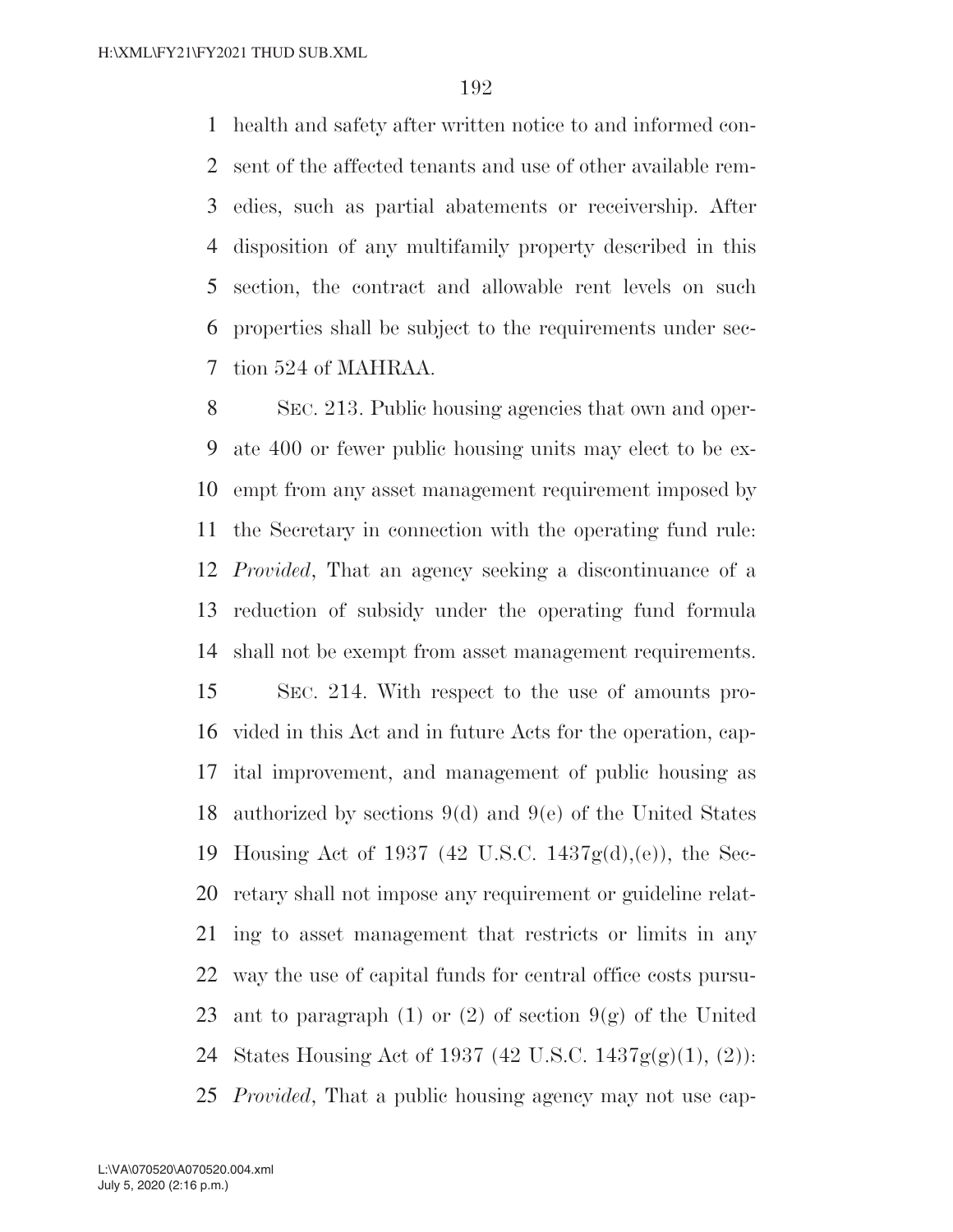ital funds authorized under section 9(d) for activities that are eligible under section 9(e) for assistance with amounts from the operating fund in excess of the amounts per-4 mitted under paragraph (1) or (2) of section  $9(g)$ .

 SEC. 215. No official or employee of the Department of Housing and Urban Development shall be designated as an allotment holder unless the Office of the Chief Fi- nancial Officer has determined that such allotment holder has implemented an adequate system of funds control and has received training in funds control procedures and di- rectives. The Chief Financial Officer shall ensure that there is a trained allotment holder for each HUD appro- priation under the accounts ''Executive Offices'', ''Admin- istrative Support Offices'', ''Program Offices'', ''Govern- ment National Mortgage Association—Guarantees of Mortgage-Backed Securities Loan Guarantee Program Account'', and ''Office of Inspector General'' within the Department of Housing and Urban Development.

 SEC. 216. The Secretary shall, for fiscal year 2021, notify the public through the Federal Register and other means, as determined appropriate, of the issuance of a no- tice of the availability of assistance or notice of funding availability (NOFA) for any program or discretionary fund administered by the Secretary that is to be competi-tively awarded. Notwithstanding any other provision of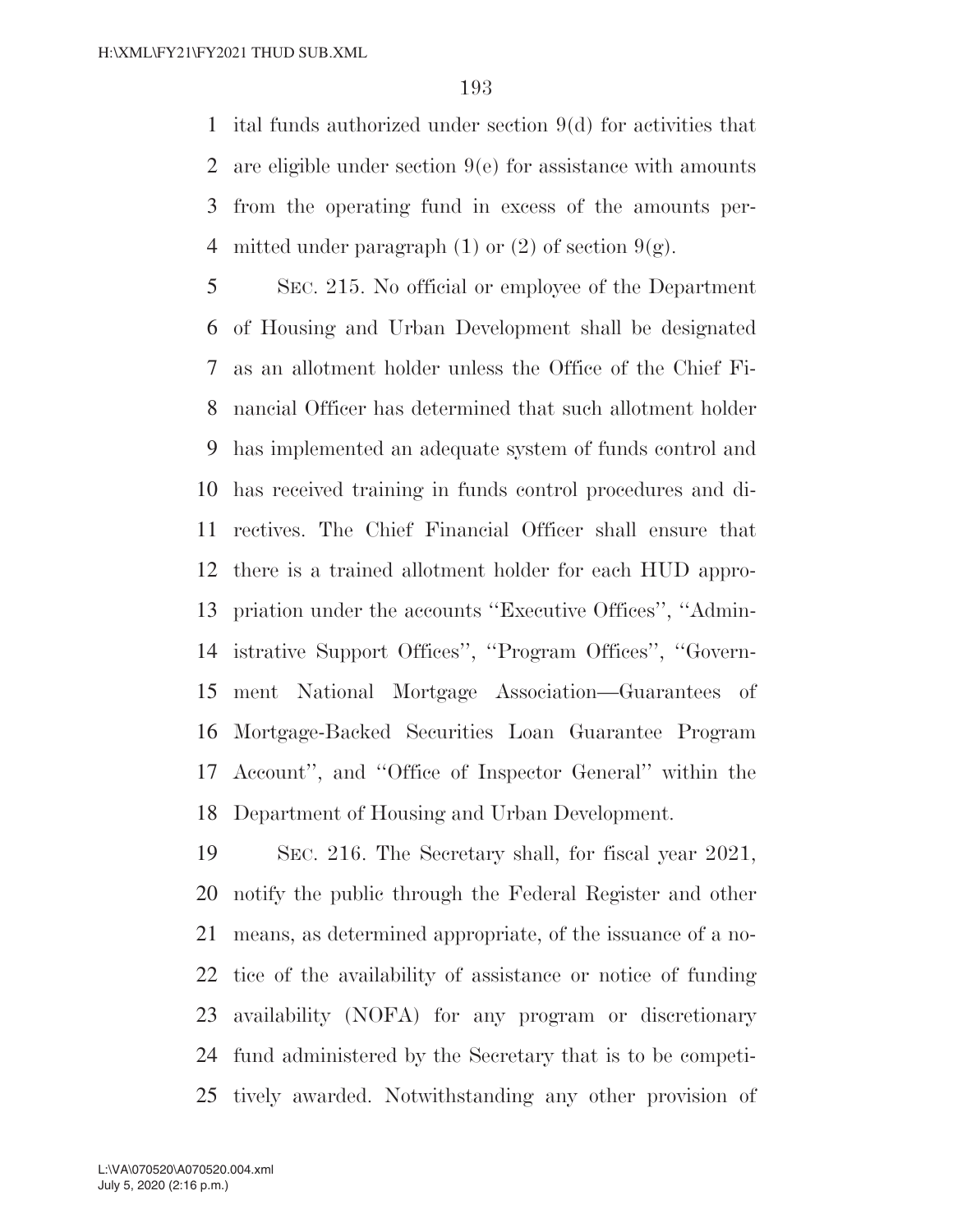law, for fiscal year 2021, the Secretary may make the NOFA available only on the Internet at the appropriate Government web site or through other electronic media, as determined by the Secretary.

 SEC. 217. Payment of attorney fees in program-re- lated litigation shall be paid from the individual program office and Office of General Counsel salaries and expenses appropriations. The annual budget submission for the pro- gram offices and the Office of General Counsel shall in- clude any such projected litigation costs for attorney fees as a separate line item request.

 SEC. 218. (a)(1) Except as provided in paragraph (2), the Secretary may transfer up to 10 percent or \$5,000,000, whichever is less, of funds appropriated for any office under the headings ''Administrative Support Offices'' or ''Program Offices'' to any other such office under such heading: *Provided,* That no appropriation for any such office or account shall be increased or decreased by more than 10 percent or \$5,000,000, whichever is less, without prior written approval of the House and Senate Committees on Appropriations: *Provided further,* That the Secretary shall provide notification to such Committees not less than 3 business days in advance of any such transfers under this section up to 10 percent or \$5,000,000, whichever is less.

July 5, 2020 (2:16 p.m.) L:\VA\070520\A070520.004.xml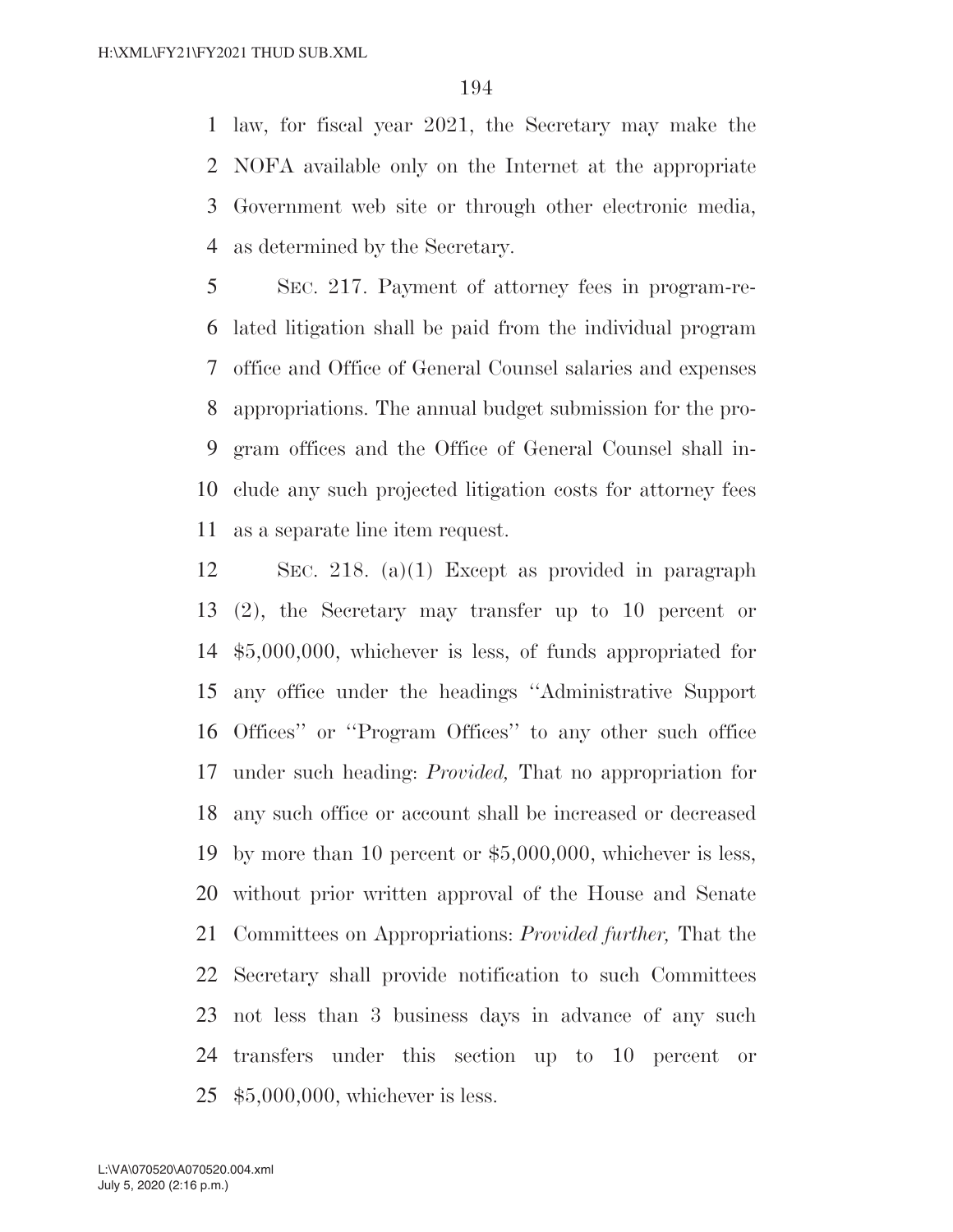(2) The authority under paragraph (1) to transfer funds shall not apply to the Office of Fair Housing and Equal Opportunity, the Office of Lead Hazard Control and Healthy Homes, or the Office of Departmental Equal Employment Opportunity.

 (b) The Secretary is authorized to transfer up to 10 percent of funds appropriated for any office under the headings ''Administrative Support Offices'' or ''Program Offices'' to the Office of Fair Housing and Equal Oppor- tunity, the Office of Lead Hazard Control and Healthy Homes, or the Office of Departmental Equal Employment Opportunity: *Provided,* That no amounts may be trans- ferred pursuant to this subparagraph unless the Secretary shall provide notification to such Committees not less 3 business days in advance of any such transfers under this subsection.

 SEC. 219. (a) Any entity receiving housing assistance payments shall maintain decent, safe, and sanitary condi- tions, as determined by the Secretary, and comply with any standards under applicable State or local laws, rules, ordinances, or regulations relating to the physical condi- tion of any property covered under a housing assistance payment contract.

 (b) The Secretary shall take action under subsection (c) when a multifamily housing project with a contract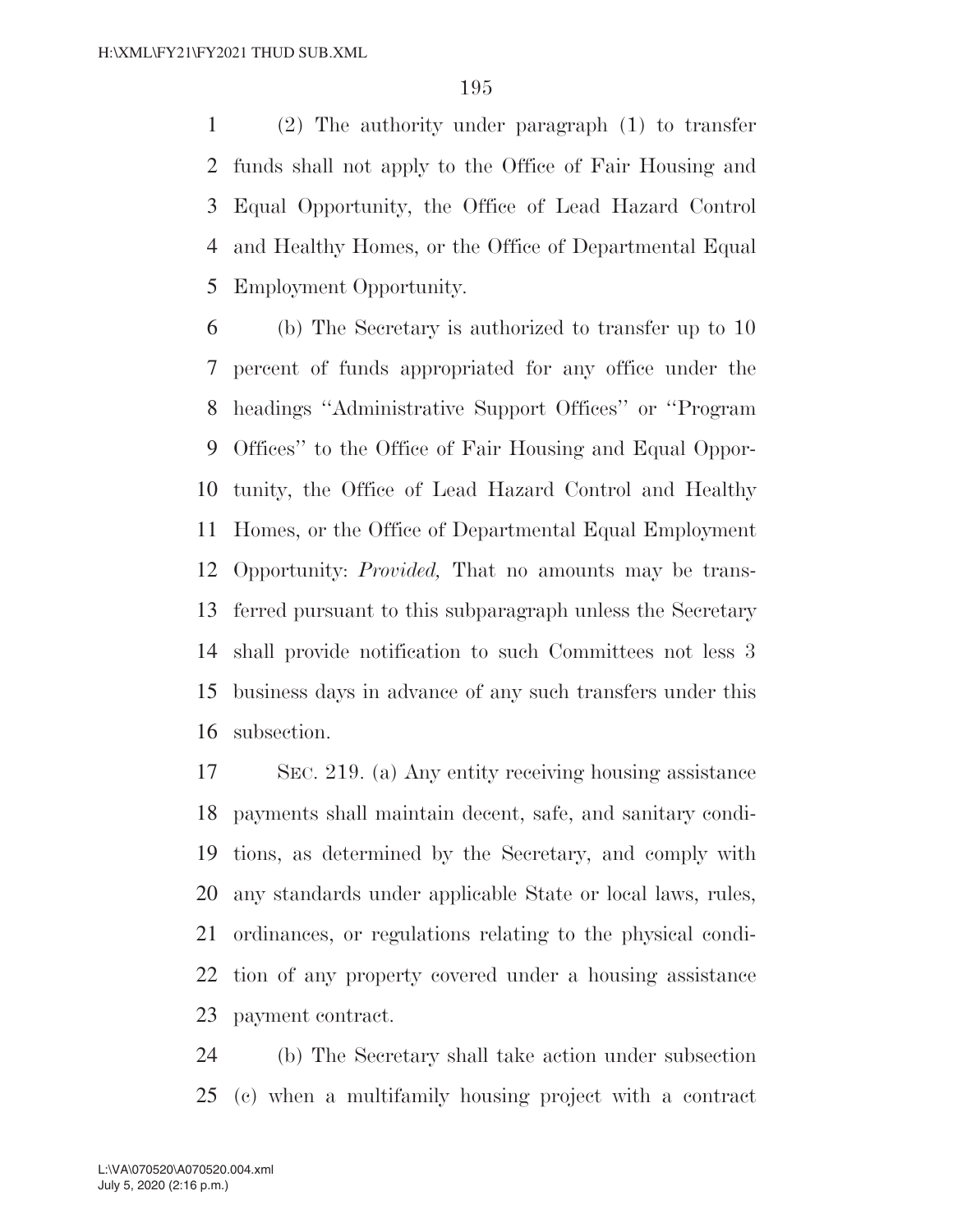under section 8 of the United States Housing Act of 1937 (42 U.S.C. 1437f) or a contract for similar project-based assistance—

 (1) receives a Uniform Physical Condition Standards (UPCS) score of 60 or less; or

 (2) fails to certify in writing to the Secretary within 3 days that all Exigent Health and Safety de- ficiencies identified by the inspector at the project have been corrected.

 Such requirements shall apply to insured and noninsured projects with assistance attached to the units under sec- tion 8 of the United States Housing Act of 1937 (42 U.S.C. 1437f), but shall not apply to such units assisted under section 8(o)(13) of such Act (42 U.S.C. 15 1437f( $o(13)$ ) or to public housing units assisted with cap- ital or operating funds under section 9 of the United States Housing Act of 1937 (42 U.S.C. 1437g).

 (c)(1) Within 15 days of the issuance of the Real Es- tate Assessment Center (''REAC'') inspection, the Sec- retary shall provide the owner with a Notice of Default with a specified timetable, determined by the Secretary, for correcting all deficiencies. The Secretary shall provide a copy of the Notice of Default to the tenants, the local government, any mortgagees, and any contract adminis-trator. If the owner's appeal results in a UPCS score of

July 5, 2020 (2:16 p.m.) L:\VA\070520\A070520.004.xml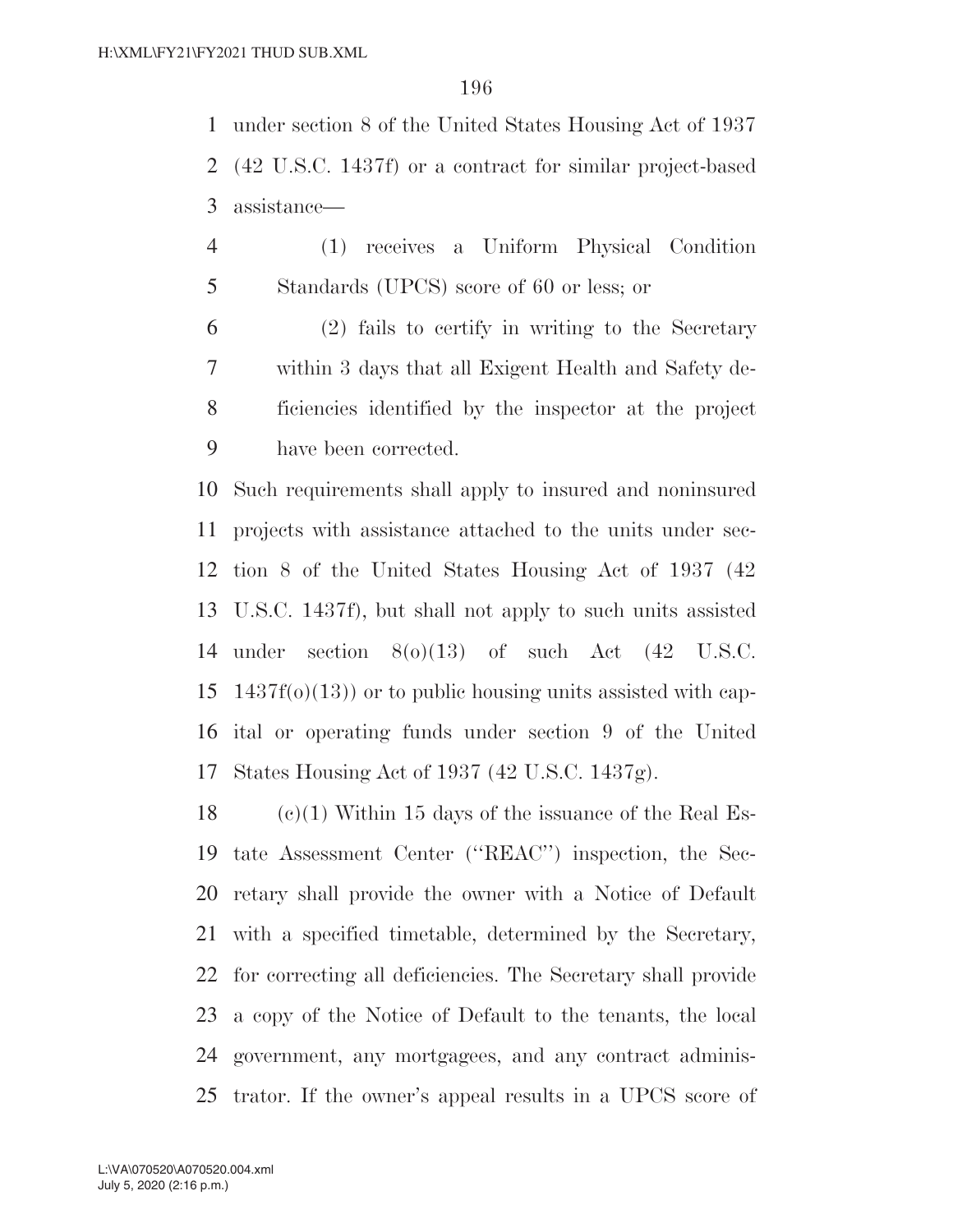60 or above, the Secretary may withdraw the Notice of Default.

 (2) At the end of the time period for correcting all deficiencies specified in the Notice of Default, if the owner fails to fully correct such deficiencies, the Secretary may— (A) require immediate replacement of project management with a management agent approved by the Secretary; (B) impose civil money penalties, which shall be used solely for the purpose of supporting safe and sanitary conditions at applicable properties, as des- ignated by the Secretary, with priority given to the tenants of the property affected by the penalty; (C) abate the section 8 contract, including par- tial abatement, as determined by the Secretary, until all deficiencies have been corrected; (D) pursue transfer of the project to an owner, approved by the Secretary under established proce- dures, who will be obligated to promptly make all re-quired repairs and to accept renewal of the assist-

ance contract if such renewal is offered;

 (E) transfer the existing section 8 contract to another project or projects and owner or owners;

 (F) pursue exclusionary sanctions, including suspensions or debarments from Federal programs;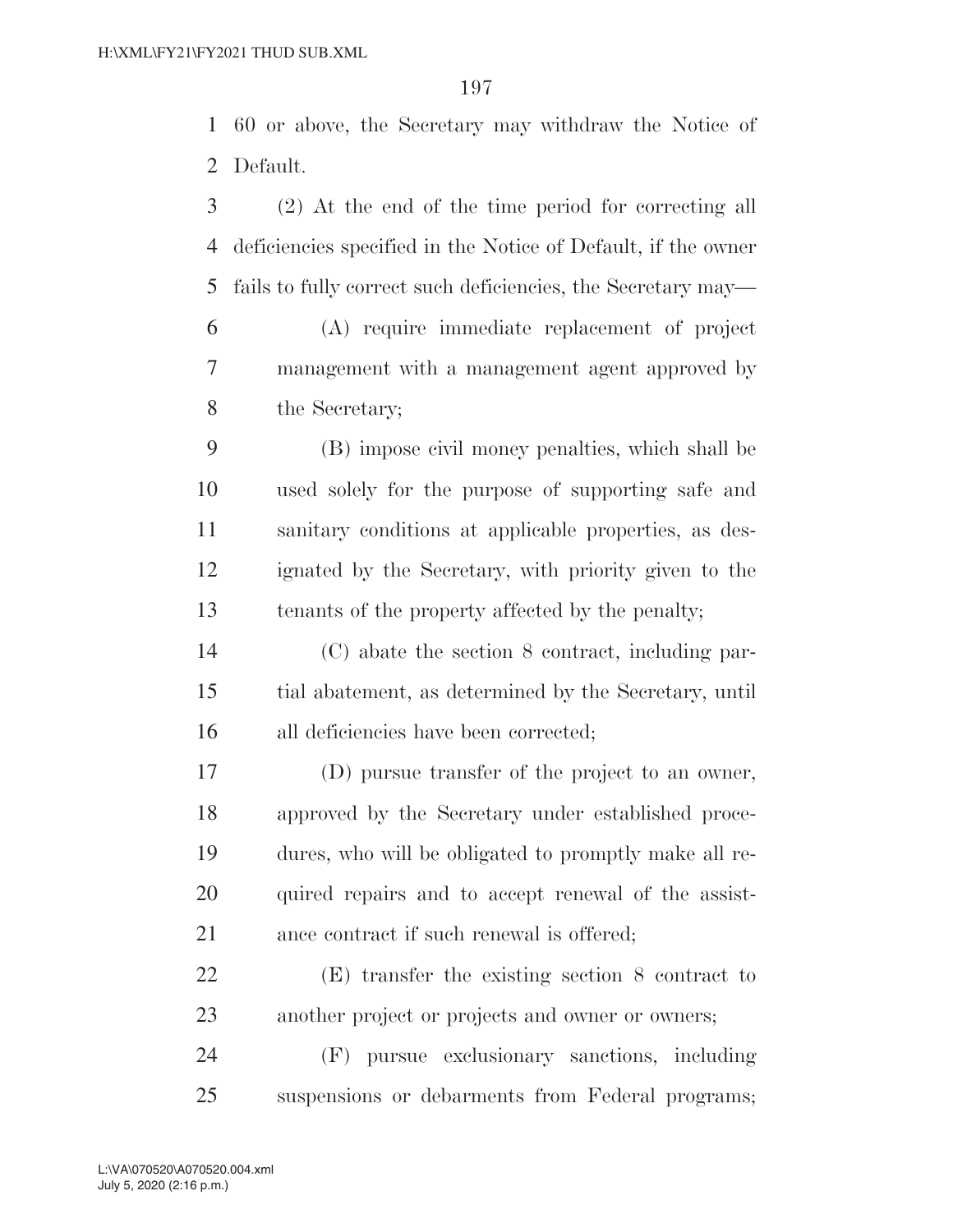(G) seek judicial appointment of a receiver to manage the property and cure all project deficiencies or seek a judicial order of specific performance re-quiring the owner to cure all project deficiencies;

 (H) work with the owner, lender, or other re- lated party to stabilize the property in an attempt to preserve the property through compliance, trans- fer of ownership, or an infusion of capital provided by a third-party that requires time to effectuate; or

 (I) take any other regulatory or contractual remedies available as deemed necessary and appro-priate by the Secretary.

 (d) The Secretary shall take appropriate steps to en- sure that project-based contracts remain in effect, subject to the exercise of contractual abatement remedies to assist relocation of tenants for major threats to health and safety after written notice to the affected tenants. To the extent the Secretary determines, in consultation with the tenants and the local government, that the property is not feasible for continued rental assistance payments under such sec-tion 8 or other programs, based on consideration of—

 (1) the costs of rehabilitating and operating the property and all available Federal, State, and local resources, including rent adjustments under section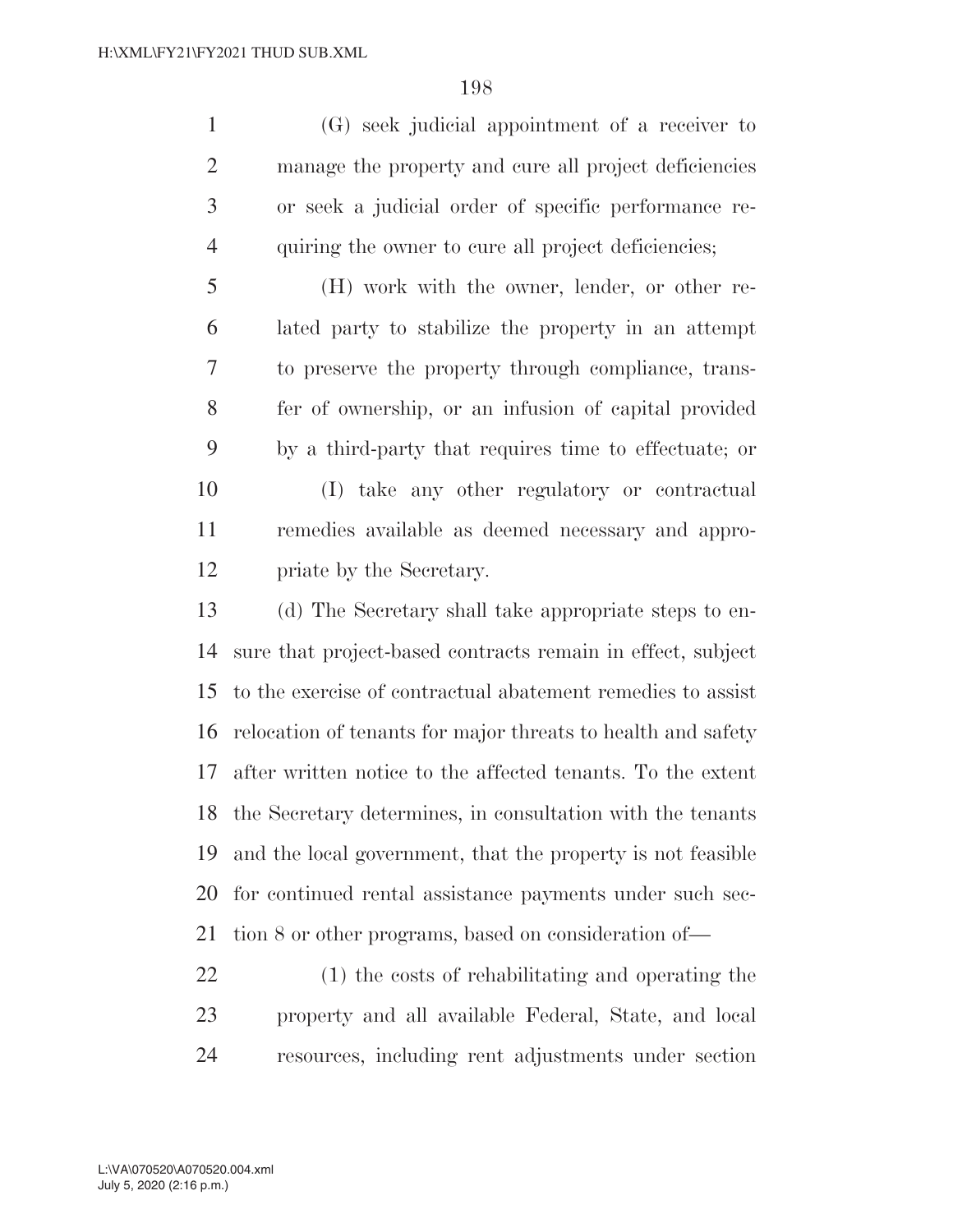524 of the Multifamily Assisted Housing Reform and Affordability Act of 1997 (''MAHRAA''), and

 (2) environmental conditions that cannot be remedied in a cost-effective fashion, the Secretary may contract for project-based rental assistance pay- ments with an owner or owners of other existing housing properties, or provide other rental assist-ance.

 (e) The Secretary shall report quarterly on all prop- erties covered by this section that are assessed through the Real Estate Assessment Center and have UPCS phys- ical inspection scores of less than 60 or have received an unsatisfactory management and occupancy review within the past 36 months. The report shall include—

 (1) identification of the enforcement actions being taken to address such conditions, including imposition of civil money penalties and termination of subsidies, and identification of properties that have such conditions multiple times;

 (2) identification of actions that the Depart- ment of Housing and Urban Development is taking to protect tenants of such identified properties; and (3) any administrative or legislative rec-ommendations to further improve the living condi-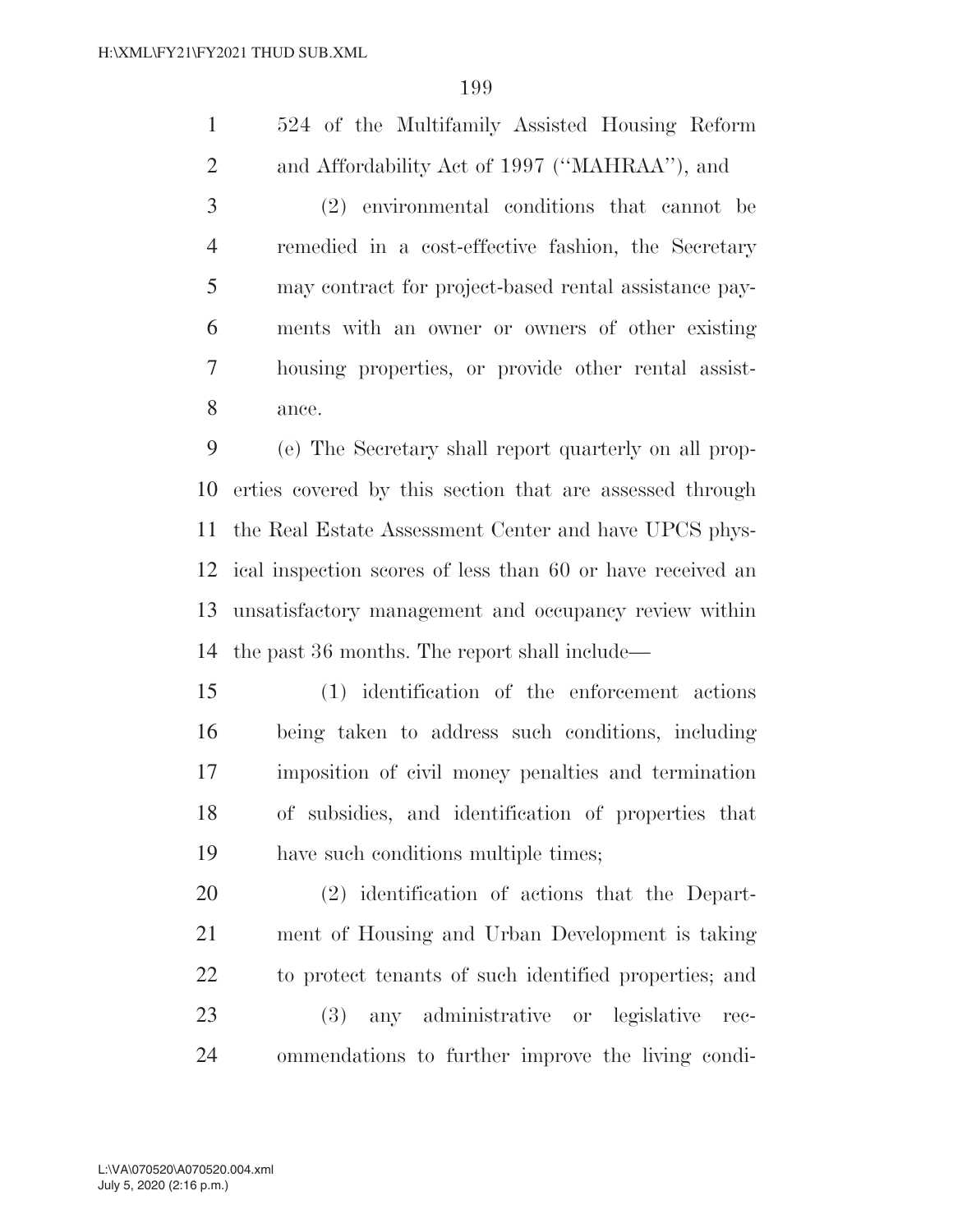tions at properties covered under a housing assist-ance payment contract.

 This report shall be submitted to the Senate and House Committees on Appropriations not later than 30 days after the enactment of this Act, and on the first business day of each Federal fiscal year quarter thereafter while this section remains in effect.

 SEC. 220. None of the funds made available by this Act, or any other Act, for purposes authorized under sec- tion 8 (only with respect to the tenant-based rental assist- ance program) and section 9 of the United States Housing Act of 1937 (42 U.S.C. 1437 et seq.), may be used by any public housing agency for any amount of salary, in- cluding bonuses, for the chief executive officer of which, or any other official or employee of which, that exceeds the annual rate of basic pay payable for a position at level IV of the Executive Schedule at any time during any pub-lic housing agency fiscal year 2021.

 SEC. 221. None of the funds made available by this Act and provided to the Department of Housing and Urban Development may be used to make a grant award unless the Secretary notifies the House and Senate Com- mittees on Appropriations not less than 3 full business days before any project, State, locality, housing authority, tribe, nonprofit organization, or other entity selected to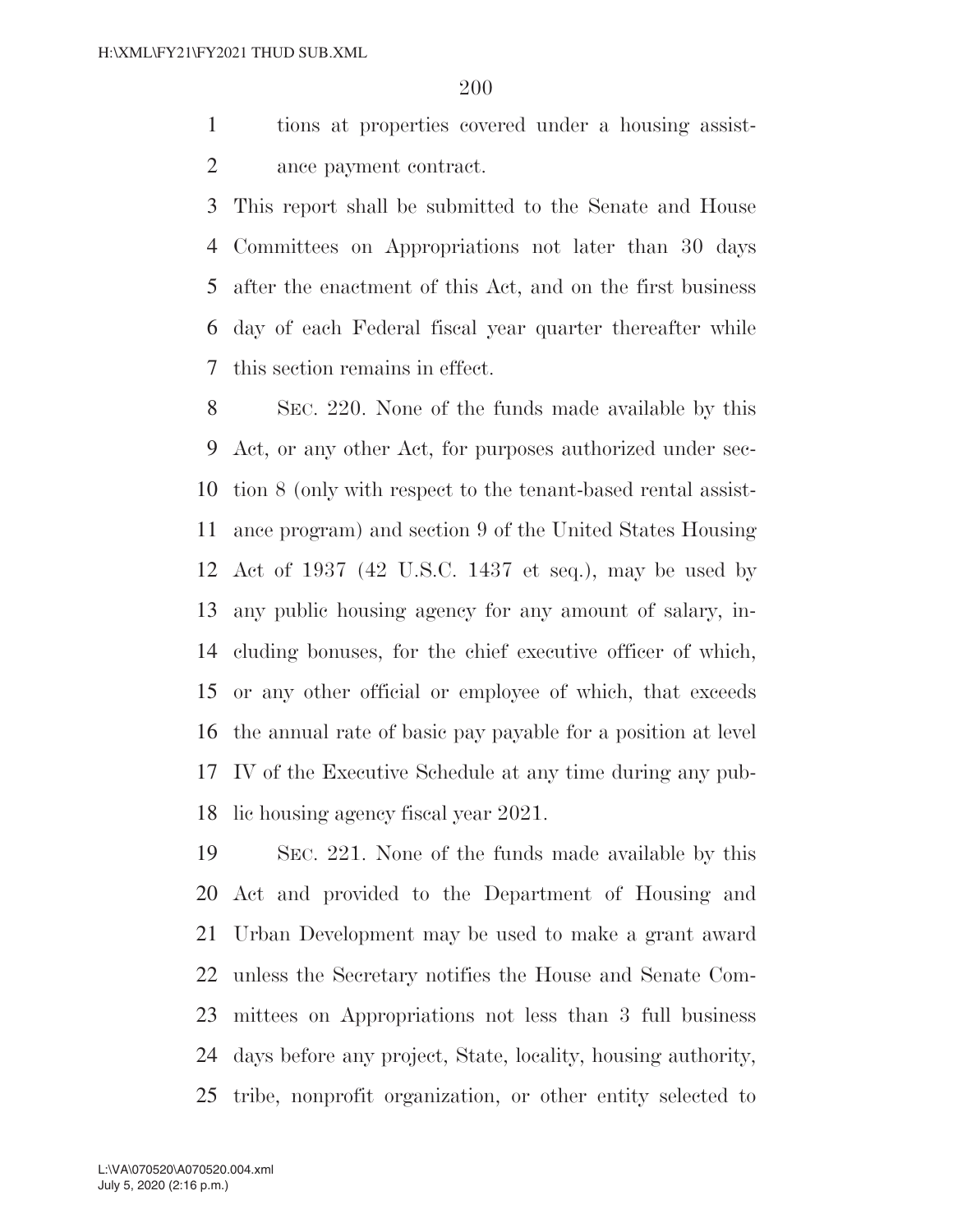receive a grant award is announced by the Department or its offices.

 SEC. 222. None of the funds made available by this Act may be used to require or enforce the Physical Needs Assessment (PNA).

 SEC. 223. None of the funds made available by this Act shall be used by the Federal Housing Administration, the Government National Mortgage Administration, or the Department of Housing and Urban Development to in- sure, securitize, or establish a Federal guarantee of any mortgage or mortgage backed security that refinances or otherwise replaces a mortgage that has been subject to eminent domain condemnation or seizure, by a State, mu-nicipality, or any other political subdivision of a State.

 SEC. 224. None of the funds made available by this Act may be used to terminate the status of a unit of gen- eral local government as a metropolitan city (as defined in section 102 of the Housing and Community Develop- ment Act of 1974 (42 U.S.C. 5302)) with respect to grants under section 106 of such Act (42 U.S.C. 5306).

 SEC. 225. Amounts made available by this Act that are appropriated, allocated, advanced on a reimbursable basis, or transferred to the Office of Policy Development and Research of the Department of Housing and Urban Development and functions thereof, for research, evalua-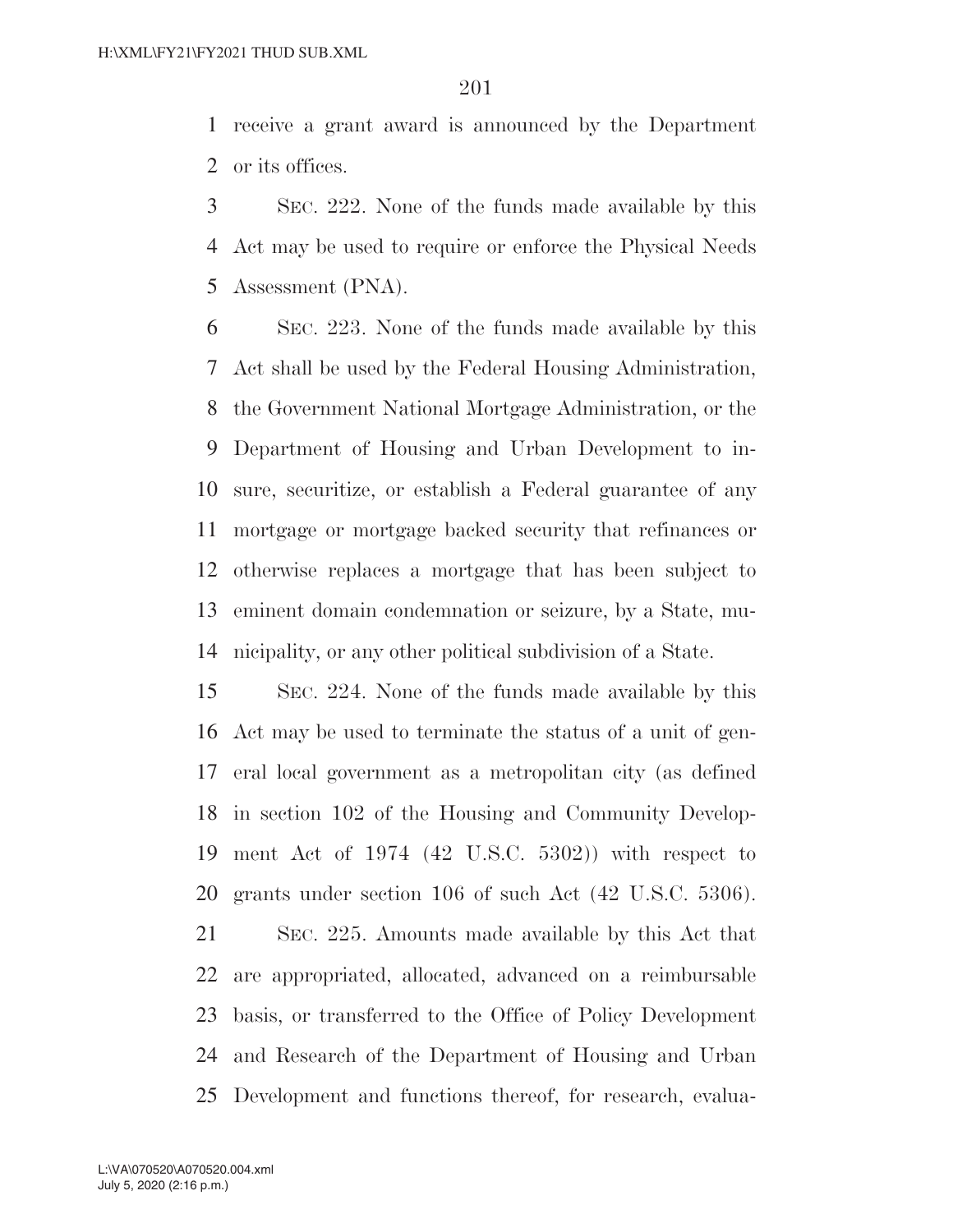tion, or statistical purposes, and that are unexpended at the time of completion of a contract, grant, or cooperative agreement, may be deobligated and shall immediately be- come available and may be reobligated in that fiscal year or the subsequent fiscal year for the research, evaluation, or statistical purposes for which the amounts are made available to that Office subject to reprogramming require-ments in section 405 of this Act.

 SEC. 226. Funds made available by this title under the heading ''Homeless Assistance Grants'' may be used by the Secretary to participate in Performance Partner- ship Pilots authorized under section 526 of division H of Public Law 113–76 (42 U.S.C. 12301 note), section 524 of division G of Public Law 113–235, section 525 of divi- sion H of Public Law 114–113, section 525 of division H of Public Law 115–31, section 525 of division H of Public Law 115–141, section 524 of division B of Public Law 115–245, and such authorities as are enacted for Performance Partnership Pilots in an appropriations Act for fiscal year 2021: *Provided,* That such participation shall be limited to not more than 10 continuums of care and housing activities to improve outcomes for discon-nected youth.

 SEC. 227. In this fiscal year and in each fiscal year thereafter, with respect to grant amounts awarded for the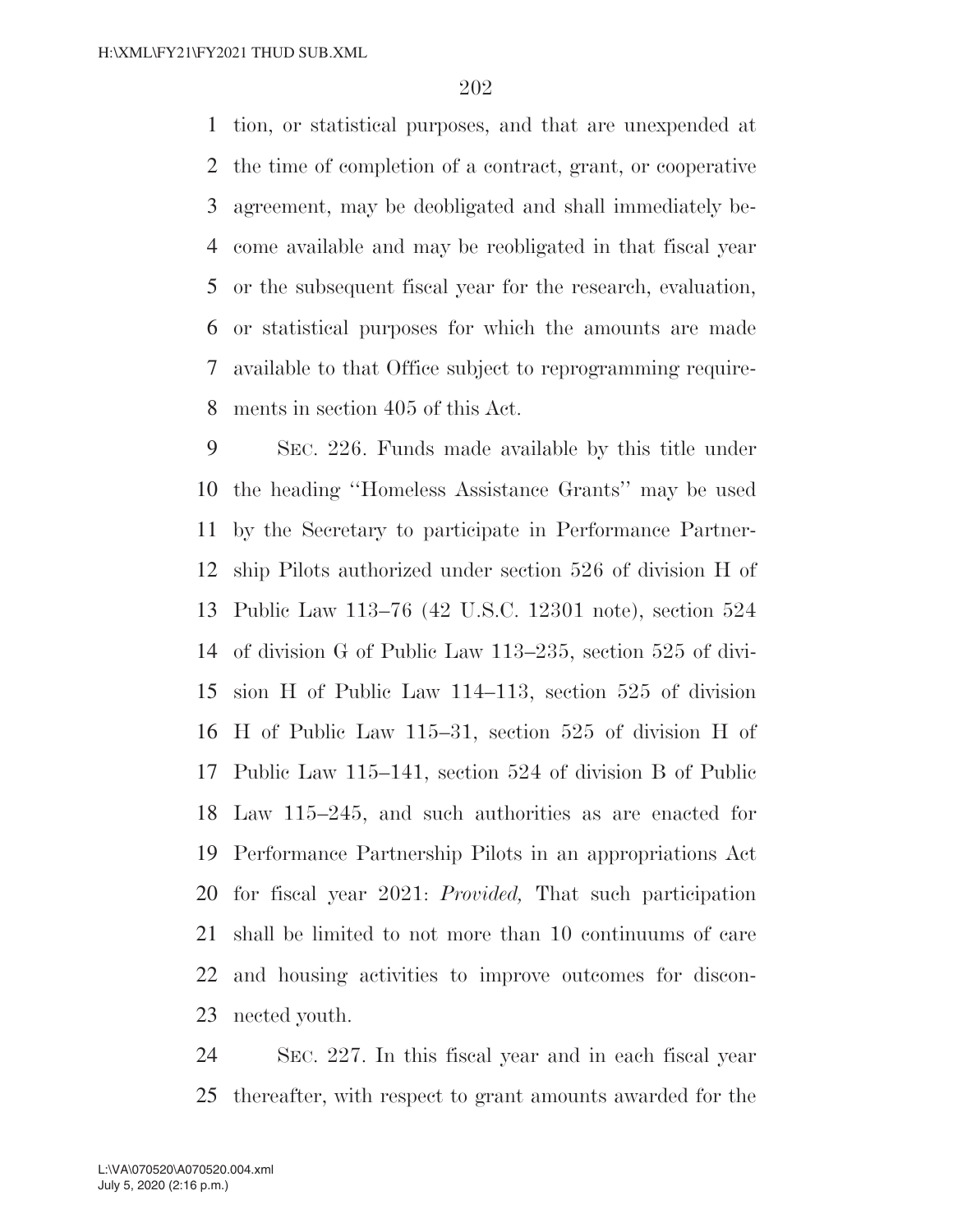Continuum of Care (CoC) program authorized under sub- title C of title IV of the McKinney-Vento Homeless Assist- ance Act (42 U.S.C. 11381 et seq.) with amounts made available under the heading ''Homeless Assistance Grants'', costs paid by program income of grant recipients may be counted toward meeting the recipient's matching requirements, provided the costs are eligible CoC costs that supplement the recipient's CoC program.

 SEC. 228. (a) In this fiscal year and in each fiscal year thereafter, from amounts made available by this title under the heading ''Homeless Assistance Grants'', the Secretary may award 1-year transition grants to recipients of funds for activities under subtitle C of the McKinney- Vento Homeless Assistance Act (42 U.S.C. 11381 et seq.) to transition from one Continuum of Care program compo-nent to another.

 (b) To be eligible to receive a transition grant under subsection (a), the funding recipient shall have the consent of the Continuum of Care and meet such standards as the Secretary may establish.

 SEC. 229. None of the funds made available by this Act may be used by the Department of Housing and Urban Development to direct a grantee to undertake spe- cific changes to existing zoning laws as part of carrying out the final rule entitled ''Affirmatively Furthering Fair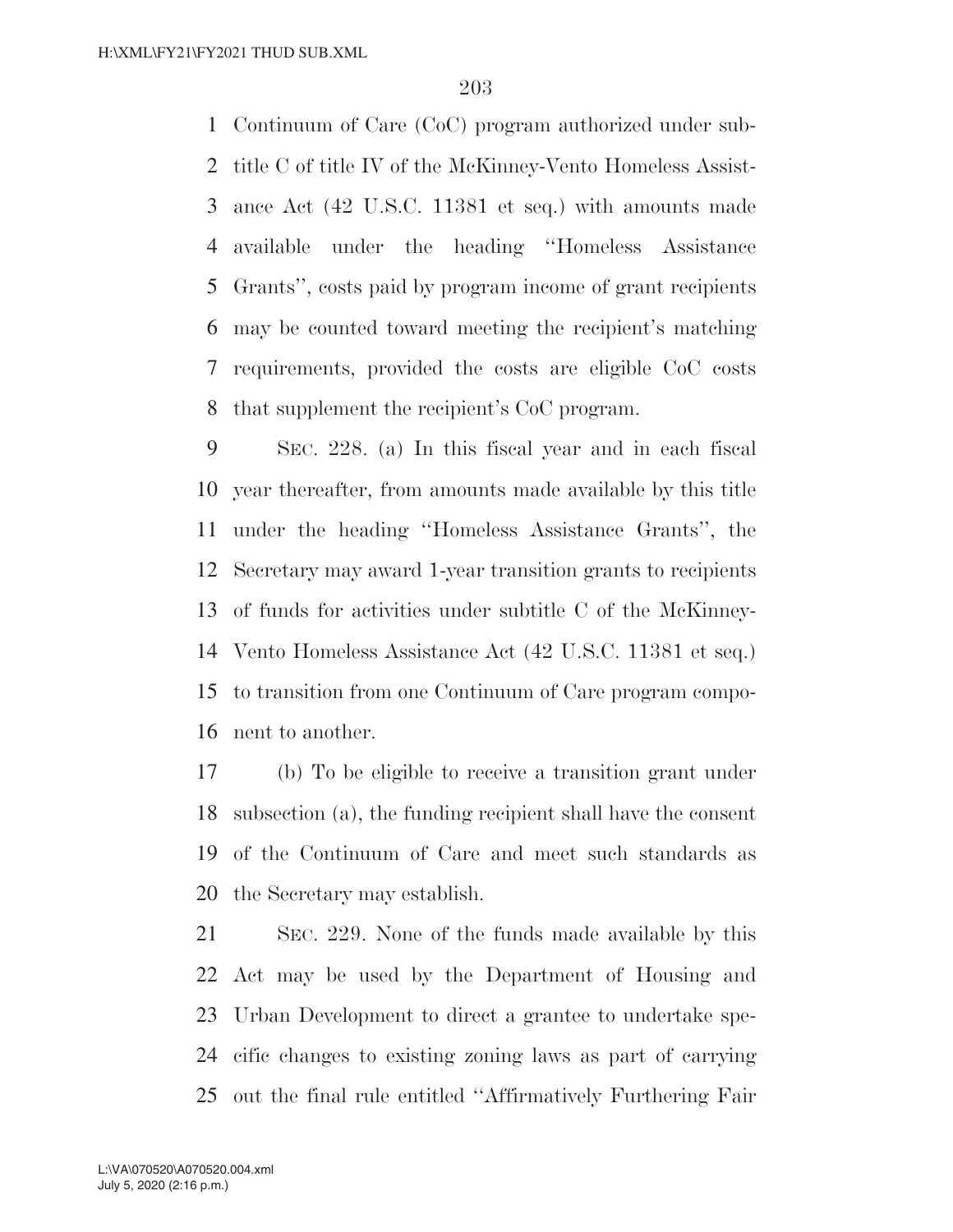Housing'' (80 Fed. Reg. 42272 (July 16, 2015)) or the notice entitled ''Affirmatively Furthering Fair Housing Assessment Tool'' (79 Fed. Reg. 57949 (September 26, 2014)).

 SEC. 230. The Promise Zone designations and Prom- ise Zone Designation Agreements entered into pursuant to such designations, made by the Secretary in prior fiscal years, shall remain in effect in accordance with the terms and conditions of such agreements.

 SEC. 231. None of the funds made available by this Act may be used to establish and apply review criteria, including rating factors or preference points, for participa- tion in or coordination with EnVision Centers, in the eval- uation, selection, and award of any funds made available and requiring competitive selection under this Act, except with respect to any such funds otherwise authorized for EnVision Center purposes under this Act.

 SEC. 232. None of the funds made available by this or any prior Act may be used to require or enforce any changes to the terms and conditions of the public housing annual contributions contract between the Secretary and any public housing agency, as such contract was in effect as of December 31, 2017, unless such changes are mutu- ally agreed upon by the Secretary and such agency: *Pro-vided*, That such agreement by an agency may be indi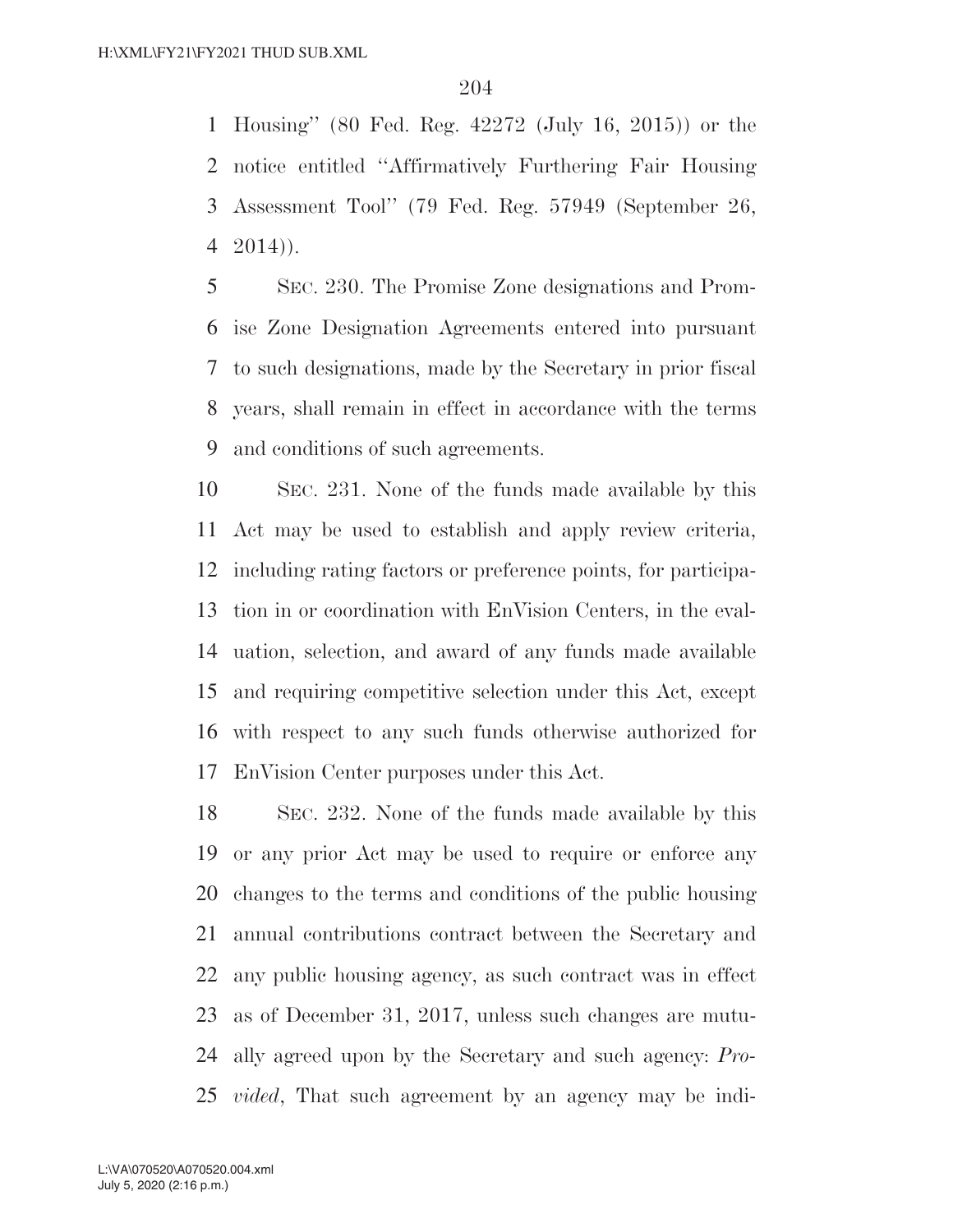cated only by a written amendment to the terms and con- ditions containing the duly authorized signature of its chief executive: *Provided further*, That the Secretary may not withhold funds to compel such agreement by an agen-cy which certifies to its compliance with its contract.

 SEC. 233. Any public housing agency designated as a Moving to Work agency pursuant to section 239 of divi- sion L of Public Law 114–113 (42 U.S.C. 1437f note; 129 Stat. 2897) may, upon such designation, use funds (except for special purpose funding, including special pur- pose vouchers) previously allocated to any such public housing agency under section 8 or 9 of the United States Housing Act of 1937, including any reserve funds held by the public housing agency or funds held by the Depart- ment of Housing and Urban Development, pursuant to the authority for use of section 8 or 9 funding provided under such section and section 204 of title II of the Departments of Veterans Affairs and Housing and Urban Development and Independent Agencies Appropriations Act, 1996 (Public Law 104–134; 110 Stat. 1321-28), notwith- standing the purposes for which such funds were appro-priated.

 SEC. 234. None of the amounts made available by this Act, by Public Law 116-94, or by Public Law 116– 6 may be used to prohibit any public housing agency under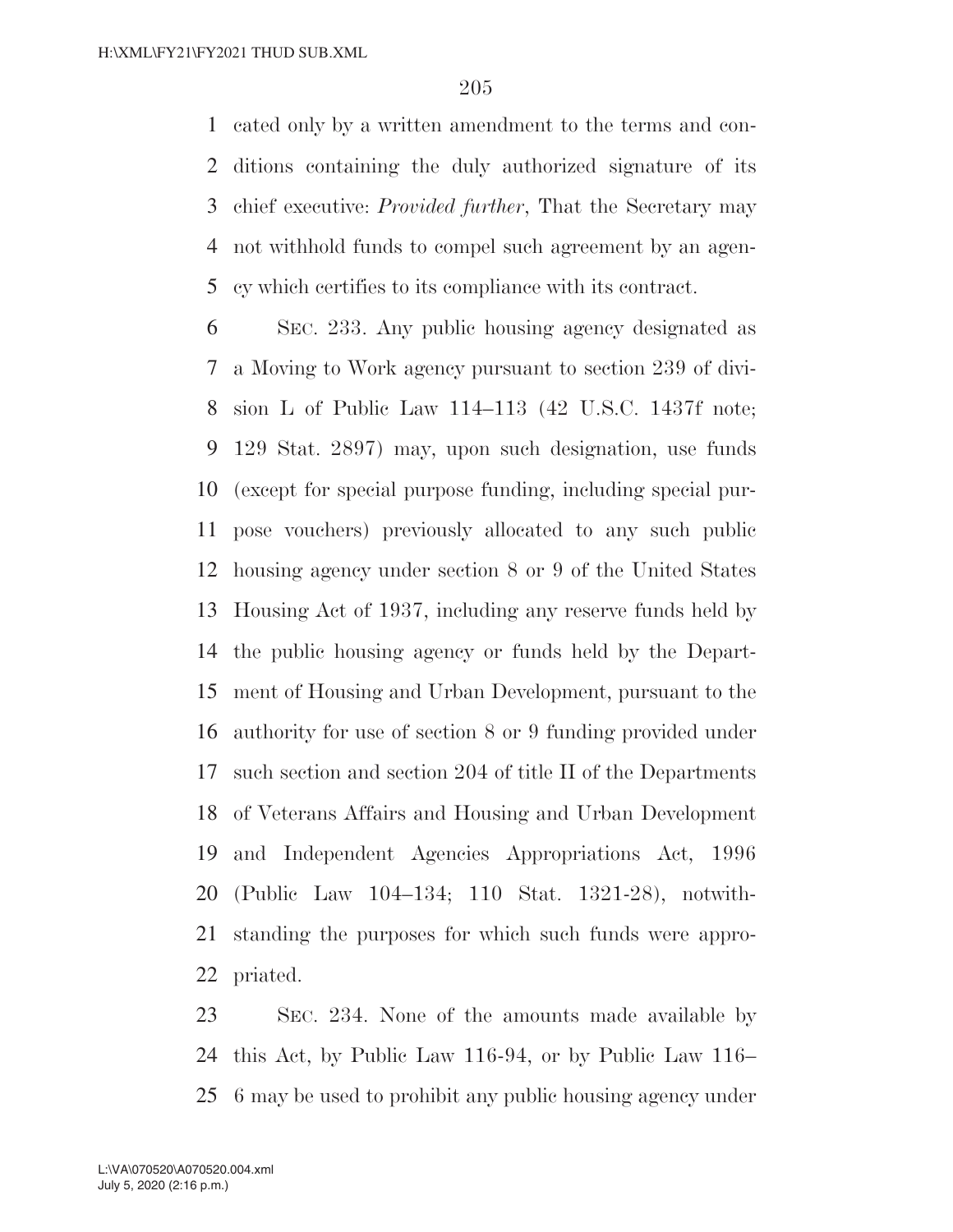receivership or the direction of a Federal monitor from applying for, receiving, or using funds made available under the heading ''Public Housing Capital Fund'' for competitive grants to evaluate and reduce lead-based paint hazards in this Act or that remain available and not awarded from prior Acts, or be used to prohibit a public housing agency from using such funds to carry out any required work pursuant to a settlement agreement, con- sent decree, voluntary agreement, or similar document for a violation of the Lead Safe Housing or Lead Disclosure Rules.

 SEC. 235. None of the funds made available to the Department of Housing and Urban Development by this or any other Act may be used to implement, administer, enforce, or in any way make effective the proposed rule entitled ''Making Admission or Placement Determinations Based on Sex in Facilities Under Community Planning and Development Housing Programs'', transmitted to Congress for review by the Department of Housing and Urban Development on June 12, 2020 (Docket No. FR- 6152-P-01), or any final rule based substantially on such proposed rule.

 SEC. 236. Notwithstanding any other provision of law, the notice issued by the Department of Housing and Urban Development on February 20, 2015, and entitled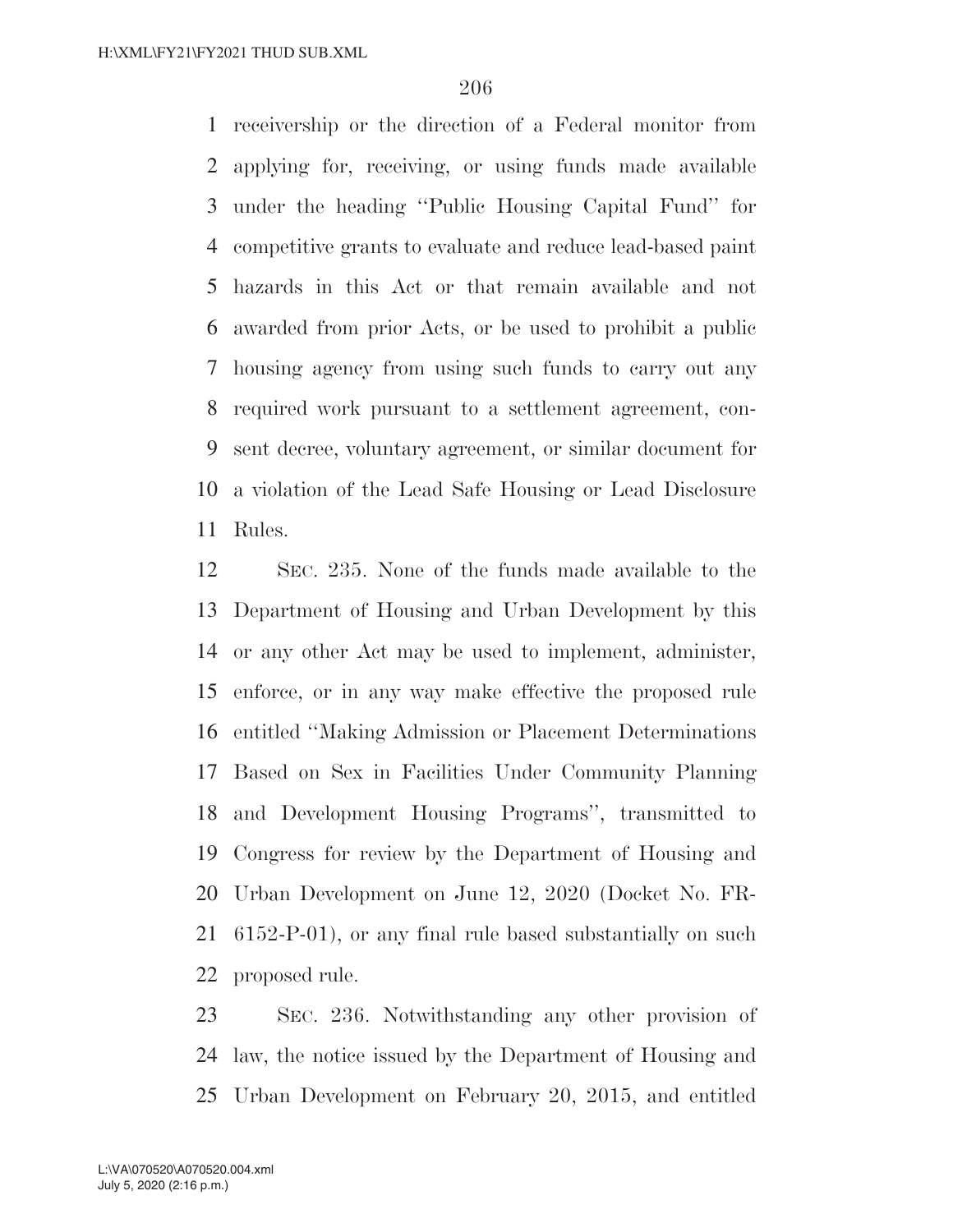''Appropriate Placement for Transgender Persons in Sin- gle-Sex Emergency Shelters and Other Facilities'' (Notice CPD-15-02) shall have the force and effect of law.

 SEC. 237. None of the funds made available to the Department of Housing and Urban Development by this or any other Act may be used to implement, administer, enforce, or in any way make effective the proposed rule entitled ''Housing and Community Development Act of 1980: Verification of Eligible Status'', issued by the De- partment of Housing and Urban Development on May 10, 2019 (Docket No. FR-6124-P-01), or any final rule based substantially on such proposed rule.

 SEC. 238. There are hereby rescinded, from funds ap- propriated under the heading ''Department of Housing and Urban Development—Housing Programs—Rental Housing Assistance''—

 (a) all unobligated balances from recaptured amounts appropriated prior to fiscal year 2006 from terminated contracts under section 236(f)(2) of the National Housing 20 Act (12 U.S.C. 1715 $z$ -1(f)(2)), and any unobligated bal- ances, including recaptures and carryover, remaining from funds appropriated under such heading after fiscal year 2005; and

 (b) any funds remaining from amounts appropriated under such heading in the prior fiscal year.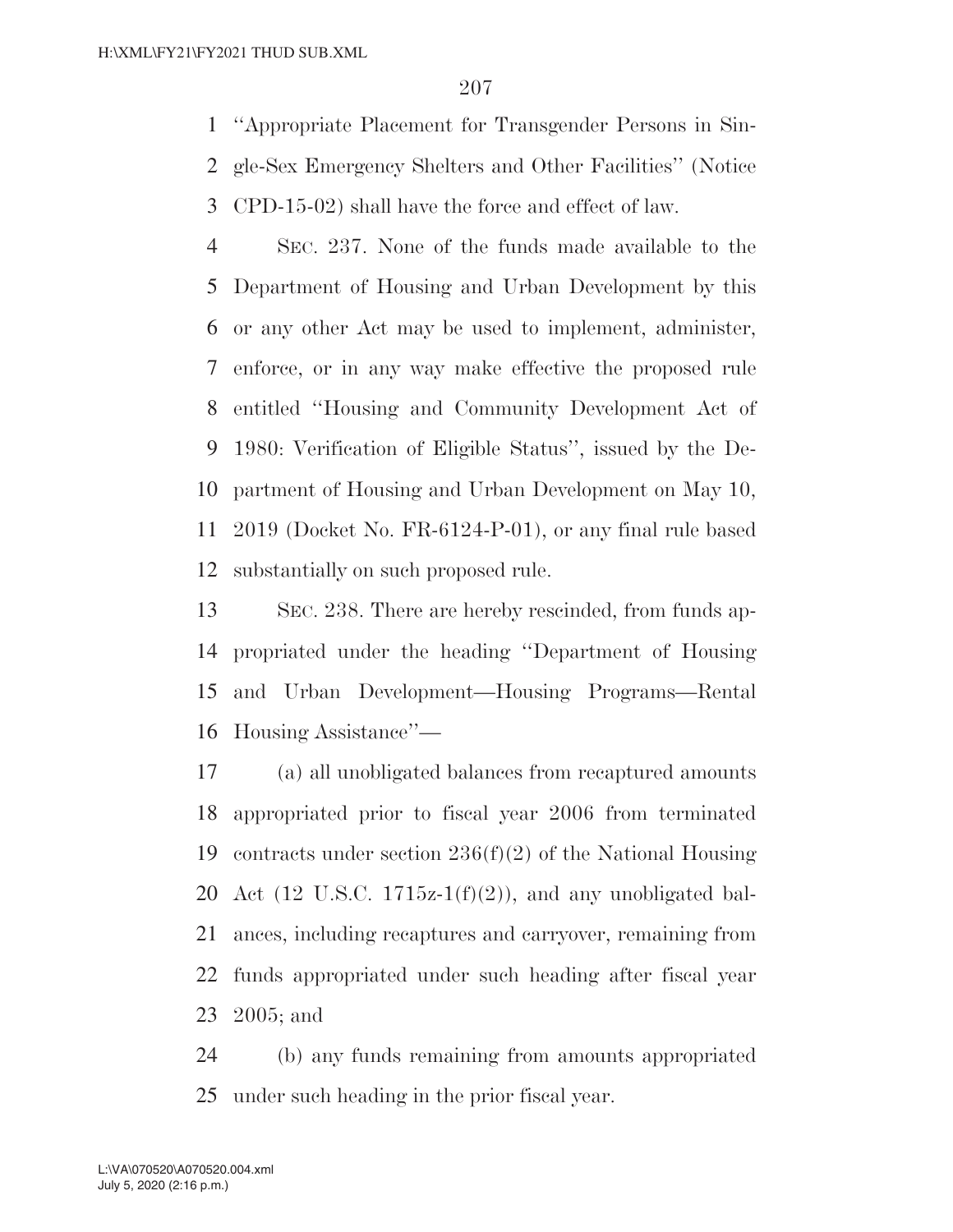| $\mathbf{1}$   | SEC. 239. Amounts made available under the heading                |
|----------------|-------------------------------------------------------------------|
| $\overline{2}$ | "Department of Housing and Urban Development—Com-                 |
| 3              | munity Planning and Development—Community Develop-                |
| 4              | ment Fund" in chapter 9 of title X of the Disaster Relief         |
| 5              | Appropriations Act, 2013 (Public Law 113-2, division A;           |
| 6              | 127 Stat. 36) shall remain available through September            |
| 7              | 30, 2025 for the liquidation of valid obligations of such         |
| 8              | funding.                                                          |
| 9              | This title may be cited as the "Department of Hous-               |
| 10             | ing and Urban Development Appropriations Act, 2021".              |
| 11             | TITLE III                                                         |
| 12             | RELATED AGENCIES                                                  |
| 13             | <b>ACCESS BOARD</b>                                               |
| 14             | SALARIES AND EXPENSES                                             |
| 15             | For expenses necessary for the Access Board, as au-               |
| 16             | thorized by section 502 of the Rehabilitation Act of 1973         |
| 17             | $(29 \text{ U.S.C. } 792), $9,200,000: Provided, That, not with-$ |
| 18             | standing any other provision of law, there may be credited        |
| 19             | to this appropriation funds received for publications and         |
| 20             | training expenses.                                                |
| 21             | FEDERAL MARITIME COMMISSION                                       |
| 22             | SALARIES AND EXPENSES                                             |
| 23             | For necessary expenses of the Federal Maritime                    |
| 24             | Commission as authorized by section $201(d)$ of the Mer-          |
| 25             | chant Marine Act, 1936 (46 U.S.C. 307), including serv-           |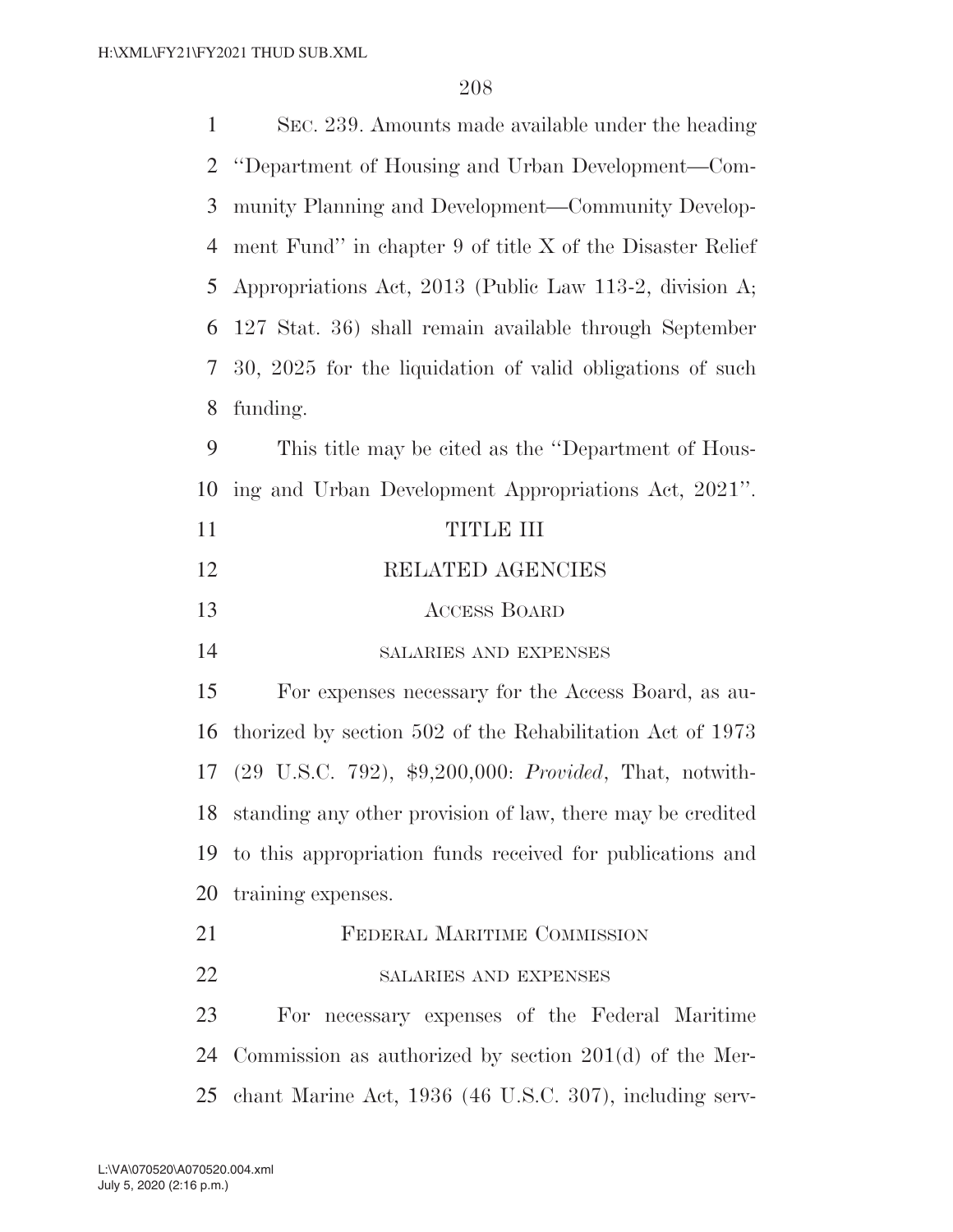ices as authorized by section 3109 of title 5, United States Code; hire of passenger motor vehicles as authorized by section 1343(b) of title 31, United States Code; and uni- forms or allowances therefore, as authorized by sections 5901 and 5902 of title 5, United States Code, \$29,800,000: *Provided*, That not to exceed \$5,000 shall be for official reception and representation expenses.

- NATIONAL RAILROAD PASSENGER CORPORATION
- OFFICE OF INSPECTOR GENERAL
- SALARIES AND EXPENSES

 For necessary expenses of the Office of Inspector General for the National Railroad Passenger Corporation to carry out the provisions of the Inspector General Act of 1978 (5 U.S.C. App. 3), \$26,248,000: *Provided*, That the Inspector General shall have all necessary authority, in carrying out the duties specified in such Act, to inves- tigate allegations of fraud, including false statements to the Government under section 1001 of title 18, United States Code, by any person or entity that is subject to regulation by the National Railroad Passenger Corpora- tion: *Provided further*, That the Inspector General may enter into contracts and other arrangements for audits, studies, analyses, and other services with public agencies and with private persons, subject to the applicable laws and regulations that govern the obtaining of such services

July 5, 2020 (2:16 p.m.) L:\VA\070520\A070520.004.xml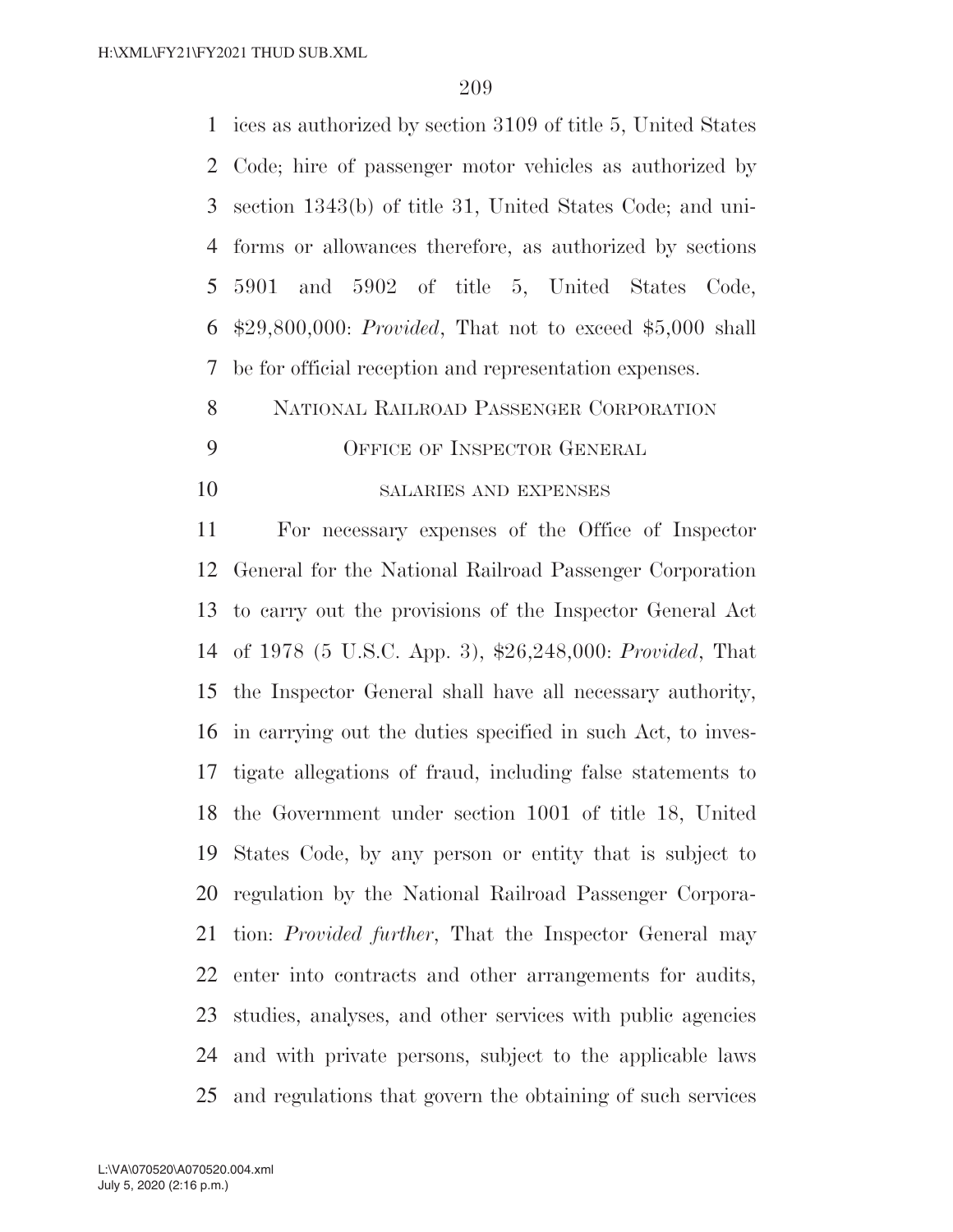within the National Railroad Passenger Corporation: *Pro- vided further*, That the Inspector General may select, ap- point, and employ such officers and employees as may be necessary for carrying out the functions, powers, and du- ties of the Office of Inspector General, subject to the appli- cable laws and regulations that govern such selections, ap- pointments, and employment within the National Railroad Passenger Corporation: *Provided further*, That concurrent with the President's budget request for fiscal year 2022, the Inspector General shall submit to the House and Sen- ate Committees on Appropriations a budget request for fiscal year 2022 in similar format and substance to budget requests submitted by executive agencies of the Federal Government.

# NATIONAL TRANSPORTATION SAFETY BOARD

#### SALARIES AND EXPENSES

 For necessary expenses of the National Transpor- tation Safety Board, including hire of passenger motor ve- hicles and aircraft; services as authorized by 5 U.S.C. 3109, but at rates for individuals not to exceed the per diem rate equivalent to the rate for a GS–15; uniforms, or allowances therefor, as authorized by law (5 U.S.C. 5901–5902), \$118,400,000, of which not to exceed \$2,000 may be used for official reception and representation ex-penses. The amounts made available to the National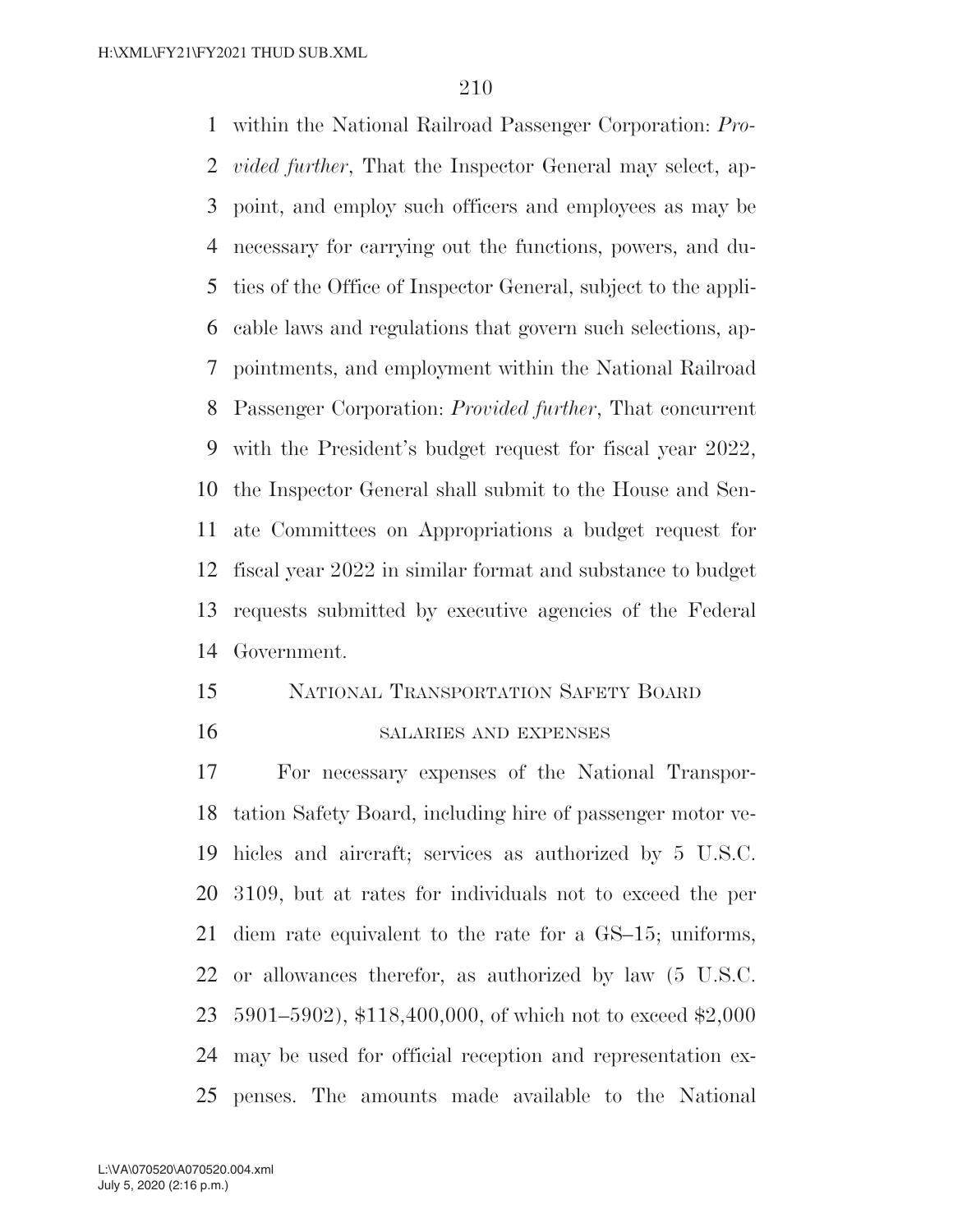Transportation Safety Board in this Act include amounts necessary to make lease payments on an obligation in-curred in fiscal year 2001 for a capital lease.

 NEIGHBORHOOD REINVESTMENT CORPORATION PAYMENT TO THE NEIGHBORHOOD REINVESTMENT

### CORPORATION

 For payment to the Neighborhood Reinvestment Cor- poration for use in neighborhood reinvestment activities, as authorized by the Neighborhood Reinvestment Corpora- tion Act (42 U.S.C. 8101-8107), \$208,500,000, of which \$5,000,000 shall be for a multi-family rental housing pro- gram: *Provided,* That of the total amount made available under this heading, \$25,000,000 shall be for competitive grants to: redevelop abandoned or distressed properties; provide homeownership and financing assistance to house- holds with income of not more than 120 percent of the area median income; purchase properties that are aban- doned or distressed to sell, rent, or redevelop; establish or operate land banks to acquire, redevelop, or sell prop- erties that are abandoned or distressed; demolish aban- doned or distressed structures, as part of a redevelopment effort to increase affordable rental and owner-occupied housing; or engage in community development activities in areas with high rates of abandoned or distressed prop-erties.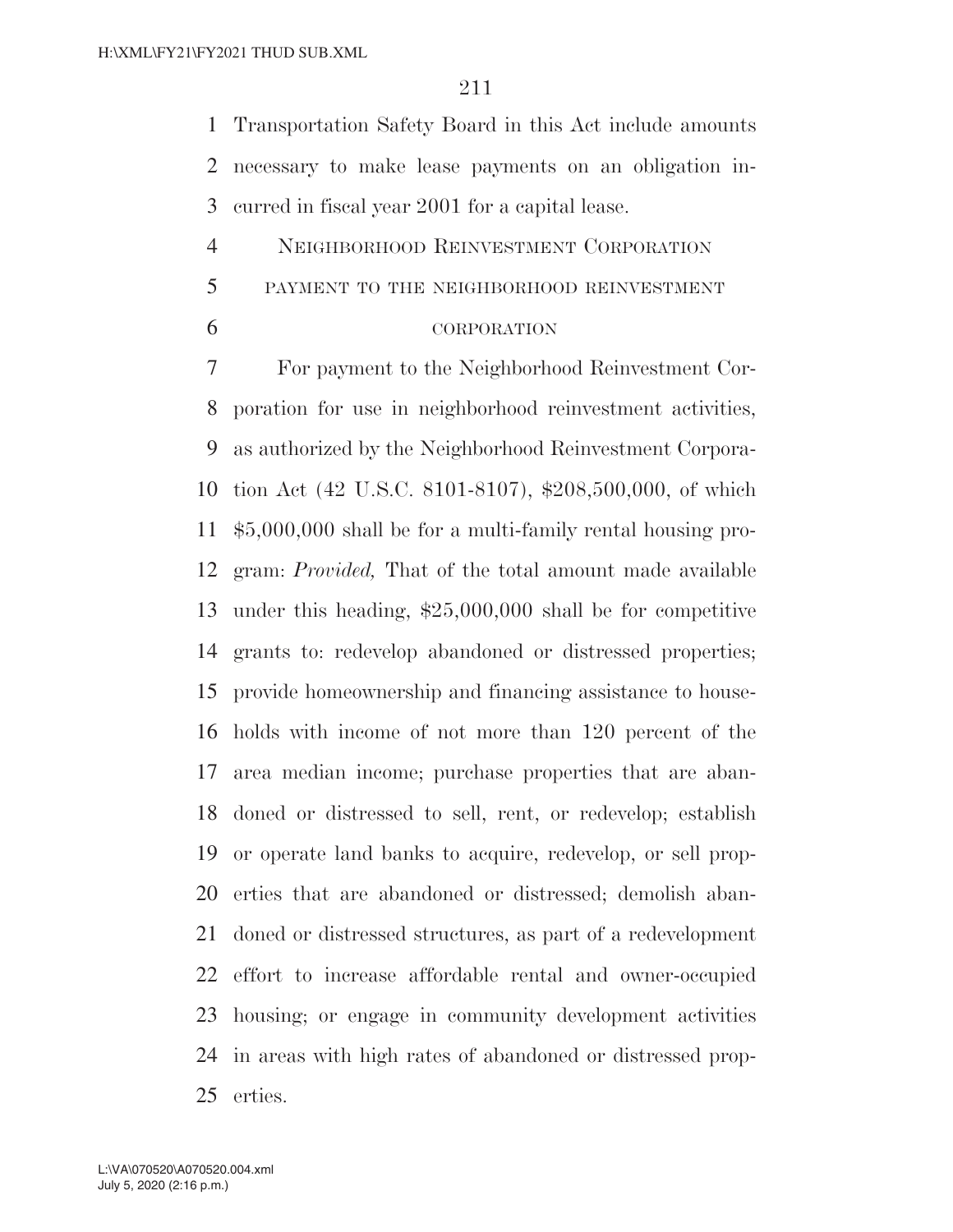## SURFACE TRANSPORTATION BOARD

# SALARIES AND EXPENSES

 For necessary expenses of the Surface Transpor- tation Board, including services authorized by section 3109 of title 5, United State Code, \$37,500,000: *Provided*, That, notwithstanding any other provision of law, not to exceed \$1,250,000 from fees established by the Surface Transportation Board shall be credited to this appropria- tion as offsetting collections and used for necessary and authorized expenses under this heading: *Provided further*, That the amounts made available under this heading from the general fund shall be reduced on a dollar-for-dollar basis as such offsetting collections are received during fis- cal year 2021, to result in a final appropriation from the general fund estimated at not more than \$36,250,000.

- UNITED STATES INTERAGENCY COUNCIL ON
- HOMELESSNESS
- 18 OPERATING EXPENSES

 For necessary expenses (including payment of sala- ries, authorized travel, hire of passenger motor vehicles, and rental of conference rooms) of the United States Interagency Council on Homelessness in carrying out the functions pursuant to title II of the McKinney-Vento Homeless Assistance Act (42 U.S.C. 11311 et. seq.), as amended, \$3,800,000, to remain available until September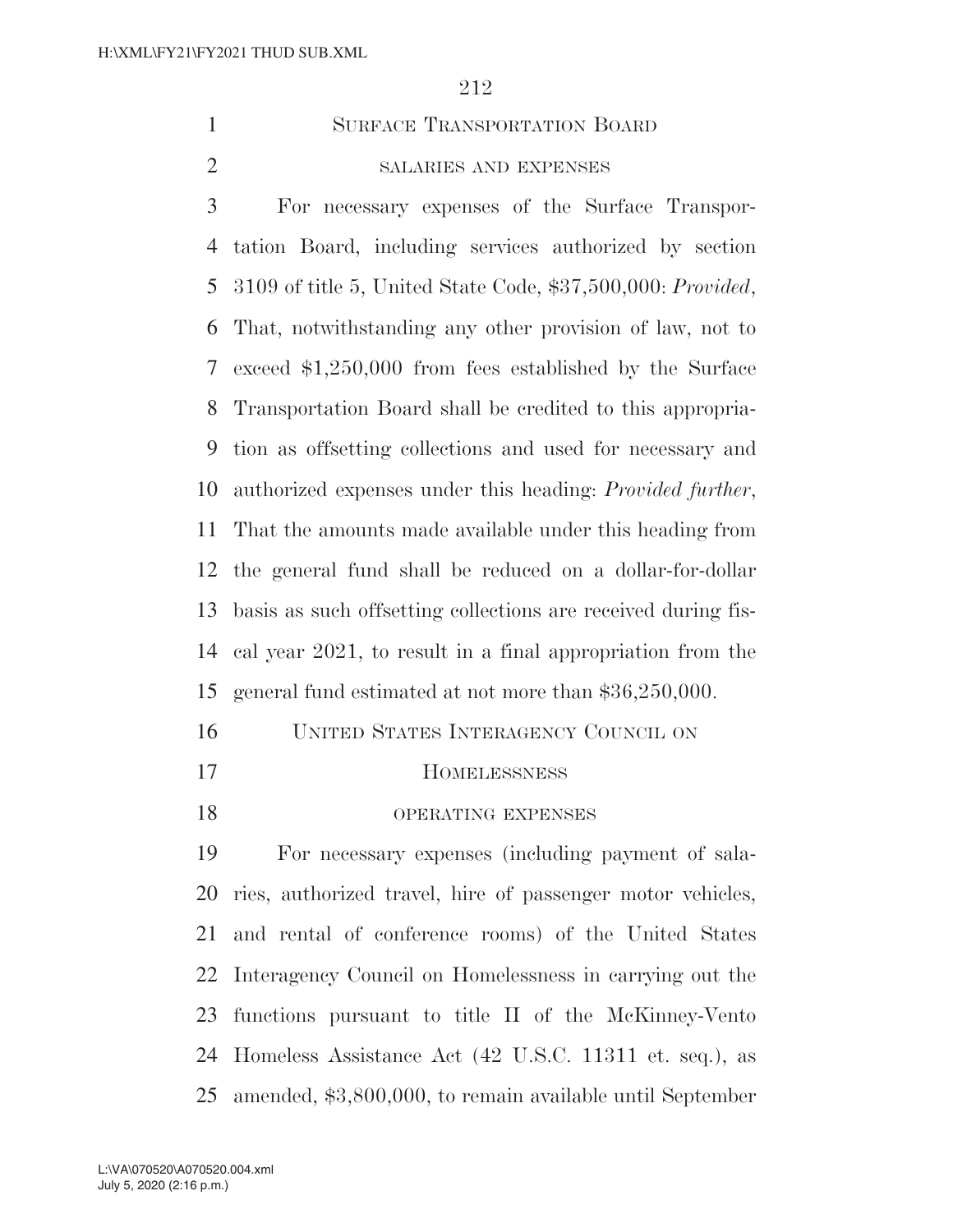30, 2022: *Provided*, That not more than \$15,000 may be used for travel expenses by the Executive Director: *Pro- vided further*, That the Executive Director may not engage in any official travel except for travel paid out of such amounts: *Provided further*, That no funds may be used to promote homelessness interventions unless those inter- ventions include support for evidence-based interventions including the Housing First model and Permanent Sup-portive Housing.

#### TITLE IV

GENERAL PROVISIONS—THIS ACT

 SEC. 401. None of the funds in this Act shall be used for the planning or execution of any program to pay the expenses of, or otherwise compensate, non-Federal parties intervening in regulatory or adjudicatory proceedings funded in this Act.

 SEC. 402. None of the funds appropriated in this Act shall remain available for obligation beyond the current fiscal year, nor may any be transferred to other appropria-tions, unless expressly so provided herein.

 SEC. 403. The expenditure of any appropriation under this Act for any consulting service through a pro- curement contract pursuant to section 3109 of title 5, United States Code, shall be limited to those contracts where such expenditures are a matter of public record and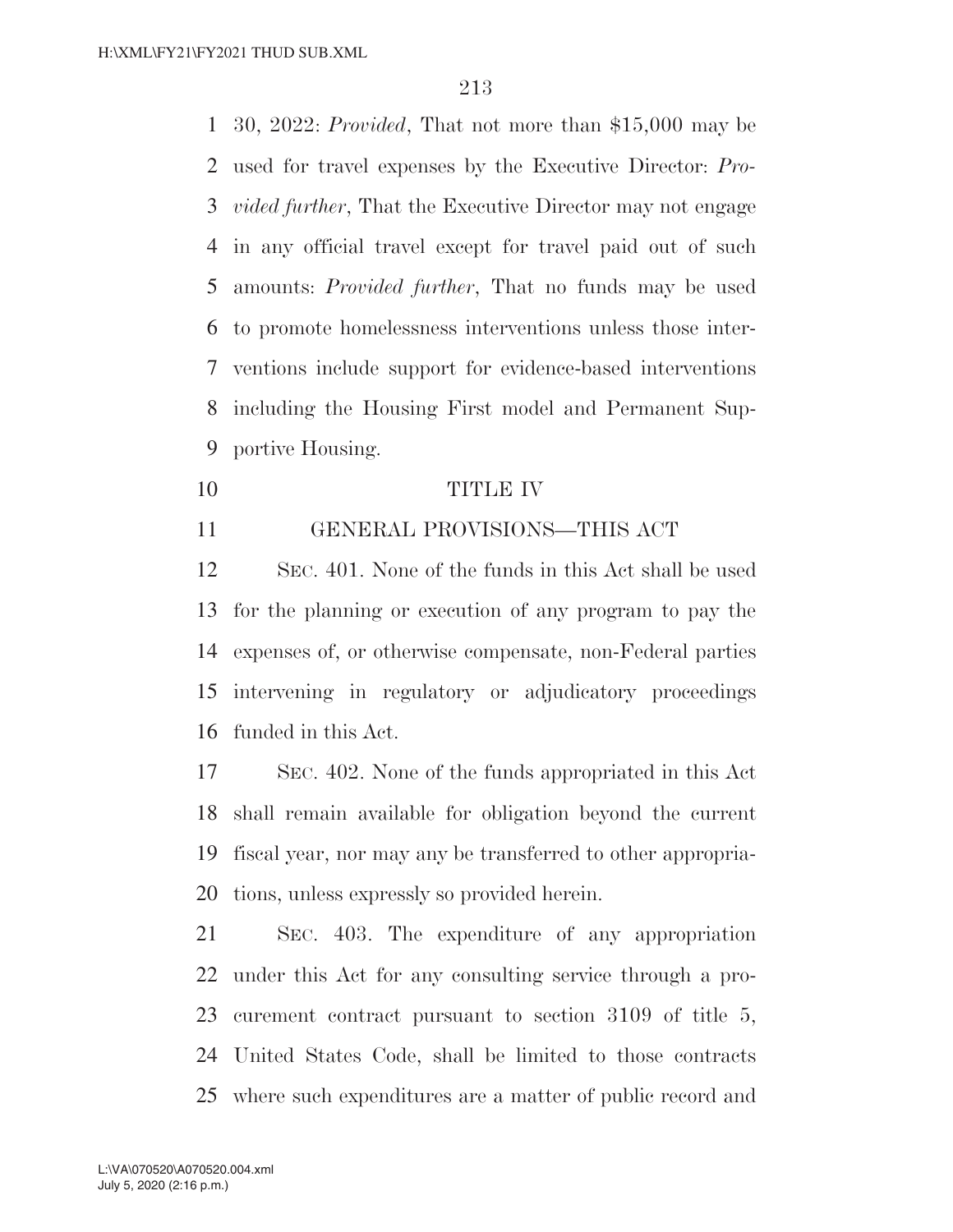available for public inspection, except where otherwise pro- vided under existing law, or under existing Executive order issued pursuant to existing law.

 SEC. 404. (a) None of the funds made available in this Act may be obligated or expended for any employee training that—

 (1) does not meet identified needs for knowl- edge, skills, and abilities bearing directly upon the performance of official duties;

 (2) contains elements likely to induce high lev- els of emotional response or psychological stress in some participants;

 (3) does not require prior employee notification of the content and methods to be used in the train-ing and written end of course evaluation;

 (4) contains any methods or content associated with religious or quasi-religious belief systems or ''new age'' belief systems as defined in Equal Em- ployment Opportunity Commission Notice N– 915.022, dated September 2, 1988; or

 (5) is offensive to, or designed to change, par- ticipants' personal values or lifestyle outside the workplace.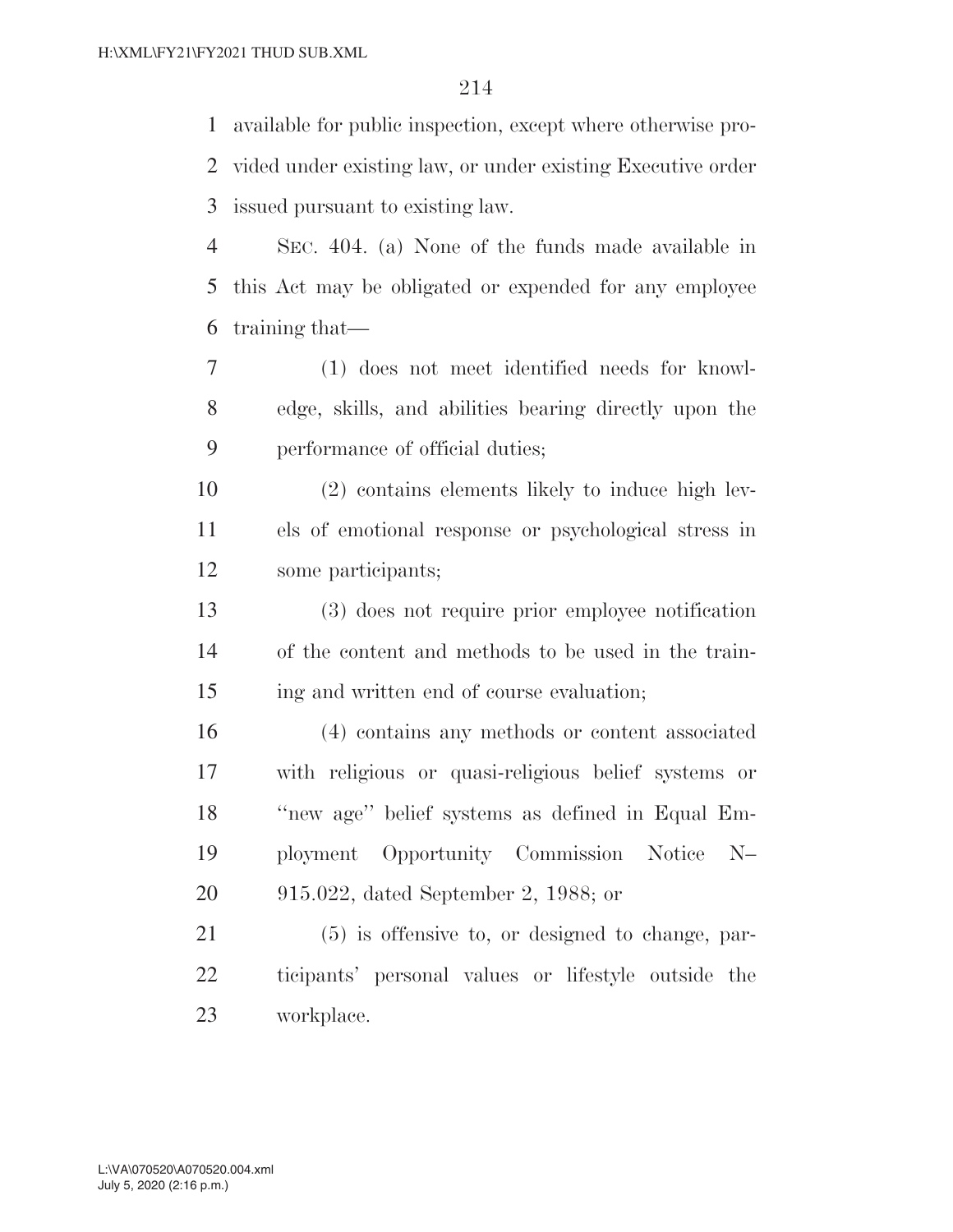(b) Nothing in this section shall prohibit, restrict, or otherwise preclude an agency from conducting training bearing directly upon the performance of official duties. SEC. 405. Except as otherwise provided in this Act, none of the funds provided in this Act, provided by pre- vious appropriations Acts to the agencies or entities fund- ed in this Act that remain available for obligation or ex- penditure in fiscal year 2021, or provided from any ac- counts in the Treasury derived by the collection of fees and available to the agencies funded by this Act, shall be available for obligation or expenditure through a re-programming of funds that—

(1) creates a new program;

(2) eliminates a program, project, or activity;

 (3) increases funds or personnel for any pro- gram, project, or activity for which funds have been denied or restricted by the Congress;

 (4) proposes to use funds directed for a specific activity by either the House or Senate Committees on Appropriations for a different purpose;

 (5) augments existing programs, projects, or ac-22 tivities in excess of \$5,000,000 or 10 percent, which-ever is less;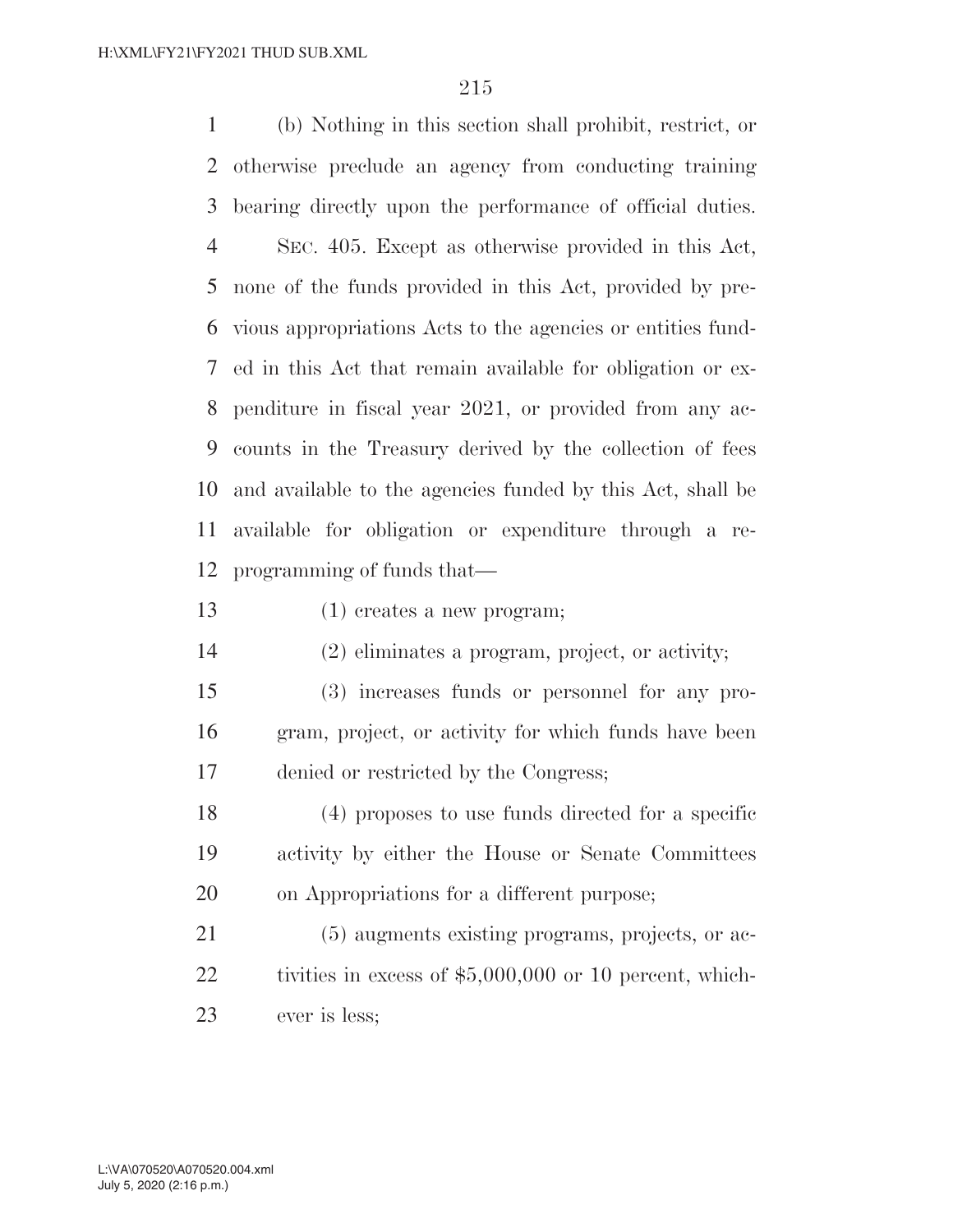(6) reduces existing programs, projects, or ac- tivities by \$5,000,000 or 10 percent, whichever is less; or

 (7) creates, reorganizes, or restructures a branch, division, office, bureau, board, commission, agency, administration, or department different from the budget justifications submitted to the Commit- tees on Appropriations or the table accompanying the report accompanying this Act, whichever is more detailed, unless prior approval is received from the House and Senate Committees on Appropriations: *Provided*, That not later than 60 days after the date of enactment of this Act, each agency funded by this Act shall submit a report to the Committees on Ap- propriations of the Senate and of the House of Rep- resentatives to establish the baseline for application of reprogramming and transfer authorities for the current fiscal year: *Provided further*, That the report shall include—

 (A) a table for each appropriation with a separate column to display the prior year en- acted level, the President's budget request, ad- justments made by Congress, adjustments due to enacted rescissions, if appropriate, and the fiscal year enacted level;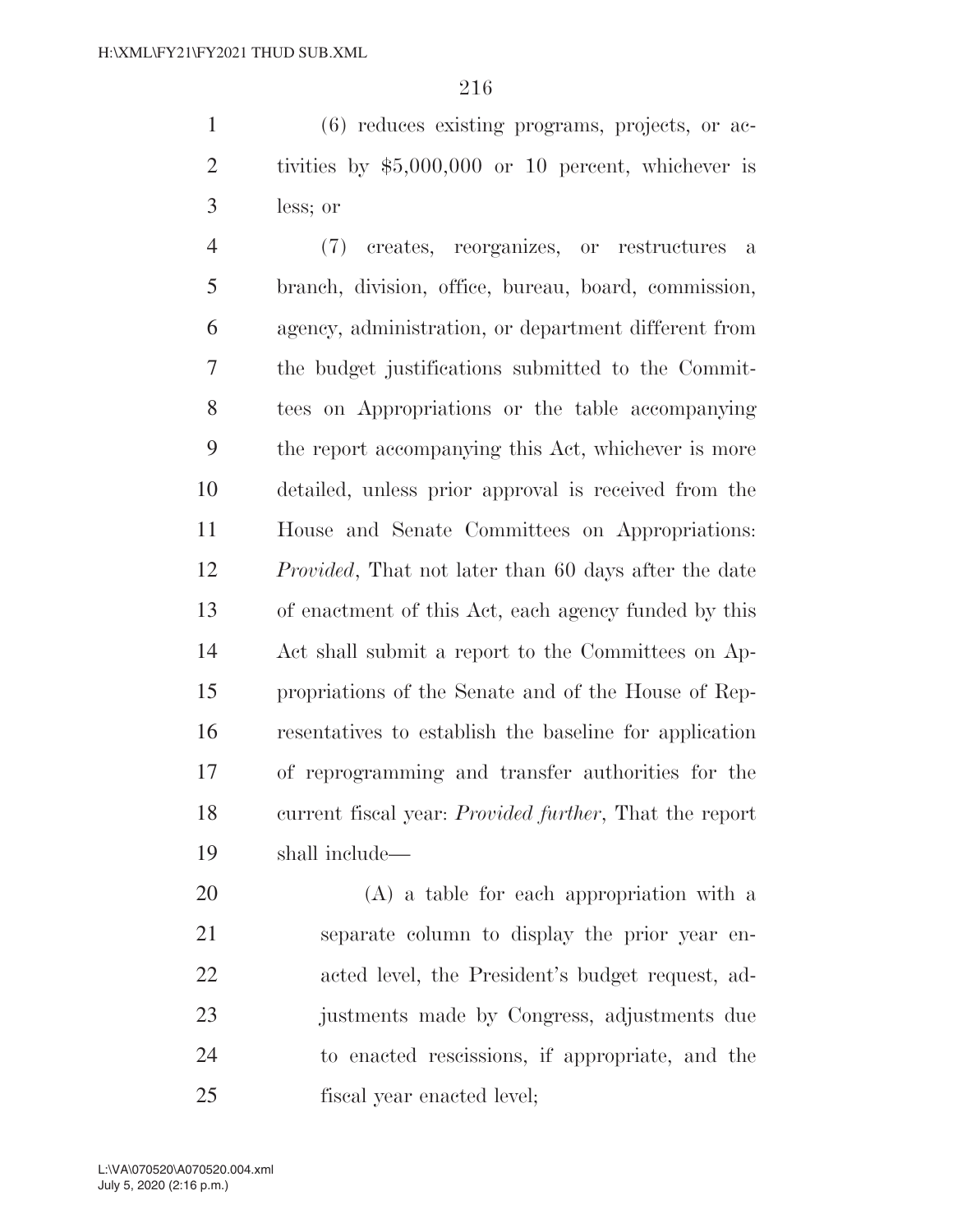(B) a delineation in the table for each ap- propriation and its respective prior year enacted level by object class and program, project, and activity as detailed in this Act, the table accom- panying the report accompanying this Act, ac- companying reports of the House and Senate Committee on Appropriations, or in the budget appendix for the respective appropriations, whichever is more detailed, and shall apply to all items for which a dollar amount is specified and to all programs for which new budget (obligational) authority is provided, as well as to discretionary grants and discretionary grant allocations; and

 (C) an identification of items of special congressional interest.

 SEC. 406. Except as otherwise specifically provided by law, not to exceed 50 percent of unobligated balances remaining available at the end of fiscal year 2021 from appropriations made available for salaries and expenses for fiscal year 2021 in this Act, shall remain available through September 30, 2022, for each such account for the purposes authorized: *Provided*, That a request shall be submitted to the House and Senate Committees on Ap-propriations for approval prior to the expenditure of such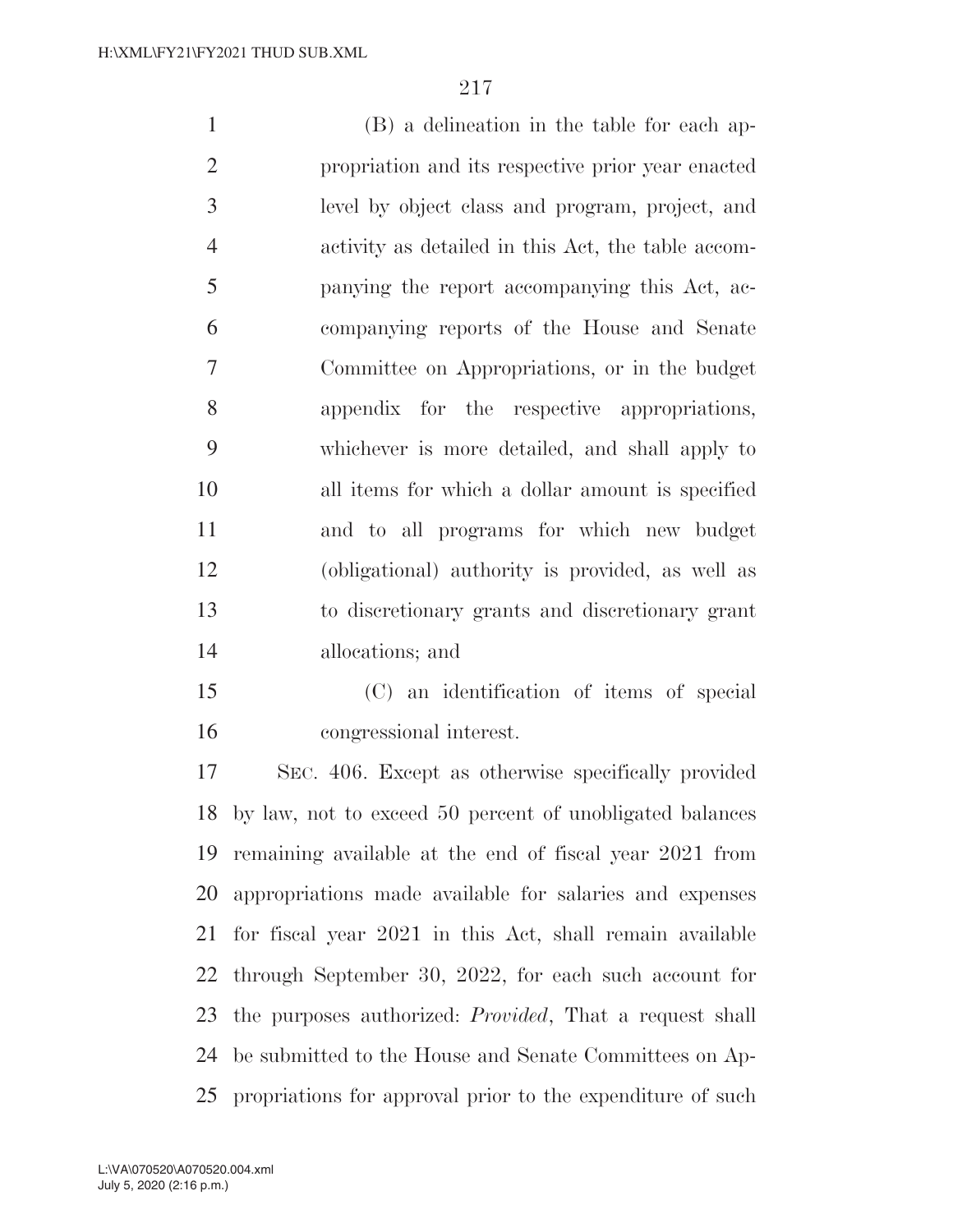funds: *Provided further*, That these requests shall be made in compliance with reprogramming guidelines under sec-tion 405 of this Act.

 SEC. 407. No funds in this Act may be used to sup- port any Federal, State, or local projects that seek to use the power of eminent domain, unless eminent domain is employed only for a public use: *Provided*, That for pur- poses of this section, public use shall not be construed to include economic development that primarily benefits pri- vate entities: *Provided further*, That any use of funds for mass transit, railroad, airport, seaport or highway projects, as well as utility projects which benefit or serve the general public (including energy-related, communica- tion-related, water-related and wastewater-related infra- structure), other structures designated for use by the gen- eral public or which have other common-carrier or public- utility functions that serve the general public and are sub- ject to regulation and oversight by the government, and projects for the removal of an immediate threat to public health and safety or brownfields as defined in the Small Business Liability Relief and Brownfields Revitalization Act (Public Law 107–118) shall be considered a public use for purposes of eminent domain.

 SEC. 408. None of the funds made available in this Act may be transferred to any department, agency, or in-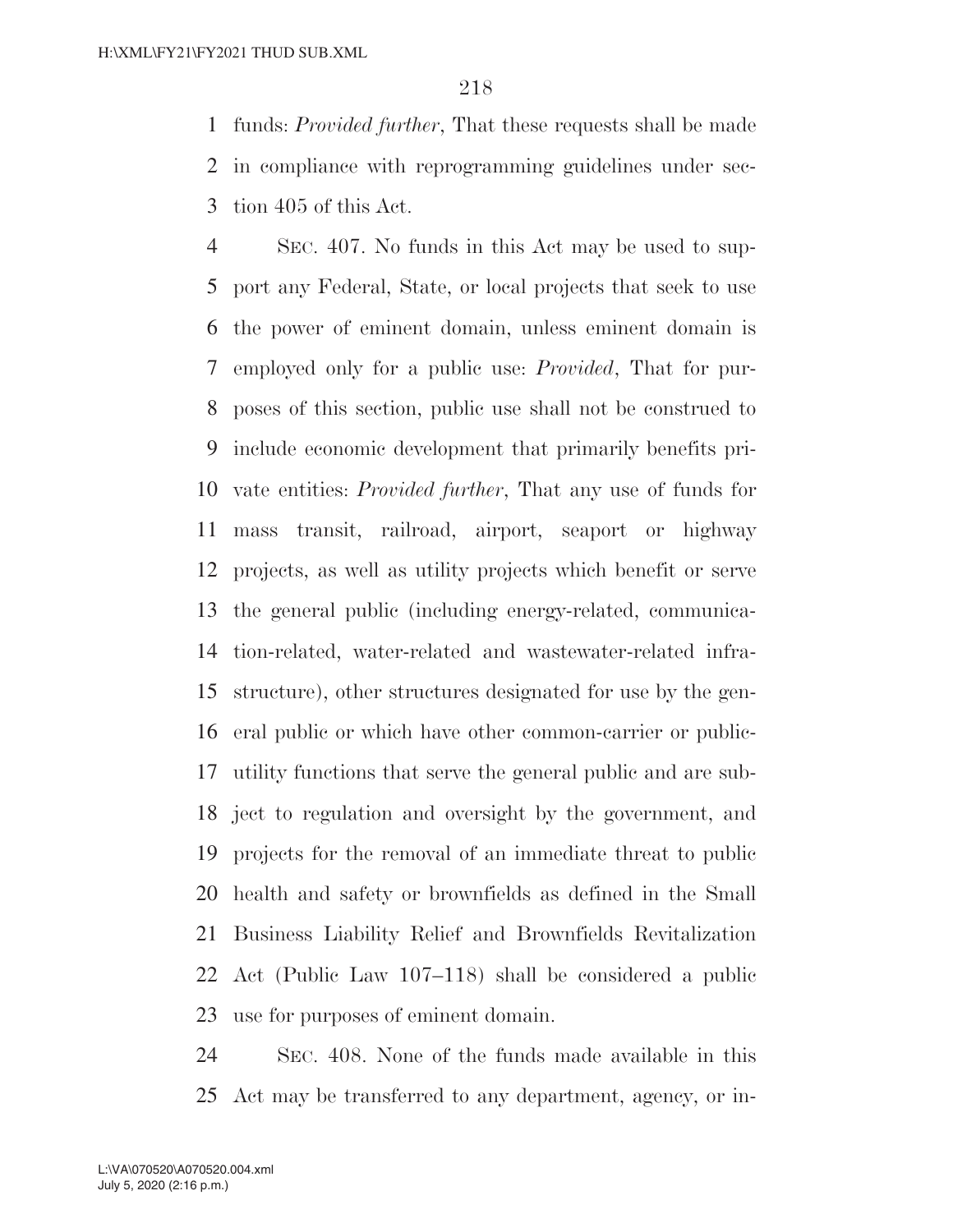strumentality of the United States Government, except pursuant to a transfer made by, or transfer authority pro-vided in, this Act or any other appropriations Act.

 SEC. 409. No part of any appropriation contained in this Act shall be available to pay the salary for any person filling a position, other than a temporary position, for- merly held by an employee who has left to enter the Armed Forces of the United States and has satisfactorily com- pleted his or her period of active military or naval service, and has within 90 days after his or her release from such service or from hospitalization continuing after discharge for a period of not more than 1 year, made application for restoration to his or her former position and has been certified by the Office of Personnel Management as still qualified to perform the duties of his or her former posi-tion and has not been restored thereto.

 SEC. 410. No funds appropriated pursuant to this Act may be expended by an entity unless the entity agrees that in expending the assistance the entity will comply with sections 2 through 4 of the Act of March 3, 1933 (41 U.S.C. 8301–8305, popularly known as the ''Buy American Act'').

 SEC. 411. No funds appropriated or otherwise made available under this Act shall be made available to any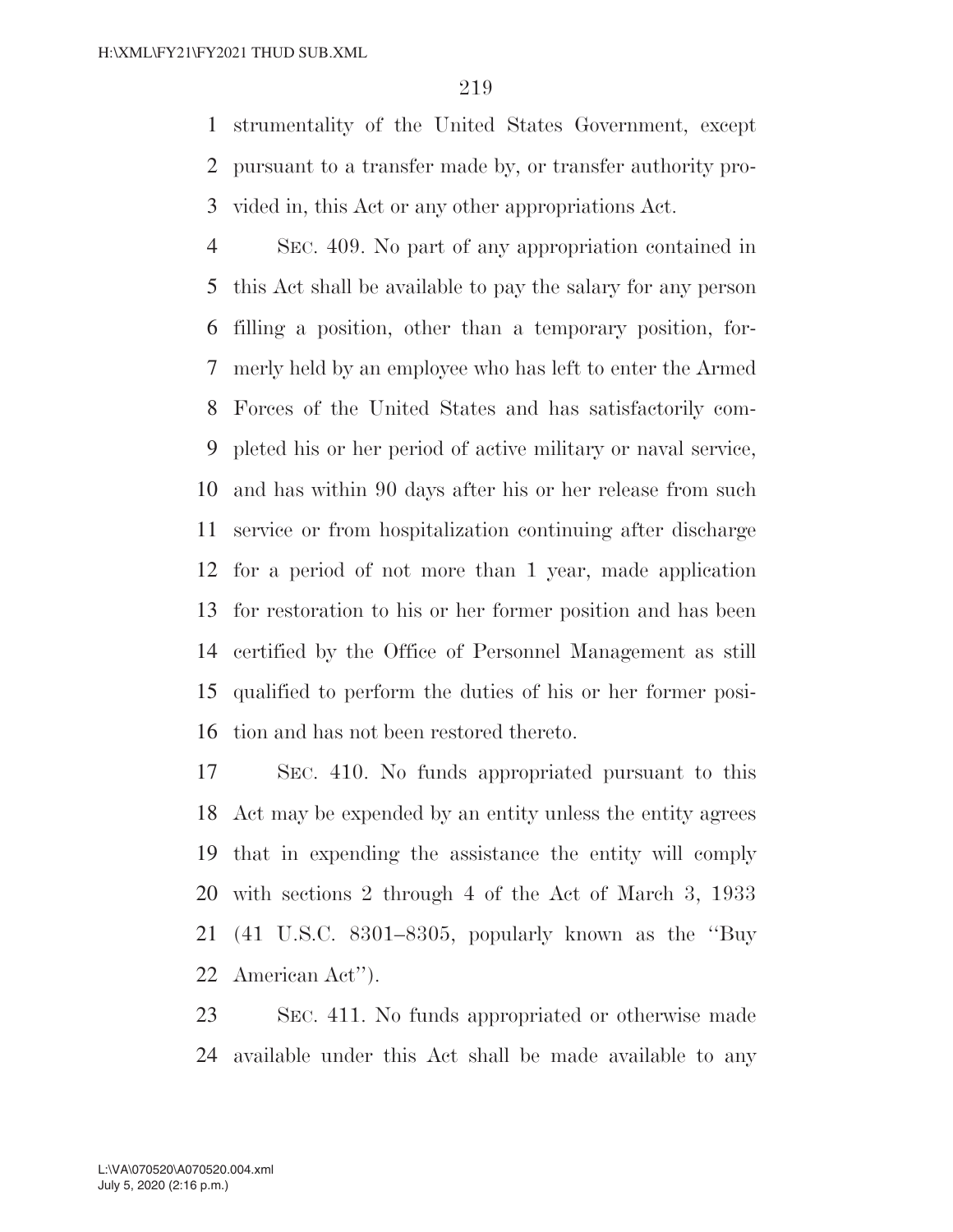person or entity that has been convicted of violating the Buy American Act (41 U.S.C. 8301–8305).

 SEC. 412. None of the funds made available in this Act may be used for first-class airline accommodations in contravention of sections 301–10.122 and 301–10.123 of title 41, Code of Federal Regulations.

 SEC. 413. (a) None of the funds made available by this Act may be used to approve a new foreign air carrier permit under sections 41301 through 41305 of title 49, United States Code, or exemption application under sec- tion 40109 of that title of an air carrier already holding an air operators certificate issued by a country that is party to the U.S.-E.U.-Iceland-Norway Air Transport Agreement where such approval would contravene United States law or Article 17 bis of the U.S.-E.U.-Iceland-Nor-way Air Transport Agreement.

 (b) Nothing in this section shall prohibit, restrict or otherwise preclude the Secretary of Transportation from granting a foreign air carrier permit or an exemption to such an air carrier where such authorization is consistent with the U.S.-E.U.-Iceland-Norway Air Transport Agree-ment and United States law.

 SEC. 414. None of the funds made available in this Act may be used to send or otherwise pay for the attend-ance of more than 50 employees of a single agency or de-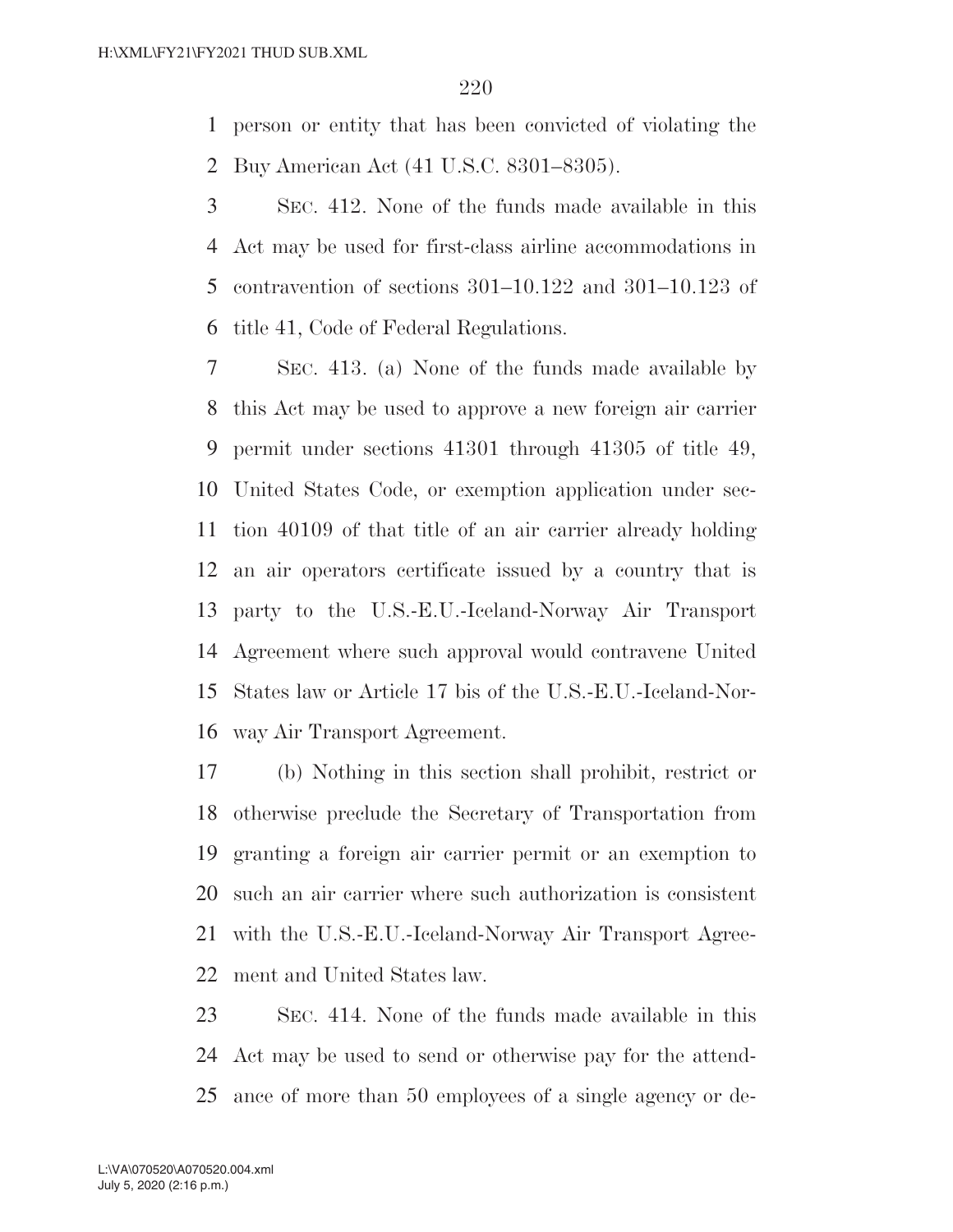partment of the United States Government, who are sta- tioned in the United States, at any single international conference unless the relevant Secretary reports to the House and Senate Committees on Appropriations at least 5 days in advance that such attendance is important to the national interest: *Provided*, That for purposes of this section the term ''international conference'' shall mean a conference occurring outside of the United States attended by representatives of the United States Government and of foreign governments, international organizations, or nongovernmental organizations.

 SEC. 415. None of the funds appropriated or other- wise made available under this Act may be used by the Surface Transportation Board to charge or collect any fil- ing fee for rate or practice complaints filed with the Board in an amount in excess of the amount authorized for dis- trict court civil suit filing fees under section 1914 of title 28, United States Code.

 SEC. 416. None of the funds made available by this Act may be used by the Department of Transportation, the Department of Housing and Urban Development, or any other Federal agency to lease or purchase new light duty vehicles for any executive fleet, or for an agency's fleet inventory, except in accordance with Presidential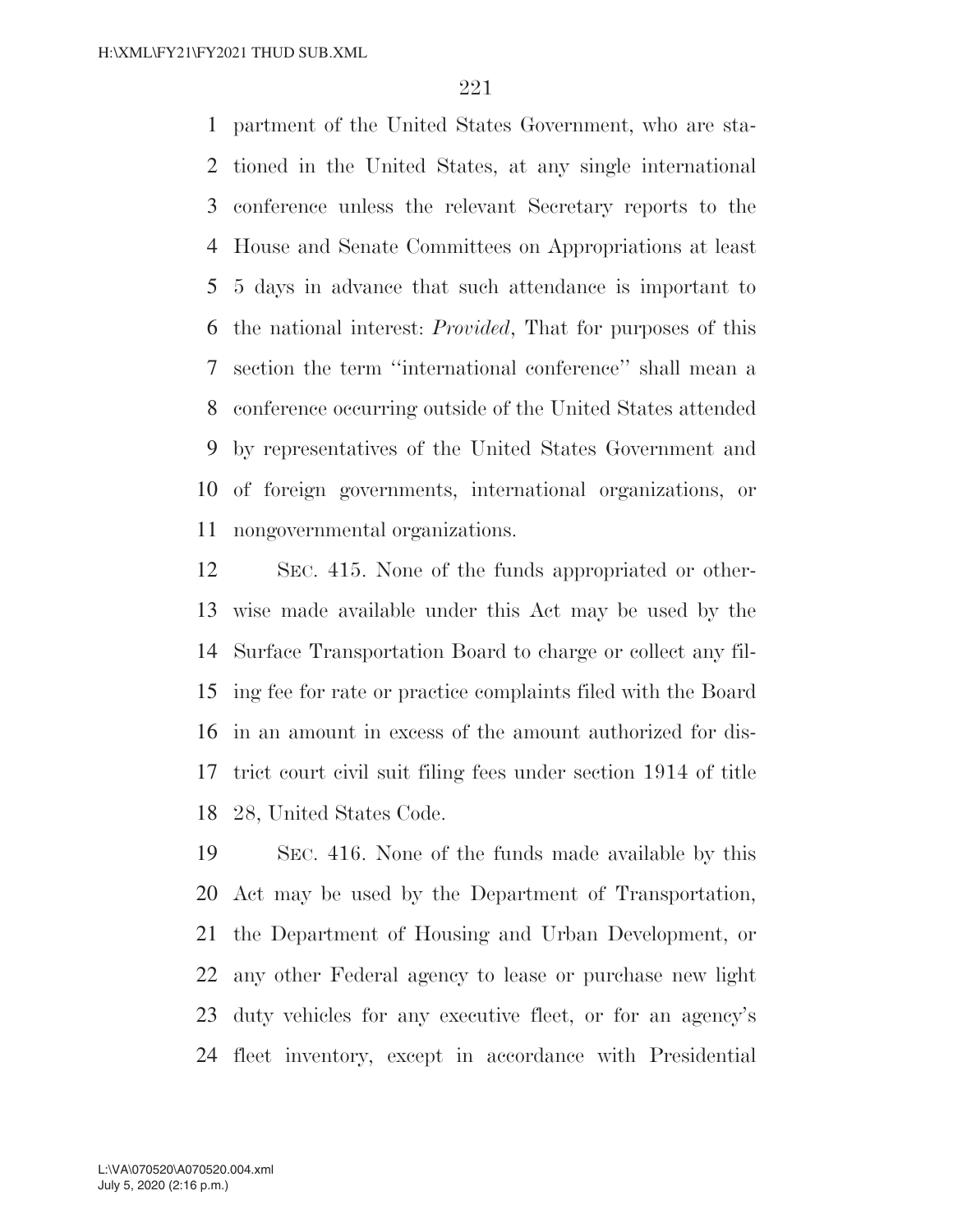Memorandum—Federal Fleet Performance, dated May 24, 2011.

 SEC. 417. (a) None of the funds made available in this Act may be used to maintain or establish a computer network unless such network blocks the viewing, downloading, and exchanging of pornography.

 (b) Nothing in subsection (a) shall limit the use of funds necessary for any Federal, State, tribal, or local law enforcement agency or any other entity carrying out crimi-nal investigations, prosecution, or adjudication activities.

 SEC. 418. (a) None of the funds made available in this Act may be used to deny an Inspector General funded under this Act timely access to any records, documents, or other materials available to the department or agency over which that Inspector General has responsibilities under the Inspector General Act of 1978 (5 U.S.C. App.), or to prevent or impede that Inspector General's access to such records, documents, or other materials, under any provision of law, except a provision of law that expressly refers to the Inspector General and expressly limits the Inspector General's right of access.

 (b) A department or agency covered by this section shall provide its Inspector General with access to all such records, documents, and other materials in a timely man-ner.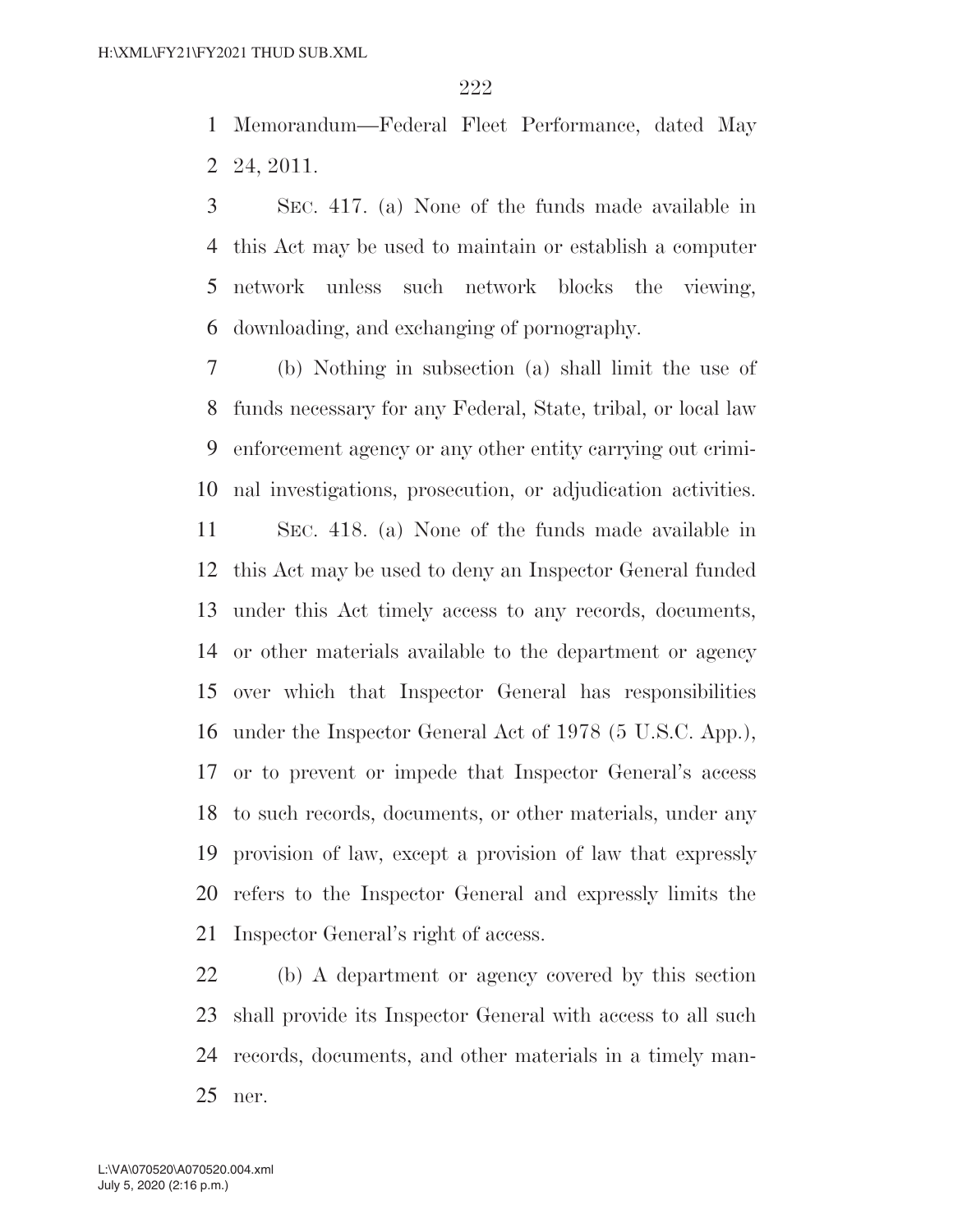(c) Each Inspector General shall ensure compliance with statutory limitations on disclosure relevant to the in- formation provided by the establishment over which that Inspector General has responsibilities under the Inspector General Act of 1978 (5 U.S.C. App.).

 (d) Each Inspector General covered by this section shall report to the Committees on Appropriations of the House of Representatives and the Senate within 5 cal- endar days any failures to comply with this requirement. SEC. 419. None of the funds appropriated or other- wise made available by this Act may be used to pay award or incentive fees for contractors whose performance has been judged to be below satisfactory, behind schedule, over budget, or has failed to meet the basic requirements of a contract, unless the Agency determines that any such deviations are due to unforeseeable events, government- driven scope changes, or are not significant within the overall scope of the project and/or program unless such 19 awards or incentive fees are consistent with  $16.401(e)(2)$ of the Federal Acquisition Regulations.

 SEC. 420. None of the funds made available by this Act may be used in contravention of section 2635.702 of title 5, Code of Federal Regulations.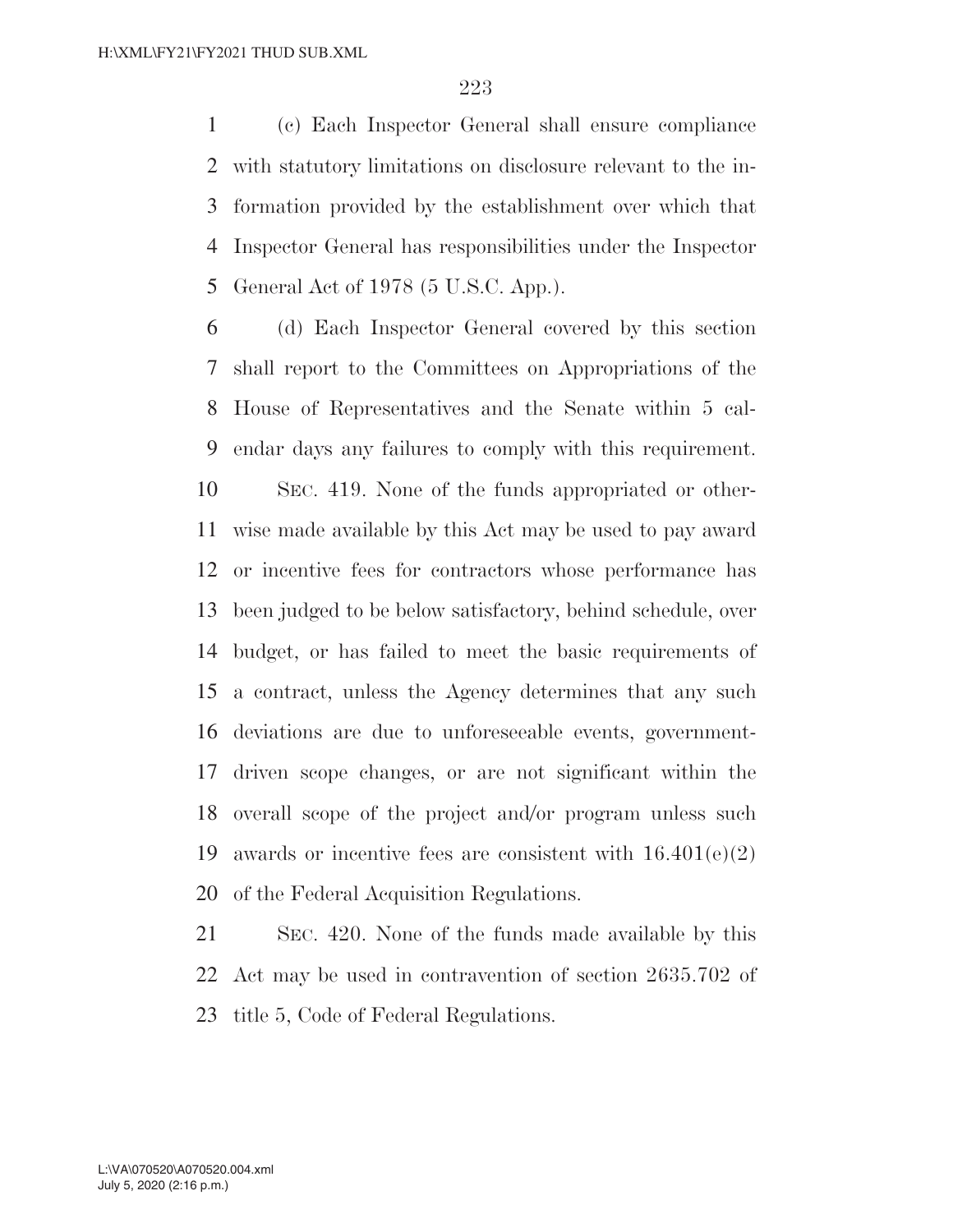# 1 TITLE V

# ADDITIONAL INFRASTRUCTURE INVESTMENTS DEPARTMENT OF TRANSPORTATION

## 4 OFFICE OF THE SECRETARY

#### NATIONAL INFRASTRUCTURE INVESTMENTS

(INCLUDING TRANSFER OF FUNDS)

 For an additional amount for ''National Infrastruc- ture Investments'', \$3,000,000,000, to remain available until September 30, 2022: *Provided,* That such additional amount shall be subject to the provisions under this head- ing in title I of this Act, except as modified by this heading in this title: *Provided further,* That of the amounts made available under this heading in this title, the Secretary shall use an amount not less than \$60,000,000 for the planning, preparation, or design of projects eligible for amounts made available under this heading in this title, with an emphasis on transit, transit oriented development, and multimodal projects: *Provided further,* That grants awarded under the preceding proviso shall not be subject to a minimum grant size: *Provided further,* That of the amounts made available under this heading in this title, the Secretary shall use an amount not less than \$300,000,000 for eligible projects located in or to directly benefit areas of persistent poverty: *Provided further,* That a grant award under this heading in this title shall be not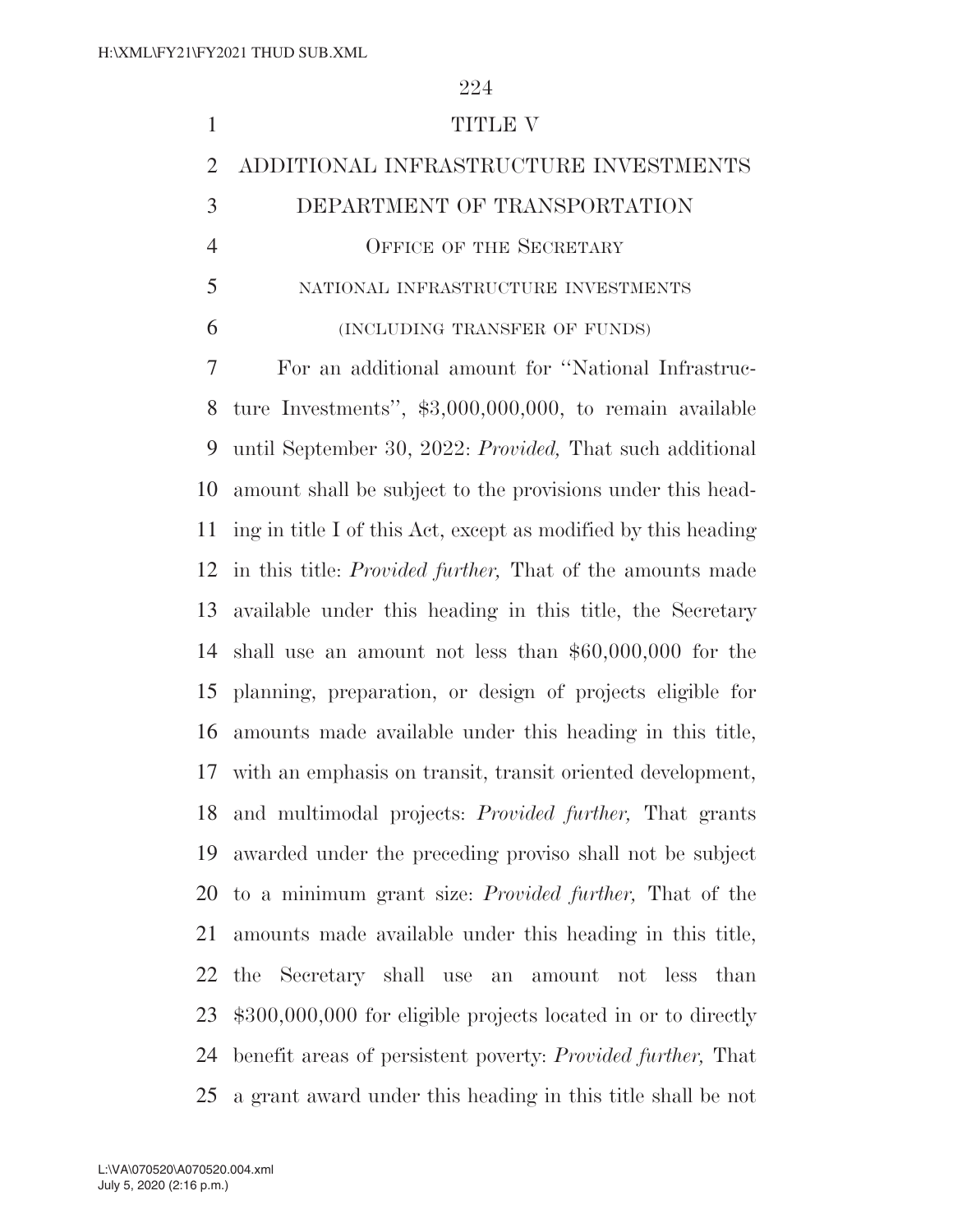# DEPARTMENT OF HOUSING AND URBAN DEVELOPMENT PUBLIC AND INDIAN HOUSING PUBLIC HOUSING CAPITAL FUND (INCLUDING TRANSFER OF FUNDS)

 For an additional amount for the ''Public Housing Capital Fund'' to carry out capital and management ac- tivities for public housing agencies, as authorized under section 9 of the United States Housing Act of 1937 (42 U.S.C. 1437g), \$24,250,000,000, to remain available until September 30, 2022: *Provided,* That such additional amount shall be subject to the provisions under this head- ing in title II of this Act, except as modified by this head- ing in this title: *Provided further,* That \$19,000,000,000 of the funds provided under this heading in this title shall be distributed under the same formula used for amounts made available for the Capital Fund for fiscal year 2021: *Provided further,* That \$2,500,000,000 of the funds pro- vided under this heading in this title shall be awarded by competition for activities that improve water and energy efficiency, or reduce the risk of harm to occupants or prop- erty from natural hazards: *Provided further,* That \$2,750,000,000 of the funds provided under this heading in this title shall be awarded by competition for activities that mitigate threats to the health and safety of residents,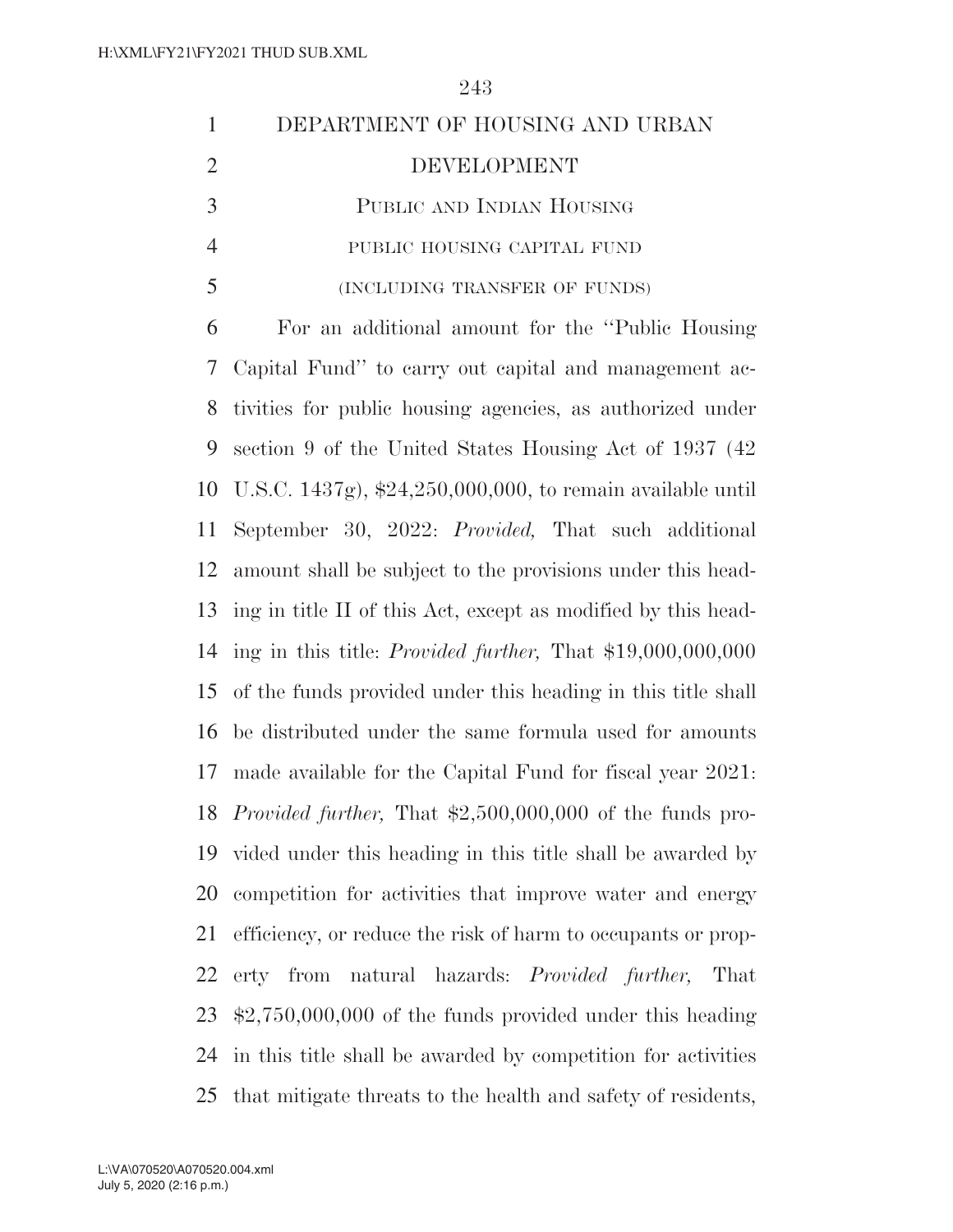or reduce lead-based paint hazards and other housing re- lated hazards, including carbon monoxide, radon, or mold: *Provided further,* That in administering funds appro- priated or otherwise made available under this heading in this title, the Secretary may waive or specify alternative requirements for any provision of any statute or regulation in connection with the obligation by the Secretary or the use of these funds (except for requirements related to fair housing, nondiscrimination, labor standards, and the envi- ronment), upon a finding that such a waiver is necessary to expedite or facilitate the use of such funds: *Provided further,* That up to 0.5 percent of the amounts made avail- able under this heading in this title may be transferred, in aggregate, to ''Department of Housing and Urban De- velopment, Program Offices—Public and Indian Housing'' to supplement existing resources for the necessary costs of administering and overseeing the obligation and ex- penditure of these amounts, to remain available until Sep- tember 30, 2024: *Provided further,* That such amount is designated by the Congress as being for an emergency re-21 quirement pursuant to section  $251(b)(2)(A)(i)$  of the Bal-anced Budget and Emergency Deficit Control Act of 1985.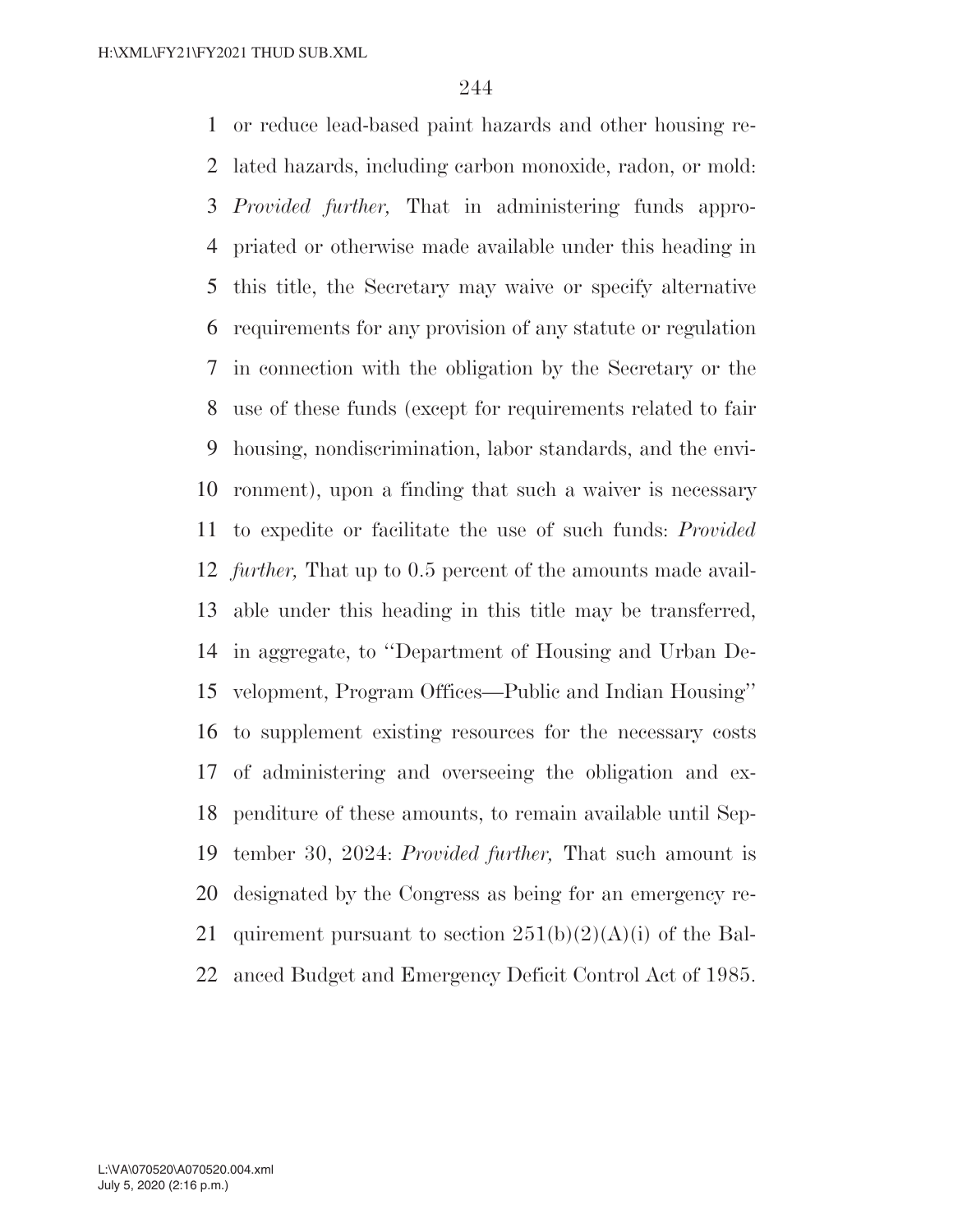CHOICE NEIGHBORHOODS INITIATIVE

(INCLUDING TRANSFER OF FUNDS)

 For an additional amount for the ''Choice Neighbor- hoods Initiative'', \$300,000,000, to remain available until September 30, 2022: *Provided,* That such additional amount shall be subject to the provisions under this head- ing in title II of this Act, except as modified by this head- ing in this title: *Provided further,* That not less than 10 percent of the amounts made available under this heading in this title shall be used for activities that improve water and energy efficiency, or reduce the risk of harm to occu- pants or property from natural hazards: *Provided further,*  That all construction, rehabilitation, and related activities funded under this heading in this title shall comply with the latest published editions of relevant national con- sensus-based codes and specifications and standards ref- erenced therein, except that nothing in this section shall be construed to prohibit a grantee from requiring higher standards: *Provided further,* That the term ''latest pub- lished editions'' means, with respect to relevant national consensus-based codes, and specifications and standards referenced therein, the two most recent published editions, including, if any, amendments made by State, local, tribal, or territorial governments during the adoption process, that incorporate the latest natural hazard-resistant de-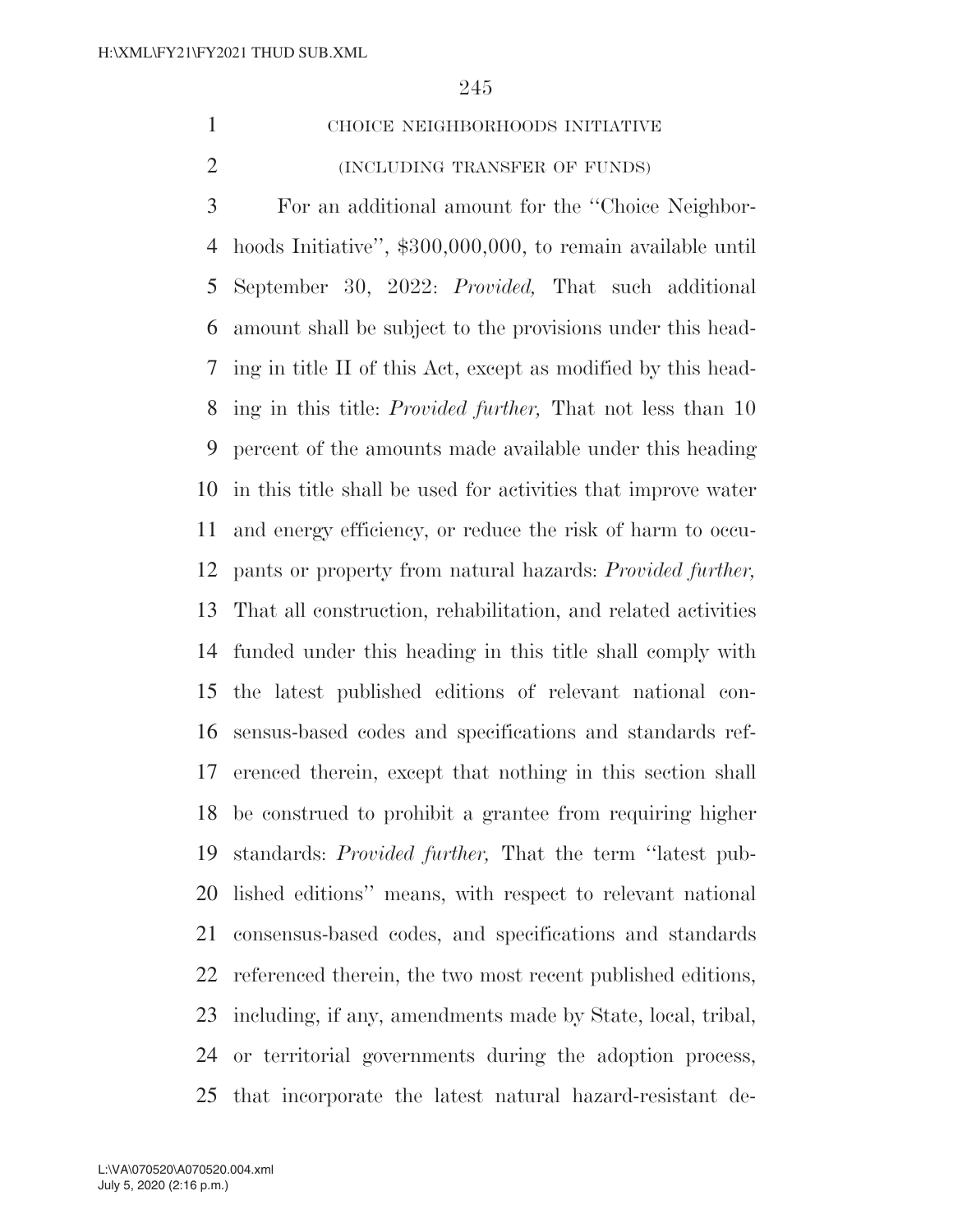signs and establish criteria for the design, construction, and maintenance of structures and facilities that may be eligible for assistance under this section for the purposes of protecting the health, safety, and general welfare of a buildings' users against disasters: *Provided further,* That up to 0.5 percent of the amounts made available under this heading in this title may be transferred, in aggregate, to ''Department of Housing and Urban Development, Pro- gram Offices—Public and Indian Housing'' to supplement existing resources for the necessary costs of administering and overseeing the obligation and expenditure of amounts under this heading in this title, to remain available until September 30, 2024: *Provided further,* That such amount is designated by the Congress as being for an emergency 15 requirement pursuant to section  $251(b)(2)(A)(i)$  of the Balanced Budget and Emergency Deficit Control Act of 1985.

- 18 NATIVE AMERICAN PROGRAMS
- (INCLUDING TRANSFER OF FUNDS)

 For an additional amount for ''Native American Pro- grams'', \$1,000,000,000, to remain available until Sep- tember 30, 2022, unless otherwise specified, for activities and assistance authorized under title I of the Native American Housing Assistance and Self-Determination Act of 1996 (''NAHASDA'') (25 U.S.C. 4111 et seq.) and title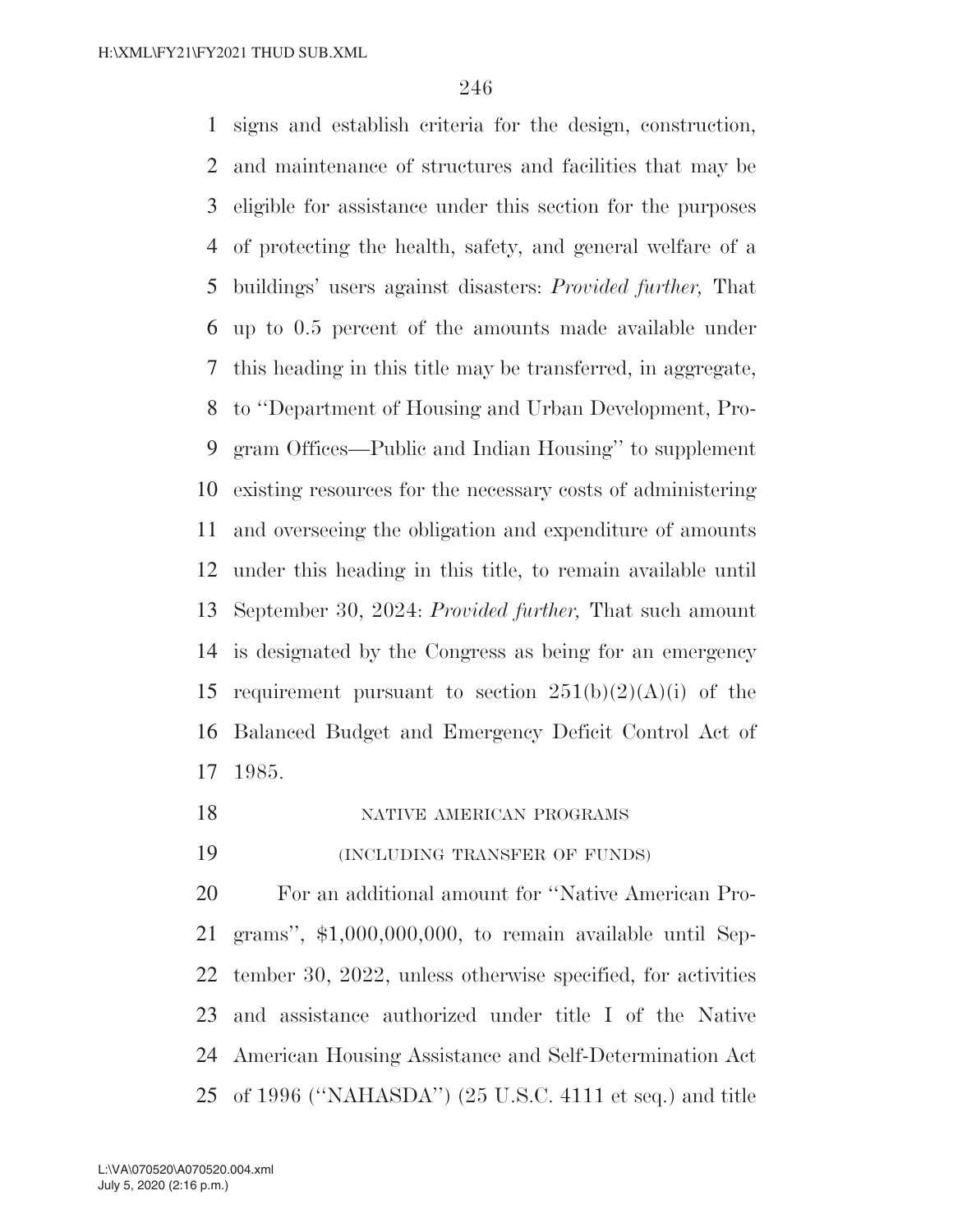I of the Housing and Community Development Act of 1974 (42 U.S.C. 5301 et seq.) with respect to Indian tribes: *Provided,* That the amounts made available under this heading in this title are provided as follows:

 (1) \$400,000,000 shall be for the Native Amer- ican Housing Block Grants program, as authorized under title I of NAHASDA: *Provided,* That amounts made available in this paragraph shall be distributed according to the same funding formula used in fiscal year 2021: *Provided further,* That the amounts dis- tributed through such formula shall be used for new construction, acquisition, rehabilitation, and infra- structure development: *Provided further,* That in se- lecting projects to be funded, grantees shall give pri- ority to projects for which contracts can be awarded within 180 days from the date that amounts are made available to the grantees: *Provided further,*  That the Secretary shall notify grantees of their for- mula allocation not later than 60 days after the date of enactment of this Act: *Provided further,* That the Secretary shall obligate amounts allocated by for- mula not later than 120 days after the date of en-actment of this Act;

 (2) \$350,000,000 shall be for competitive grants under the Native American Housing Block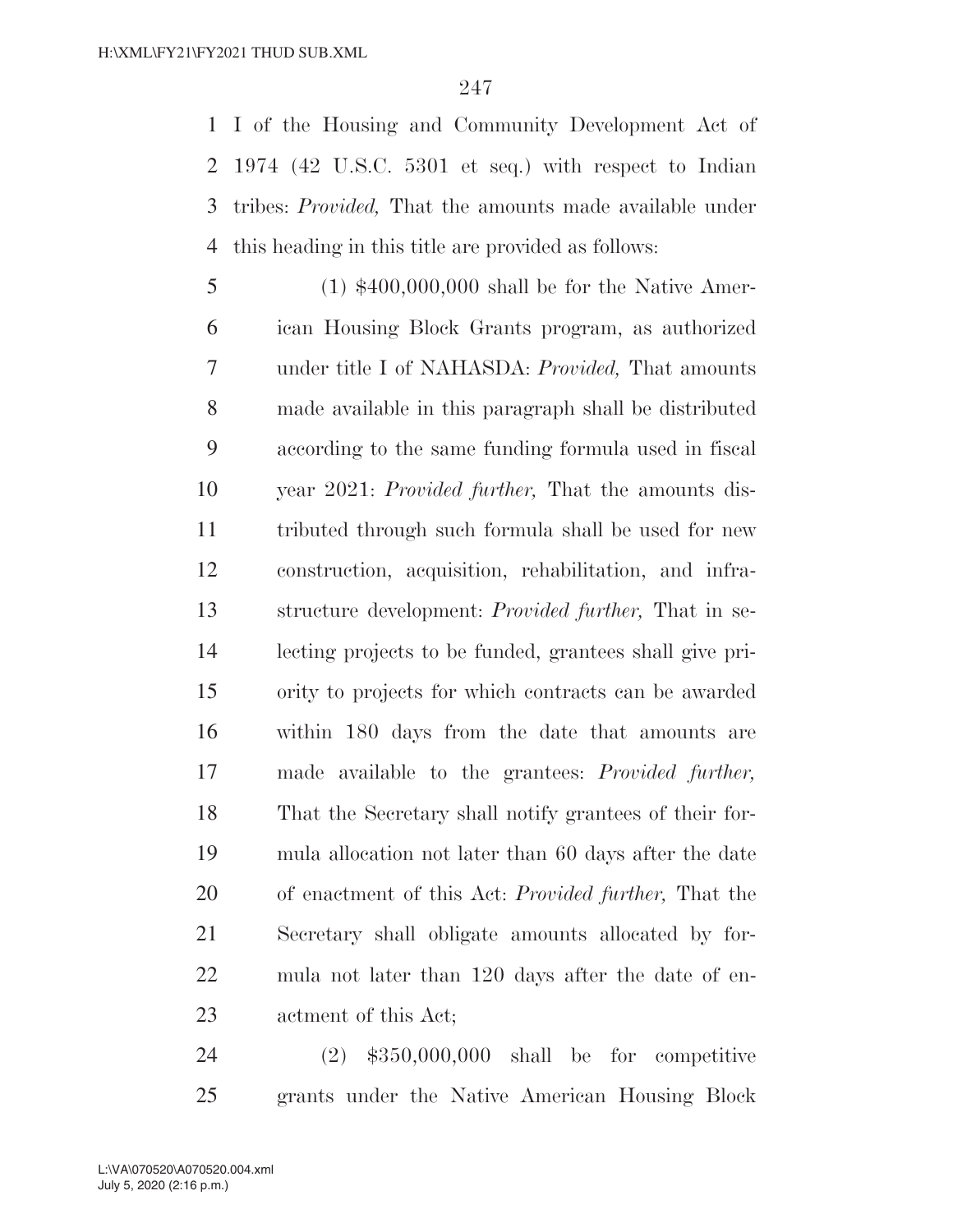Grants program, as authorized under title I of NAHASDA: *Provided,* That the Secretary shall obli- gate this additional amount for competitive grants to eligible recipients authorized under NAHASDA that apply for funds: *Provided further,* That in awarding this additional amount, the Secretary shall consider need and administrative capacity and shall give pri- ority to projects that will spur construction and re- habilitation: *Provided further,* That a grant funded pursuant to this paragraph shall be in an amount not less than \$500,000 and not greater than \$20,000,000: *Provided further,* That recipients of amounts made available in this paragraph shall obli- gate 100 percent of such amounts within 1 year of the date amounts are made available to a recipient, expend at least 50 percent of such amounts within 2 years of the date on which amounts become avail- able to such recipients for obligation, and expend 100 percent of such amounts within 3 years of such date: *Provided further,* That the Secretary shall issue a Notice of Funding Availability for amounts made available in this paragraph not later than 60 days after the date of enactment of this Act: *Provided further,* That such Notice of Funding Availability shall require application submissions 90 days after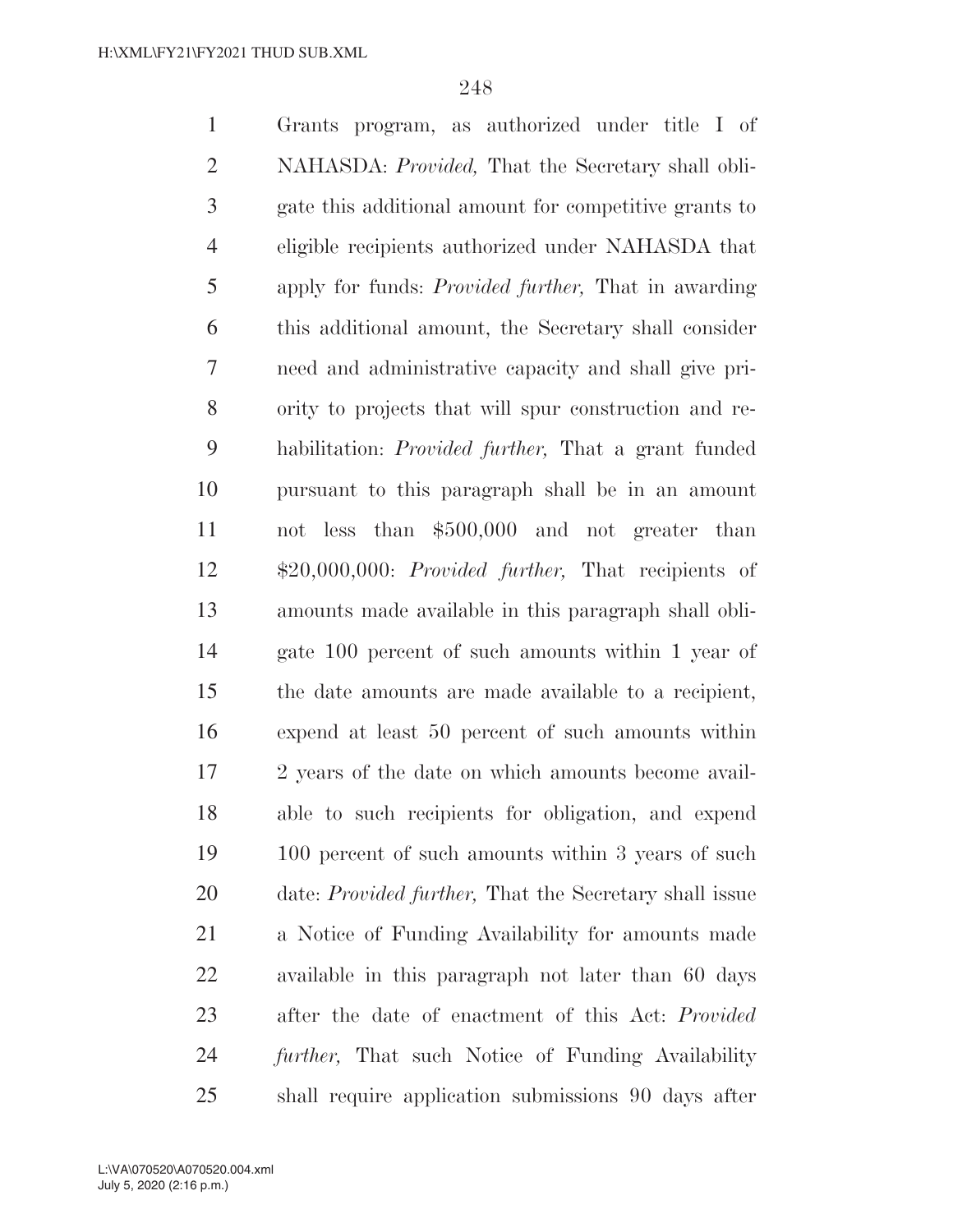the publishing of such Notice: *Provided further,* That of the applications submitted under the preceding 2 provisos, the Secretary shall make grants not later than 270 days after the date of enactment of this Act; and

 (3) \$250,000,000 shall be for grants to Indian tribes for carrying out the Indian Community Devel- opment Block Grant program under title I of the Housing and Community Development Act of 1974, notwithstanding section 106(a)(1) of such Act: *Pro- vided,* That not to exceed 20 percent of any grant made with amounts made available in this para- graph shall be expended for planning and manage- ment development and administration: *Provided fur- ther,* That the Secretary shall issue a Notice of Funding Availability for amounts made available in this paragraph not later than 180 days after the date of enactment of this Act: *Provided further,* That such Notice of Funding Availability shall require ap- plication submissions 90 days after the publishing of such Notice: *Provided further,* That of the applica- tions submitted under the preceding 2 provisos, the Secretary shall make grants not later than 390 days after the date of enactment of this Act: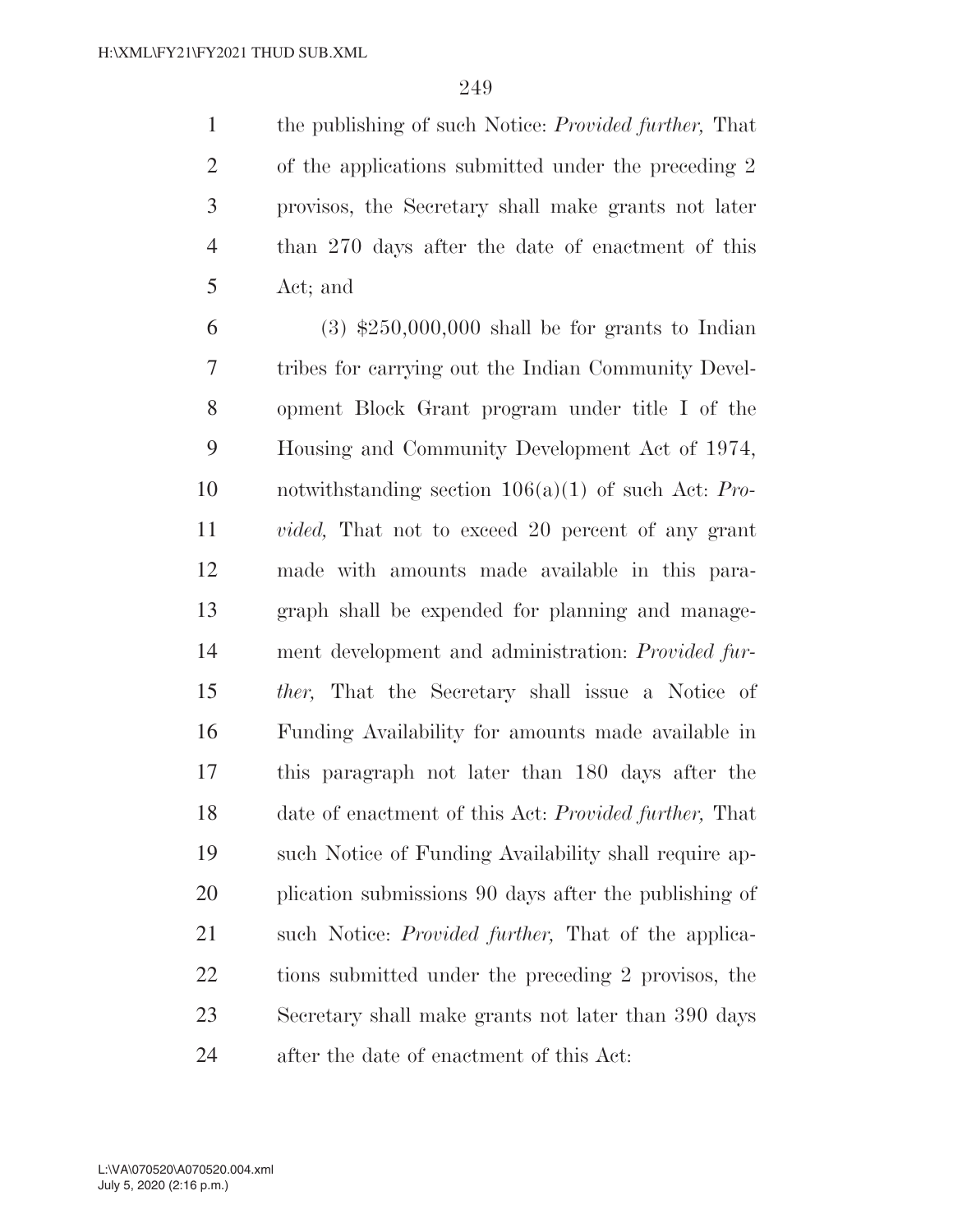*Provided further,* That the Secretary may waive, or specify alternative requirements for, any provision of any statute or regulation that the Secretary administers in connection with the use of amounts made available under this heading in this title (except for requirements related to fair hous- ing, nondiscrimination, labor standards, and the environ- ment), upon a finding by the Secretary that any such waivers or alternative requirements are necessary to expe- dite or facilitate the use of such amounts: *Provided fur- ther,* That not less than 10 percent of the amounts made available under this heading in this title shall be used for activities that improve water and energy efficiency, or re- duce the risk of harm to occupants or property from nat- ural hazards: *Provided further,* That up to 1 percent of the amounts made available in paragraphs (2) and (3) under this heading in this title may be transferred, in ag- gregate, to ''Department of Housing and Urban Develop- ment, Program Offices—Public and Indian Housing'' for necessary costs of administering and overseeing the obliga- tion and expenditure of such amounts, to remain available until September 30, 2023: *Provided further,* That such amount is designated by the Congress as being for an emergency requirement pursuant to section  $251(b)(2)(A)(i)$  of the Balanced Budget and Emergency Deficit Control Act of 1985.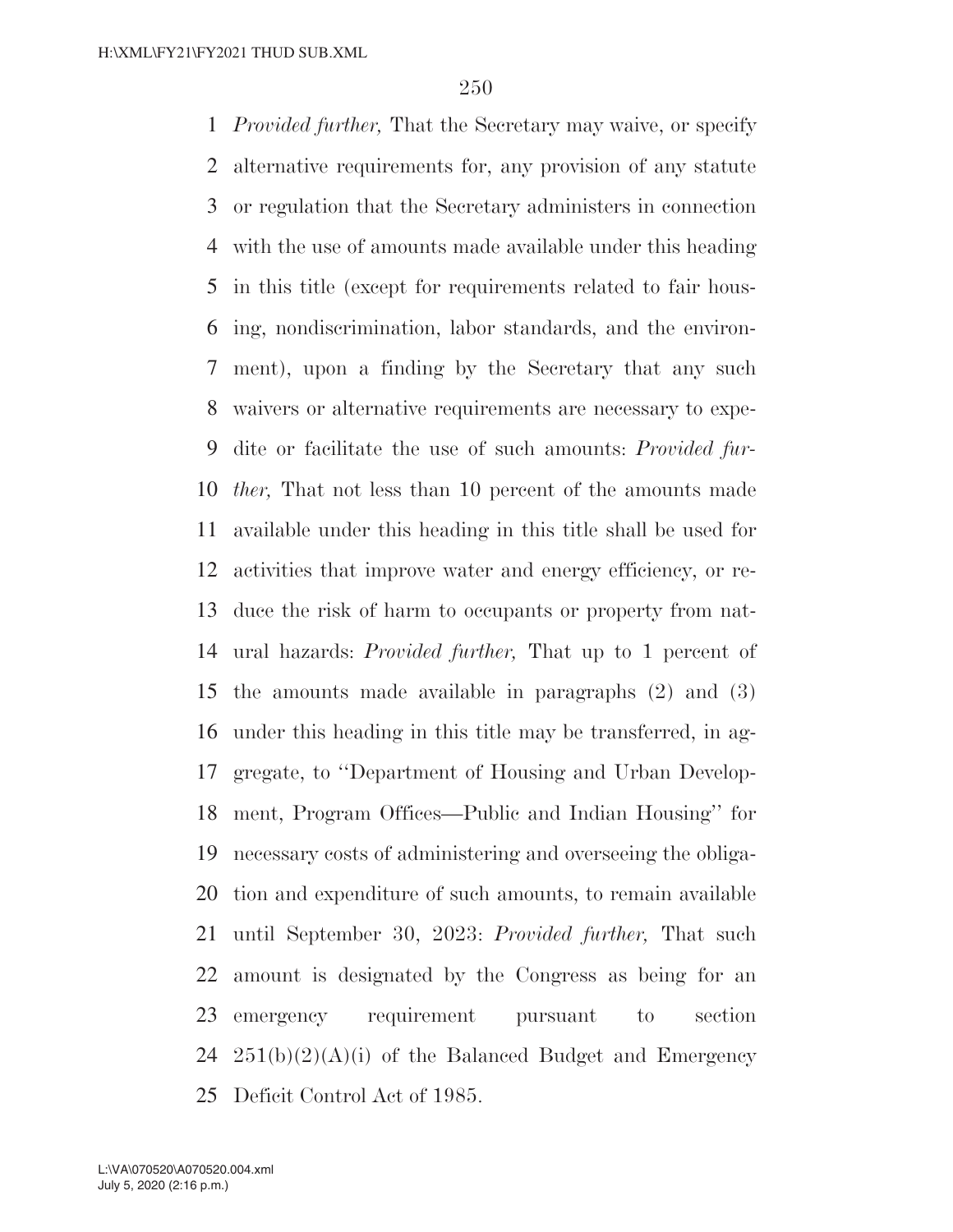# NATIVE HAWAIIAN HOUSING BLOCK GRANT

#### (INCLUDING TRANSFER OF FUNDS)

 For an additional amount for the ''Native Hawaiian Housing Block Grant'' program, \$20,000,000, to remain available until September 30, 2022: *Provided,* That such additional amount shall be subject to the provisions under this heading in title II of this Act, except as modified by this heading in this title: *Provided further,* That not less than 10 percent of the amounts made available under this heading in this title shall be used for activities that im- prove water and energy efficiency, or reduce the risk of harm to occupants or property from natural hazards: *Pro- vided further,* That up to 1 percent of the amounts made available under this heading in this title may be trans- ferred, in aggregate, to ''Department of Housing and Urban Development, Program Offices—Public and Indian Housing'' for necessary costs of administering and over- seeing the obligation and expenditure of amounts under this heading in this title, to remain available until Sep- tember 30, 2023: *Provided further,* That such amount is designated by the Congress as being for an emergency re-22 quirement pursuant to section  $251(b)(2)(A)(i)$  of the Bal-anced Budget and Emergency Deficit Control Act of 1985.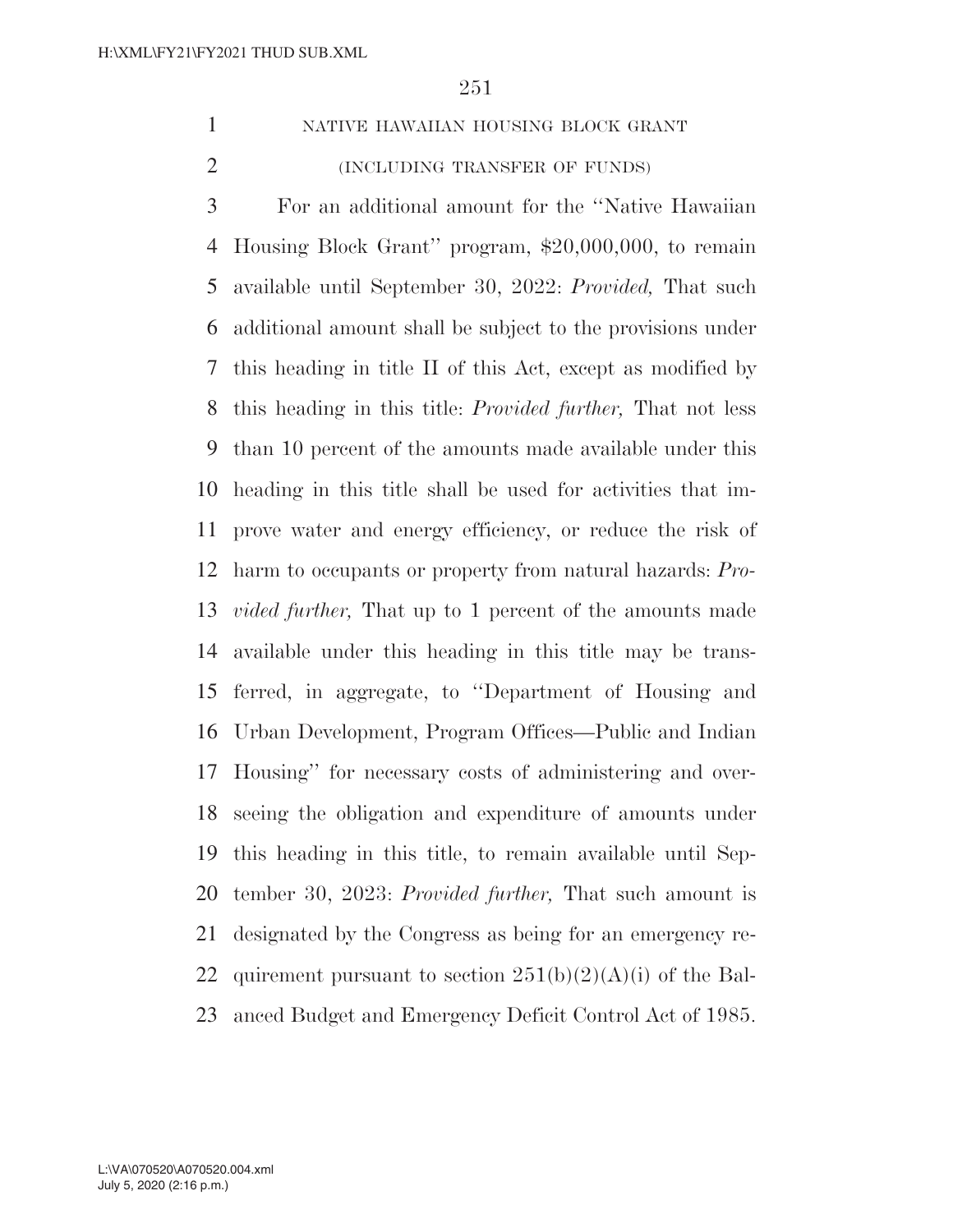| $\mathbf{1}$  | COMMUNITY PLANNING AND DEVELOPMENT |
|---------------|------------------------------------|
|               | COMMUNITY DEVELOPMENT FUND         |
| $\mathcal{R}$ | (INCLUDING TRANSFER OF FUNDS)      |

 For an additional amount for ''Community Develop- ment Fund'', \$4,000,000,000, to remain available until September 30, 2022: *Provided,* That such additional amount shall be subject to the provisions under this head- ing in title II of this Act, except as modified by this head- ing in this title: *Provided further,* That such amount made available under this heading in this title shall be distrib- uted pursuant to section 106 of the Housing and Commu- nity Development Act of 1974 (42 U.S.C. 5306) to grant- ees that received allocations pursuant to that same for- mula in fiscal year 2020, and that such allocations shall be made within 30 days of enactment of this Act: *Provided further,* That not less than 10 percent of the amounts made available under this heading in this title shall be used for activities that improve water and energy effi- ciency, or reduce the risk of harm to occupants or property from natural hazards (including activities that facilitate the adoption of the most recent published editions of rel- evant national consensus-based codes): *Provided further,*  That of the amounts made available under this heading in this title, up to 0.5 percent may be transferred to ''De-partment of Housing and Urban Development, Program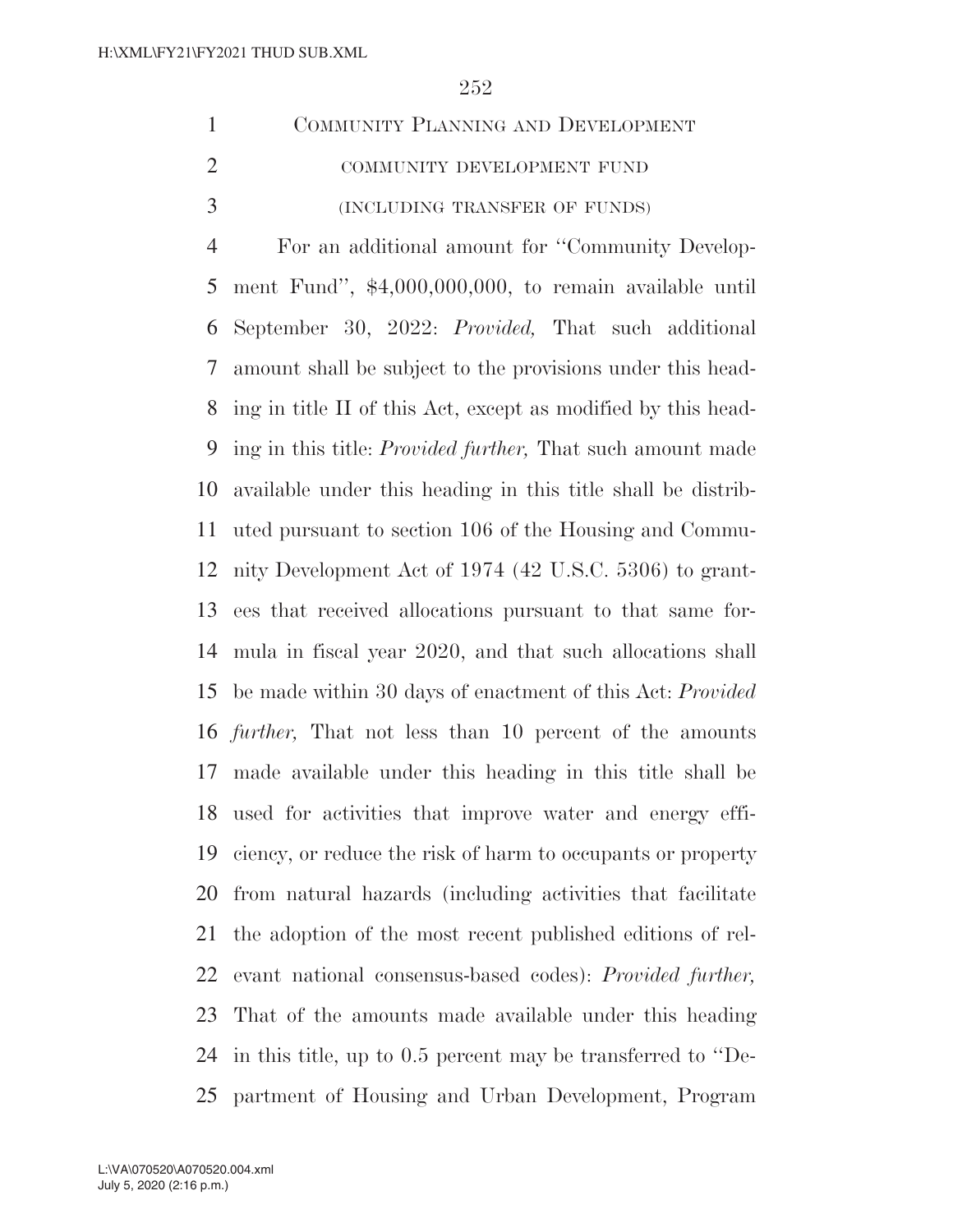Offices—Community Planning and Development'' for nec- essary costs of administering and overseeing the obligation and expenditure of amounts under this heading in this title, to remain available until September 30, 2028: *Pro- vided further,* That such amount is designated by the Con- gress as being for an emergency requirement pursuant to section 251(b)(2)(A)(i) of the Balanced Budget and Emergency Deficit Control Act of 1985.

### HOME INVESTMENT PARTNERSHIPS PROGRAM

#### **(INCLUDING TRANSFER OF FUNDS)**

 For an additional amount for the ''HOME Invest- ment Partnerships Program'', as authorized under title II of the Cranston-Gonzalez National Affordable Housing Act, as amended, \$17,500,000,000, to remain available until September 30, 2024: *Provided,* That such additional amount shall be subject to the provisions under this head- ing in title II of this Act, except as modified by this head- ing in this title: *Provided further,* That of the amounts made available under this heading in this title, the Sec- retary shall use not less than \$1,750,000,000 for projects eligible for amounts made available under this heading in this title located in or directly benefitting areas of per- sistent poverty: *Provided further,* That for purposes of the preceding proviso, the term ''areas of persistent poverty'' means (1) any county that has consistently had 20 percent

July 5, 2020 (2:16 p.m.) L:\VA\070520\A070520.004.xml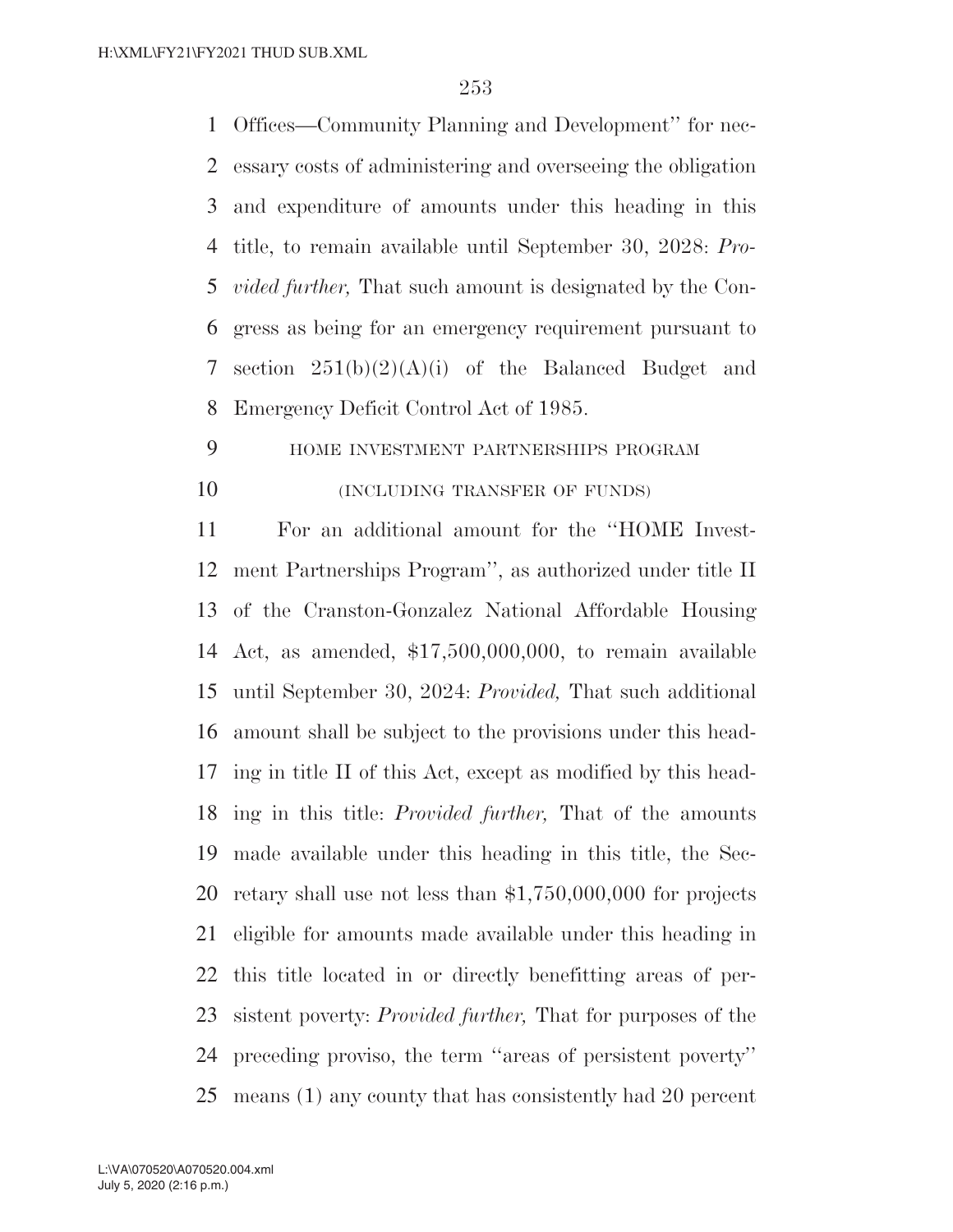or more of the population living in poverty during the 30- year period preceding the date of enactment of this Act, as measured by the 1990 and 2000 decennial census and the most recent annual Small Area Income and Poverty Estimates as estimated by the Bureau of the Census, (2) any census tract with a poverty rate of at least 20 percent as measured by the 2014-2018 5-year data series available from the American Community Survey of the Census Bu- reau, or (3) any territory or possession of the United States: *Provided further,* That grants awarded under the preceding 2 provisos shall not be subject to a minimum grant size: *Provided further,* That not less than 10 percent of the amounts made available under this heading in this title shall be used for activities that improve water and energy efficiency, or reduce the risk of harm to occupants or property from natural hazards: *Provided further,* That of the amounts made available under this heading in this title, up to 0.5 percent may be transferred to ''Department of Housing and Urban Development, Program Offices— Community Planning and Development'' for necessary costs of administering and overseeing the obligation and expenditure of amounts under this heading in this title, to remain available until September 30, 2028: *Provided further,* That such amount is designated by the Congress as being for an emergency requirement pursuant to sec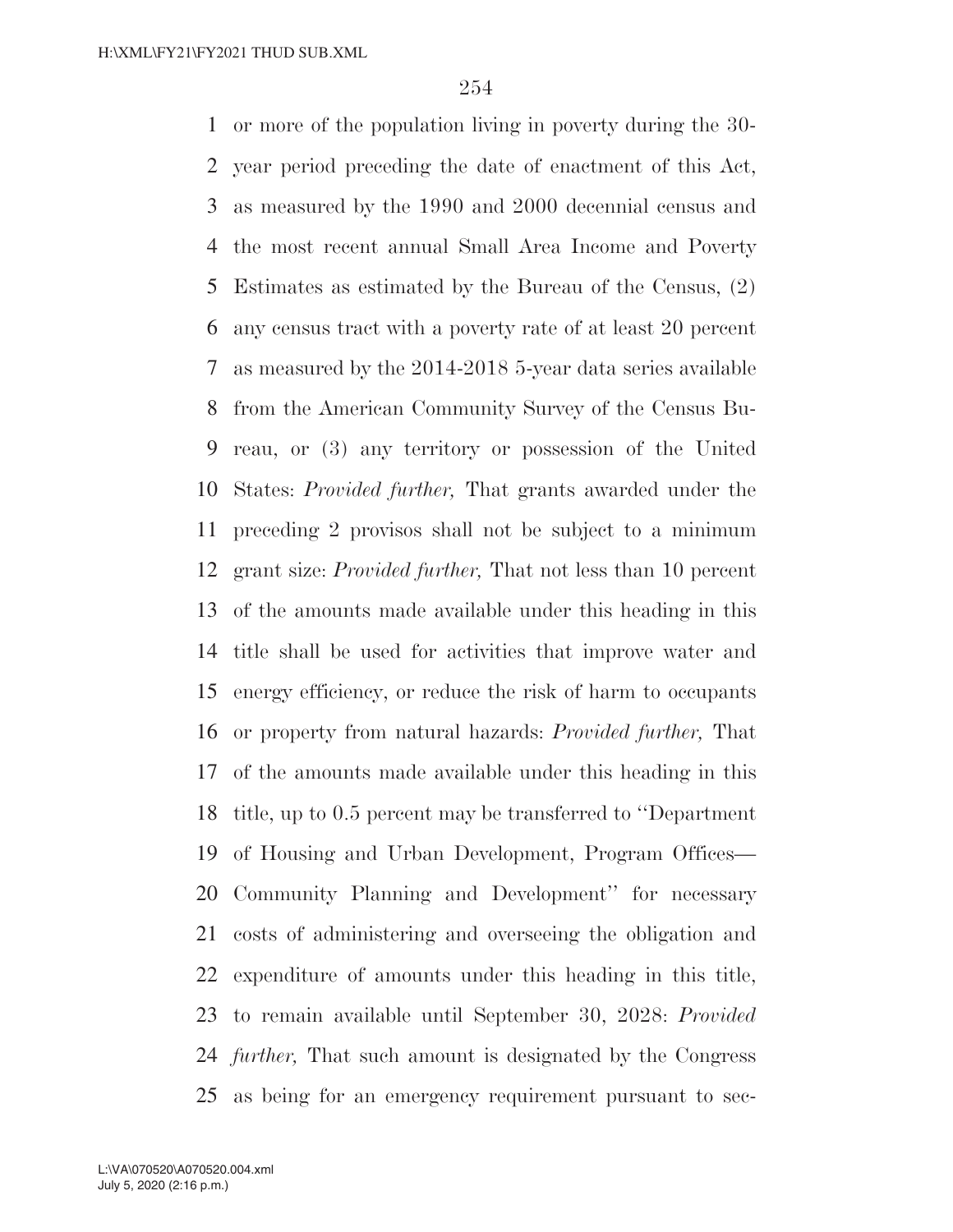1 tion  $251(b)(2)(A)(i)$  of the Balanced Budget and Emer-gency Deficit Control Act of 1985.

 SELF-HELP AND ASSISTED HOMEOWNERSHIP OPPORTUNITY PROGRAM

 For an additional amount for the ''Self-Help and As- sisted Homeownership Opportunity Program'', as author- ized under section 11 of the Housing Opportunity Pro- gram Extension Act of 1996, as amended, \$55,000,000, to remain available until September 30, 2023: *Provided,*  That such additional amount shall be subject to the provi- sions under this heading in title II of this Act, except as modified by this heading in this title: *Provided further,*  That of the amount provided under this heading in this title, \$10,000,000 shall be made available to the Self-Help Homeownership Opportunity Program: *Provided further,*  That of the amount provided under this heading in this title, \$40,000,000 shall be made available for the second, third, and fourth capacity building activities authorized under section 4(a) of the HUD Demonstration Act of 1993 (42 U.S.C. 9816 note), of which not less than \$5,000,000 shall be made available for rural capacity building activities: *Provided further,* That of the amount provided under this heading in this title, \$5,000,000 shall be made available for capacity building by national rural housing organizations: *Provided further,* That such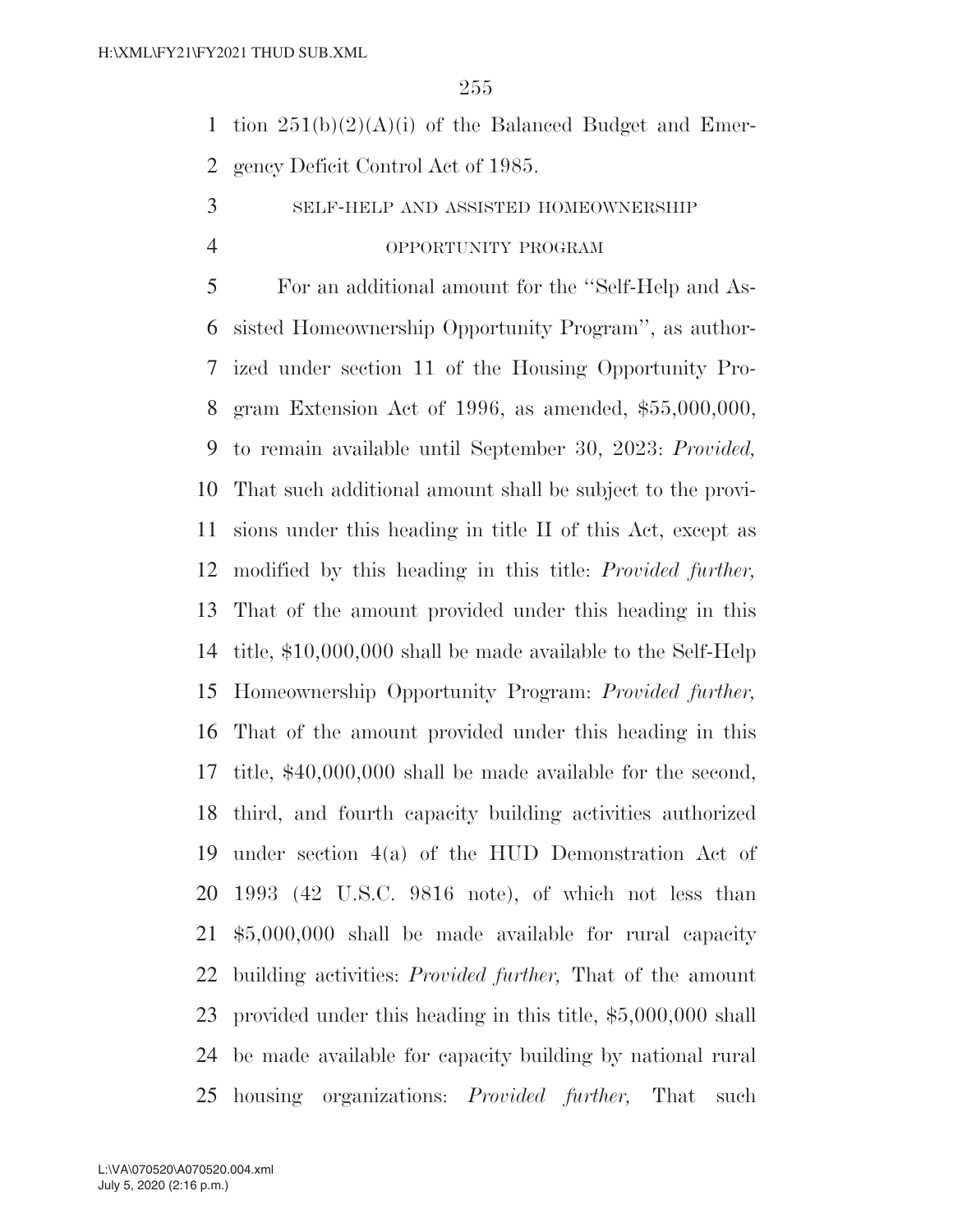amount is designated by the Congress as being for an emergency requirement pursuant to section  $251(b)(2)(A)(i)$  of the Balanced Budget and Emergency Deficit Control Act of 1985.

5 HOUSING PROGRAMS ASSISTED HOUSING INVESTMENTS (INCLUDING TRANSFER OF FUNDS)

 For assistance to owners of properties receiving project-based subsidy contracts under the United States Housing Act of 1937 (42 U.S.C. 1437 et seq.), \$750,000,000, to remain available until September 30, 2024: *Provided,* That funds provided under this heading in this title shall be for competitive grants for capital im- provements to such properties: *Provided further,* That not less than \$250,000,000 of the grants made available under this heading in this title shall be for grants for ac- tivities that mitigate threats to the health and safety of residents; reduce lead-based paint hazards, and other housing related hazards including carbon monoxide, radon, or mold; improve water and energy efficiency; or reduce the risk of harm to occupants or property from natural hazards: *Provided further,* That projects funded with grants provided under this heading in this title must comply with the requirements of subchapter IV of chapter 31 of title 40, United States Code: *Provided further,* That

July 5, 2020 (2:16 p.m.) L:\VA\070520\A070520.004.xml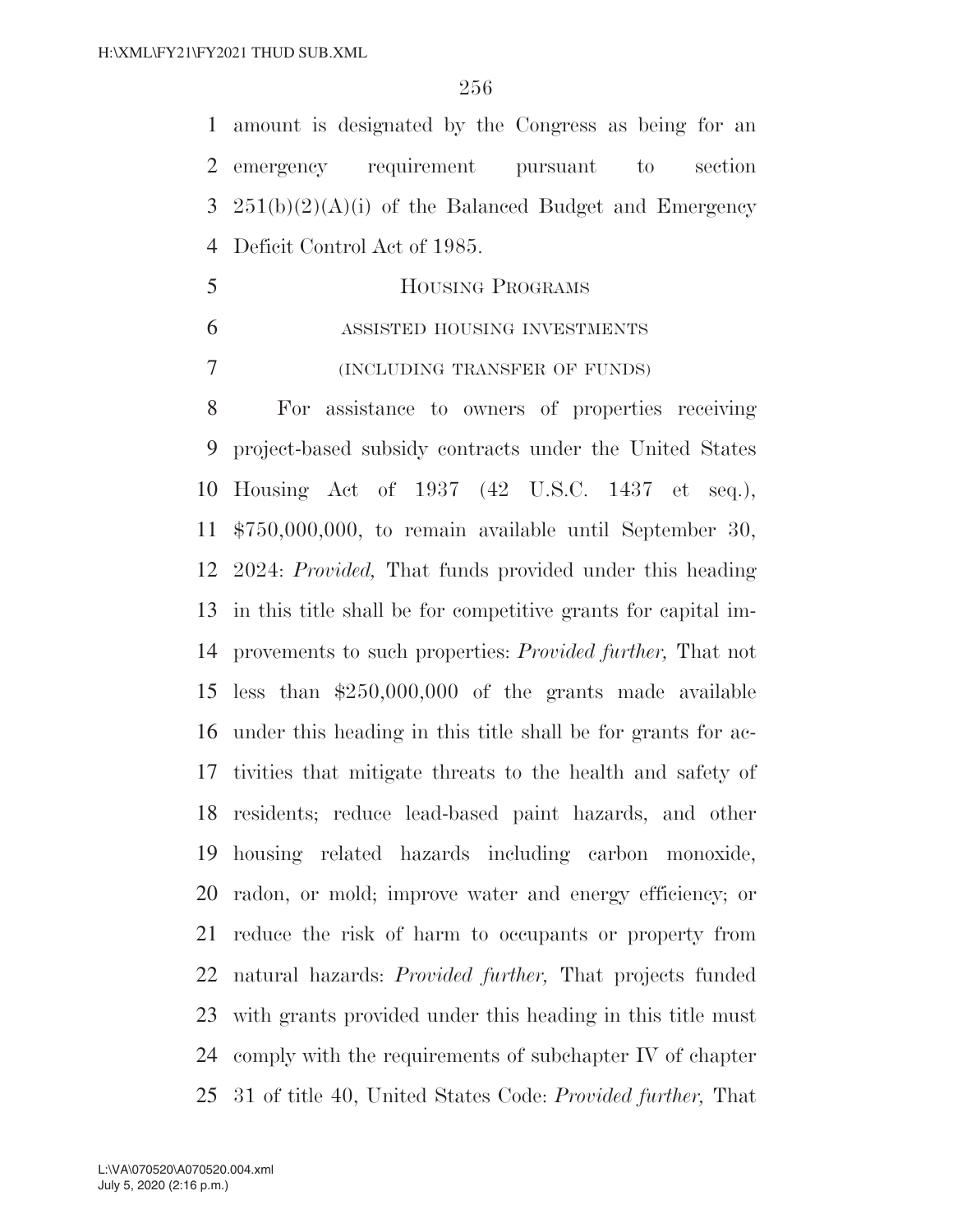such grants shall be provided through the policies, proce- dures, contracts, and transactional infrastructure of the authorized programs administered by the Department of Housing and Urban Development, on such terms and con- ditions as the Secretary of Housing and Urban Develop- ment deems appropriate to ensure the maintenance and preservation of the property, the continued operation and maintenance of energy efficiency technologies, and the timely expenditure of funds: *Provided further,* That the grants shall include a financial assessment and physical inspection of such property: *Provided further,* That eligible owners must have at least a satisfactory management re- view rating, be in substantial compliance with applicable performance standards and legal requirements, and com- mit to an additional period of affordability determined by the Secretary, but of not fewer than 15 years: *Provided further,* That in administering funds appropriated or oth- erwise made available under this heading in this title, the Secretary may waive or specify alternative requirements for any provision of any statute or regulation in connection with the obligation by the Secretary or the use of these funds (except for requirements related to fair housing, nondiscrimination, labor standards, and the environment), upon a finding that such a waiver is necessary to expedite or facilitate the use of such funds: *Provided further,* That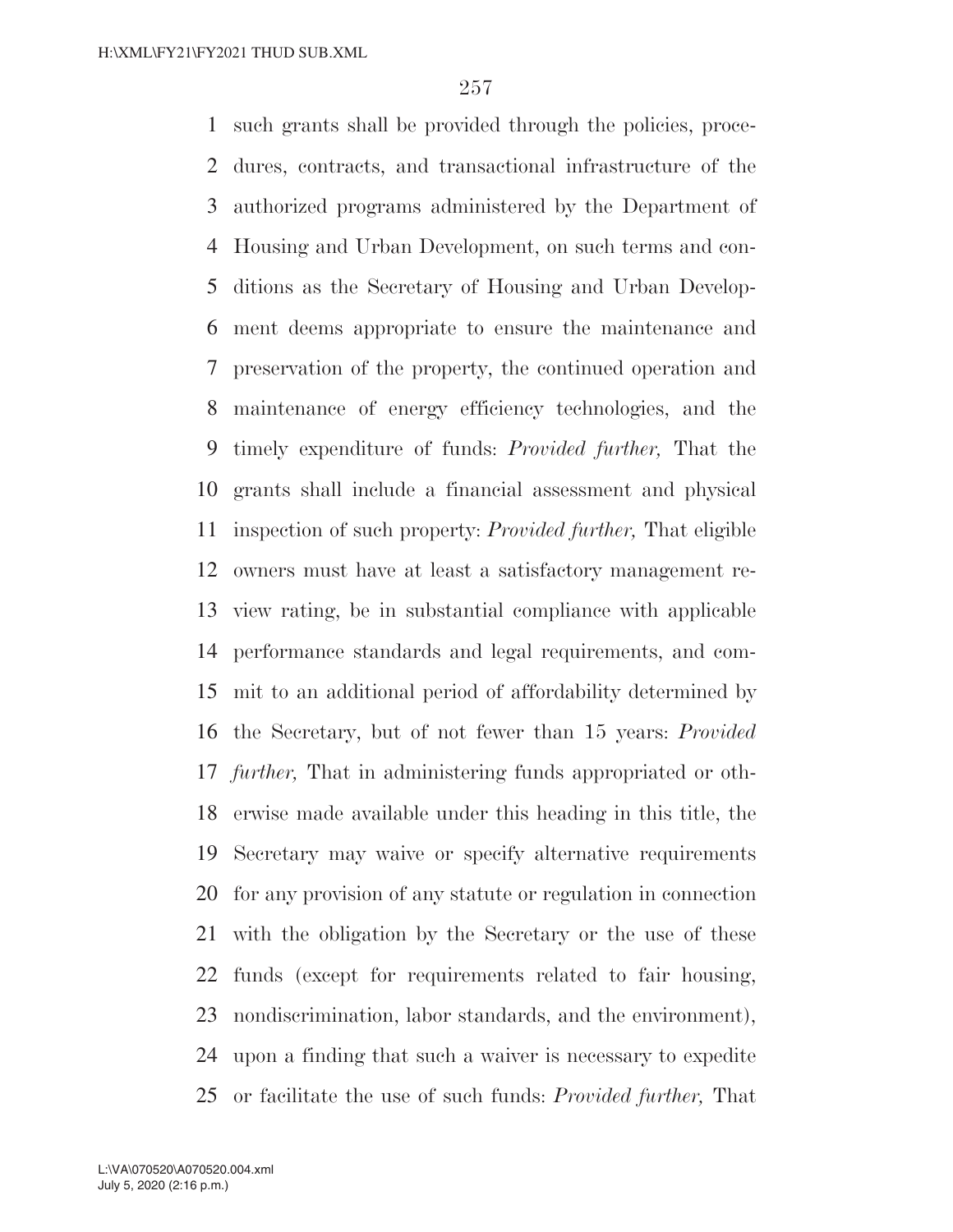of the amounts made available under this heading in this title, up to 0.5 percent may be transferred to ''Department of Housing and Urban Development, Program Offices— Office of Housing'' for necessary costs of administering and overseeing the obligation and expenditure of amounts under this heading in this title, to remain available until September 30, 2028: *Provided further,* That such amount is designated by the Congress as being for an emergency 9 requirement pursuant to section  $251(b)(2)(A)(i)$  of the Balanced Budget and Emergency Deficit Control Act of 1985.

- **HOUSING FOR THE ELDERLY**
- **(INCLUDING TRANSFER OF FUNDS)**

 For an additional amount for assistance for ''Hous- ing for the Elderly'' as authorized by section 202 of the Housing Act of 1959, as amended, \$750,000,000, to re- main available until September 30, 2024, for use for cap-18 ital advances under section  $202(c)(1)$  of such Act and for 19 project rental assistance under section  $202(c)(2)$  of such Act in connection with such advances, including amend- ments to contracts for such assistance, but not including renewal of expiring contracts for such assistance: *Pro- vided,* That such additional amount shall be subject to the provisions under this heading in title II of this Act, except as modified by this heading in this title: *Provided further,*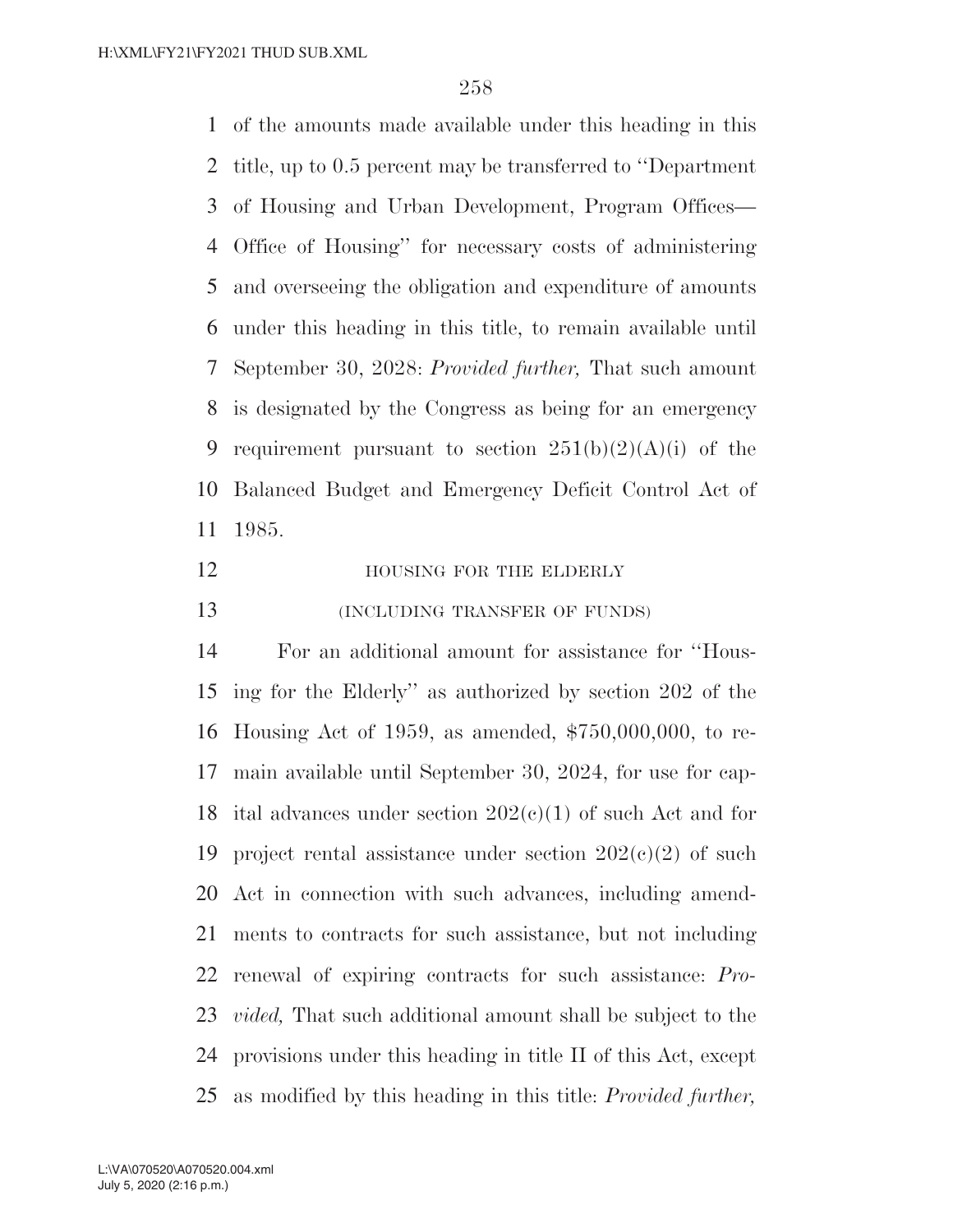That not less than 10 percent of the amounts made avail- able under this heading in this title shall be used for activi- ties that improve water and energy efficiency, or reduce the risk of harm to occupants or property from natural hazards: *Provided further,* That of the amounts made available under this heading in this title, up to 0.5 percent may be transferred to ''Department of Housing and Urban Development, Program Offices—Office of Hous- ing'' for necessary costs of administering and overseeing the obligation and expenditure of amounts under this heading in this title, to remain available until September 30, 2028: *Provided further,* That such amount is des- ignated by the Congress as being for an emergency re-14 quirement pursuant to section  $251(b)(2)(A)(i)$  of the Bal-anced Budget and Emergency Deficit Control Act of 1985.

HOUSING FOR PERSONS WITH DISABILITIES

(INCLUDING TRANSFER OF FUNDS)

 For an additional amount for ''Housing for Persons with Disabilities'', for assistance for supportive housing for persons with disabilities, as authorized by section 811 of the Cranston-Gonzalez National Affordable Housing Act (42 U.S.C. 8013), \$179,000,000, to remain available until September 30, 2024, to provide for additional capital advances and project rental assistance for supportive housing for persons with disabilities under section

July 5, 2020 (2:16 p.m.) L:\VA\070520\A070520.004.xml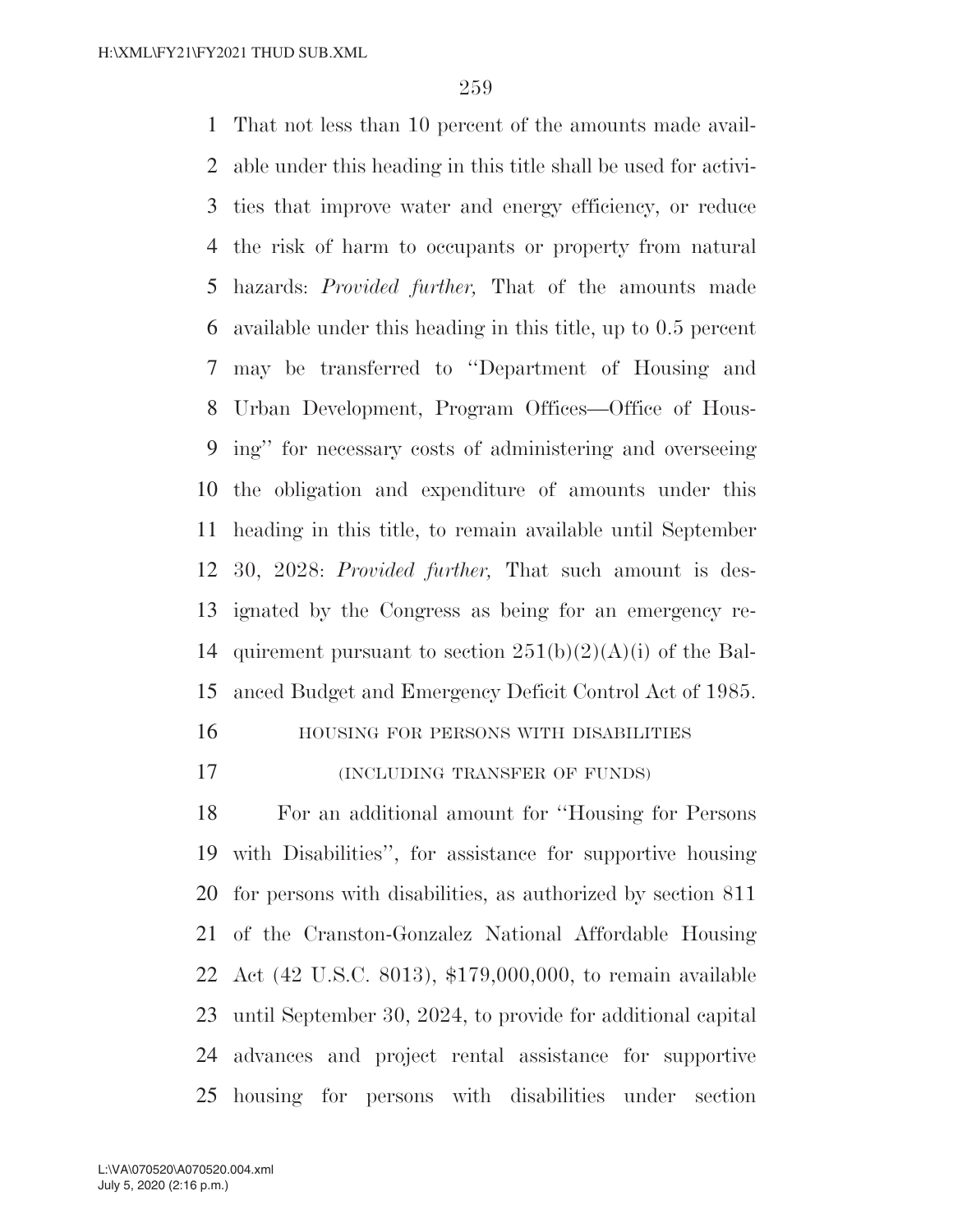811(b)(2) of such Act: *Provided,* That such additional amount shall be subject to the provisions under this head- ing in title II of this Act, except as modified by this head- ing in this title: *Provided further,* That not less than 10 percent of the amounts made available under this heading in this title shall be used for activities that improve water and energy efficiency, or reduce the risk of harm to occu- pants or property from natural hazards: *Provided further,*  That of the amounts made available under this heading in this title, up to 0.5 percent may be transferred to ''De- partment of Housing and Urban Development, Program Offices—Office of Housing'' for necessary costs of admin- istering and overseeing the obligation and expenditure of amounts under this heading in this title, to remain avail- able until September 30, 2028: *Provided further,* That such amount is designated by the Congress as being for an emergency requirement pursuant to section  $251(b)(2)(A)(i)$  of the Balanced Budget and Emergency Deficit Control Act of 1985.

- OFFICE OF LEAD HAZARD CONTROL AND HEALTHY
- 21 HOMES
- 22 LEAD HAZARD REDUCTION

 For an additional amount for the ''Lead Hazard Re- duction Program'', as authorized by section 1011 of the Residential Lead-Based Paint Hazard Reduction Act of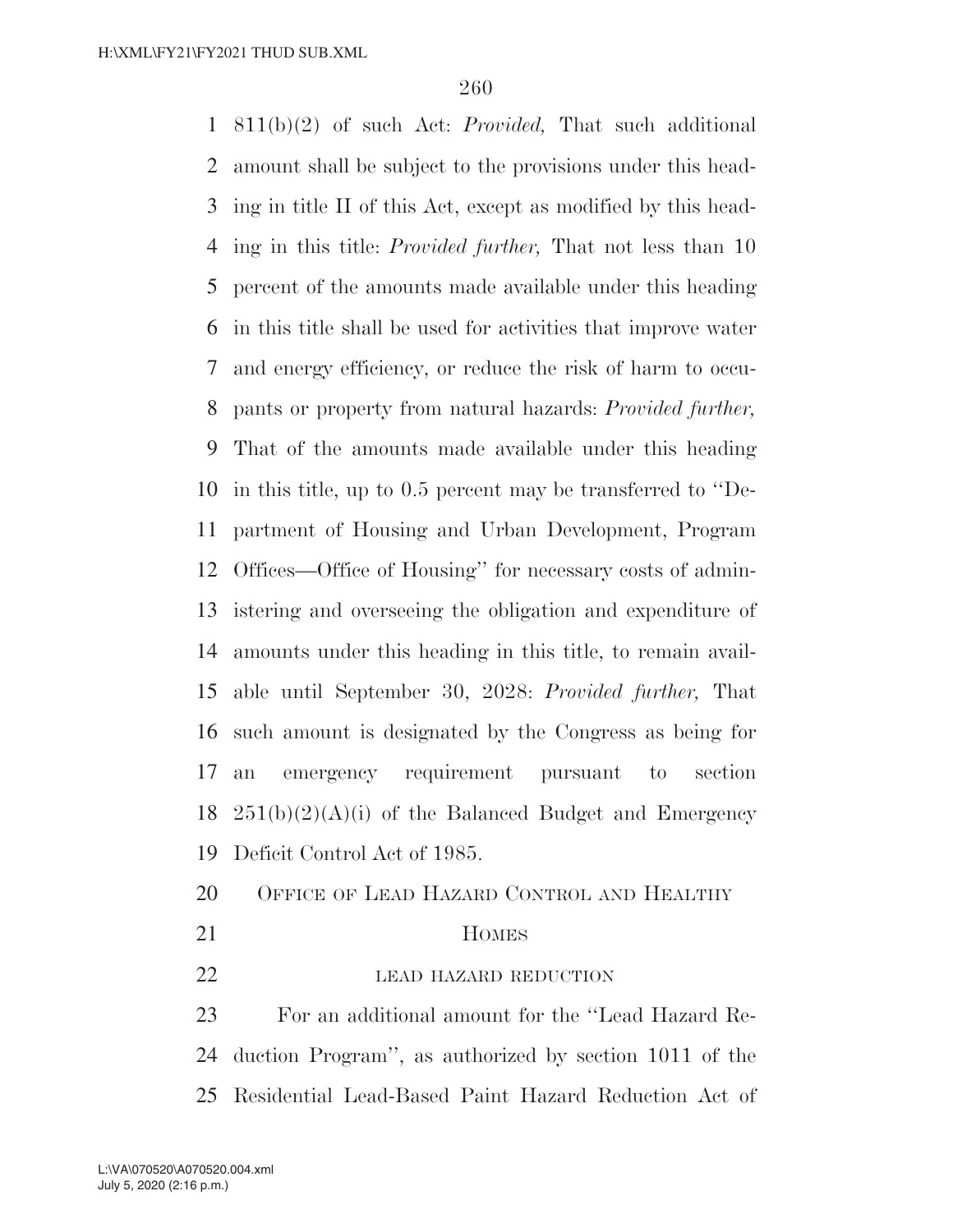1992, \$100,000,000, to remain available until September 30, 2023, of which \$25,000,000 shall be for the Healthy Homes Initiative, pursuant to sections 501 and 502 of the Housing and Urban Development Act of 1970: *Provided,*  That such additional amount shall be subject to the provi- sions under this heading in title II of this Act, except as modified by this heading in this title: *Provided further,*  That not less than \$40,000,000 of the amounts made available under this heading in this title for the award of grants pursuant to section 1011 of the Residential Lead- Based Paint Hazard Reduction Act of 1992 shall be pro- vided to areas with the highest lead-based paint abatement needs: *Provided further,* That not less than \$10,000,000 of the amounts made available under this heading in this title for the Healthy Homes Initiative, the Secretary shall give priority to applicants who have partnerships with grantees of the Department of Energy's Weatherization Assistance Program: *Provided further,* That such amount is designated by the Congress as being for an emergency 20 requirement pursuant to section  $251(b)(2)(A)(i)$  of the Balanced Budget and Emergency Deficit Control Act of 1985.

23 CYBERSECURITY AND INFORMATION TECHNOLOGY FUND

 For an additional amount for ''Cybersecurity and In-formation Technology Fund'', \$100,000,000, to remain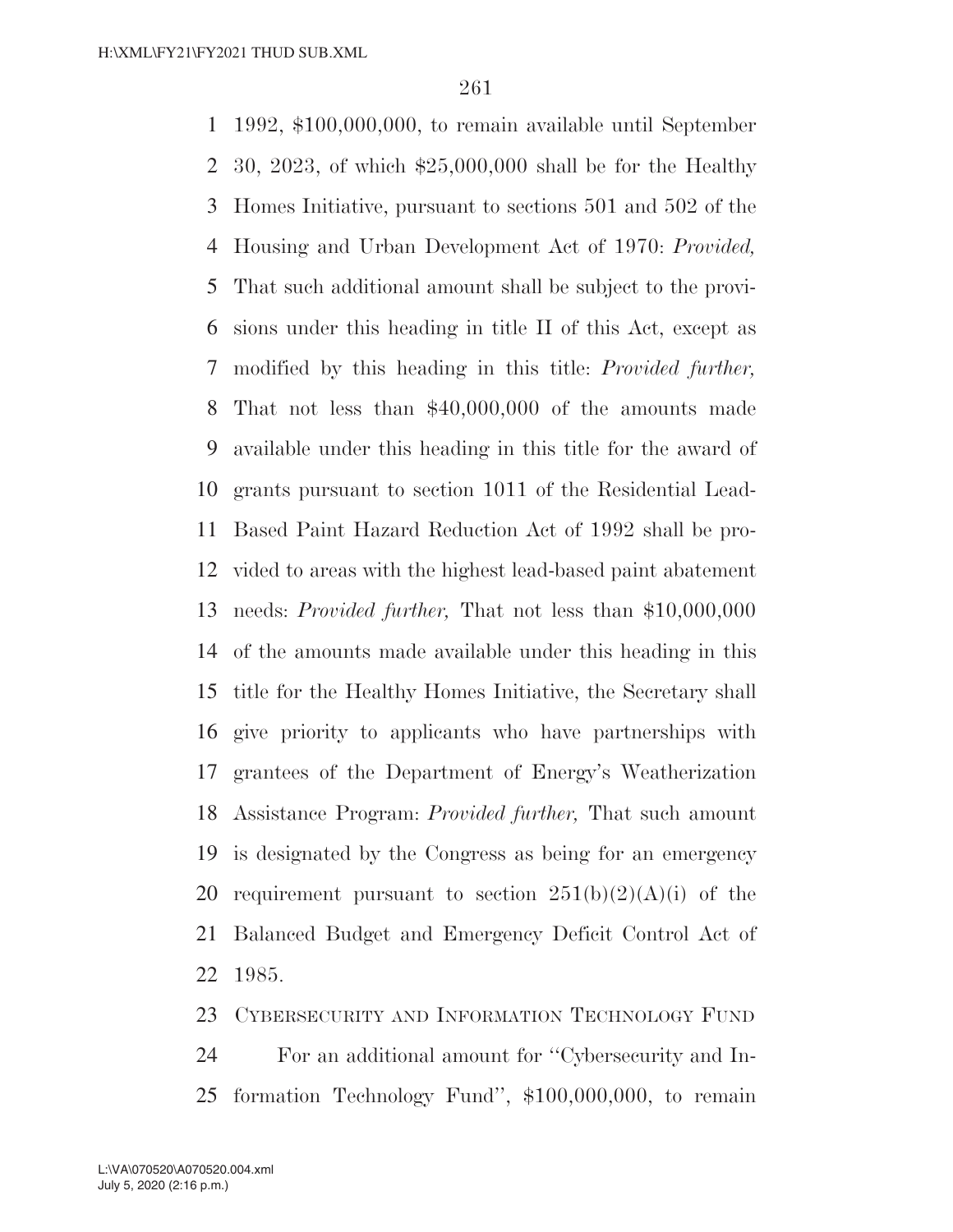available until September 30, 2023: *Provided,* That the amount made available under this heading in this title shall be for the development, modernization, and enhance- ment of, modifications to, and infrastructure for cyberse- curity support, operations, controls, and documentation; multifamily housing IT modernization; and resolving open Office of Inspector General and Government Account- ability Office recommendations: *Provided further,* That such amount is designated by the Congress as being for an emergency requirement pursuant to section  $251(b)(2)(A)(i)$  of the Balanced Budget and Emergency Deficit Control Act of 1985.

## 13 OFFICE OF INSPECTOR GENERAL

 For an additional amount for the necessary salaries and expenses of the ''Office of Inspector General'' in car- rying out the Inspector General Act of 1978, as amended, \$7,500,000, to remain available until expended: *Provided,*  That the Inspector General shall have independent author- ity over all personnel issues within this office: *Provided further,* That such amount is designated by the Congress as being for an emergency requirement pursuant to sec-22 tion  $251(b)(2)(A)(i)$  of the Balanced Budget and Emer-gency Deficit Control Act of 1985.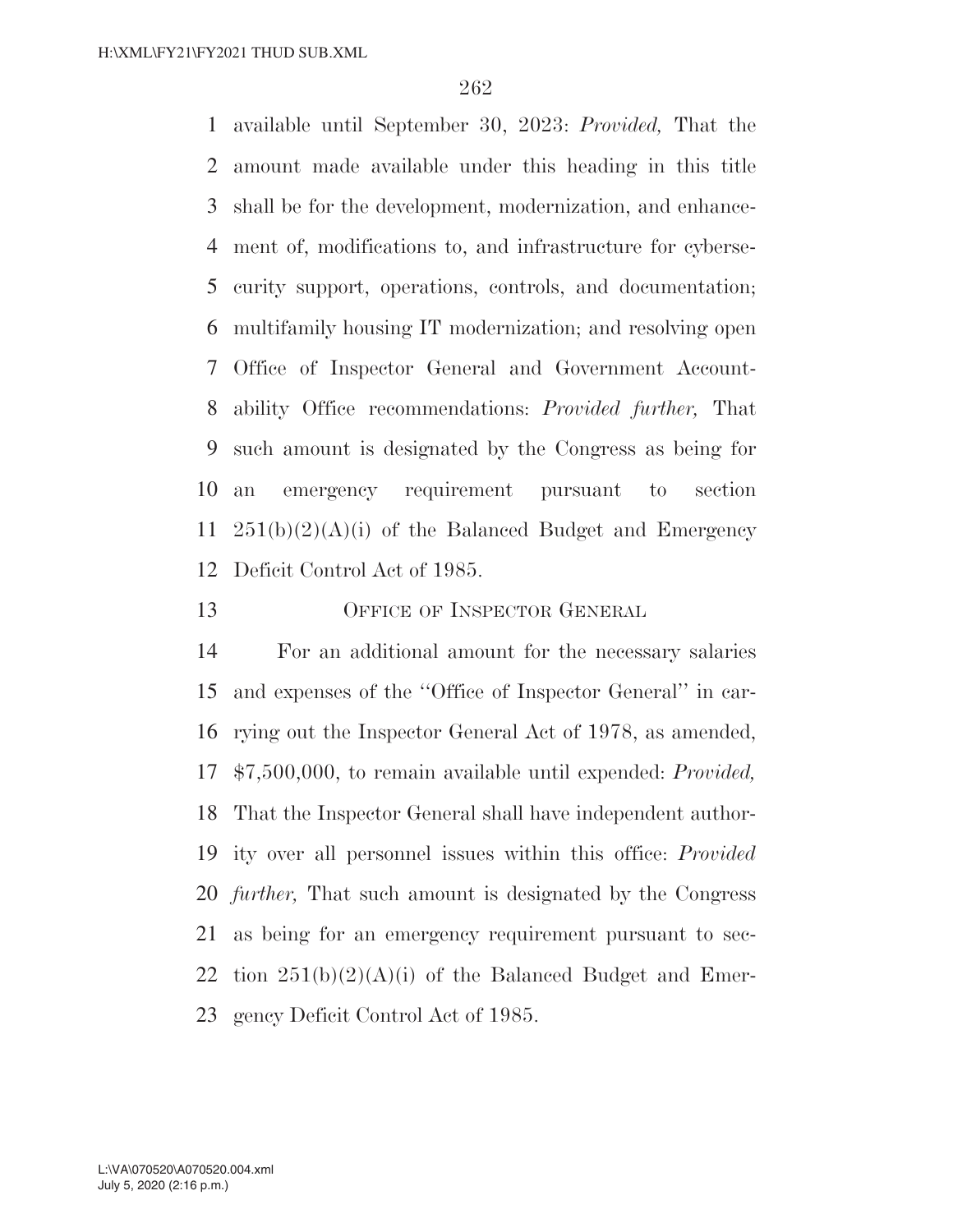## 1 RELATED AGENCY

NEIGHBORHOOD REINVESTMENT CORPORATION

PAYMENT TO THE NEIGHBORHOOD REINVESTMENT

#### CORPORATION

 For an additional payment to the ''Neighborhood Re- investment Corporation'' for use in neighborhood reinvest- ment activities, as authorized by the Neighborhood Rein- vestment Corporation Act (42 U.S.C. 8101-8107), \$300,000,000 to remain available until expended, for grants to its charter member organization and affiliated capital corporations for neighborhood reinvestment activi- ties intended to spur economic stabilization and recovery, including: construction of affordable single-family and multifamily housing, rehabilitation of existing single-fam- ily and multifamily housing, activities that improve water and energy efficiency, or reduce the risk of harm to occu- pants or property from natural hazards, rental assistance, housing counseling, and support to ongoing economic de- velopment efforts: *Provided,* That such additional amount shall be subject to the provisions under this heading in title III of this Act, except as modified by this heading in this title: *Provided further,* That of the total amount made available under this heading in this title, up to \$1,500,000 may be used for associated administrative ex-penses for the Neighborhood Reinvestment Corporation to

July 5, 2020 (2:16 p.m.) L:\VA\070520\A070520.004.xml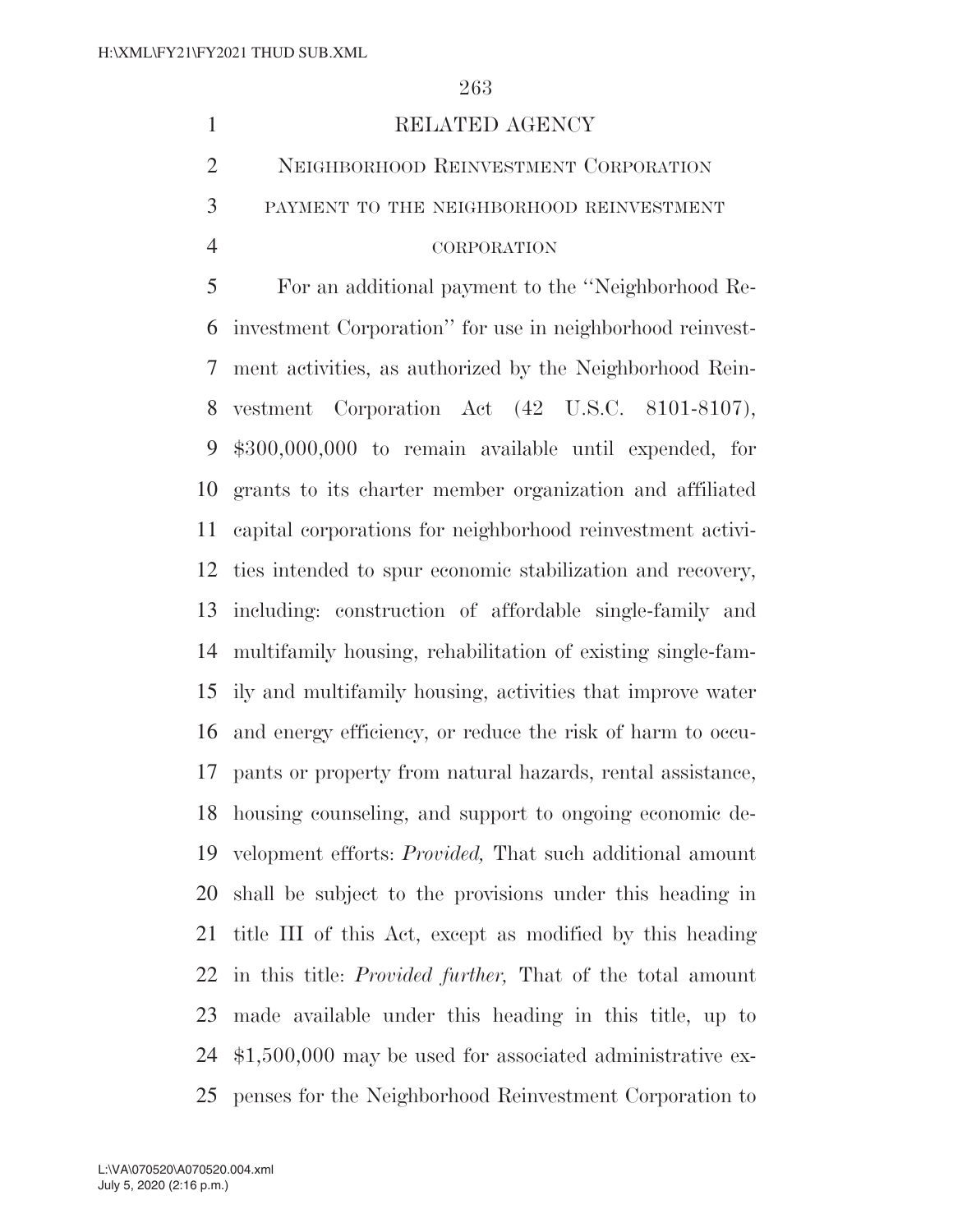carry out activities provided under this heading in this title: *Provided further,* That not less than 10 percent of the amounts made available under this heading in this title shall be used for activities that improve water and energy efficiency, or reduce the risk of harm to occupants or prop- erty from natural hazards: *Provided further,* That such amount is designated by the Congress as being for an emergency requirement pursuant to section  $251(b)(2)(A)(i)$  of the Balanced Budget and Emergency Deficit Control Act of 1985.

 GENERAL PROVISIONS—ADDITIONAL INFRASTRUCTURE INVESTMENTS

 SEC. 501. (a) Notwithstanding any other provision of law and in a manner consistent with other provisions in this title, all laborers and mechanics employed by con- tractors and subcontractors on projects funded directly by or assisted in whole or in part by and through the Federal Government pursuant to this title shall be paid wages at rates not less than those prevailing on projects of a char- acter similar in the locality as determined by the Secretary of Labor in accordance with subchapter IV of chapter 31 of title 40, United States Code. With respect to the labor standards specified in this section, the Secretary of Labor shall have the authority and functions set forth in Reorga-nization Plan Numbered 14 of 1950 (64 Stat. 1267; 5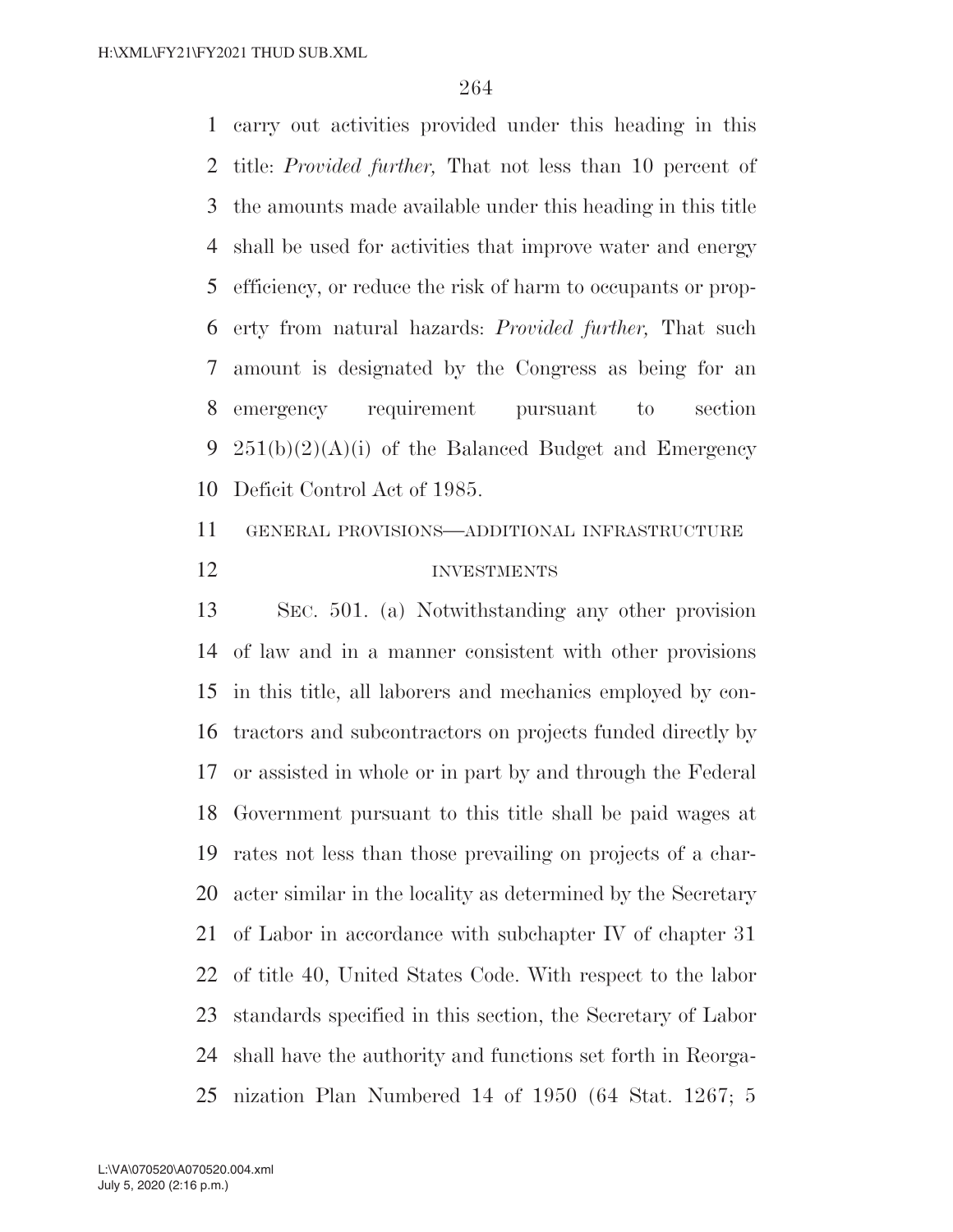U.S.C. App.) and section 63145 of title 40, United States Code.

 (b) Subsection (a) shall not apply to tribal contracts entered into by the Department of Housing and Urban Development with amounts made available under the headings ''Native American Programs'' and ''Native Ha-waiian Housing Block Grant'' in this title.

 (c) The amounts provided by this section are des- ignated by the Congress as being for an emergency re-10 quirement pursuant to section  $251(b)(2)(A)(i)$  of the Bal-anced Budget and Emergency Deficit Control Act of 1985.

 SEC. 502. For amounts made available in this title under the headings ''Northeast Corridor Grants to the Na- tional Railroad Passenger Corporation'' and ''National Network Grants to the National Railroad Passenger Cor- poration'', the Secretary of Transportation may not waive the requirements under section 24312 of title 49, United States Code, and section 24305(f) of title 49, United States Code: *Provided,* That for amounts made available in this title under such headings the Secretary shall re- quire the National Railroad Passenger Corporation to comply with the Railway Retirement Act of 1974 (45 U.S.C. 231 et seq.), the Railway Labor Act (45 U.S.C. 151 et seq.), and the Railroad Unemployment Insurance Act (45 U.S.C. 351 et seq.): *Provided further,* That the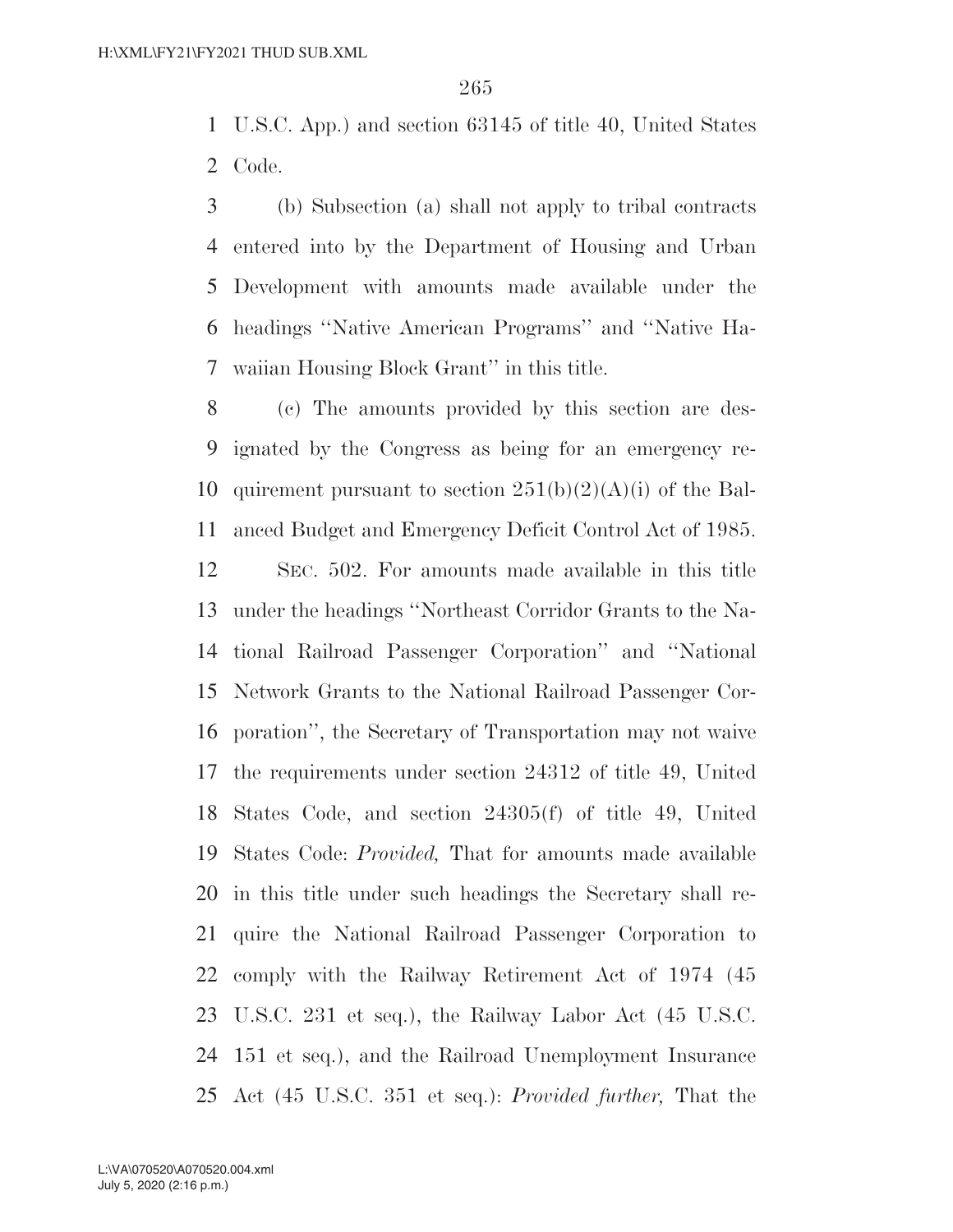amounts made available in this title under such headings shall be used by the National Railroad Passenger Corpora- tion to prevent employee furloughs: *Provided further,* That none of the funds made available in this title under such headings may be used by the National Railroad Passenger Corporation to reduce the frequency of rail service on any long-distance route or State-supported route (as such terms are defined in section 24102 of title 49, United States Code) below frequencies for such routes in fiscal year 2019, except in an emergency, during maintenance or construction outages impacting such routes, or at the request of the State or States supporting such State-sup-ported routes.

 This Act may be cited as the ''Transportation, Hous- ing and Urban Development, and Related Agencies Appro-priations Act, 2021''.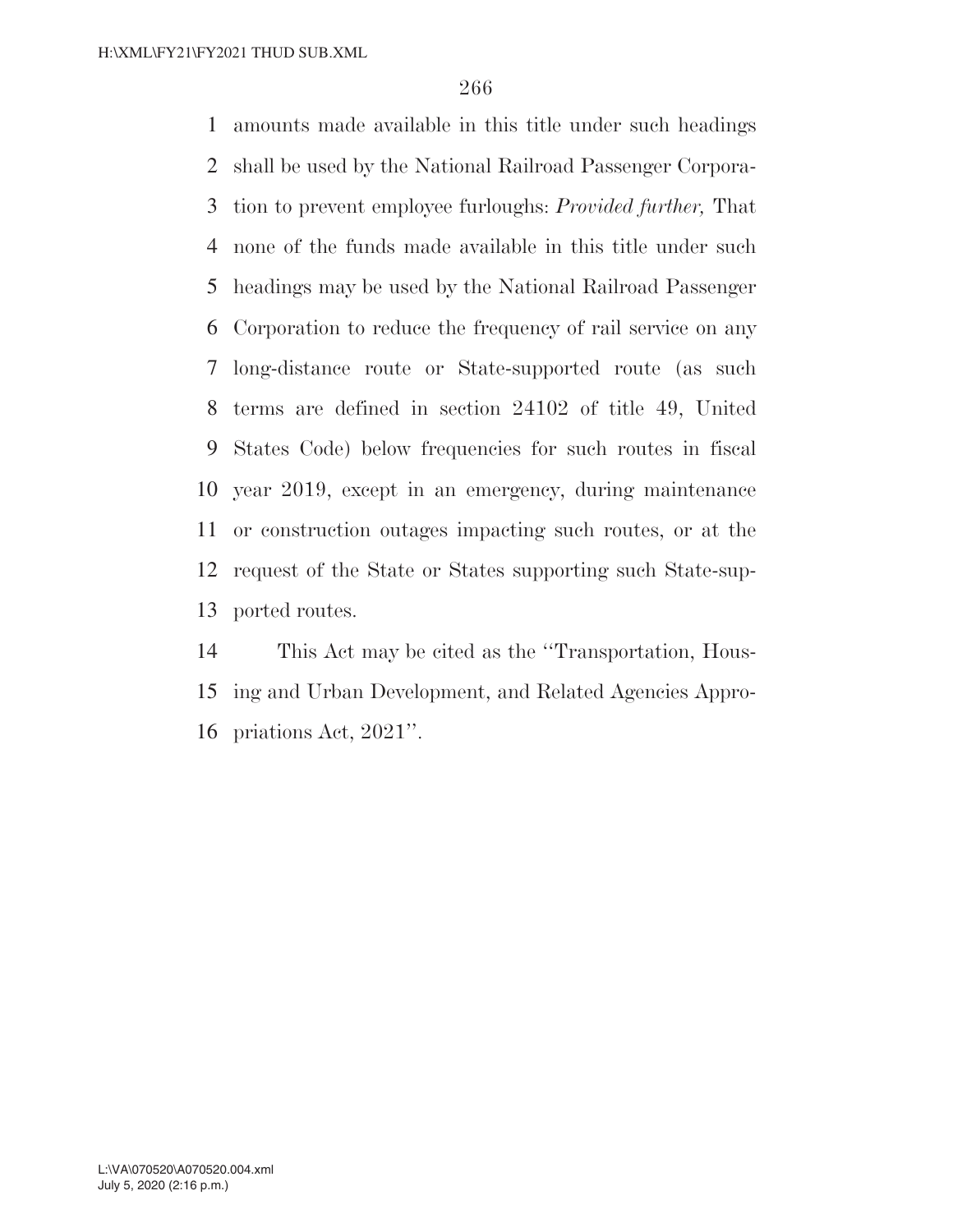## H:\XML\FY21\FY2021 THUD SUB.XML

July 5, 2020 (2:16 p.m.) L:\VA\070520\A070520.004.xml